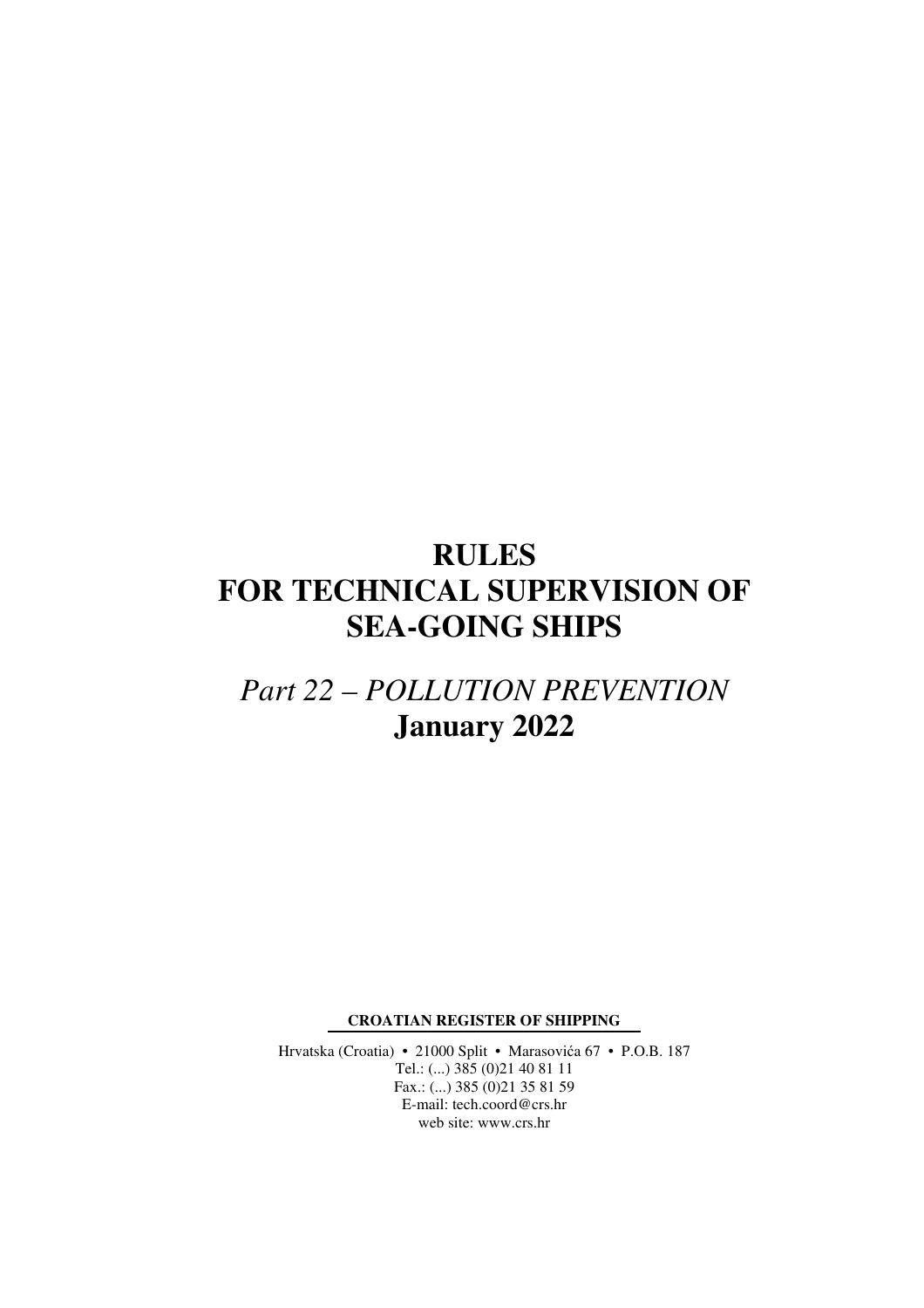# **RULES FOR TECHNICAL SUPERVISON OF SEA-GOING SHIPS**  Part 22 – POLLUTION PREVENTION

are considered to be applicable from 1st January 2022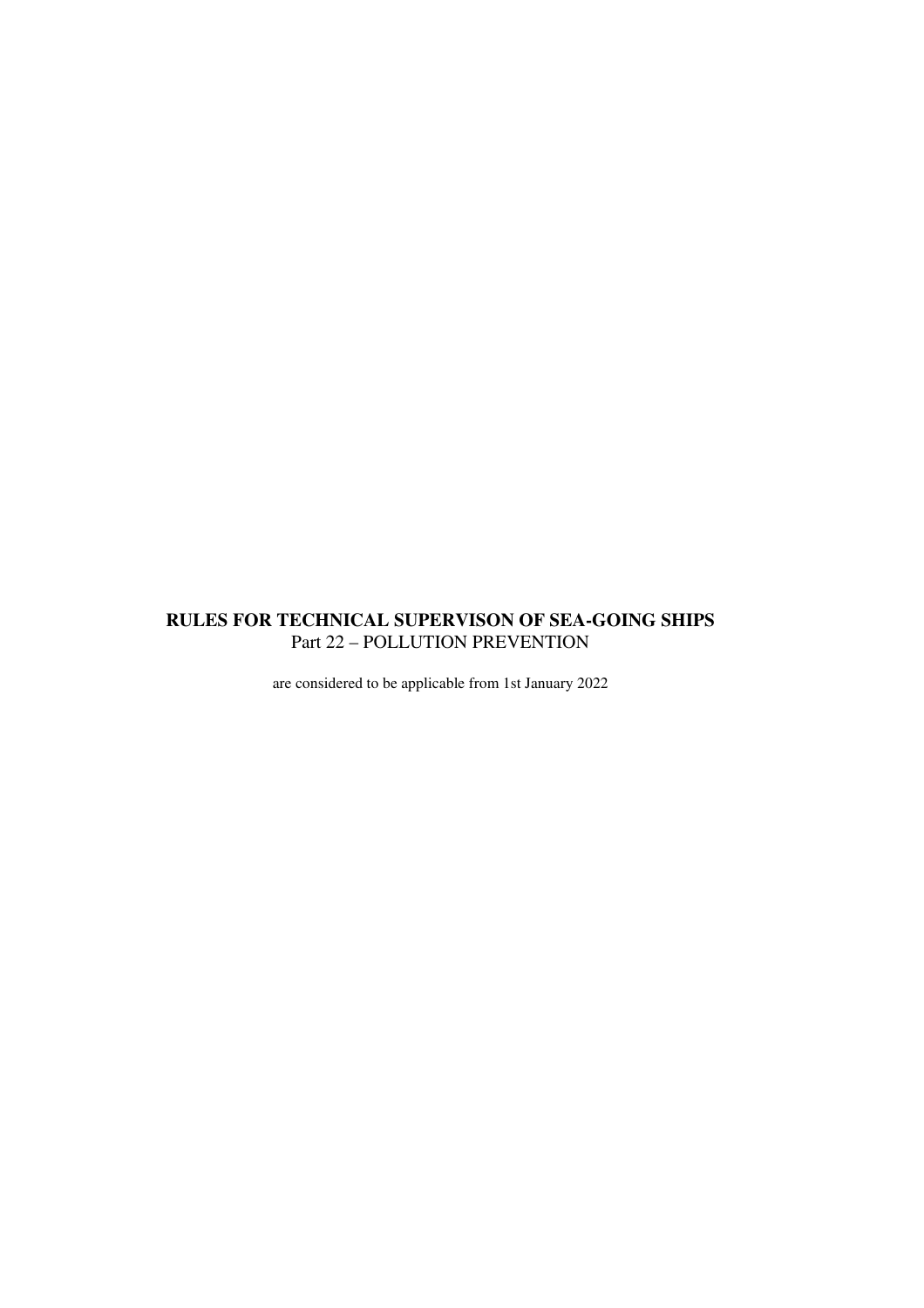# **REVIEW OF AMENDMENTS IN RELATION TO PREVIOUS EDITION OF THE RULES**

# **RULES FOR TECHNICAL SUPERVISION OF SEA-GOING SHIPS**  *Part 22 - POLLUTION PREVENTION*

All major changes in respect to the Rules for Technical supervision of sea-going ships, Part 22 – Pollution Prevention, edition July 2020, as amended by Amendments No. 1, edition January 2021, and including Addendum No. 1 (April 2021), throughout the text are shaded (if any).

The grammar and print errors, have been corrected throughout the text of the Rules and are not subject to above indication of changes.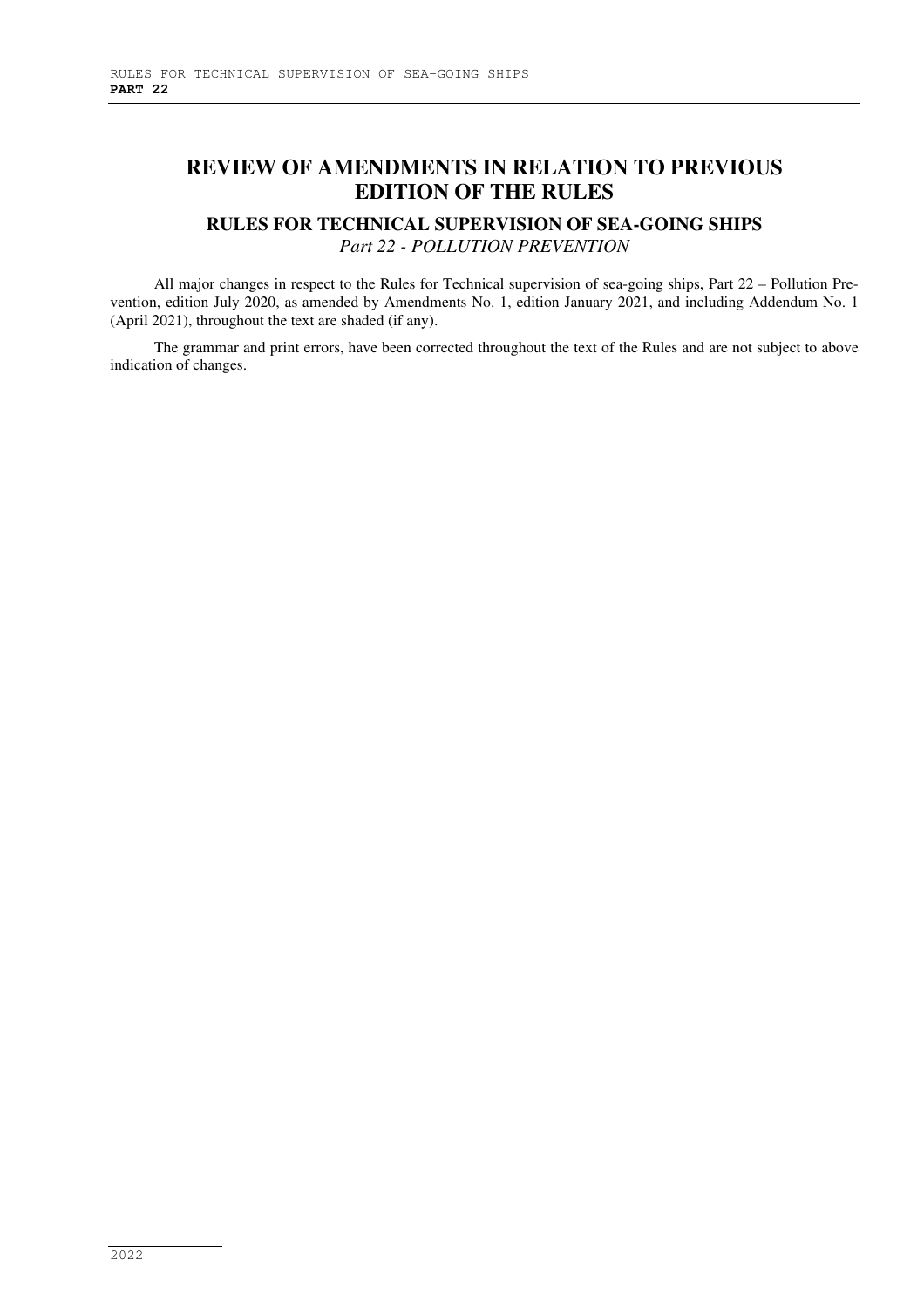| The subject Rules include the requirements of the following international organisations: |                                                                                                                                                                                                                                                                                                                                                                                                                                                                                                                                                                                                                                                                                                                                                                                                                                     |  |  |
|------------------------------------------------------------------------------------------|-------------------------------------------------------------------------------------------------------------------------------------------------------------------------------------------------------------------------------------------------------------------------------------------------------------------------------------------------------------------------------------------------------------------------------------------------------------------------------------------------------------------------------------------------------------------------------------------------------------------------------------------------------------------------------------------------------------------------------------------------------------------------------------------------------------------------------------|--|--|
| <b>International Maritime Organisation (IMO)</b>                                         |                                                                                                                                                                                                                                                                                                                                                                                                                                                                                                                                                                                                                                                                                                                                                                                                                                     |  |  |
| Conventions:                                                                             | International Convention for the Prevention of Pollution from Ships 1973, as modified by the Protocol of<br>1978 relating thereto (MARPOL 73/78) and all subsequent amendments up to and including the 2021<br>amendments (MEPC.328(76), MEPC.329(76), MEPC.330(76))                                                                                                                                                                                                                                                                                                                                                                                                                                                                                                                                                                |  |  |
|                                                                                          | Protocol of 1997 to amend the International Convention for the Prevention of Pollution from Ships, 1973,<br>as modified by the Protocol of 1978 relating thereto<br>International Convention on the Control of Harmful Anti-fouling Systems on Ships, 2001<br>International Convention for the Control and Management of Ships' Ballast Water and Sediments, 2004                                                                                                                                                                                                                                                                                                                                                                                                                                                                   |  |  |
| Resolutions:                                                                             | A.446(XI), A.495(XII), A.497(XII), A.673(16), A.851(20), A.897(21), MEPC.5(XIII), MEPC.54(32),<br>MEPC.58(33), MEPC.59(33), MEPC.71(38), MEPC.85(44), MEPC.86(44), MEPC.92(45),<br>MEPC.102(48), MEPC.103(49), MEPC.107(49), MEPC.108(49), MEPC.110(49), MEPC.128(53),<br>MEPC.138(53), MEPC.148(54), MEPC.158(55), MEPC.159(55), MEPC.177(58), MEPC.182(59), MEPC.<br>185(59), MEPC.220(63), MEPC.227(64), MEPC.230(65), MEPC.232(65), MEPC.240(65),<br>MEPC.243(66), MEPC.244(66), MEPC.254(67), MEPC.255(67), MEPC.259(68), MEPC.261(68),<br>MEPC.262(68), MEPC.264(68), MEPC.272(69), MEPC.279(70), MEPC.282(70), MEPC.284(70),<br>MEPC.285(70), MEPC.291(71), MEPC.292(71), MEPC.293(71), MEPC.308(73), MEPC.309(73),<br>MEPC.311(73), MEPC.312(74), MEPC.313(74), MEPC.322(74), MEPC.332(76), MEPC.333(76) to<br>MEPC.339(76) |  |  |
| Codes:                                                                                   | Code for Approval of Ballast Water Management Systems (BWMS Code), MEPC.300(72)<br>Connection to IBC, BCH, IMDG, NOx and Polar Codes                                                                                                                                                                                                                                                                                                                                                                                                                                                                                                                                                                                                                                                                                                |  |  |
| Circulars:                                                                               | MEPC.1/Circ.642, MEPC.1/Circ.676, MEPC.1/Circ.680, MEPC.1/Circ.864, Rev.1, MEPC.1/Circ.889,<br>MSC/Circ.585, <b>BWM.2/Circ.70, Rev.1</b>                                                                                                                                                                                                                                                                                                                                                                                                                                                                                                                                                                                                                                                                                            |  |  |
|                                                                                          | <b>International Association of Classification Societies (IACS)</b>                                                                                                                                                                                                                                                                                                                                                                                                                                                                                                                                                                                                                                                                                                                                                                 |  |  |
| Unified                                                                                  | MPC2 (Rev. 1, 2015), MPC12 (Rev. 2, 2014; Corr. 1, 2014), MPC14 (Rev. 1, 2014),                                                                                                                                                                                                                                                                                                                                                                                                                                                                                                                                                                                                                                                                                                                                                     |  |  |
| Interpretations (UI)                                                                     | MPC20 (Rev. 1, 2014), MPC29 (Rev. 1, 2014), MPC88 (Rev. 1, 2015), MPC103 (2013),<br>MPC106 (2015), MPC112 (Rev.1, 2019), MPC115 (Rev.1, corr.1, May 2020), MPC116 (Rev.1, 2019),<br>MPC125 (2015), MPC128 (2016)                                                                                                                                                                                                                                                                                                                                                                                                                                                                                                                                                                                                                    |  |  |
| Procedural<br>Requirements (PR)                                                          | No. 38 (rev. 3, January 2021)                                                                                                                                                                                                                                                                                                                                                                                                                                                                                                                                                                                                                                                                                                                                                                                                       |  |  |
| Regulations                                                                              | European Union - European Parliament and Council<br>Regulation EC No.782/2003 of the European Parliament and of the Council of $14th$ April 2003 on the pro-<br>hibition of organotin compounds on ships<br>Regulation (EC) No 1005/2009 of the European parliament and of the Council of 16 <sup>th</sup> September 2009 on                                                                                                                                                                                                                                                                                                                                                                                                                                                                                                        |  |  |
| <i>Directives</i>                                                                        | substances that deplete the ozone layer<br>Council Directive 2016/802/EU of $11th$ May 2016 relating to a reduction in the sulphur content of certain<br>liquid fuels                                                                                                                                                                                                                                                                                                                                                                                                                                                                                                                                                                                                                                                               |  |  |

 $\overline{a}$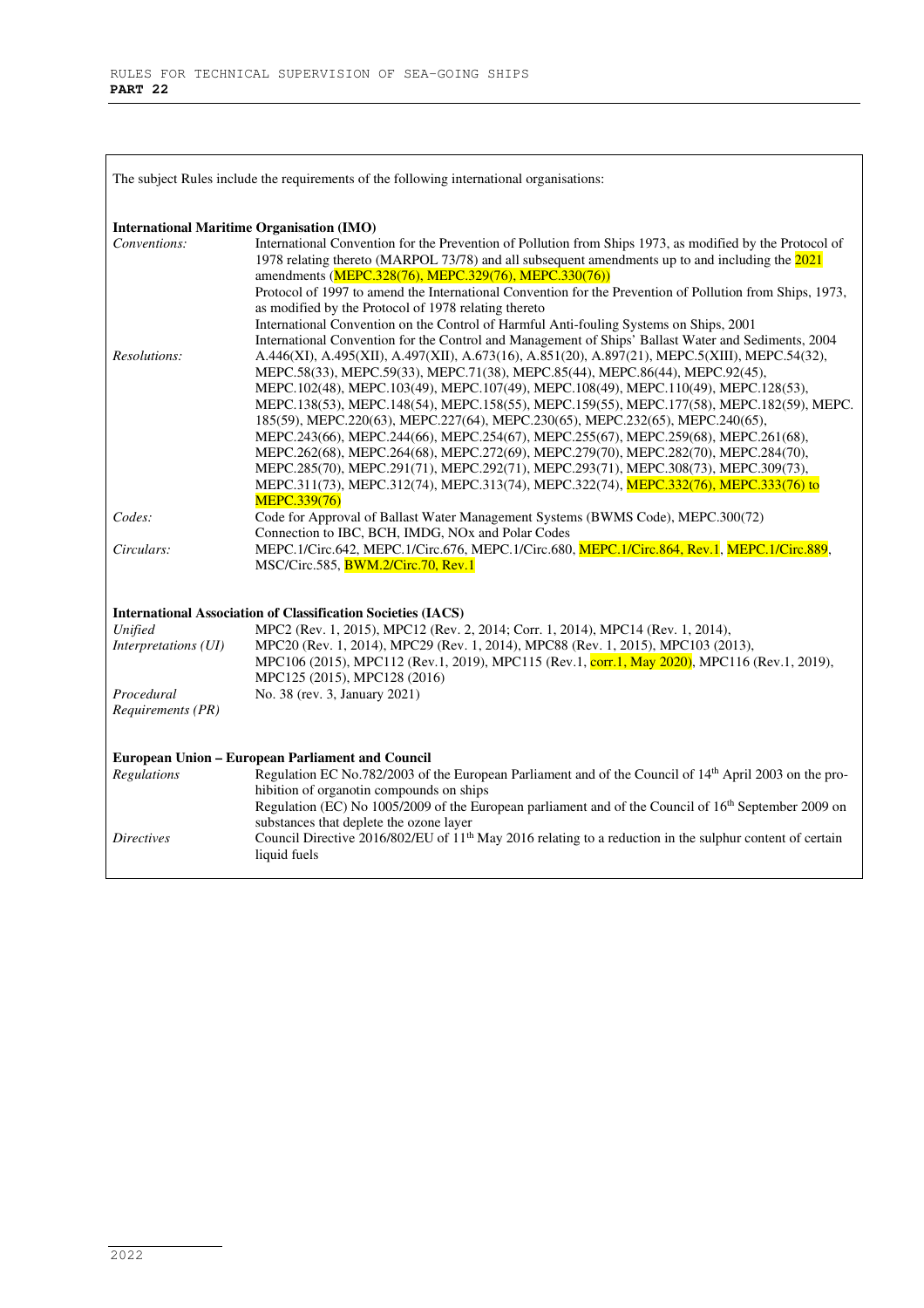# Contents:

Page

| $\mathbf{1}$<br>1.1     |                                                                                |  |
|-------------------------|--------------------------------------------------------------------------------|--|
|                         |                                                                                |  |
| $\boldsymbol{2}$        |                                                                                |  |
| 2.1                     |                                                                                |  |
| 2.2                     |                                                                                |  |
| 2.3                     |                                                                                |  |
| 2.4                     |                                                                                |  |
| 2.5                     |                                                                                |  |
| 2.6                     | TANKS FOR OIL RESIDUES (SLUDGE) AND OILY-WATER(BILGE) OF A MACHINERY SPACE  26 |  |
| 2.7                     |                                                                                |  |
| 2.8                     |                                                                                |  |
| 2.9                     |                                                                                |  |
| $\mathbf{3}$            |                                                                                |  |
| 3.1                     |                                                                                |  |
| 3.2                     |                                                                                |  |
| 3.3                     |                                                                                |  |
| 3.4                     | SHIPBOARD MARINE POLLUTION EMERGENCY PLAN FOR NOXIOUS LIQUID SUBSTANCES  39    |  |
|                         |                                                                                |  |
| $\overline{\mathbf{4}}$ | PREVENTION OF POLLUTION BY HARMFUL SUBSTANCES CARRIED BY SEA IN PACKAGED       |  |
|                         |                                                                                |  |
| 5                       |                                                                                |  |
| 5.1                     |                                                                                |  |
| 5.2                     | ARRANGEMENT AND EQUIPMENT FOR TREATMENT AND DISCHARGE OF SEWAGE 42             |  |
|                         |                                                                                |  |
| 6                       |                                                                                |  |
| 6.1<br>6.2              | ARRANGEMENT AND EQUIPMENT FOR COLLECTION AND PROCESSING OF GARBAGE AND         |  |
|                         |                                                                                |  |
| 6.3                     |                                                                                |  |
|                         |                                                                                |  |
| $\overline{7}$          |                                                                                |  |
| 7.1                     |                                                                                |  |
| 7.2                     |                                                                                |  |
| 7.3                     |                                                                                |  |
| 7.4                     |                                                                                |  |
|                         |                                                                                |  |
| 8                       |                                                                                |  |
| 8.1                     |                                                                                |  |
| 8.2                     |                                                                                |  |
| 8.3                     | SURVEY AND CERTIFICATION REQUIREMENTS FOR ANTI-FOULING SYSTEMS ON SHIPS 71     |  |
| $\boldsymbol{9}$        |                                                                                |  |
| 9.1                     |                                                                                |  |
| 9.2                     |                                                                                |  |
| 9.3                     |                                                                                |  |
| 9.4                     |                                                                                |  |
|                         |                                                                                |  |
| 10                      | CONTROL AND MANAGEMENT OF SHIPS' BALLAST WATER AND SEDIMENTS 82                |  |
| 10.1                    |                                                                                |  |
|                         |                                                                                |  |
| 10.2<br>10.3            |                                                                                |  |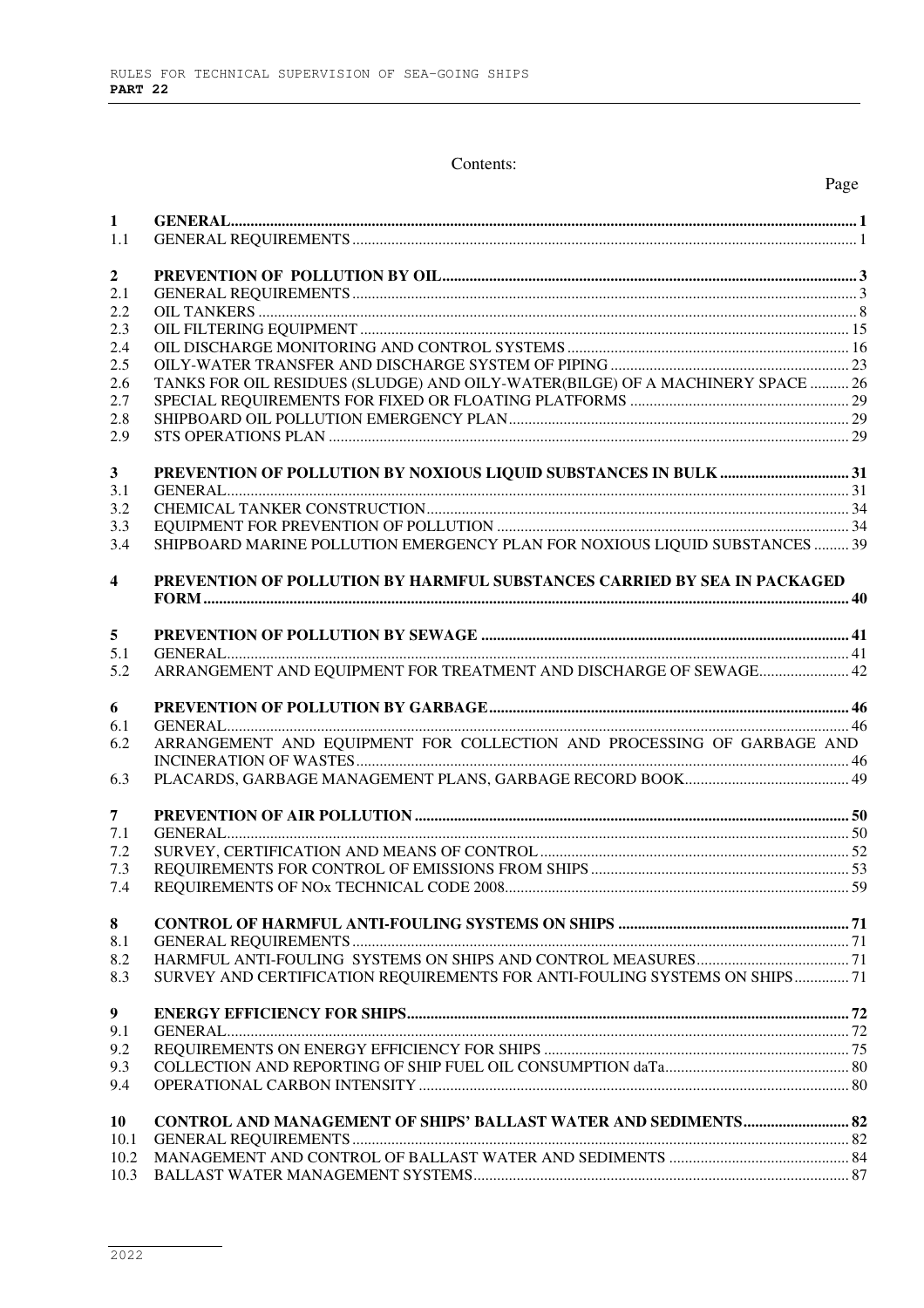# **1 GENERAL**

### **1.1 GENERAL REQUIREMENTS**

#### **1.1.1 Application**

**1.1.1.1** *Rules for the technical supervision of sea-going ships*, *Part 22 - Prevention of Pollution* (hereinafter referred as: the Rules) of Croatian Register of Shipping (hereinafter referred to as: the *Register*), shall apply to new ships, namely:

- .1 Passenger ships, tankers intended for carriage of oil and other noxious or harmful substances and tugs, irrespective of the main engine of shaft output and gross tonnage;
- .2 Self-propelled ships, which are not specified in 1.1.1.1, with the main engine of the shaft output of 110 kW and over, if uses oil as a fuel;
- .3 Self-propelled ships, which are not specified in 1.1.1.1 and 1.1.1.2, of gross tonnage 50 tons and over.

**1.1.1.2** The present Rules may apply to ships not specified in 1.1.1, if the *Register* deems necessary, or approves.

**1.1.1.3** The present Rules shall apply to existing ships too, within extent specified in Sections 2, 3, 4, 5, 6, 7, 8, 9 and 10 of present Rules.

**1.1.1.4** Possibilities for violation from the requirements, specified in 1.1.1 have been specified in the relevant Sections of present Rules.

**1.1.1.5** When authorized by the Flag State Administration the *Register* will act on its behalf within limits of such authorization. When certifying systems and items of equipment falling under the scope of the Rules the *Register* will take into account any specific or additional requirements of the Flag State Administration.

Therefore, the Rules, or any part of it, should be applied only if the Flag State Administration has not provided the *Register* with written instruction to apply different interpretation. In the case of discrepancy between such national requirements and those of the *Rules* the former shall take precedence.

**1.1.1.6** All ships operating in polar waters shall comply with the environment related provisions of the introduction and with part II-A of the Polar Code, in addition to any other applicable requirements of these Rules. In applying part II-A, consideration should be given to the additional guidance in part II-B of the Polar Code.

#### **1.1.2 Definitions**

For the purposes of the present *Rules* the following definitions apply:

**1.1.2.1 Rules** – means *Rules, Part 22 - the Prevention of Pollution*, including ten Sections as follows:

Section 1 – General

Section 2 – Prevention of Pollution by Oil

- Section 3 Prevention of Pollution by Noxious Liquid Substances in Bulk Section 4 – Prevention of Pollution by Harmful Sub-
- stances Carried by Sea in Packed Form Section 5 – Prevention of Pollution by Sewage
	-
- Section 6 Prevention of Pollution by Garbage<br>Section 7 Prevention of Air Pollution
- Prevention of Air Pollution
- Section 8 Control of harmful anti-fouling systems on ships
- Section 9 Energy efficiency for ships
- Section 10 Control and management of ships' ballast water and sediments.

**1.1.2.2 Harmful substance** – means any substance which, if introduced into the sea, is liable to create hazards to human health, to harm living resources and marine life, to damage amenities or to interfere with other legitimate uses of the sea, and includes any substance subject to control by Convention MARPOL 73/78.

**1.1.2.3 Discharge** – in relation to harmful substances or effluents containing such substances, means any release howsoever caused from a ship and includes any escape, disposal, spilling, leaking, pumping, emitting or emptying;

Discharge does not include:

- .1 dumping within the meaning of the Convention on the Prevention of Marine Pollution by Dumping of Wastes and Other Matter, done at London on 13th November 1972; or
- release of harmful substances directly arising from the exploration, exploitation and associated offshore processing of seabed mineral resources; or
- .3 release of harmful substances for purposes of legitimate scientific research into pollution abatement or control.

**1.1.2.4 Ship** – means a vessel of any type whatsoever operating in the marine environment and includes hydrofoil boats, air-cushion vehicles, submersibles, floating craft and fixed or floating platforms.

**1.1.2.5 Administration** – means the Government of the State under whose authority the ship is operating.

With respect to a ship entitled to fly a flag of any State, the Administration is the Government of that State (i.e. *Flag State Administration).* 

With respect to fixed or floating platforms engaged in exploration and exploitation of the sea-bed and subsoil thereof adjacent to the coast over which the coastal State exercises sovereign rights for the purposes of exploration and exploitation of their natural resources, the Administration is the Government of the coastal State concerned (i.e. *Coastal State Administration)*.

**Incident** – means an event involving the actual or probable discharge into the sea of a harmful substance, or effluents containing such a substance.

**1.1.2.7 Organisation** – means the International Maritime Organisation (IMO).

**1.1.2.8 MARPOL 73/78** – International Convention for the Prevention of Pollution from Ships, 1973, as modified by the Protocol of 1978 relating thereto and Amendments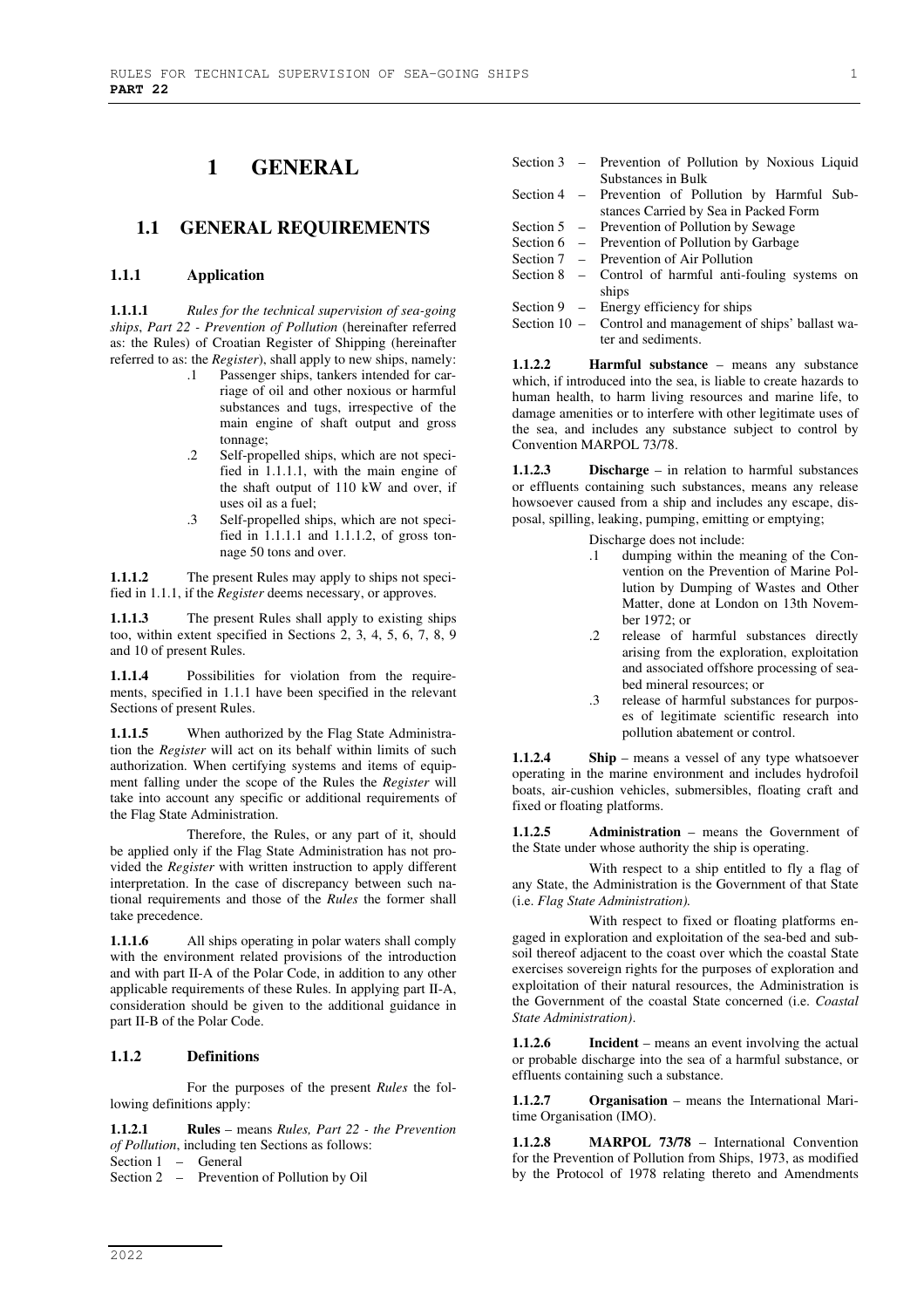contained (included) in MEPC Resolutions up-to-date. Hereinafter referred as *MARPOL 73/78* or *Convention*.

**1.1.2.9 MEPC** – Marine Environment Protection committee.

**1.1.2.10 Polar Code** – means the International Code for ships operating in polar waters.

**1.1.2.11** Category A ship – means a ship designed for operation in polar waters in at least medium first-year ice, which may include old ice inclusions..

**1.1.2.12 Category B ship** – means a ship not included in category A, designed for operation in polar waters in at least thin first-year ice, which may include old ice inclusions.

**1.1.2.13 Category C ship** – means a ship designed to operate in open water or in ice conditions less severe than those included in categories A and B.

**1.1.2.14 Arctic waters** – means those waters determined in MARPOL 73/78, Annex I, Regulation 46.

**1.1.2.15 Polar waters** – means Arctic waters and/or the Antarctic area.

**1.1.2.16 Electronic Record Book** – means a device or system, approved by the Administration, used to electronically record the required entries for discharges, transfers and other operations as required under these Rules in lieu of a hard copy record book.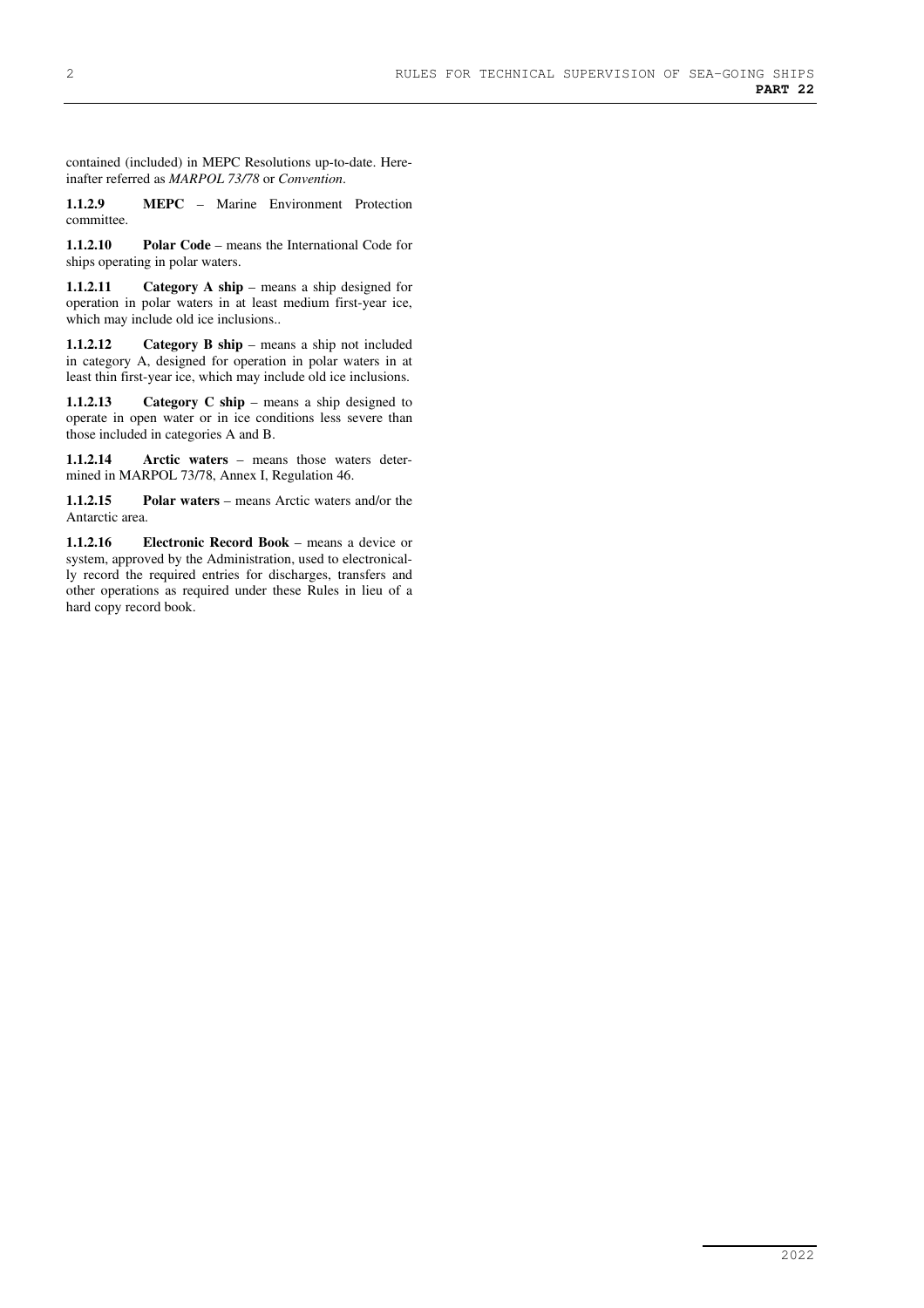# **2 PREVENTION OF POLLUTION BY OIL**

# **2.1 GENERAL REQUIREMENTS**

#### **2.1.1 Application**

**2.1.1.1** The present Section applies to performance, equipment, installations and systems provided for prevention of sea pollution by oil.

**2.1.1.2** Unless expressly provided otherwise, the requirements of this Section apply to:

- .1 all tankers, irrespective of gross tonnage, and
	- .2 all ships which are not tankers of gross tonnage 50 tons and over and ships with the main engine shaft output of 110 kW and over, if uses oil as a fuel.
- **2.1.1.3** Intentionally blank.

#### **2.1.2 Definitions**

The explanation of terms and expressions, used in all Sections, is specified in Section 1 - General.

The following terms and expressions are applied in the present Section:

**2.1.2.1 Oil** – means petroleum in any form including crude oil, fuel oil, sludge, oil refuse and refined products (other than petrochemical which are subject to the provisions of Section 3).

**2.1.2.2 Crude oil** – means any liquid hydrocarbon mixture occurring naturally in the earth whether or not treated to render it suitable for transportation and includes:

- .1 crude oil from which certain distillate fractions may have been removed; and
- .2 crude oil to which certain distillate fractions may have been added.

**2.1.2.3 Oily mixture** – means a mixture with any oil content.

**2.1.2.4 Oil fuel** – means any oil used as fuel in connection with the propulsion and auxiliary machinery of the ship in which such oil is carried.

**2.1.2.5 Oil tanker** – means a ship constructed or adapted primarily to carry oil in bulk in its cargo spaces and includes combination carriers and any *chemical tanker* as defined in 3.1.2.1 when it is carrying a cargo or part cargo of oil in bulk.

**2.1.2.6 Crude oil tanker** – means an oil tanker engaged in the trade of carrying crude oil.

**2.1.2.7 Product carrier** – means an oil tanker engaged in the trade of carrying oil other than crude oil.

**2.1.2.8 Combination carrier** – means a ship designed to carry either oil or solid cargoes in bulk.

#### **2.1.2.9 Ship delivered after 31st December 1979** – means a ship:

- .1 for which the building contract is placed after 31st December 1975; or
- .2 in the absence of a building contract, the keel of which is laid or which is at a similar stage of construction after 30th June  $1976$ ; or
- .3 the delivery of which is after 31st December 1979; or
- .4 which has undergone a major conversion: .1 for which the contract is placed after 31st December 1975; or
	- .2 in the absence of a contract, the construction work of which is begun after 30th June 1976; or
	- .3 which is completed after 31st December 1979.

#### **2.1.2.10 Ship delivered on or after 1st August 2010** – means a ship:

- .1 for which the building contract is placed on or after 1st August 2007; or
- .2 in the absence of a building contract, the keel of which is laid or which is at a similar stage of construction on or after 1st February 2008; or
- .3 the delivery of which is on or after 1st August 2010; or
- .4 which has undergone a major conversion:
	- .1 for which the contract is placed on or after 1st August 2007; or
	- .2 in the absence of a contract, the construction work of which is begun on or after 1st February 2008; or
	- .3 which is completed on or after 1st August 2010.

#### **2.1.2.11 Oil tanker delivered after 1st June 1982** – means an oil tanker:

- .1 for which the building contract is placed after 1st June 1979; or
- .2 in the absence of a building contract, the keel of which is laid or which is at a similar stage of construction after 1st January 1980; or
- .3 the delivery of which is after 1st June 1982; or
- .4 which has undergone a major conversion:
	- .1 for which the contract is placed after 1st June 1979; or
	- .2 in the absence of a contract, the construction work of which is begun after 1st January 1980; or
	- .3 which is completed after 1st June 1982.

#### **2.1.2.12 Oil tanker delivered on or after 6th July 1996** – means an oil tanker:

- .1 for which the building contract is placed on or after 6th July 1993; or
- in the absence of a building contract, the keel of which is laid or which is at a similar stage of construction on or after 6th January 1994; or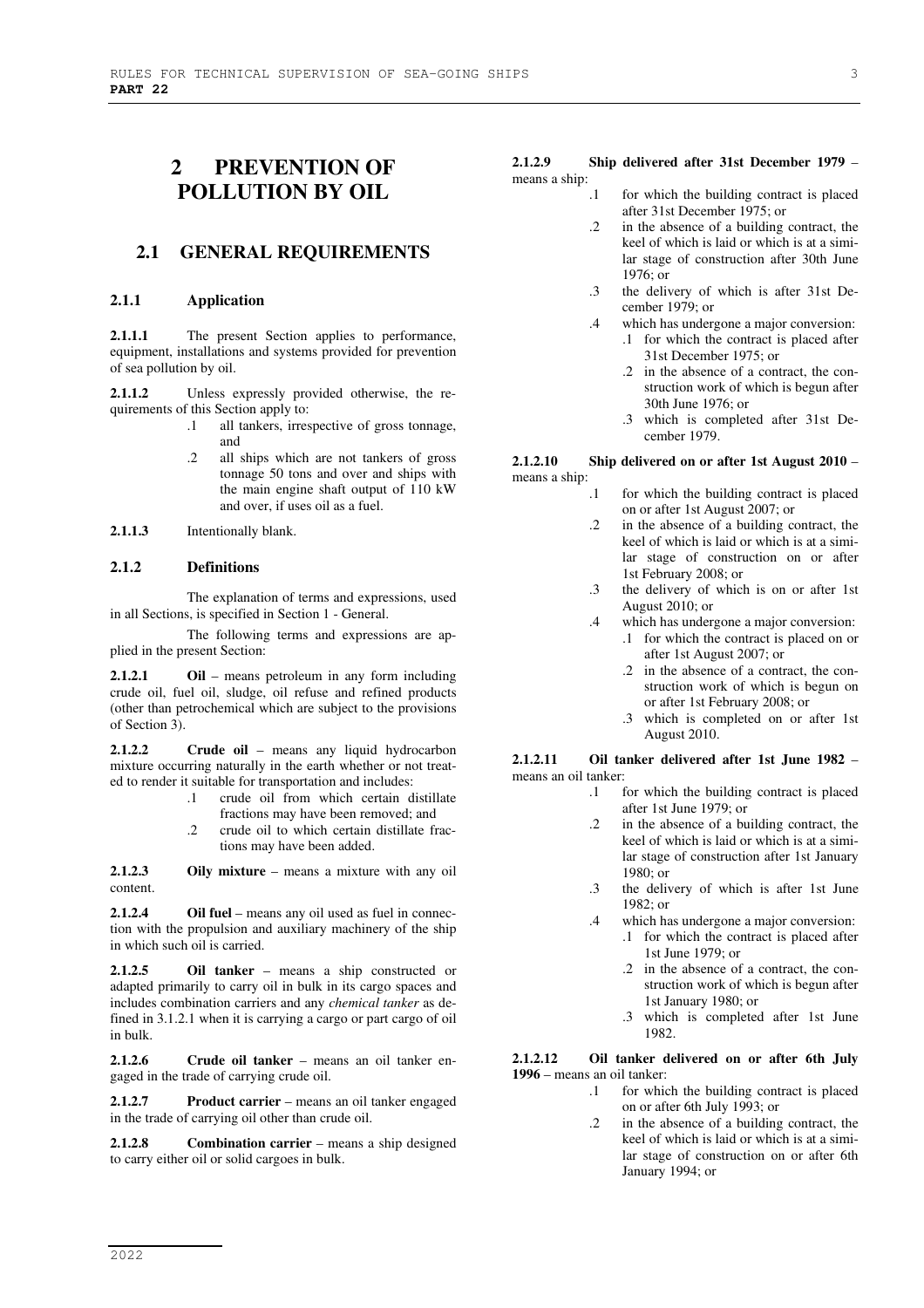- .3 the delivery of which is on or after 6th July 1996; or
- .4 which has undergone a major conversion: .1 for which the contract is placed on or
	- after 6th July 1993; or .2 in the absence of a contract, the construction work of which is begun on
	- or after 6th January 1994; or .3 which is completed on or after 6th Ju-

#### **2.1.2.13 Oil tanker delivered on or after 1st February 2002** – means an oil tanker:

ly 1996.

- .1 for which the building contract is placed on or after 1st February 1999; or
- .2 in the absence of a building contract, the keel of which is laid or which is at a similar stage of construction on or after 1st August 1999; or
- .3 the delivery of which is on or after 1st February 2002; or
- .4 which has undergone a major conversion: .1 for which the contract is placed on or after 1st February 1999; or
	- .2 in the absence of a contract, the construction work of which is begun on or after 1st August 1999; or
	- .3 which is completed on or after 1st February 2002.

#### **2.1.2.14 Oil tanker delivered on or after 1st January 2010** – means an oil tanker:

- .1 for which the building contract is placed on or after 1st January 2007; or
- .2 in the absence of a building contract, the keel of which is laid or which is at a similar stage of construction on or after 1st July 2007; or
- .3 the delivery of which is on or after 1st January 2010; or
- .4 which has undergone a major conversion: .1 for which the contract is placed on or after 1st January 2007; or
	- .2 in the absence of a contract, the construction work of which is begun on or after 1st July 2007; or
	- .3 which is completed on or after 1st January 2010.

**2.1.2.15 Major conversion** – means a conversion of an existing ship:

- .1 which substantially alters the dimension or carrying capacity of the ship; or
- .2 which changes the type of the ship; or<br>
.3 the intent of which in the opinion of
- the intent of which in the opinion of the *Register* is substantially to prolong its life; or
- .4 which otherwise so alters the ship that, if it were a new ship, it would become subject to relevant provisions of the present Rules not applicable to it as an existing ship.

Conversion of an oil tanker of 20 000 tons dead-weight and above delivered on or before 1st June 1982 to meet the requirements for segregated ballast tanks and for

protective location of segregated ballast tanks shall not be deemed to constitute a major conversion.

Conversion of an oil tanker delivered before 6<sup>th</sup> July 1996 to meet the requirements for double hull and double bottom shall not be deemed to constitute a major conversion.

**2.1.2.16 Constructed** – means a ship the keel of which is laid or which is at a similar stage of construction.

**2.1.2.17 Tank** – means an enclosed space which is formed by the permanent structure of a ship and which is designed for the carriage of liquid in bulk.

**2.1.2.18 Wing tank** – means any tank adjacent to the side shell plating.

**2.1.2.19 Centre tank** – means any tank inboard of a longitudinal bulkhead.

**2.1.2.20 Slop tank** – means a tank specifically designated for the collection of tank draining, tank washings and other oily mixtures.

**2.1.2.21 Clean ballast** – means the ballast in a tank which since oil was last carried therein, has been so cleaned that effluent therefrom if it were discharged from a ship which is stationary into clean calm water on a clear day would not produce visible traces of oil on the surface of the water or on adjoining shorelines or cause a sludge or emulsion to be deposited beneath the surface of the water or upon adjoining shorelines. If the ballast is discharged through an oil discharge monitoring and control system approved by the *Register*, evidence based on such a system to the effect that the oil content of the effluent did not exceed 15 parts per million shall be determinative that the ballast was clean, notwithstanding the presence of visible traces.

**2.1.2.22 Segregated ballast** – means the ballast water introduced into a tank which is completely separated from the cargo oil and oil fuel system and which is permanently allocated to the carriage of ballast or to the carriage of ballast or cargoes other than oil or noxious liquid substances as variously defined in the Section 3.

**2.1.2.23 Arrival ballast** – means clean ballast, see 2.1.2.21.

**2.1.2.24 Departure ballast** – means ballast other than arrival ballast.

**2.1.2.25 Water rinse** – means the water washing process carried out in connection with tank cleaning after crude oil washing and is not intended to be construed as limiting the amount of water needed in the process.

**2.1.2.26 Length**  $L$  – means 96% of the total length on a waterline at 85% of the least moulded depth measured from the top of the keel, or the length from the fore side of the stem to the axis of the rudder stock on that waterline, if that be greater. In ships designed with a rake of keel the waterline on which this length is measured shall be parallel to the designed waterline. The length *L* shall be measured in metres.

**2.1.2.27 Forward and after perpendiculars** – shall be taken at the forward and after ends of the length *L*. The forward perpendicular shall coincide with the fore side of the stem on the waterline on which the length is measured.

**2.1.2.28 Amidships** – is at the middle of the length *L*.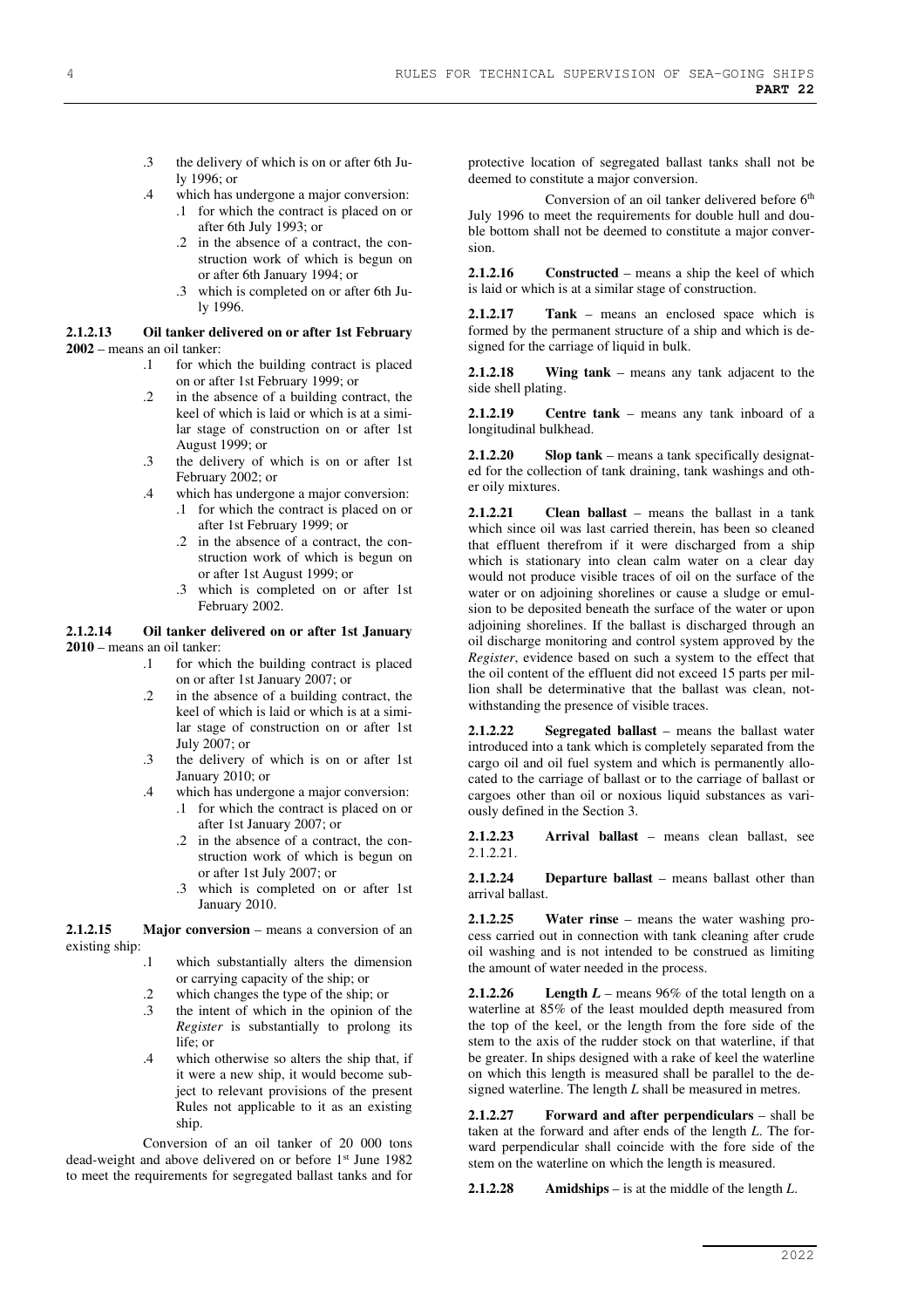**2.1.2.29 Breadth** *B* – means the maximum breadth of the ship, measured amidships to the moulded line of the frame in a ship with a metal shell and to the outer surface of the hull in a ship with a shell of any other material. The breadth *B* shall be measured in metres.

**2.1.2.30 Dead-weight (DW)** - means the difference in tonnes between the displacement of a ship in water of a density of  $1,025$  t/m<sup>3</sup> at the load waterline corresponding to the assigned summer freeboard and the lightweight of the ship.

**2.1.2.31 Lightweight** – means the displacement of a ship in metric tons without cargo, fuel, lubricating oil, ballast water, fresh water and feed water in tanks, consumable stores, and passengers and crew and their effects, and including the weight of mediums onboard for the fixed fire-fighting systems.

**2.1.2.32 Volumes and areas** – in a ship shall be calculated in all cases to moulded lines.

**2.1.2.33 Special areas** – for the purpose of regulations in this Section, areas determined in MARPOL 73/78, Annex I, Regulation 1(11).

**2.1.2.34 Nearest land –** the term *from the nearest land* means from the baseline from which the territorial sea of the territory in question is established in accordance with international law.

**2.1.2.35 15 ppm bilge separator** – may include any combinations of a separator, filter, coalescer or other means, and also a single unit designed to produce an effluent with oil content not exceeding 15 ppm.

**2.1.2.36 15 ppm bilge alarm** – the alarm arrangements specified in regulation 2.4.2 are referred to in this Section as a 15 ppm Bilge Alarm.

**2.1.2.37 Automatic stopping device** – is a device used, where applicable, to automatically stop any discharge overboard of oily mixture when the oil content of the effluent exceeds 15 ppm.

**2.1.2.38 Parts per million (ppm)** – means parts of oil per million parts of water by volume.

**2.1.2.39 Oil discharge monitoring and control system** – is a system which monitors the discharge into the sea of oily ballast or other oil-contaminated water from the cargo tank areas and comprises the items specified in paragraph 2.4.3.2-.3.

**2.1.2.40 Control section** – of a monitoring system is a unit composed of the items specified in paragraph 2.4.3.2-.3 to 2.4.3.2-.8.

**2.1.2.41 Overboard discharge control** – is a device which automatically initiates the sequence to stop the overboard discharge of the effluent in alarm conditions and prevents the discharge throughout the period the alarm condition prevails. The device may be arranged to close the overboard valves or to stop the relevant pumps, as appropriate.

**2.1.2.42 Starting interlock** – is a facility which prevents the initiation of the opening of the discharge valve or the operation of other equivalent arrangements before the monitoring system is fully operational when use of the monitoring system is required by the Convention.

**2.1.2.43 Control unit –** is a device which receives automatic signals of:

- .1 oil content of the effluent ppm;<br>2 flow rate of discharge  $\frac{m^3}{h}$  our
- .2 flow rate of discharge m<sup>3</sup> /hour;
- .3 ship's speed in knots;
- .4 ship's position latitude and longitude;
- .5 date and time (GMT); and
- .6 status of the overboard discharge control.

The unit shall make automatic recordings of data as specified in paragraph 2.4.3.9-.2.

**2.1.2.44 Instantaneous rate of discharge of oil content –** means the rate of discharge of oil in litres per hour at any instant divided by the speed of the ship in knots at the same instant.

| 2.1.3 | Scope of supervision |
|-------|----------------------|
|-------|----------------------|

- **2.1.3.1** Intentionally blank.
- 2.1.3.2 Supervision during construction shall cover:
	- .1 Oil filtering equipment;
	- .2 Oil-water interface detectors;
	- .3 Crude oil washing system;
	- Oil discharge monitoring and control systems;
	- .5 Systems for transfer of oil residues and oily water to reception facilities or other ships;
	- .6 Systems for transfer, retaining and/or discharge of oily water overboard.

**2.1.3.3** Technical documentation which shall be submitted to *Register* for approval in addition to those referred to in 2.1.3.1, as appropriate:

- .1 technical description, method of work, instructions for operation and maintenance (for information);
- .2 general and functional scheme of equipment and system;
- .3 assembly drawing of the equipment or system with cross-sections, main scantlings and list of parts and materials;
- .4 drawings of essential parts of the equipment or system with indicated material properties as well as working and test pressure;
- .5 scheme for monitoring and control system;
- .6 basic electric schemes;
- .7 program for individual and type testing;
- .8 list of spare parts.

**2.1.3.4** The documentation of a monitoring system to be submitted to the *Register* for approval should include at least all the following:

a description of the monitoring system. The description should include a diagrammatic drawing of the pumping and piping arrangements, identifying the operational outlets for dirty ballast and oilcontaminated water from the cargo tank area and compatible with the operational requirements set out in the oil tanker's cargo and ballast handling manuals. Spe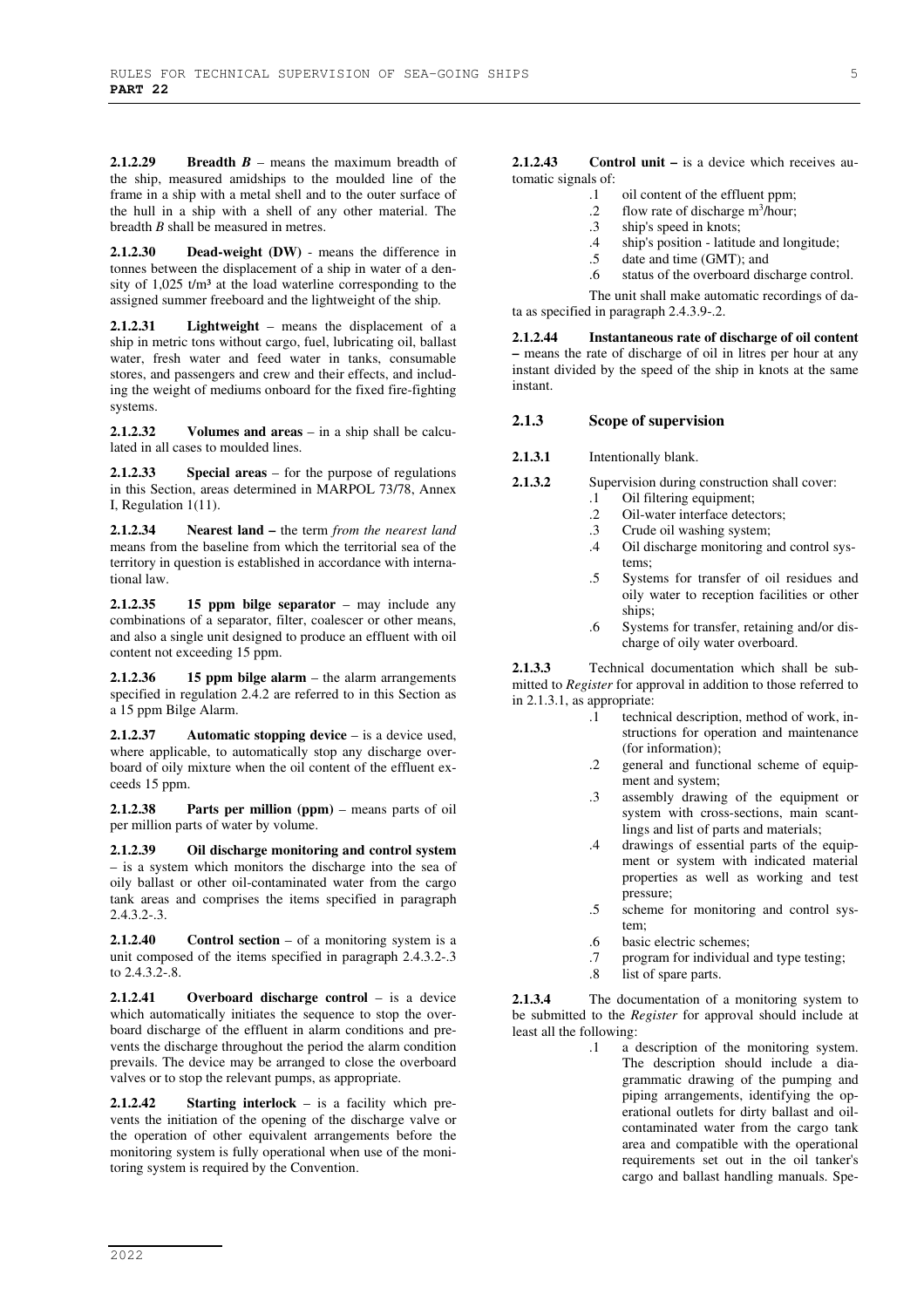cial considerations may have to be given to installations in oil tankers which have unusual pumping and piping arrangements;

- .2 equipment manuals, supplied by manufacturers, which should contain details of the major components of the monitoring system;
- .3 an operations and technical manual for the complete monitoring system which is proposed to be installed in the oil tanker. This manual should cover the arrangements and operation of the system as a whole and should specifically describe parts of the system which are not covered by the manufacturer's equipment manuals;
- .4 the operations section of the manual should include normal operational procedures and procedures for the discharge of oily water in the event of malfunction of the equipment;
- .5 the technical section of the manual should include adequate information (description and diagrammatic drawings of the pumping and piping arrangements of the monitoring system and electrical/electronic wiring diagrams) to enable fault finding and should include instructions for keeping a maintenance record;
- .6 a technical installation specification defining, *inter alia,* the location and mounting of components, arrangements for maintaining the integrity of the boundary between safe and hazardous spaces and the arrangement of the sample piping, including calculation of the sample response time referred to in 2.4.3.3-.6. The installation should comply with manufacturers specific installation criteria;
- .7 a copy of the certificate of type approval for the oil content meter and technical documentation relevant to other main components of the monitoring system; and
- .8 a recommended test and checkout procedure specific to the monitoring system installed. This procedure should specify all the checks to be carried out in a functional test by the installation contractor and should provide guidance for the surveyor when carrying out the on-board survey of the monitoring system and confirming the installation reflects the manufacturers specific installation criteria.

### **2.1.4 Workshop testing**

**2.1.4.1** Equipment, installations and accessories after being assembled shall be tested on the test bench in compliance with the program approved by the *Register*. In particular cases *Register* may replace testing on the test bench with testing onboard ship.

**2.1.4.2** Each oil content meter and each control section of a monitoring system should be subjected to a functional test on a suitable test bench prior to delivery. The detailed programme for a functional test of such equipment should be developed by the manufacturer, taking into account the features and functions of the specific design of equipment. A completed workshop certificate including the delivery test protocol should be supplied with each unit delivered.

**2.1.4.3** A functional test conducted on an oil content meter should include at least all the following operations:

- .1 check flow rate, pressure drop, or an equivalent parameter as appropriate;
- .2 check all alarm functions built into the meter;
- .3 check all switching functions interconnecting with other parts of the system; and
- .4 check correct reading at several ppm values on all measurement scales when operated on an oil appropriate for the application of the meter or by an equivalent method.

**2.1.4.4** A functional check conducted on a control section of a monitoring system should include at least all the following operations:

- .1 check all alarm functions;<br>2 check correct function of
- check correct function of the signal processor and the recording equipment when simulated input signals of ppm, flow rate, and speed are varied;
- .3 check that the alarm is activated when the input signals are varied so that the discharge limits contained in regulation 2.4.3.7-.2.1 and 2.4.3.7-.2.2 are exceeded;
- .4 check that a signal is given to the overboard discharge control when alarm conditions are reached; and
- .5 check that the alarm is activated when each one of the input signals is varied to exceed the capacity of the system.

### **2.1.5 On-board functional testing**

**2.1.5.1** The functional test of the monitoring system referred to in 2.1.3.4-.8 should include at least all the following tests when the monitoring system is operating on water:

- .1 verify correct running of pumps, absence of leakage in the sample pumping and piping system, correct functioning of remote controlled sampling valves, etc.;
- .2 verify by checking flow rates or pressure drops, as appropriate, that the system operates under correct flow conditions. This test should be repeated separately for each sampling point;
- .3 verify that alarms function correctly when a malfunction occurs external to the monitoring system, such as no sample flow, no flow meter signal, power failure, etc.;
- .4 vary the simulated input signals manually while the monitoring system is operating on water and check the recordings for correct values and timing. Vary the simu-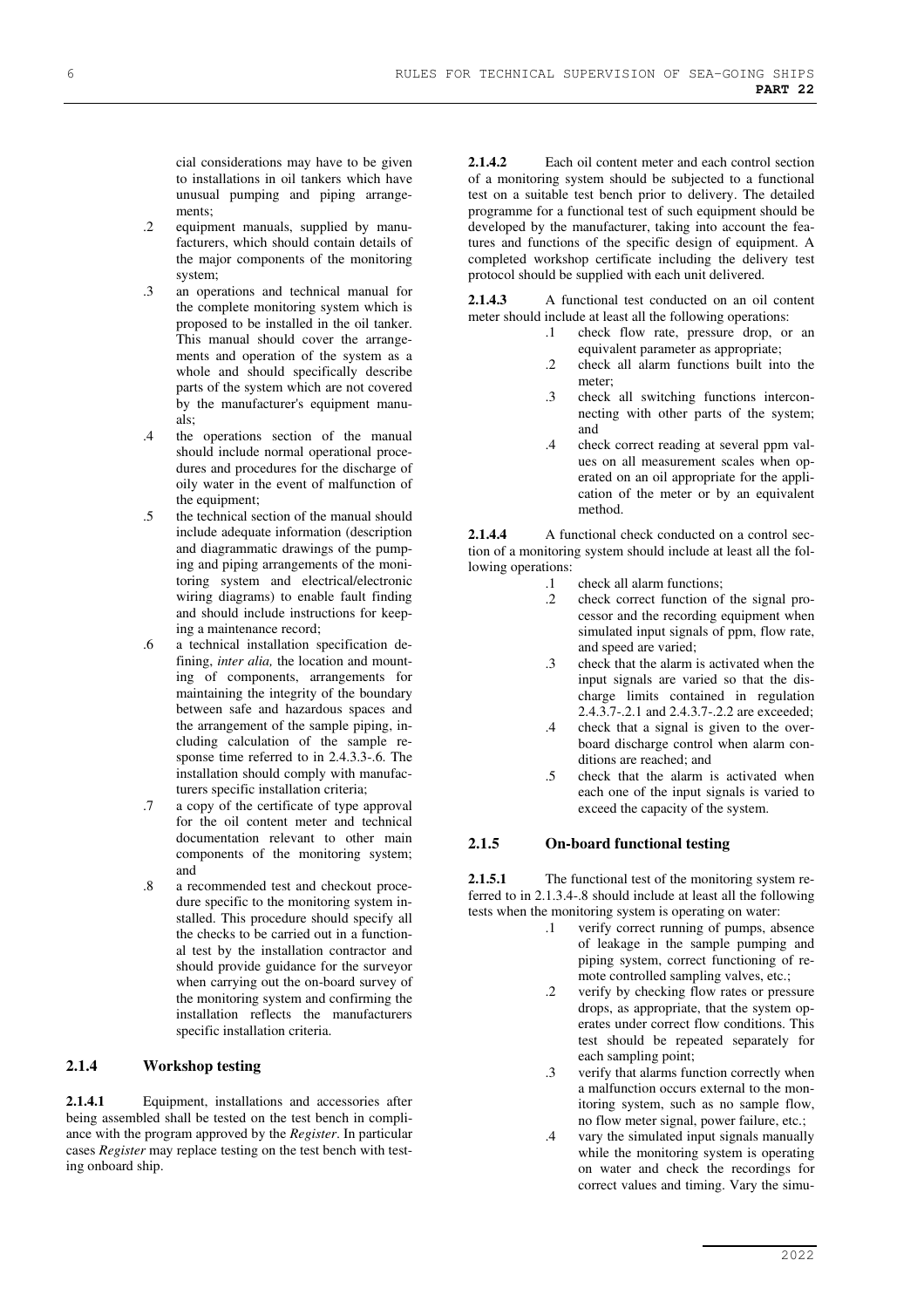lated manual input signals until alarm conditions are obtained, and verify proper recordings. Ascertain that the overboard discharge control is activating and verify that the action is being recorded;

- .5 verify that normal operating condition can be reset when the value of the instantaneous rate of discharge is reduced below 30 litres per nautical mile;
- .6 activate the manual override control and verify that a recording is made and that the overboard discharge control can be operated;
- .7 turn off the system and verify that the overboard discharge valve closes automatically or the relevant pumps are stopped and the overboard discharge control is inoperative;
- .8 start up the system and check the zero and gain setting for the oil content meter in accordance with the manufacturer's operations and technical manual; and
- .9 check the accuracy of the flow meter(s), for example by pumping water in a loop where the flow rate may be calculated from the level change in a tank. The check should be made at a flow rate of about 50% of the rated flow of the flow meter.

**2.1.5.2** To confirm the effectiveness of the crude oil washing system and stripping system, the crude oil washing operation should be witnessed to the satisfaction of the *Register*.

- .1 For ships that comply with MARPOL 73/78, Annex I, regulation 19(3), the crude oil washing operations are to be carried out using the approved crude oil washing equipment and as specified in the approved Operations and Equipment Manual. For at least one tank of a group of tanks of similar configuration, the *Register* should:
	- .1 confirm the operation of the stripping system by observing the monitoring devices and monitoring the oil level (by dipping or other means) during bottom washing;
	- .2 monitor the proper operation of the washing machines with particular reference to supply pressure, cycle times and machine function.

On completion of washing and final draining, the tanks are to be hand dipped, as close as practical to the forward end, centre and aft end in each tank and a record of these dips should be made in the Operations and Equipment Manual. The *Register* may require an internal examination as described in 2.1.5.2-.2.1, or by an alternative method (e.g. video survey or other new technology) acceptable to the *Register*, if deemed necessary.

.2 For ships other than those complying with MARPOL 73/78, Annex I, regulation 19(3), where fitted with cargo tanks intended to be used in certain circumstances as ballast tanks, the following requirements apply in addition to those specified in  $2.1.5.2 - 1$ 

.1 To ensure that the tank is essentially free of clingage and deposits, the *Register* may require that the cleanliness of the tank be confirmed by a visual inspection made by entering the tanks after a crude oil washing but prior to any water rinse which may be specified in the Operations and Equipment Manual. If the tanks cannot be gas-freed for safe entry of the surveyor, an internal examination should not be conducted and the stripping test specified in 2.1.5.2-.2.2 will be acceptable.

In this case, the bottom of the tank to be inspected may be flushed with water and stripped in order to remove any wedge of liquid crude oil remaining on the tank bottom before gasfreeing for entry. If the flushing procedure is adopted, a similar but unflushed tank must be used for the test specified in 2.1.5.2-.2.2.

- .2 To verify the effectiveness of the stripping and drainage arrangements, a measurement should be made of the amount of oil floating on top of the departure ballast. The ratio of the volume of oil on top of the total departure ballast water to the volume of tanks that contain this water should not exceed 0,00085. This test should be carried out after crude oil washing and stripping in a tank similar in all relevant respects to the tank examined in accordance with 2.1.5.2-.2.1, which has not been subjected to a water rinse or to the intervening water flushing permissible in 2.1.5.2-.2.1.
- .3 To verify the design, installation and operation of the system, the arrival ballast, after a typical ballast voyage before which the arrival ballast tanks have been crude oil washed and during which the tanks have been water rinsed in accordance with the programme set out in the Operations and Equipment Manual, should be totally discharged to the loading port harbour through an oil discharged monitoring and control (ODM) system approved by the *Register*. The oil content of the effluent in this test should not exceed 15 ppm. Alternatively, the option of taking ballast water samples to be analysed in a shore-based laboratory is also acceptable.

This paragraph is not applicable to crude oil tankers of 20 000 tons dead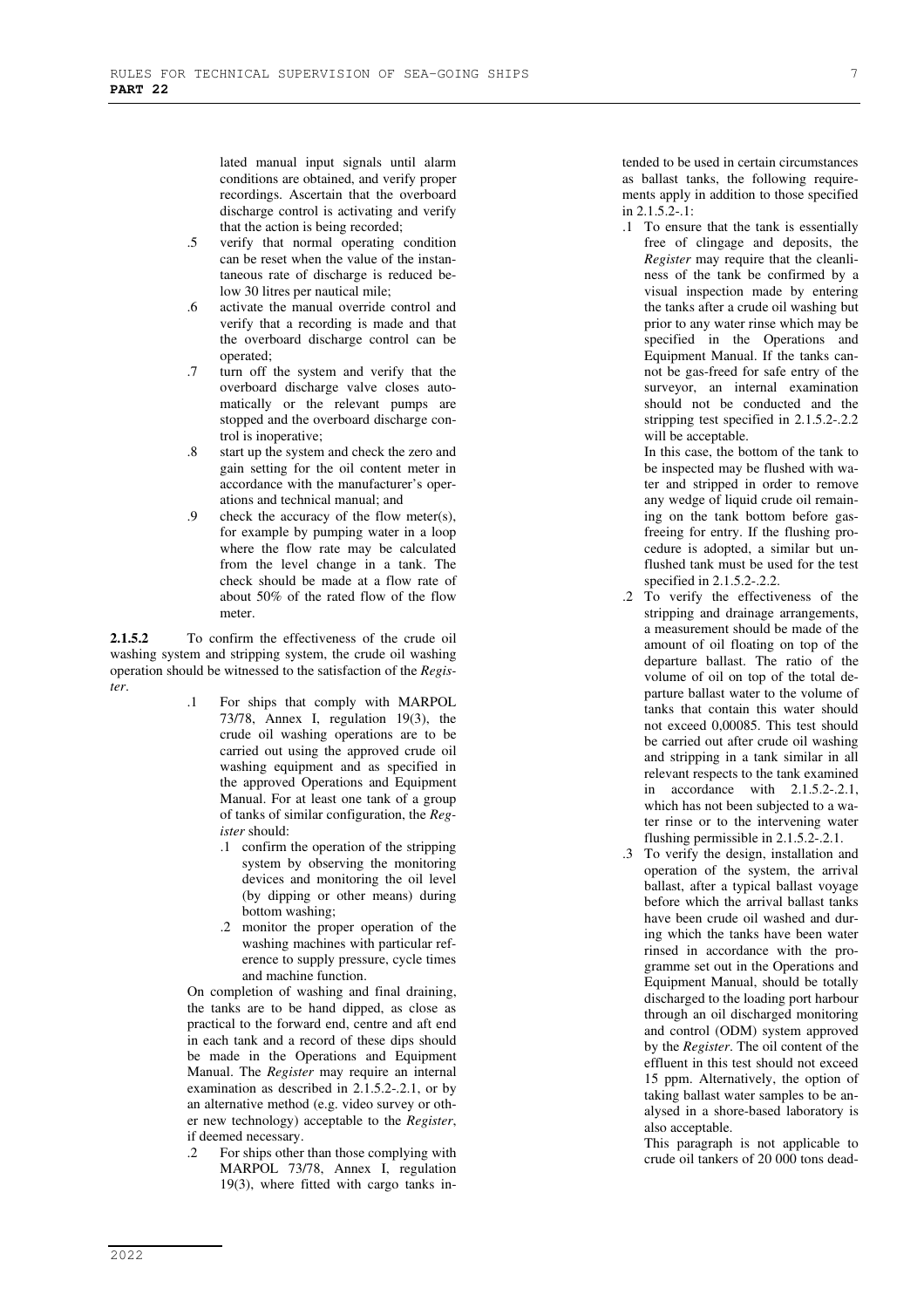weight and above delivered after 1<sup>st</sup> June 1982.

.3 Where the *Register* is satisfied that ships are similar in all relevant respects, the requirements of 2.1.5.2-.1 or 2.1.5.2-.2 need only be applied to one such ship. Furthermore, where a ship has a series of tanks that are similar in all relevant respects then, for that series of tanks, the requirements of 2.1.5.2-.1 need only be applied to one tank of that series.

#### **2.1.6 General requirements**

**2.1.6.1** Steel, forged, cast and welded parts as well as those of cast iron shall be manufactured and tested in compliance with the requirements of the *Rules for the classification of ships, Part 25 - Metallic materials* and *Part 26 - Welding*.

**2.1.6.2** Parts of equipment and installations which come in contact with the substances causing corrosion shall be of the corrosion-resistant materials or shall be with anticorrosive protection.

**2.1.6.3** Automatic and remote control systems, measurement, monitoring and indication systems shall comply with the requirements of the *Rules for the classification of ships, Part 13 - Automation*.

2.1.6.4 Pipelines, pipes and fittings of the equipment shall comply with the requirements of the *Rules for the classification of ships, Part 8 - Piping*.

**2.1.6.5** Electrical installation of the systems and equipment shall comply with the requirements of the *Rules for the classification of ships, Part 12 - Electrical installation*.

2.1.6.6 Oily-water transfer pumps and washing systems shall comply with the requirements of the *Rules for the classification of ships, Part 9 - Machines*.

**2.1.6.7** Casings of separators, filters and other elements of the oily-water filtering equipment which are operating under pressure, shall comply with the requirements of the *Rules for the classification of ships, Part 10 - Boilers*, *Heat Exchangers and Pressure vessels.*

#### **2.1.7 Segregation of oil and water ballast and carriage of oil in forepeak tanks**

**2.1.7.1** In ships delivered after 31<sup>st</sup> December 1979 of 4000 gross tonnage and above other than oil tankers, and in oil tankers delivered after 31st December 1979 of 150 gross tonnage and above, no ballast water shall be carried in any oil fuel tank.

**2.1.7.2** For ships other than oil tankers fitted with cargo spaces which are constructed and utilised to carry oil in bulk of an aggregate capacity of 200 m<sup>3</sup> or more, the requirements of 2.1.7.1 for oil tankers shall also apply.

**2.1.7.3** In a ship of 400 gross tonnage and above, for which the building contract is placed after 1<sup>st</sup> January 1982 or, in the absence of a building contract, the keel of which is laid or which is at a similar stage of construction after 1<sup>st</sup> July

1982, oil shall not be carried in a forepeak tank or a tank forward of the collision bulkhead.

#### **2.1.8. Oil record book**

Every oil tanker of 150 gross tonnage and above and every ship of 400 gross tonnage and above other than an oil tanker shall be provided with an Oil Record Book Part I (machinery space oparations).

Every oil tanker of 150 gross tonnage and above shall be provided with an Oil Record Book Part II (cargo/ballast operations).

The Oil Record Book, Part I / Part II whether as a part of the ship's official logbook, as an electronic record book which shall be approved by the Administration taking into account the Guidelines in Resolution MEPC.312(74), or otherwise, shall be in the form specified in appendix III to MARPOL 73/78, Annex I.

# **2.2 OIL TANKERS**

#### **2.2.1 Crude oil washing system**

#### **2.2.1.1 General**

- .1 Every crude oil tanker of 20 000 tons dead-weight and above delivered after 1<sup>st</sup> June 1982 shall be fitted with a cargo tank cleaning system using crude oil washing.
- .2 The system shall fully comply with the requirements of IMO Res. A.446(XI) as amended by IMO Res. A.497(XII) and resolution A.897(21) within one year after the tanker was first engaged in the trade of carrying crude oil or by the end of the third voyage carrying crude oil suitable for crude oil washing, whichever occurs later (see 2.1.5.2).
- .3 Every oil tanker operating with crude oil washing system shall be provided with an Operations and Equipment Manual detailing the system and equipment and specifying operational procedures, to the satisfaction of the *Register*.
- .4 Every oil tanker fitted with a cargo tank cleaning system using crude oil washing shall be provided with an inert gas system, according to *Rules for the classification of ships, Part 17 - Fire protection*.

### **2.2.1.2 Piping**

.1 The crude oil washing pipes and all valves incorporated in the supply piping system shall be of steel or other equivalent material and shall be of adequate strength having regard to the pressure to which they may be subjected, and shall be properly jointed and supported. Piping is to comply with the requirements of *Rules*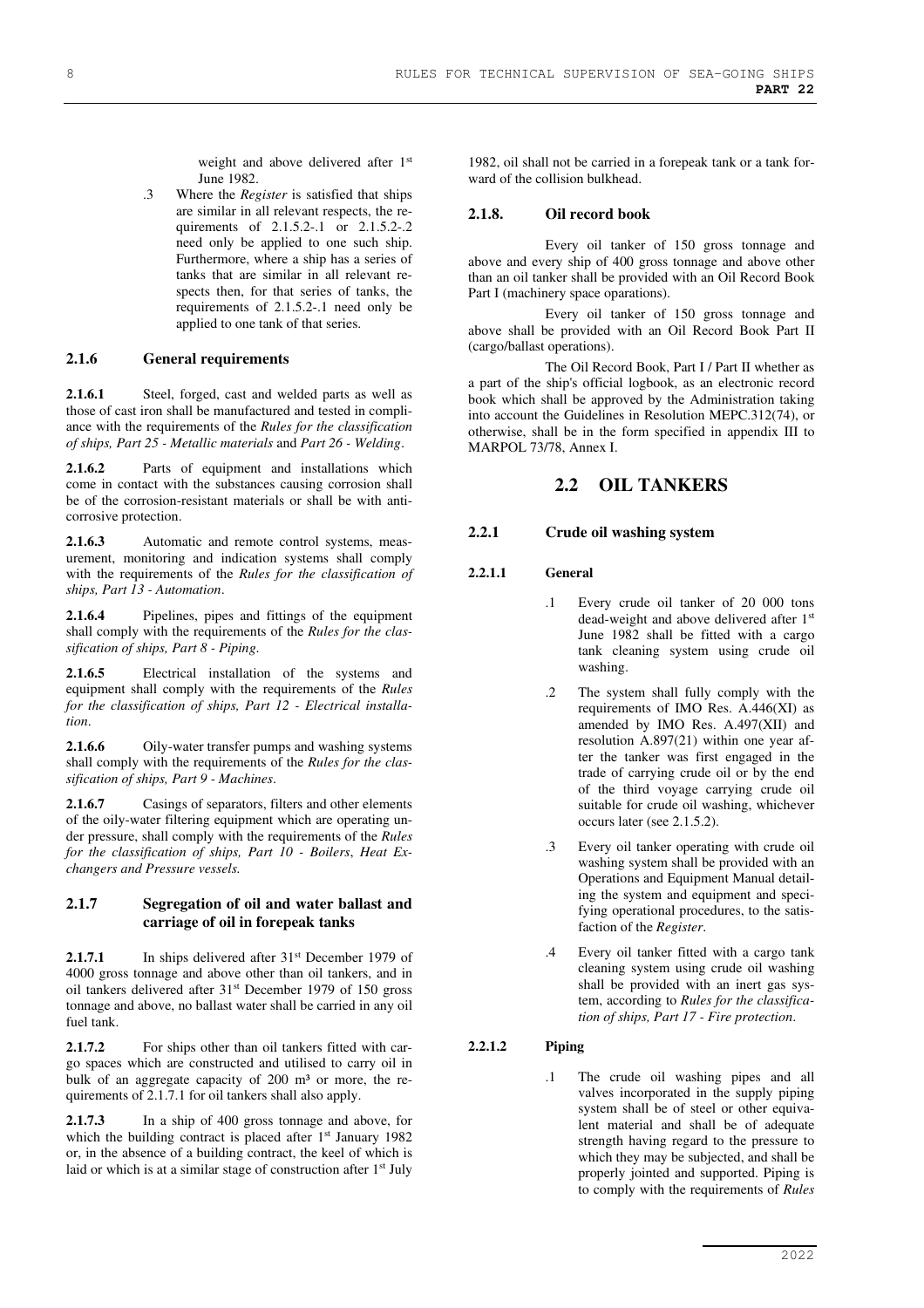*for the classification of ships, Part 8 - Piping*.

- .2 The crude oil washing system shall consist of permanent piping and shall be independent of the fire mains and of any system other than for tank washing. A sections of the ship's cargo system may be incorporated in the crude oil washing system provided that they meet the requirements applicable to crude oil piping.
- .3 Notwithstanding the requirements of 2.2.1.2-.2 in combination carriers the arrangement of crude oil washing system may allow:
	- .1 The removal of the equipment, if necessary, when carrying cargoes other than crude oil, provided that, when reinstated, the system is as originally fitted and tested for oil tightness;
	- .2 The use of flexible hose pipes to connect the crude oil washing system to tank washing machines if it is necessary to locate these machines in a cargo tank hatch cover. Such flexible hose pipes must be provided with flanged connections and be manufactured and tested in accordance with the *Rules for the classification of ships, Part 8 - Piping*. The length of these hoses shall be no greater than necessary to connect the tank washing machines to an adjacent point just outside the hatch coaming. These hoses shall be removed to suitably prepared and protected stowage when not in use and be pressure tested by an authority acceptable to the *Register* at intervals of not more than two and a half years.
- .4 Provision shall be made to prevent overpressure in the tank washing supply piping. Any relief device fitted to prevent overpressure shall discharge into the suction side of the supply pump. Alternative methods to the satisfaction of the *Register* may be accepted provided an equivalent degree of safety and environmental protection is provided.

One such alternative is that where the system is served only by centrifugal pumps so designed that the pressure derived cannot exceed that for which the piping is designed, a temperature sensing device located in the pump casing is required to stop the pump in the case of overheating.

.5 Where hydrant valves are fitted for water washing purposes on tank washing lines, all such valves shall comply with 2.2.1.2- .1 and provision shall be made for such connections to be blanked off by blank flanges when washing lines may contain

crude oil. Alternatively, hydrant valves shall be isolated from the crude oil washing system by spade blanks.

- .6 All connections for pressure gauges or other instrumentation shall be provided with isolating valves adjacent to the lines unless the fitting is of the sealed type.
- .7 No part of the crude oil washing system shall enter the machinery spaces. Where the tank washing system is fitted with a steam heater for use when water washing, the heater must be effectively isolated during crude oil washing by double shutoff valves or by clearly identifiable blanks.

On oil tankers delivered after 1<sup>st</sup> June 1982 the steam heater referred to shall be located outside the machinery spaces. However, on an oil tanker delivered on or before 1st June 1982 with an existing steam heater located in the machinery spaces, no more additional isolation will be required other than that which isolates the crude oil washing system from the machinery spaces.

- Where a combined crude oil-water washing supply piping is provided the piping shall be so designed that it can be drained so far as is practicable of crude oil, before water washing is commenced, into spaces designated in the *Operations and Equipment Manual*. These spaces may be the slop tank or other cargo spaces.
- .9 The piping system shall be of such diameter that the greatest number of tank cleaning machines required, as specified in 2.2.1.3-.8, can be operated simultaneously at the designed pressure and throughput. The arrangement of the piping shall be such that the required number of tank cleaning machines to each cargo compartment, can be operated simultaneously.
- .10 The piping system shall be tested to 1,5 times the working pressure after it has been installed on the ship.
- .11 The crude oil washing supply piping shall be anchored (firmly attached) to the ship's structure at appropriate locations, and means shall be provided to permit freedom of movement elsewhere to accommodate thermal expansion and flexing of the ship. The anchoring shall be such that any hydraulic shock can be absorbed without undue movement of the supply piping.

The anchors should normally be situated at the ends furthest from the entry of the crude oil supply to the supply piping. If tank washing machines are used to anchor the ends of branch pipes then special arrangements are neces-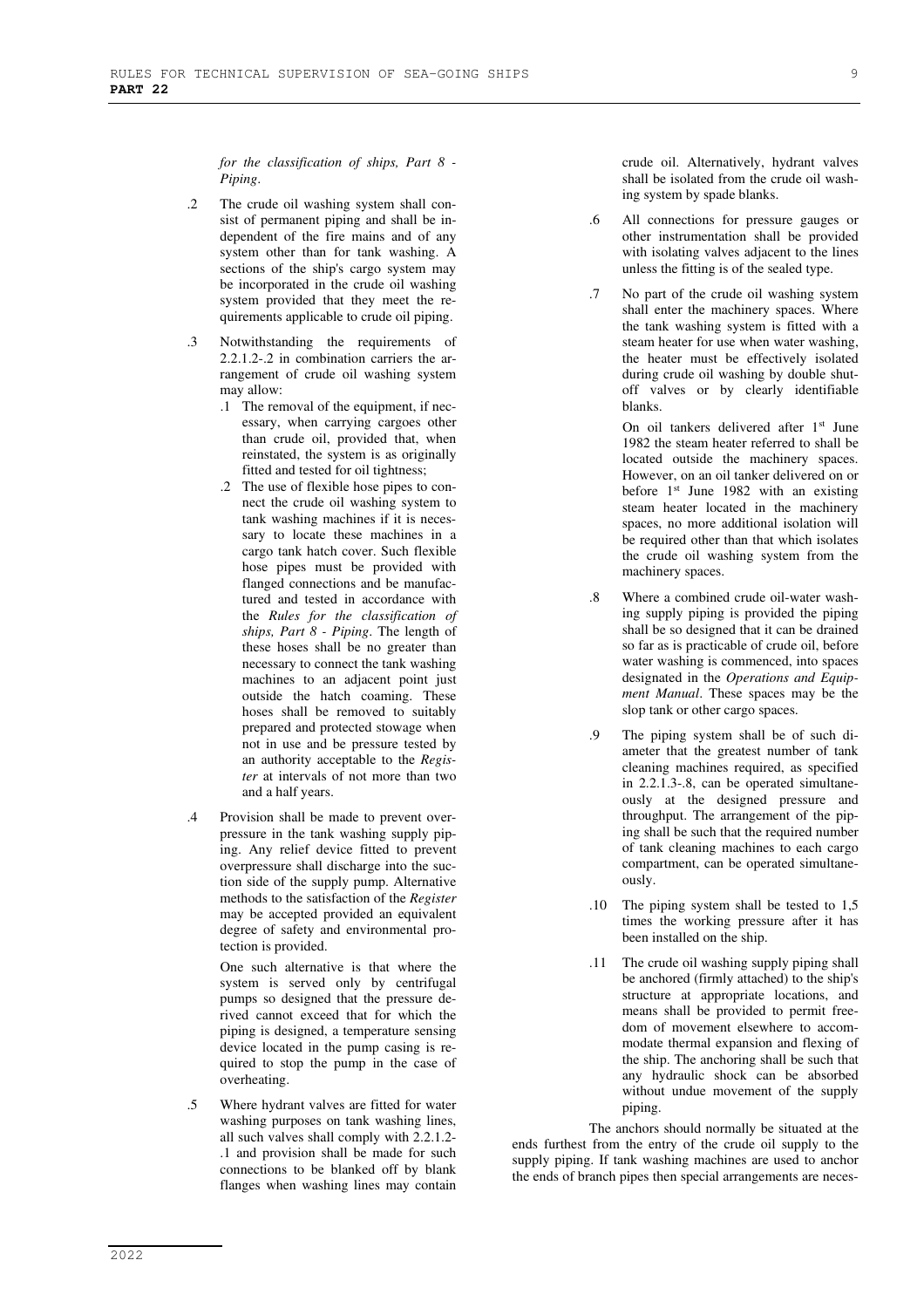sary to anchor these sections when the machines are removed for any reason.

#### **2.2.1.3 Tank washing machines**

- .1 The tank washing machines for crude oil washing shall be permanently mounted and shall be of a design acceptable to the *Register*.
- .2 The performance characteristic of a tank washing machine is governed by nozzle diameter, working pressure and the movement pattern and timing. Each tank cleaning machine fitted shall have a characteristic such that the sections of the cargo tank covered by that machine will be effectively cleaned within the time specified in the Operations and Equipment Manual.
- .3 Tank washing machines shall be mounted in each cargo tank and the method of support shall be to the satisfaction of the *Register*. Where the tank washing machines are positioned well below the deck level to cater for protuberances in the tank, consideration may need to be given to additional support for the machines and their supply piping.
- .4 Each machine shall be capable of being isolated by means of stop valves in the supply line. If a deck mounted tank washing machine is removed for any reason, provision shall be made to blank off the oil supply line to the machine for the period the machine is removed. Similarly, provision shall be made to close the tank opening with a plate or equivalent means.

Where more than one submerged machine is connected to the same supply line a single isolating stop valve in the supply line may be acceptable provided the rotation of the submerged machines can be verified in accordance with 2.2.1.3-.11.1 or 2.2.1.3-.11.3.

- .5 Where the drive units for the tank cleaning machines are not integral with the tank cleaning machine, sufficient drive units shall be provided to ensure that no drive unit need be moved more than twice from its original position during cargo discharge to accomplish the washing programme as specified in the Operations and Equipment Manual. For crude oil tanker of 20 000 tons dead-weight and above, delivered after  $1<sup>st</sup>$  June 1982 this is not applicable.
- .6 The number and location of the tank washing machines shall be to the satisfaction of *Register*.
- .7 The location of the machines is dependent upon the characteristics detailed in

2.2.1.3-.2 and upon the configuration of the internal structure of the tank.

- .8 The number and location of the machines in each cargo tank and oily mixture (slop) tank shall be such that all horizontal and vertical areas are washed by direct impingement or effectively by deflection or splashing of the impinging jet. In assessing an acceptable degree of jet deflection and splashing, particular attention shall be paid to the washing of upward facing horizontal areas and the following parameters shall be used:
	- .1 For horizontal areas of a tank bottom and the upper surfaces of a tank's stringers and other large primary structural members, the total area shielded from direct impingement by deck or bottom transverses, main girders, stringers or similar large primary structural members shall not exceed 10% of the total horizontal area of tank bottom, the upper surface of stringers, and other large primary structural members.
	- .2 For vertical areas of the sides of a tank, the total area of the tank's sides shielded from direct impingement by deck or bottom transverses, main girders, stringers or similar large primary structural members shall not exceed 15% of the total area of the tank's sides.
	- .3 For crude oil tankers delivered on or before 1 June 1982, the *Register* may permit the percentages required in 2.2.1.3-.8.1 and 2.2.1.3-.8.2 above to be exceeded for tanks having complicated internal structural members provided that the percentages calculated over all the cargo tanks do not exceed 10% for horizontal areas and 15% for vertical areas.

In some installations it may be necessary to consider the fitting of more than one type of tank washing machine in order to effect adequate coverage.

- .9 At the design stage the following minimum procedures shall be used to determine the area of the tank surface covered by direct impingement:
	- .1 Using suitable structural plans, lines are set out from the tips of each machine to those parts of the tank within the range of the jets.
	- .2 Where the configuration of the tanks is considered by the *Register* to be complicated, a pinpoint of light simulating the tip of the tank washing machine in a scale model of the tank shall be used.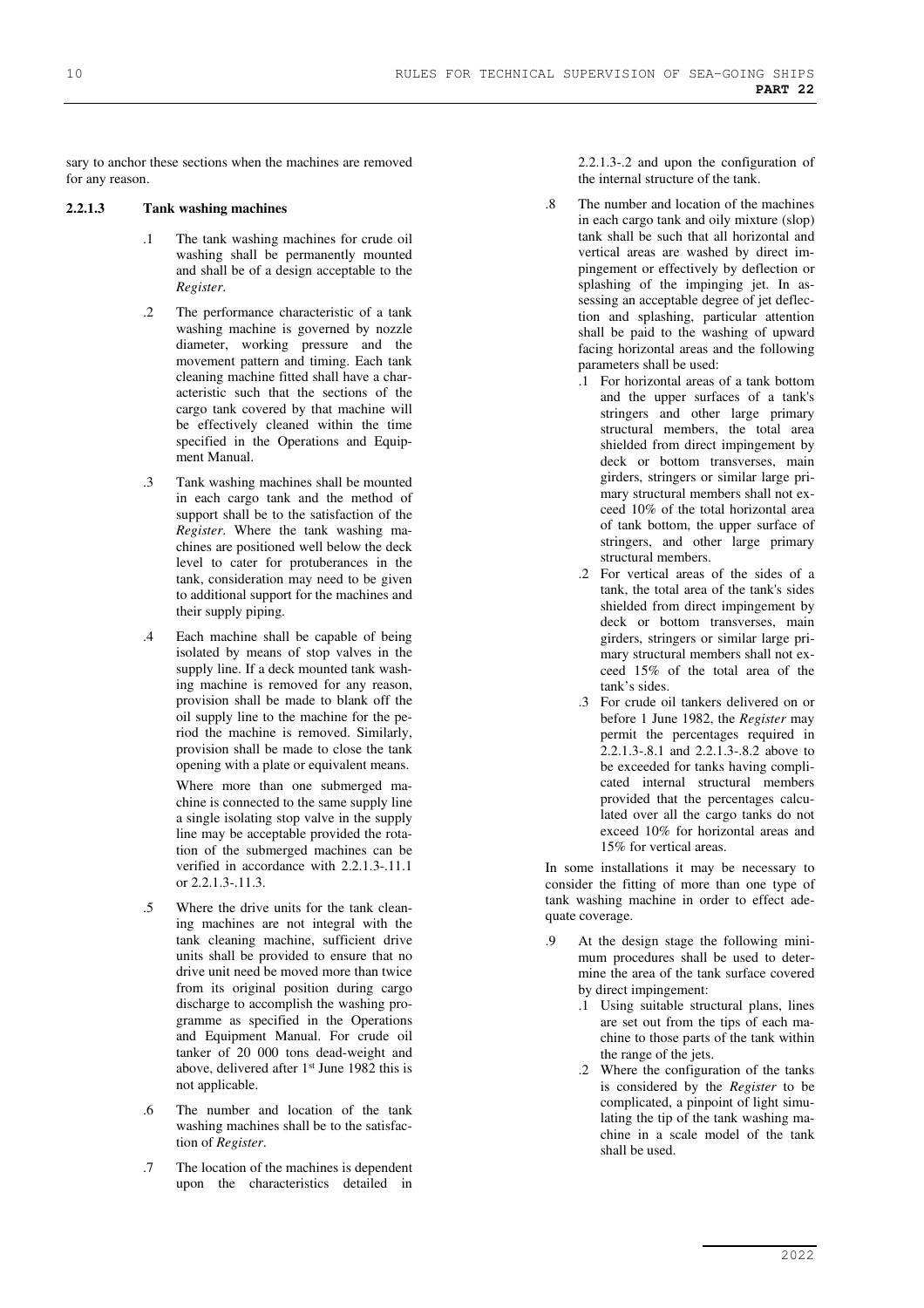.3 Shadow diagrams must be on drawings the scale of which must be at least:

.1 1:100 for tankers of less than 100.000 tons dead-weight

.2 1:200 for tankers of 100.000 tons dead-weight and above.

- .4 The drawings must provide at least a plan view, a profile view and an end elevation for each tank, or for tanks considered to be similar.
- .5 Sufficient detailed drawings of the vessel must be provided to check that all large primary structural members have been included.
- .6 Guidelines for the assessment of shadow diagrams are given in 4.2.9 of Appendix III to IMO resolution A.446(XI), as amended.
- .10 The design of the deck mounted tank washing machines shall be such that means are provided, external to the cargo tanks, which, when crude oil washing is in progress, would indicate the rotation and arc of the movement of the machine. Where the deck mounted machine is of the non-programmable, dual nozzle type, alternative methods to the satisfaction of the *Register* may be accepted provided an equivalent degree of verification is attained.
- .11 Where submerged machines are required, they should be non-programmable and, in order to comply with the requirements of 2.2.1.3-.8, it must be possible to verify their rotation by one of the following methods:
	- .1 By indicators external to the tank;
	- .2 By checking the characteristic sound pattern of the machine, in which case the operation of the machine shall be verified towards the end of each wash cycle.

Where two or more submerged machines are installed on the same supply line, valves shall be provided and arranged so that operation of each machine can be verified independently of the other machines on the same supply line;

.3 By gas freeing the tank and checking the operation of the machine with water during ballast voyages.

The method of verification shall be stated in the *Operations and Equipment Manual*.

- .12 Fixed washing machines shall comply with the following:
	- .1 Stresses in piping or deck supports which arise during washing operation or when immersed into liquid shall not exceed allowable stresses.
- .2 Machines shall be made of steel or other material which does not initiate sparking due to friction more than steel.
- .3 Machines shall be earthed through hull.

### **2.2.1.4 Pumps for crude oil washing system**

- The pumps supplying crude oil to the tank cleaning machines shall be either the cargo pumps or pumps specifically provided for the purpose.
- .2 The capacity of the pumps shall be sufficient to provide the necessary throughput at the required pressure for the maximum number of tank cleaning machines required to be operated simultaneously as specified in the Operations and Equipment Manual. In addition to the above requirement, the pumps shall, if an eductor system is fitted for tank stripping, be capable of supplying the eductor driving fluid to meet the requirements of 2.2.1.5- .2.
- .3 The capacity of the pumps shall be such that the requirements of 2.2.1.4-.2 can be met with any one pump inoperative. The pumping and piping arrangements shall be such that the crude oil washing system can be effectively operated with any one pump out of use.
- .4 The carriage of more than one grade of cargo shall not prevent crude oil washing of tanks.
- .5 To permit crude oil washing to be effectively carried out where the back pressure presented by the shore terminal is below the pressure required for crude oil washing, provision shall be made that such an adequate pressure to the washing machines can be maintained in accordance with 2.2.1.4-.2. This requirement shall be met with any one cargo pump out of action. The minimum supply pressure required for crude oil washing shall be specified in the Operations and Equipment Manual. Should this minimum supply pressure not be obtainable, crude oil washing operations shall not be carried out.
- .6 Pumps shall be in accordance with the *Rules for the classification of ships, Part 8 - Piping* and *Part 9 - Machines*.

#### **2.2.1.5 Stripping system**

.1 The design of the system for stripping crude oil from the bottom of every cargo tank shall be to the satisfaction of the *Register*.

2022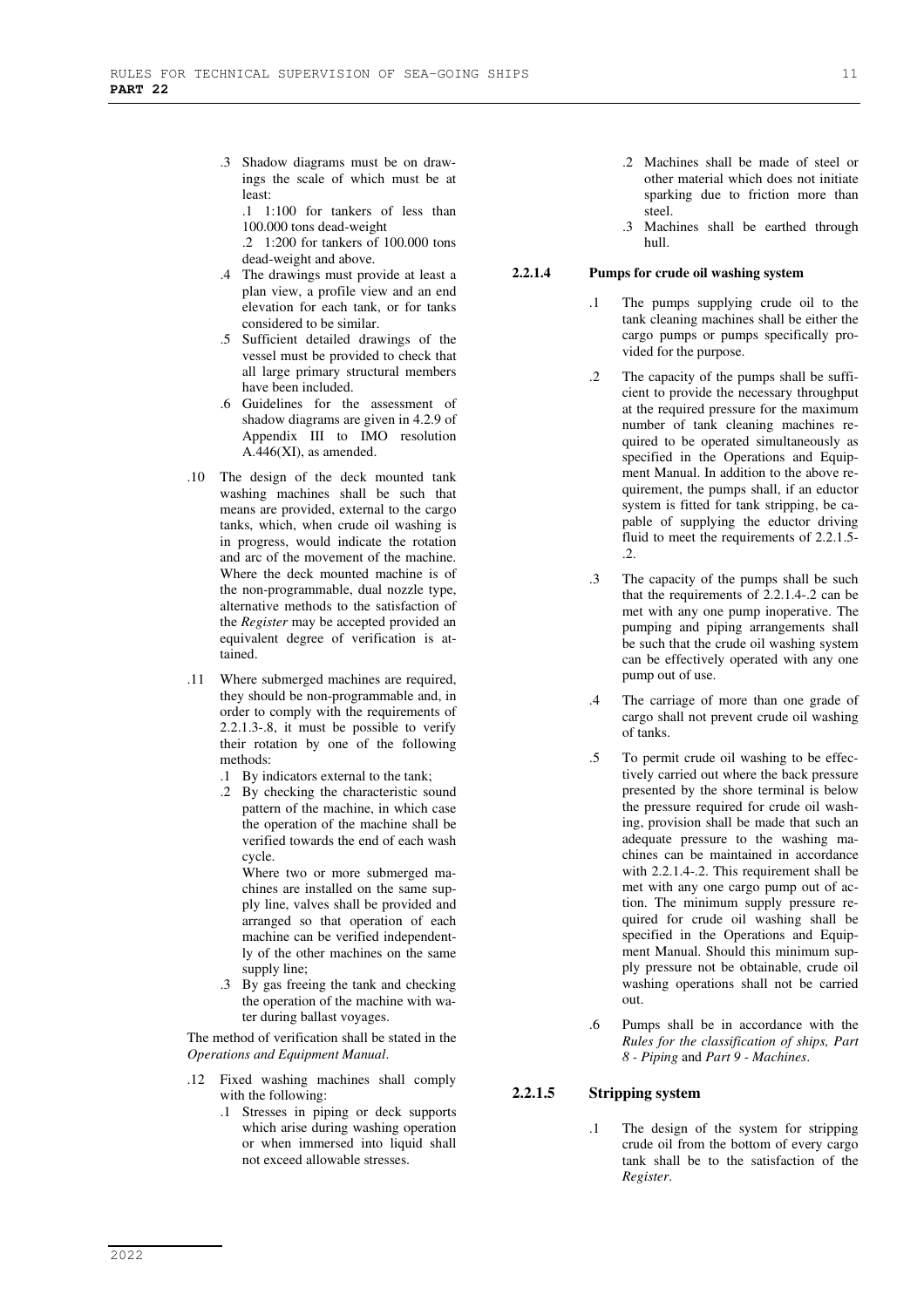- .2 The design and capacity of the tank stripping system shall be such that the bottom of the tank being cleaned is kept free of accumulations of oil and sediment towards completion of the tank washing process.
- .3 The stripping system shall be capable of removing oil at a rate of 1,25 times the total throughput of all the tank cleaning machines to be operated simultaneously when washing the bottom of the cargo tanks or during any stage of the bottom washing as specified in the Operations and Equipment Manual.
- .4 Means such as level gauges, hand dipping and stripping system performance gauges as referred to in 2.2.1.5-.10 shall be provided for checking that the bottom of every cargo tank is dry after crude oil washing. Suitable arrangements for hand dipping must be provided at the aftermost portion of a cargo tank and in three other suitable locations unless other approved means are fitted for efficiently ascertaining that the bottom of every cargo tank is dry. The cargo tank bottom shall be considered *dry* if there is no more than a small quantity of oil near the stripping suction with no accumulation of oil elsewhere in the tank. Level indicators system shall be of closed type (water-gas tight).
- .5 Every oil tanker delivered after 1st June 1982, required to be provided with segregated ballast tanks or fitted with a crude oil washing system, shall comply with the following requirements:
	- .1 Oil piping is to be so designed and installed that oil retention in the lines is minimised.
	- .2 Means shall be provided to drain all cargo pumps and all oil lines at the completion of cargo discharge, where necessary, by connection to a stripping device. The line and pump draining shall be capable of being discharged both to a cargo tank or a slop tank and ashore. For discharge ashore a special small diameter line shall be provided and shall be connected outboard of the ship's manifold valves. The cross-sectional area of this line shall not exceed 10% of that of a main cargo discharge line.
- .6 Every crude oil tanker delivered on or before 1 June 1982, required to be provided with segregated ballast tanks or fitted with a crude oil washing system, shall comply with 2.2.1.5-.5.2.

Where small diameter line is already fitted on an oil tanker delivered on or before 1 June 1982, a cross-sectional area of not more than 25% of that of a main cargo discharge line may be accepted by the *Register*.

- .7 In crude oil tankers having individual cargo pumps in each tank, each pump having an individual piping system, dispensation from the required special small diameter line may be given in cases where the combined amount of oil left in the tank after stripping and the volume of oil in the piping system from the manifold to the tank is less than 0,00085 times the volume of the cargo tank. If a deep well cargo pump system is provided with an evacuating system for retained oil, the above consideration should also apply.
- .8 The means for stripping oil from the cargo tanks shall be by positive displacement pump, self-priming centrifugal pump or eductor or other methods to the satisfaction of the *Register*. Where a stripping line is connected to a number of tanks, means shall be provided for isolating each tank not being stripped at that particular time.
- .9 The internal structure of the tank shall be such that drainage of oil to the tank suctions of the stripping system is adequate to meet the requirements of 2.2.1.5-.2 and 2.2.1.5-.4. Care shall be taken that both longitudinal and transverse drainage are satisfactory and shall be verified during the inspection required by 2.1.5.2.
- .10 Equipment shall be provided for monitoring the efficiency of the stripping system. All such equipment shall have remote read-out facilities in the cargo control room or in some other safe and convenient place easily accessible to the officer in charge of cargo and crude oil washing operations. Where a stripping pump is provided, the monitoring equipment shall include, as appropriate, a flow indicator, or a stroke counter or a revolution counter, and pressure gauges at the inlet and discharge connections of the pump or equivalent. Where eductors are provided, the monitoring equipment shall include pressure gauges at the driving fluid intake and at the discharge and a pressure/vacuum gauge at the suction intake.
- .11 The trim conditions for crude oil washing given in the *Operations and Equipment Manual* shall be adhered to.
- .12 Connection of a small diameter line to the cargo manifold piping is given on figure 2.2.1.5-.12.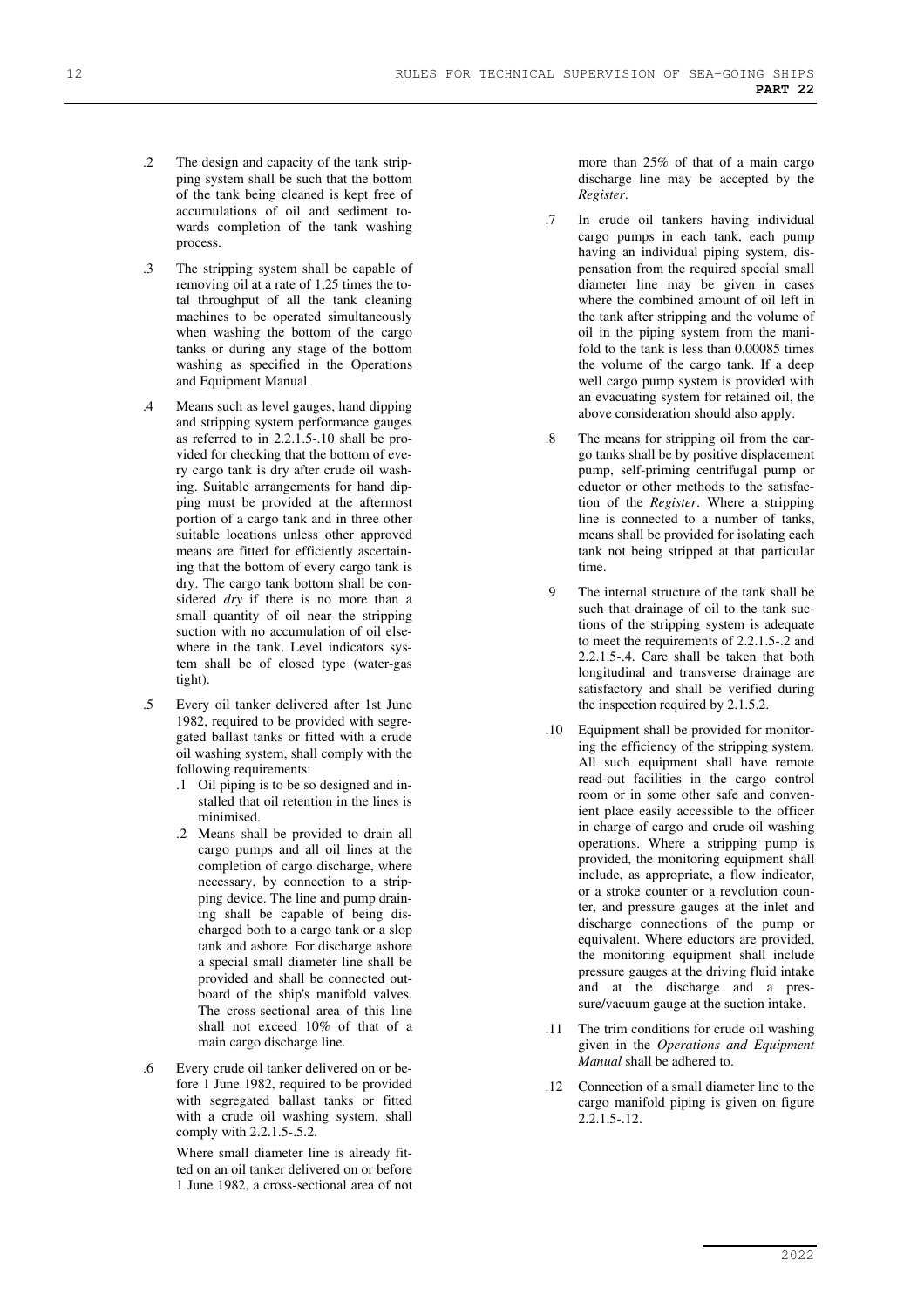#### **2.2.1.6 Ballast lines**

Where a separate ballast water system for ballasting cargo tanks is not provided, the arrangement shall be such that the cargo pump, manifolds and pipes used for ballasting can be safely and effectively drained of oil before ballasting.



**Figure 2.2.1.5-.12 Connection of a small diameter line to the manifold piping** 

#### **2.2.2 Segregated ballast tanks**

**2.2.2.1** Every crude oil tanker of 20,000 tons deadweight and above and every product carrier of 30,000 tons dead-weight and above delivered after 1<sup>st</sup> June 1982 shall be provided with segregated ballast tanks.

**2.2.2.2** The capacity of the segregated ballast tanks shall be so determined that the ship may operate safely on ballast voyages without recourse to the use of cargo tanks for water ballast except as provided for in 2.2.2.3 or 2.2.2.4. In all cases, however, the capacity of segregated ballast tanks shall be at least such that, in any ballast condition at any part of the voyage, including the conditions consisting of lightweight plus segregated ballast only, the ship's draughts and trim can meet each of the following requirements:

> .1 the moulded draught amidships (*dm*) in metres (without taking into account any ship's deformation) shall not be less than:  $d_m = 2.0 + 0.02 \cdot L$  (2.2.2.2-.1) where:

*L*-length, see 2.1.2.26

- .2 the draughts at the forward and after perpendiculars shall correspond to those determined by the draught amidships  $(d_m)$  as specified in formula 2.2.2.2-.1, in association with the trim by the stern of not greater than 0,015 *L*; and
- .3 in any case the draught at the after perpendicular shall not be less than that which is necessary to obtain full immersion of the propeller(s).

Provision may be made for emergency discharge of the segregated ballast by means of a connection to a cargo pump through a portable spool piece. In this case non-return valves should be fitted on the segregated ballast connections to prevent the passage of oil to the segregated ballast tanks. The portable spool piece should be mounted in a conspicuous position in the pump-room and a permanent notice restricting its use should be prominently displayed adiacent to it.

**2.2.2.3** In no case shall ballast water be carried in cargo tanks, except:

- .1 on those rare voyages when weather conditions are so severe that, in the opinion of the master, it is necessary to carry additional ballast water in cargo tanks for the safety of the ship; and
- .2 in exceptional cases where the particular character of the operation of an oil tanker renders it necessary to carry ballast water in excess of the quantity required under paragraph 2.2.2.2, provided that such operation of the oil tanker falls under the category of exceptional cases as established by the Organisation.

Such additional ballast water shall be processed and discharged in compliance with 2.4.3 and an entry shall be made in the *Oil Record Book*, Part II.

**2.2.2.4** In the case of crude oil tankers delivered after 1 st June 1982, the additional ballast permitted in 2.2.2.3 shall be carried in cargo tanks only if such tanks have been crude oil washed in accordance with 2.2.1 before departure from an oil unloading port or terminal.

**2.2.2.5** Three formulations are set forth as guidance concerning minimum draught requirements for segregated ballast tankers below 150 metres in length.

- .1 Formulation A
	- .1 mean draught = 0,200+0,032·*L* [m]
	- .2 maximum trim =  $(0.024 6.10^{-5}L) \cdot L$

The ballast conditions represent sailing condition in weather up to and including Beaufort 5.

|               | $= 0.700 + 0.0170 \cdot L$ | [m]                                                                                               |
|---------------|----------------------------|---------------------------------------------------------------------------------------------------|
|               |                            |                                                                                                   |
|               | $= 2,300 + 0,030 \cdot L$  | $\lceil m \rceil$                                                                                 |
|               | or                         |                                                                                                   |
| $\mathcal{E}$ |                            |                                                                                                   |
|               | $= 1,550+0,023 \cdot L$    | $\lceil m \rceil$                                                                                 |
| $\mathcal{A}$ | maximum trim               |                                                                                                   |
|               | $= 1,600+0,013 \cdot L$    | m                                                                                                 |
|               |                            | Formulation B<br>.1 minimum draught at bow<br>.2 minimum draught at stern<br>minimum mean draught |

These formulae are based on a Sea 6 (International Sea Scale).

- .1 minimum draught aft
	- $= 2,0000+0,0275 \cdot L$  [m]

.2 minimum draught forward

 $= 0,5000+0,0225 \cdot L$  [m]

These expressions provide for certain increased draughts to aid in the prevention of propeller emergence and slamming in higher length ships.

**2.2.2.6** Subject to the provisions of 2.2.2.7 every crude oil tanker of 40 000 tons dead-weight and above delivered on or before 1st June 1982 shall be provided with segregated bal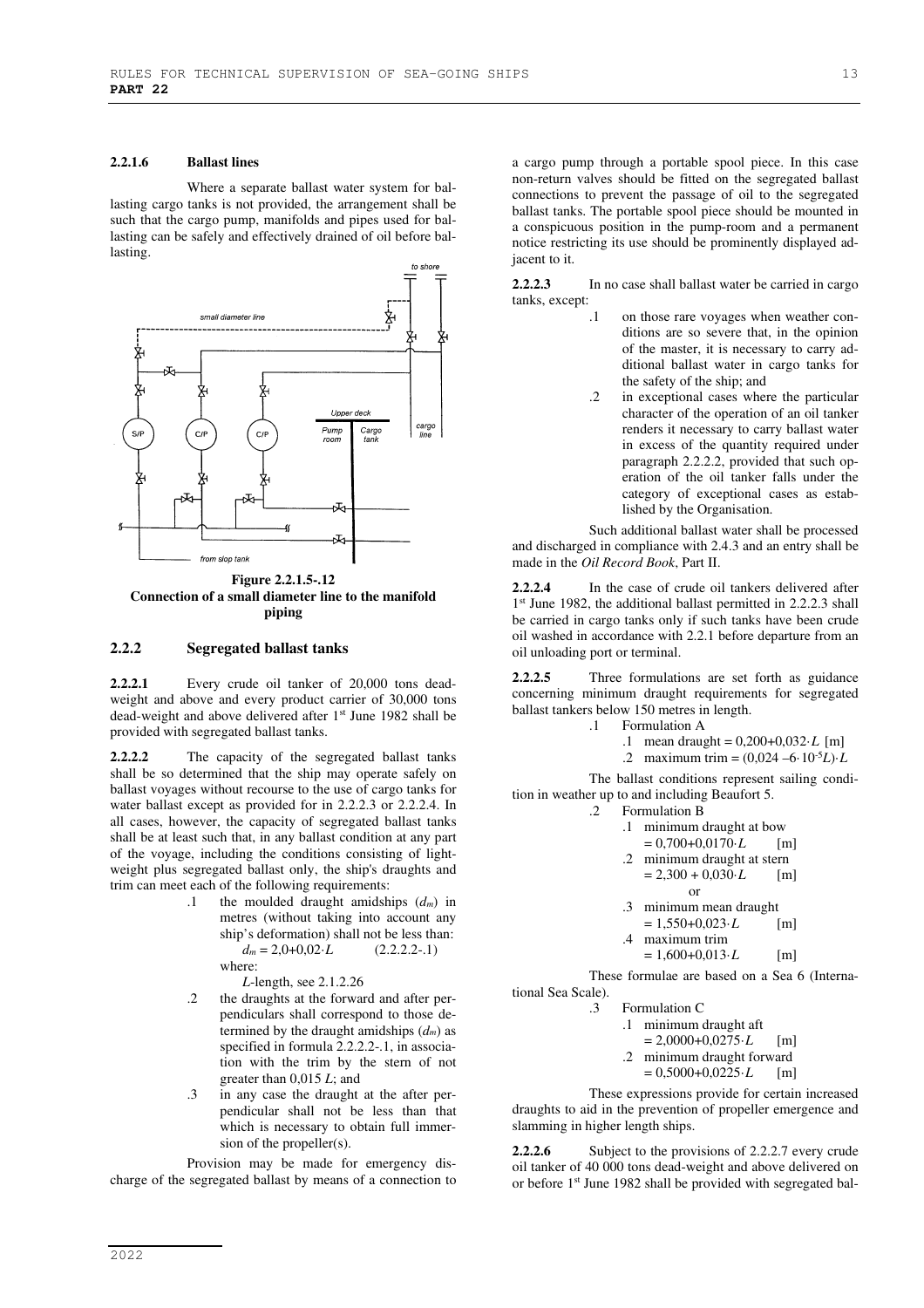last tanks and shall comply with the requirements of 2.2.2.2 and 2.2.2.3.

**2.2.2.7** Crude oil tankers referred to in 2.2.2.6 may, in lieu of being provided with segregated ballast tanks, operate with a cargo tank cleaning procedure using crude oil washing in accordance with 2.2.1 unless the crude oil tanker is intended to carry crude oil which is not suitable for crude oil washing.

**2.2.2.8** Every product carrier of 40,000 tons deadweight and above delivered on or before 1st June 1982 shall be provided with segregated ballast tanks and shall comply with the requirements of 2.2.2.2 and 2.2.2.3, or alternatively operate with dedicated clean ballast tanks in accordance with the following provisions:

- .1 The product carrier shall have adequate tank capacity, dedicated solely to the carriage of clean ballast to meet the requirements of 2.2.2.2 and 2.2.2.3.
- .2 The arrangements and operational procedures for dedicated clean ballast tanks shall comply with the requirements established by the *Register*. Such requirements shall contain at least all the provisions of the revised *Specifications for Oil Tankers with Dedicated Clean Ballast Tanks* adopted by the Organisation by resolution A.495(XII).
- .3 The product carrier shall be equipped with an oil content meter, approved by the *Register* on the basis of specifications recommended by the Organisation and 2.4.3, to enable supervision of the oil content in ballast water being discharged.

The discharge of ballast from clean ballast tanks shall be continuously monitored. Recording of data and automatic operation of oil content meter is not required.

.4 Every product carrier operating with dedicated clean ballast tanks shall be provided with a *Dedicated Clean Ballast Tank Operation Manual* detailing the system and specifying operational procedures. Such a Manual shall be to the satisfaction of the *Register* and shall contain all the information set out in the Specifications referred to in 2.2.2.8-.2. If an alteration affecting the dedicated clean ballast tank system is made, the Operation Manual shall be revised accordingly.

**2.2.2.9** Item 2.2.2.6, 2.2.2.7 and 2.2.2.8 of this Section shall not apply to an oil tanker delivered on or before 1<sup>st</sup> June 1982 solely engaged in specific trades between:

- .1 ports or terminals within a State Party to the present Convention; or
- .2 ports or terminals of States Parties to the present Convention, where:
	- .1 the voyage is entirely within a Special Area; or
	- .2 the voyage is entirely within other limits designated by the Organisation.

Ports or terminals where cargo is loaded on such voyages are to be provided with reception facilities adequate for the reception and treatment of all the ballast and tank washing water from oil tankers.

**2.2.2.10** Any oil tanker which is not required to be provided with segregated ballast tanks in accordance with 2.2.2.1, 2.2.2.6 and 2.2.2.8 may, however, be qualified as a segregated ballast tanker, provided that it complies with the requirements of 2.2.2.2 and 2.2.2.3 or 2.2.2.5 as appropriate.

**2.2.2.11** Oil tankers of 70,000 tonnes dead-weight and above delivered after 31<sup>st</sup> December 1979, as defined in 2.1.2.9, shall be provided with segregated ballast tanks and shall comply with 2.2.2.2, 2.2.2.3 and 2.2.2.4 or 2.2.2.5 as appropriate.

### **2.2.3 Oil tankers used for the storage of oil**

**2.2.3.1** When an oil tanker is used for the storage of oil and its propulsion machinery arrangements have been so modified as to immobilise the ship, such a tanker is not required to comply with the provisions for segregated ballast tanks, clean ballast tanks, crude oil washing and double hull and double bottom.

**2.2.3.2** When an oil tanker is used as a floating facility to receive dirty ballast discharged from oil tankers, such a tanker is not required to comply with the provisions for segregated ballast tanks, clean ballast tanks, crude oil washing and double hull and double bottom.

### **2.2.4 Slop tanks**

**2.2.4.1** Any oil tanker of 150 tons gross tonnage and above and ships other than oil tankers which are provided with tanks for carriage of oil of an aggregate capacity of 1000 m<sup>3</sup> and above shall be provided with slop tank arrangements in accordance with the requirements of paragraph 2.2.4.2, for cleaning the cargo tanks and transferring the dirty ballast residue and tank washings from the cargo tanks into a slop tank approved by the *Register*. In oil tankers delivered on or before 31st December 1979 any cargo tank may be designated as a slop tank.

In this system, arrangements shall be provided to transfer the oily waste into a slop tank or combination of slop tanks in such a way that any effluent discharged into the sea will be such as to comply with 2.4.

**2.2.4.2** The arrangements of the slop tank or combination of slop tanks shall have a capacity necessary to retain the slop generated by tank washings, oil residues and dirty ballast residues. The total capacity of the slop tank or tanks shall not be less than 3% of the oil carrying capacity of the ship, except that the *Register* may accept:

- .1 2% for such oil tankers where the tank washing arrangements are such that once the slop tank or tanks are charged with washing water, this water is sufficient for tank washing and, where applicable, for providing the driving fluid for eductors, without the introduction of additional water into the system;
- .2 2% where segregated ballast tanks or dedicated clean ballast tanks are provided or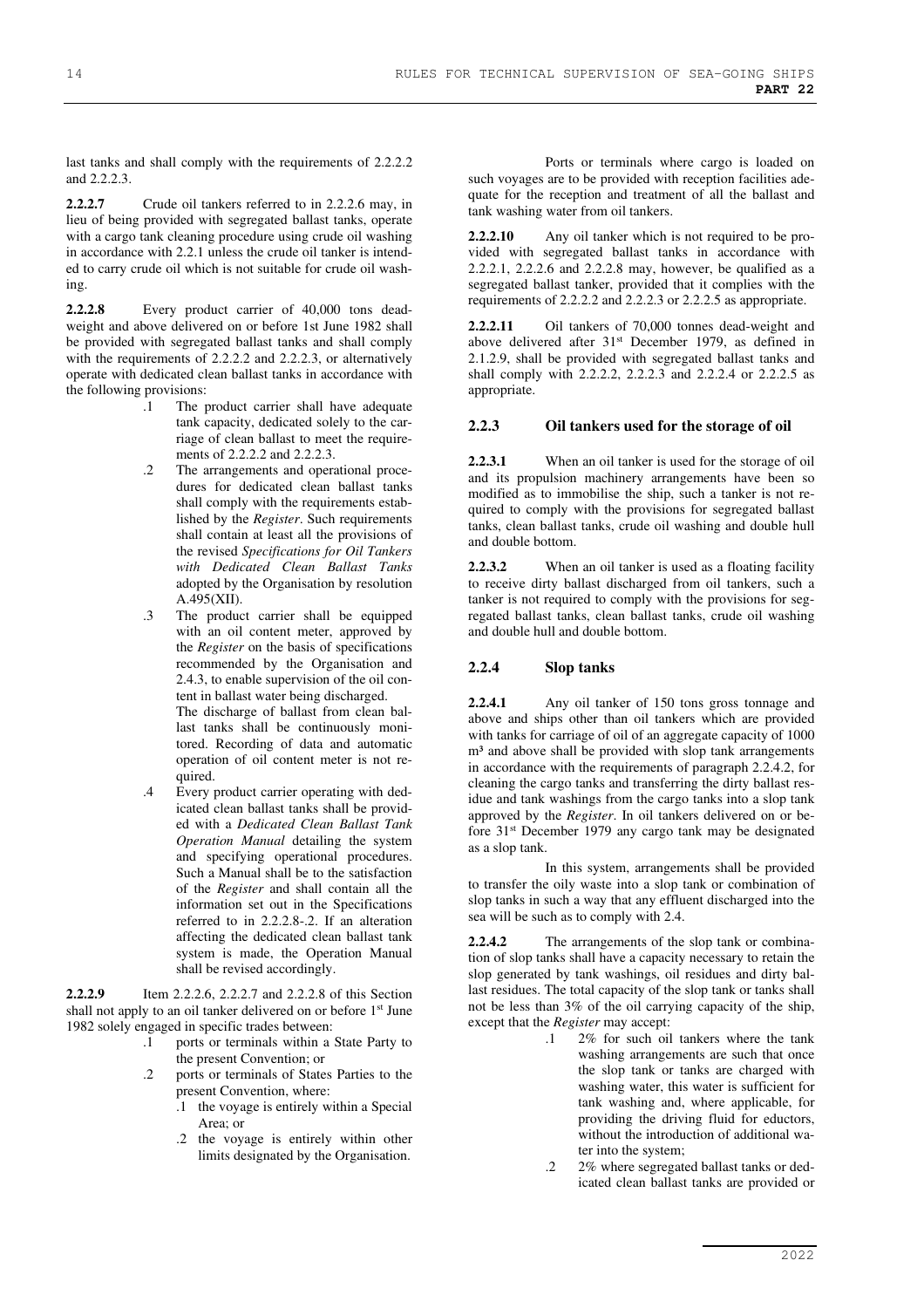where a cargo tank cleaning system using crude oil washing is fitted in accordance with 2.2.1. This capacity may be further reduced to 1,5% for such oil tankers where the tank washing arrangements are such that once the slop tank or tanks are charge with washing water, this water is sufficient for tank washing and, where applicable, for providing the driving fluid for eductors, without the introduction of additional water into the system; and

.3 1% for combination carriers where oil cargo is only carried in tanks with smooth walls. This capacity may be further reduced to 0,8% where the tank washing arrangements are such that once the slop tank or tanks are charged with washing water, this water is sufficient for tank washing and, where applicable, for providing the driving fluid for eductors, without the introduction of additional water into the system.

**2.2.4.3** Oil tankers of 70,000 tons dead-weight and above delivered after 31st December 1979 shall be provided with at least two slop tanks.

**2.2.4.4** Slop tanks shall be so designed particularly in respect of the position of inlets, outlets, baffles or weirs where fitted, so as to avoid excessive turbulence and entrainment of oil or emulsion with the water.

**2.2.4.5** The requirements of 2.2.4.1 to 2.2.4.4 shall not apply to oil tankers of less than 150 gross tonnage, for which the control of discharge of oil under 2.4 shall be effected by the retention of oil on board with subsequent discharge of all contaminated washings to reception facilities. The total quantity of oil and water used for washing and returned to a storage tank shall be recorded in the Oil Record Book, Part II. This total quantity shall be discharged to reception facilities unless adequate arrangements are made to ensure that any effluent which is allowed to be discharged into the sea is effectively monitored to ensure that the provisions of 2.4 are complied with.

**2.2.4.6** The Administration may waive the requirements of 2.2.4.1 to 2.2.4.4 for any oil tanker which engages exclusively on voyages both of 72 hours or less in duration and within 50 nautical miles from the nearest land, provided that the oil tanker is engaged exclusively in trades between ports or terminals within a State Party to the present Convention. Any such waiver shall be subject to the requirement that the oil tanker shall retain on board all oily mixtures for subsequent discharge to reception facilities and to the determination by the Administration that facilities available to receive such oily mixtures are adequate.

**2.2.4.7** The requirements of 2.4.1.4, 2.4.4 and 2.2.4.1 to 2.2.4.4 shall not apply to oil tankers carrying asphalt or other products subject to the provisions of this Section, which through their physical properties inhibit effective product/water separation and monitoring, for which the control of discharge under 2.4 shall be effected by the retention of residues on board with discharge of all contaminated washings to reception facilities.

**2.2.4.8** If arrangements for machinery space bilge discharges into slop tanks are provided, they shall incorporate adequate means to prevent any backflow of liquid cargo and gases into the machinery spaces.

# **2.3 OIL FILTERING EQUIPMENT**

### **2.3.1 General requirements**

**2.3.1.1** Every ship of gross tonnage 400 tons and over but less than 10 000 tons shall be provided with an oil filtering equipment except those referred to in 2.6.3.

**2.3.1.2** Every ship less than 400 GT shall be provided with the equipment referred to in 2.3.1.1, or tanks referred to in 2.6.3, in agreement with the *Register*.

**2.3.1.3** Oil filtering equipment shall be designed to preclude the possibility of discharging the effluent with oil content exceeding 15 ppm and shall be type approved by the *Register*.

### **2.3.2 15 ppm bilge separator**

**2.3.2.1** The 15 ppm Bilge Separator should be strongly constructed and suitable for shipboard use, bearing in mind its intended location on the ship. The 15 ppm bilge separator shall be capable of operating under ambient conditions set forth in the *Rules for the classification of ships, Part 7 - Machinery installation*, Section 1.6.

**2.3.2.2** It should, if intended to be fitted in locations where flammable atmospheres may be present, comply with the relevant safety regulations for such spaces. Any electrical equipment which is part of the 15 ppm Bilge Separator should be based in a non-hazardous area, or should be certified by the *Register* as safe for use in a hazardous area. Any moving parts which are fitted in hazardous areas should be arranged so as to avoid the formation of static electricity.

**2.3.2.3** Oil filtering equipment operating under pressure shall be provided with safety devices set to:  $P_{sig} = 1, 1 \cdot p$  [MPa]

where:

 *p* – working pressure, [MPa]

**2.3.2.4** The parts of oil filtering equipment operating under pressure are to be subjected to a hydraulic test referred to in the *Rules for the classification of Ships, Part 9 - Machines*, Section 1.3.

The parts are allowed to be separately tested with test pressure, which is determined on the basis of the working pressure.

**2.3.2.5** Parts and assemblies which are subject to periodical inspection and maintenance shall be easily accessible.

**2.3.2.6** Provisions shall be made to empty the oil filtering equipment.

**2.3.2.7** When the oil filtering equipment is designed with preheating of oily water, it shall be performed by means of steam or hot water coils. Electrical heating may be permitted provided that the requirements set forth in the *Rules for*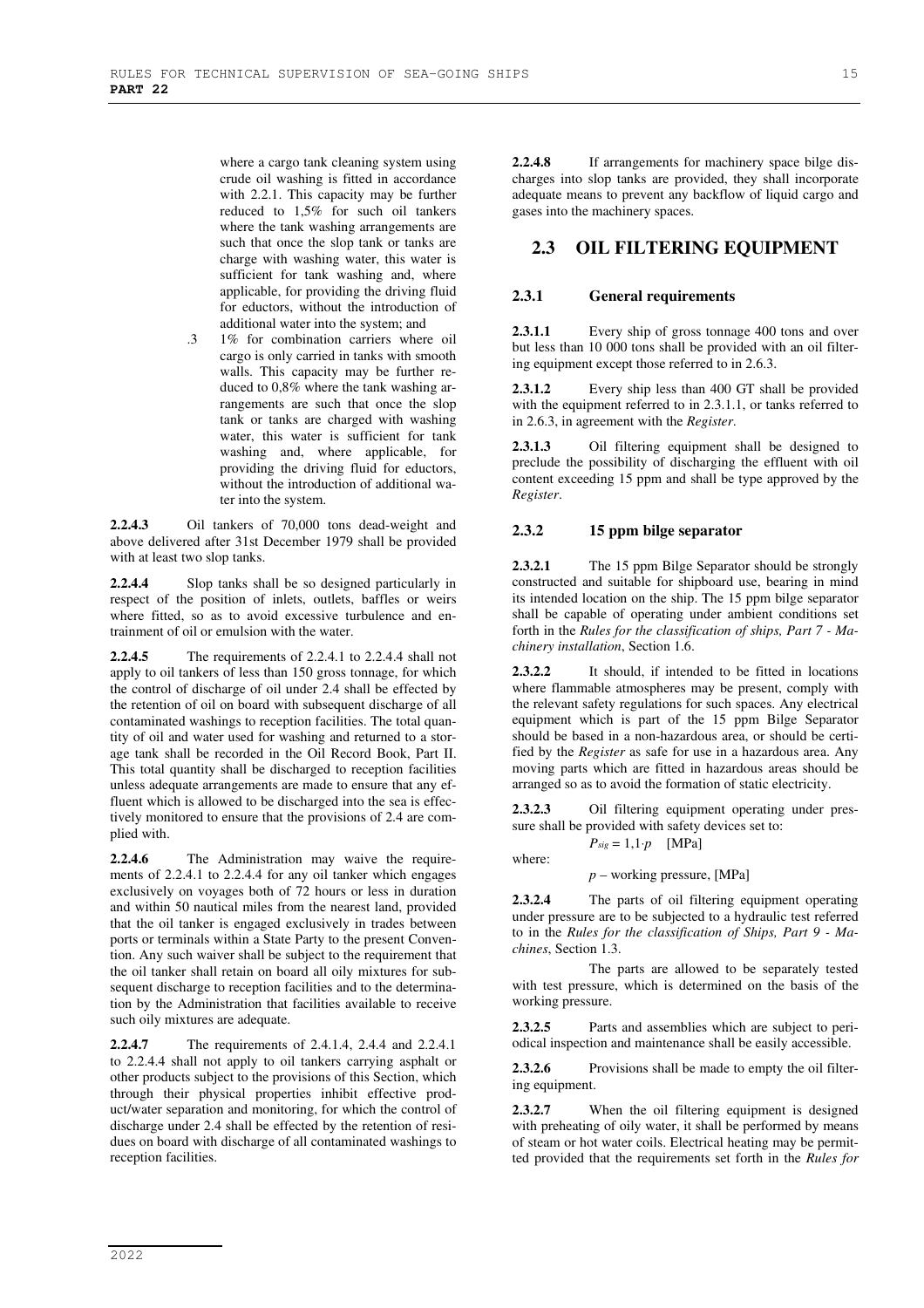*the classification of ships, Part 12 - Electrical equipment*, 15.3 are fulfilled.

**2.3.2.8** Oil filtering equipment shall be designed to function automatically. However, fail-safe arrangements to avoid any discharge in case of malfunction should be provided.

**2.3.2.9** Oil filtering equipment shall be fitted with pressure, temperature and level controls as well as alarm arrangements.

**2.3.2.10** Changing the feed to the 15 ppm Bilge Separator from bilge water to oil, bilge water to emulsified bilge water, or from oil and/or water to air should not result in the discharge overboard of any mixture containing more than 15 ppm of oil.

**2.3.2.11** The system should require the minimum of attention to bring it into operation. In the case of equipment used for engine room bilge, there should be no need for any adjustment to valves and other equipment to bring the system into operation. The equipment should be capable of operating for at least 24 hours of normal duty without attention.

**2.3.2.12** Oil filtering equipment may include any combination of a separator, filter or coalescer, and also a single unit designed to produce an effluent with oil content not exceeding 15 ppm.

**2.3.2.13** A centrifugal separator if included into oil filtering equipment, shall comply with the requirements of the *Rules for the classification of ships, Part 9 - Machines*, Section 5.4.

**2.3.2.14** Separators, filters, pumps and other equipment shall be fitted with trays where there is a possibility of oily water leakage, in accordance with the requirements of the *Rules for the classification of ships, Part 8 - Piping*, Section 8.5.

**2.3.2.15** The detailed requirements of oil filtering equipment are specified in the IMO Res. MEPC.107(49).

#### **2.3.3 Installation requirements**

**2.3.3.1** For future inspection purposes on board ship, a sampling point should be provided in a vertical section of the water effluent piping as close as is practicable to the 15 ppm bilge separator outlet.

Recirculating facilities should be provided to bilge or to oily bilge water tank, after and adjacent to the overboard outlet of the stopping device, to enable the oil filtering equipment, including the 15 ppm bilge alarm and the automatic stopping device, to be tested with the overboard discharge closed, see figure 2.3.3.1.

The recirculating facility should be so configured as to prevent under all operating conditions any by-pass of the oily water separator.

**2.3.3.2** The discharge piping system of the 15 ppm bilge water separator shall be completely separate from the bilge pumping and ballast water system.

**2.3.3.3** The capacity of the supply pump should not exceed 110% of the rated capacity of the 15 ppm Bilge Separator with size of pump and motor to be stated on the Certificate of Type Approval.

**2.3.3.4** The 15 ppm bilge separator should be fitted with a permanently attached plate giving any operational or installation limits considered necessary by the manufacturer or the *Register.*

**2.3.3.5** A vessel fitted with a 15 ppm Bilge Separator should, at all times, have on board a copy of the *Operating and Maintenance manual*.

### **2.4 OIL DISCHARGE MONITORING AND CONTROL SYSTEMS**

#### **2.4.1 General requirements**

**2.4.1.1** Every ship of gross tonnage 10 000 tons and over as well as a ship of gross tonnage 400 tons and over carrying large quantity of fuel oil and which have to carry ballast water in fuel oil tanks, shall be provided with oil filtering equipment complying with 2.3.1.3.



**Figure 2.3.3.1**  Recirculating facilities

In addition it shall be provided with equipment in 2.4.2.

**2.4.1.2** Requirements in 2.4.1.1 shall not be mandatory for ships under conditions stated in 2.6.4.

**2.4.1.3** Ship may discharge oily mixture into the sea in special areas when provided with oil filtering equipment and monitoring and control of discharge when oil content of the effluent exceeds 15 ppm, in compliance with the requirements of 2.4.2.

**2.4.1.4** Oil tankers of gross tonnage 150 tons and above as well as ships other than oil tankers which are provided with tanks for carriage of oil of  $1000 \text{ m}^3$  and above, shall be fitted with oil discharge monitoring and control system type approved by the *Register* (see 2.4.3). Ships other then oil tankers provided with the tanks intended for carriage of oil of an aggregate capacity of 200 m<sup>3</sup> to 1000 m<sup>3</sup> may retain oily mixtures on board with subsequent discharge to reception facilities.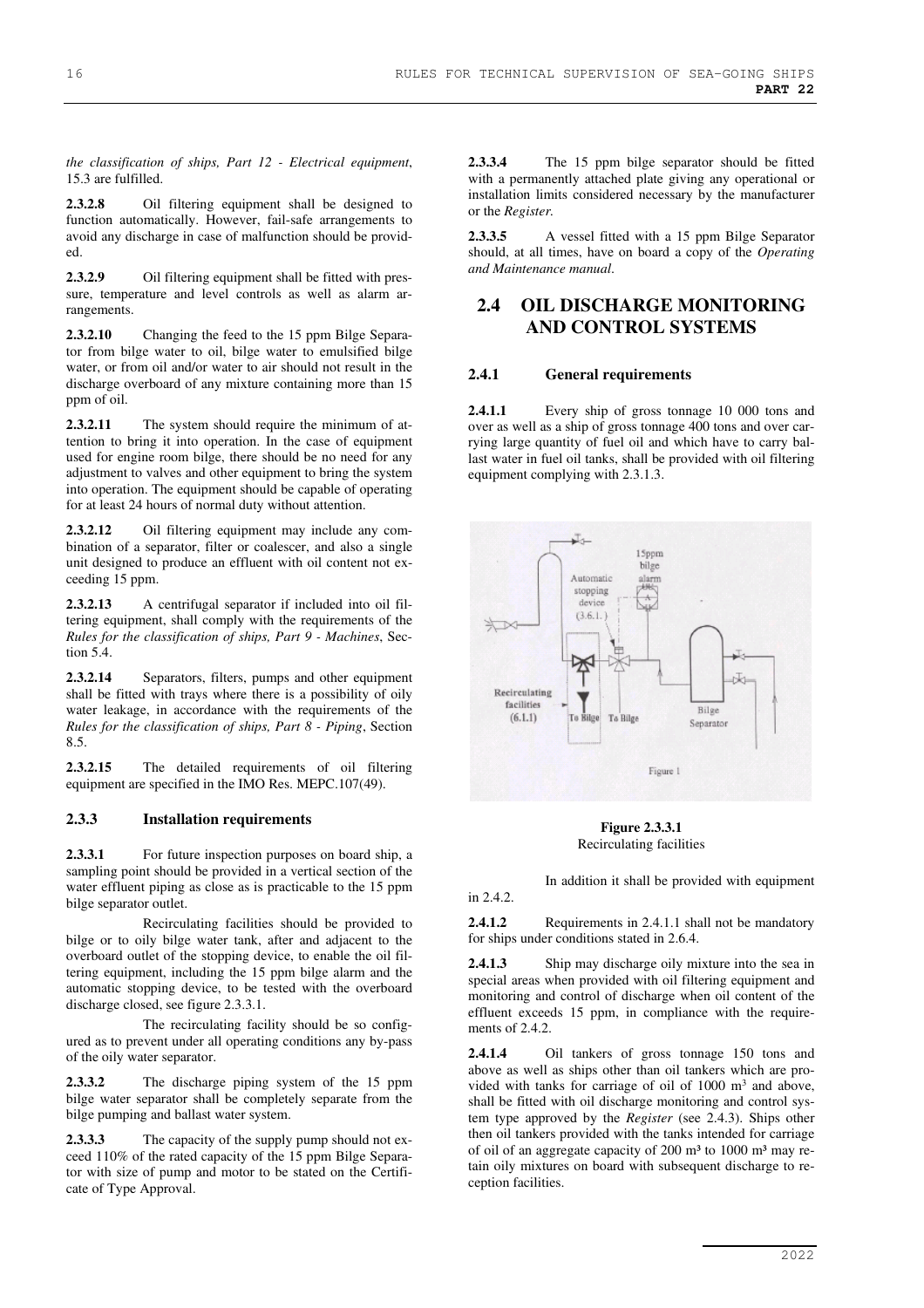**2.4.1.5** The requirement in 2.4.1.4 and 2.4.4 shall not be mandatory for:

- .1 Oil tankers engaged exclusively on voyages both of 72 hours or less in duration and within 50 nautical miles from the nearest land, provided that the oil tanker is engaged exclusively in trades between ports or terminals within a State Party to the present Convention. Oil tankers shall retain on board all oily mixtures for subsequent discharge to reception facilities.
- .2 Oil tankers engaged exclusively in one or more voyages:
	- .1 within a special area, or
	- .2 within Arctic waters, or
	- .3 within 50 nautical miles from the nearest land, outside a special area or Arctic waters.
- .3 Oil tankers delivered on or before 1st June 1982, of 40 000 tons dead-weight or above, as referred to in 2.2.2.9.
- .4 Oil tankers of less than 150 gross tonnage as specified in 2.2.4.5.

**2.4.1.6** In Arctic waters any discharge into the sea of oil or oily mixtures from any ship shall be prohibited. Subject to approval of the Administration, a category A ship constructed before 1st January 2017 that cannot comply with previous paragraph and is operating continuously in Arctic waters for more than 30 days shall comply with that paragraph not later than the first intermediate or renewal survey, whichever comes first, one year after 1<sup>st</sup> January 2017. Until such date these ships shall use oil filtering equipment in accordance with 2.4.2 for discharge into the sea of processed oil or oily mixtures from machinery spaces.

### **2.4.2 Equipment for monitoring and control of discharge of oily mixture from machinery spaces**

**2.4.2.1** The oily mixture, in case of oil tankers, is not to be mixed with oil cargo residues and is not to originate from cargo pump room bilge.

### **2.4.2.2 15 ppm bilge alarm**

- .1 The 15 ppm Bilge Alarm should resist corrosion in conditions of the marine environment.
- .2 The 15 ppm Bilge Alarm should, if intended to be fitted in locations where flammable atmosphere may be present, comply with the relevant safety regulations for such spaces. Any electrical equipment which is part of the 15 ppm Bilge Alarm should be placed in a nonhazardous area, or should be certified by the *Register* as safe for use in a hazardous atmosphere. Any moving parts which are fitted in hazardous areas should be arranged so as to avoid the formation of static electricity.
- .3 The 15 ppm Bilge Alarm should not contain or use any substance of a dangerous nature, unless adequate arrangements, ac-

ceptable to the *Register*, are provided to eliminate any hazards introduced thereby.

- .4 A ppm display should be provided. The ppm display should not be affected by emulsions and/or the type of oil. It should not be necessary to calibrate the 15 ppm Bilge Alarm on board ship, but onboard testing according to the manufacturers' instructions shall be permitted. The accuracy of the readings should at all times remain within ±5 ppm.
- .5 The response time of the 15 ppm Bilge Alarm, that is, the time which elapses between an alteration in the sample being supplied to the 15 ppm Bilge Alarm and the ppm display showing the correct response, should not exceed 5 seconds.
- .6 The 15 ppm Bilge Alarm should be fitted with an electrical/electronic device which should be pre-set by the manufacturer to activate when the effluent exceeds 15 ppm. This should also operate automatically if at any time the 15 ppm Bilge Alarm should fail to function, require a warm-up period or otherwise be deenergised.
- .7 It is recommended that a simple means be provided aboard ship to check on instrument drift, repeatability of the instrument reading, and the ability to re-zero the instrument.
- .8 The 15 ppm Bilge Alarm should record date, time and alarm status, and operating status of the 15 ppm Bilge Separator. The recording device should also store data for at least eighteen months and should be able to display or print a protocol for official inspections as required. In the event the 15 ppm Bilge Alarm is replaced, means should be provided to ensure the data recorded remains available on board for 18 months.
- .9 To avoid wilful manipulation of 15 ppm Bilge Alarms, the following items should be included:
	- .1 every access of the 15 ppm Bilge Alarm beyond the essential requirements of paragraph .7 requires the breaking of a seal; and
	- .2 the 15 ppm Bilge Alarm should be so constructed that the alarm is always activated whenever clean water is used for cleaning or zeroing purposes.
- .10 The accuracy of the 15 ppm bilge alarms should be checked at IOPPC renewal surveys according to the manufacturers' instructions. Alternatively the unit may be replaced by a calibrated 15 ppm bilge alarm. The calibration certificate for the 15 ppm bilge alarm should be checked for validity at IOPPC surveys. The accuracy checks can only be done by the manufacturer or persons authorized by the manufacturer by calibration and testing of the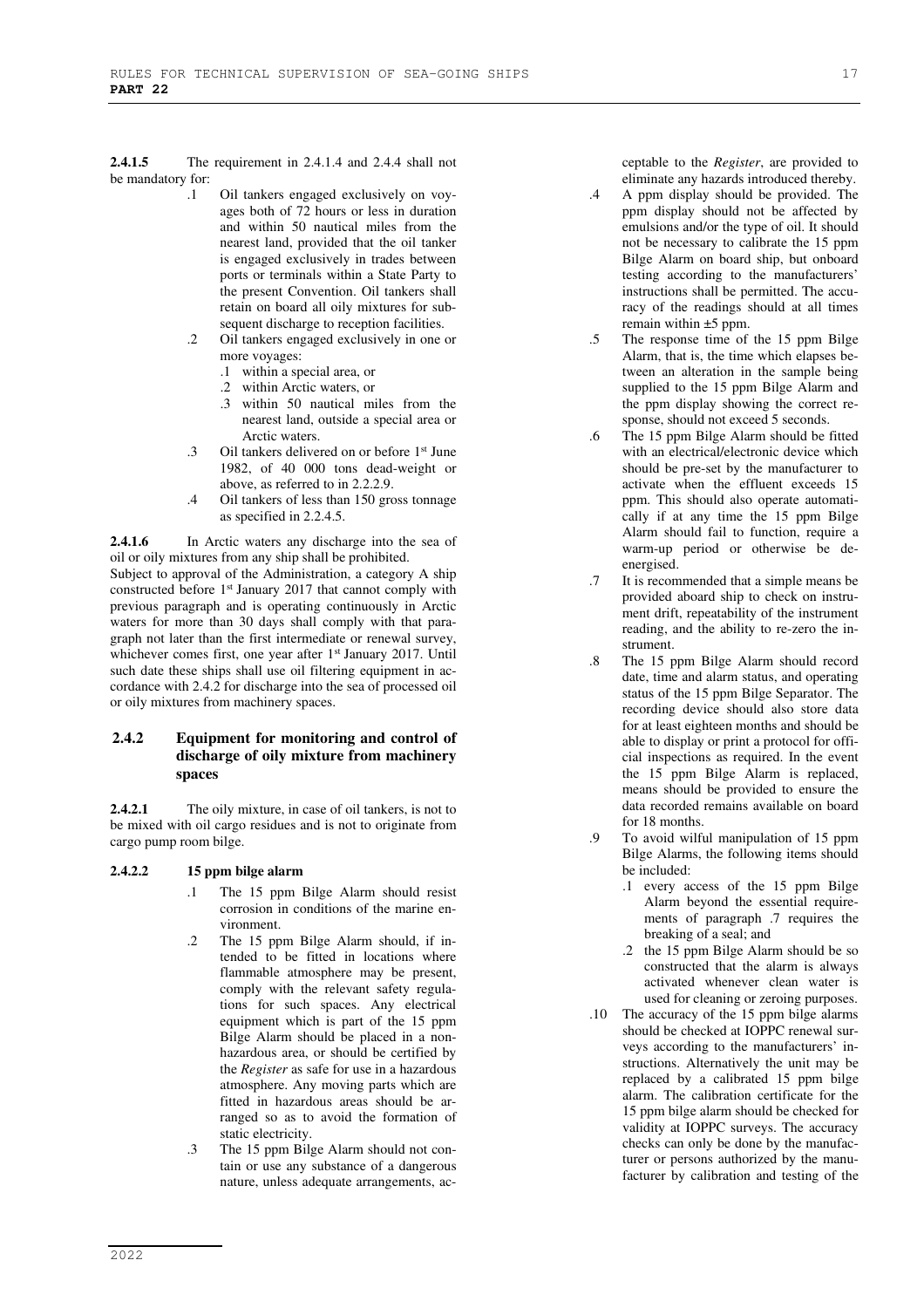equipment at intervals not exceeding five years or within the term specified in the manufacturer's instructions, whichever is shorter.

#### **2.4.2.3 Automatic stopping device**

- .1 Electrical/electronic device shall give visual and audible alarm in cases stated in  $2.4.2.2 - 6.$
- .2 Visual and audible alarm arrangements shall be connected to the discharge control position.
- .3 The automatic stopping device should consist of a valve arrangement installed in the effluent outlet line of the 15 ppm Bilge Separator which automatically diverts the effluent mixture from being discharged overboard back to the ship's bilge or bilge tank when the oil content of the effluent exceeds 15 ppm, see figure 2.3.3.1.

#### **2.4.2.4 Installation requirements**

- .1 The layout of the installation should be arranged so that the overall response time (including the response time of the 15 ppm Bilge Alarm) between an effluent discharge from the 15 ppm Bilge Separator exceeding 15 ppm, and the operation of the Automatic Stopping Device preventing overboard discharge, should be as short as possible and in any case not more than 20 seconds.
- .2 The arrangement on board ship for the extraction of samples from the 15 ppm Bilge Separator discharge line to the 15 ppm Bilge Alarm should give a truly representative sample of the effluent with an adequate pressure and flow.
- .3 A vessel fitted with a 15 ppm Bilge Alarm should, at all times, have on board a copy of the Operating and Maintenance manuals.

**2.4.2.5** Detailed requirements of equipment for monitoring and control of discharge of oily mixture from machinery spaces are specified in the IMO Res. MEPC.107(49) and IMO Res. MEPC.285(70).

#### **2.4.3 Oil discharge monitoring and control system**

#### **2.4.3.1 General requirements**

.1 Detailed requirements for this equipment are specified in IMO Res. MEPC.108(49) and IMO Res. MEPC.240(65). Bio-fuel blends containing 75% or more of petroleum oil, on or after 1<sup>st</sup> January 2016, may be carried when the ship's ODME is in compliance with IMO Res. MEPC.240(65).

- .2 Oil discharge monitoring and control system shall be capable of working under ambient conditions referred to in the *Rules for the classification of ships, Part 7 - Machinery installation*, Section 1.6 and of complying with the requirements in the *Rules for the classification of ships*, *Part 12 - Electrical Equipment*, paragraph 5.1.3 and *Part 13 - Automation*, Section 2.5.
- .3 Oil Discharge Monitoring and Control System should employ a control unit and be fitted with a starting interlock and overboard discharge control. System shall come into operation when there is any discharge of effluent into the sea and shall ensure that any discharge of oily mixture is automatically stopped when the instantaneous rate of discharge of oil exceeds that permitted in 2.4.3.7-.2.
- .4 Any failure of the system shall stop the discharge. In case of failure in the system, a manually operated alternative method in accordance with 2.4.3.11 may be used.
- .5 The instrument should be designed to ensure that user access is restricted to essential controls. Access beyond these controls should be available for emergency maintenance and temporary repair but must require the breaking of security seals or activation of another device which indicates an entry to the equipment.

The seals should be of a design that only the manufacturer or his agent can replace the seals or reset the system following inspection and permanent repairs to the equipment.

- .6 The unit may have several scales as appropriate for its intended use. The recording device fitted to a meter which has more than one scale should indicate the scale which is in use.
- .7 It is recommended that simple means be provided aboard ship to check on instrument drift, repeatability of the instrument reading, and the ability to re-zero the instrument.
- .8 Manufacturer recommended spares for the ODME should be carried to ensure the operation of the equipment.
- .9 Instructions as to the operation of the system shall be in accordance with an operational manual approved by the *Register*. They shall cover manual as well as automatic operations and shall be intended to ensure that at no time shall oil or oily mixtures be discharged except in compliance with the conditions specified in 2.4.3.7-.2. The routine maintenance of the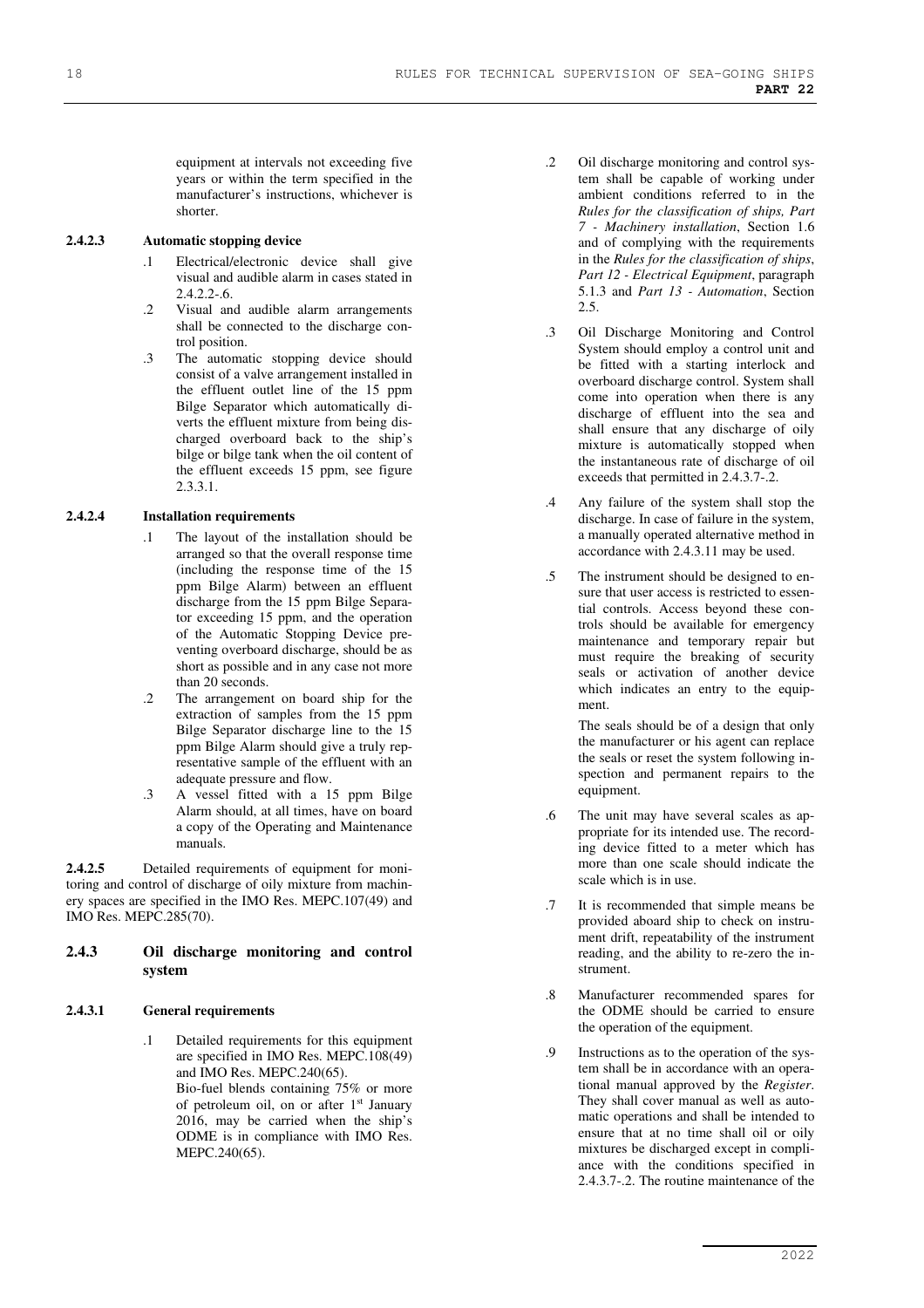Oil Discharge Monitoring Equipment and troubleshooting procedures should be clearly defined by the manufacturer in the *Operating and Maintenance Manual*. Oil discharge monitoring and control sys-

tem operational manual is to contain all the details necessary to operate and maintain the system and shall include at least the information as indicated in IACS UI MPC<sub>2</sub>

### **2.4.3.2 Monitoring and control system**

- .1 The monitoring system should be capable of effectively monitoring and controlling the discharge of any effluent into the sea through those overboard discharge outlets permitted by 2.5.1 which, in the opinion of the *Register*, are necessary to fulfil the operational requirements of the oil tanker.
- .2 The monitoring system should function effectively under all environmental conditions which oil tankers are normally assumed to encounter, and should be designed and constructed to satisfy the specifications for environmental testing specified in part 2 of the annex to Guidelines and Specifications contained in IMO Res. MEPC.108(49). Moreover:
	- .1 the system should be so designed that no discharge of dirty ballast or other oil-contaminated water from the cargo tank areas can take place unless the monitoring system is in the normal operating mode and the relevant sampling point has been selected;
	- .2 preferably the system should sample the effluent discharge from a minimum number of discharge outlets and be so arranged that discharge overboard can take place via only one outlet at a time;
	- .3 where it is intended that more than one line be used for simultaneous discharging purposes, one oil content meter, together with a flow meter, should be installed in each discharge line. These instruments should be connected to a common processor; and
	- .4 in order to avoid alarms due to short-term high oil concentration signals (spikes) causing indications of high instantaneous rates of discharge, the short-term high ppm signal may be suppressed for a maximum of 10 s. Alternatively, the instantaneous rate of discharge may be continuously averaged during the preceding 20 s or less as computed from instantaneous ppm values of the oil content meter read-

ings received at intervals not exceeding 5 s.

- .3 The monitoring system should comprise:
	- .1 an oil content meter to measure the oil content of the effluent in ppm. The meter should be approved in accordance with the provisions contained in the annex to Guidelines and Specifications contained in IMO resolution MEPC.108(49) and be certified to take into account the range of cargoes carried;
	- .2 a flow rate indicating system to measure the rate of effluent being discharged into the sea;
	- .3 a ship speed indicating device to give the ship's speed in knots;
	- .4 a ship position indicating device to give the ship's position, latitude and longitude;
	- .5 a sampling system to convey a representative sample of the effluent to the oil content meter;
	- .6 an overboard discharge control to stop the overboard discharge;
	- .7 a starting interlock to prevent the discharge overboard of any effluent unless the monitoring system is fully operational; and
	- .8 a control section comprising:
		- .1 a processor, which accepts signals of oil content in the effluent, the effluent flow rate and the ship's speed and computes these values into litres of oil discharged per nautical mile and the total quantity of oil discharged;

.2 means to provide alarms and command signals to the overboard discharge control;

.3 a recording device to provide a record of data in accordance with  $2.4.3.9$ 

.4 a data display to exhibit the current operational data in accordance with 2.4.3.10;

.5 a manual override system to be used in the event of failure of the monitoring system; and

.6 means to provide signals to the starting interlock to prevent the discharge of any effluent before the monitoring system is fully operational.

- .4 Each main component of the oil content monitoring system should be fitted with a name-plate, properly identifying the component by assembly drawing number, type or model number and serial number, as appropriate.
- .5 If installed in a hazardous area, the electrical components of the monitoring sys-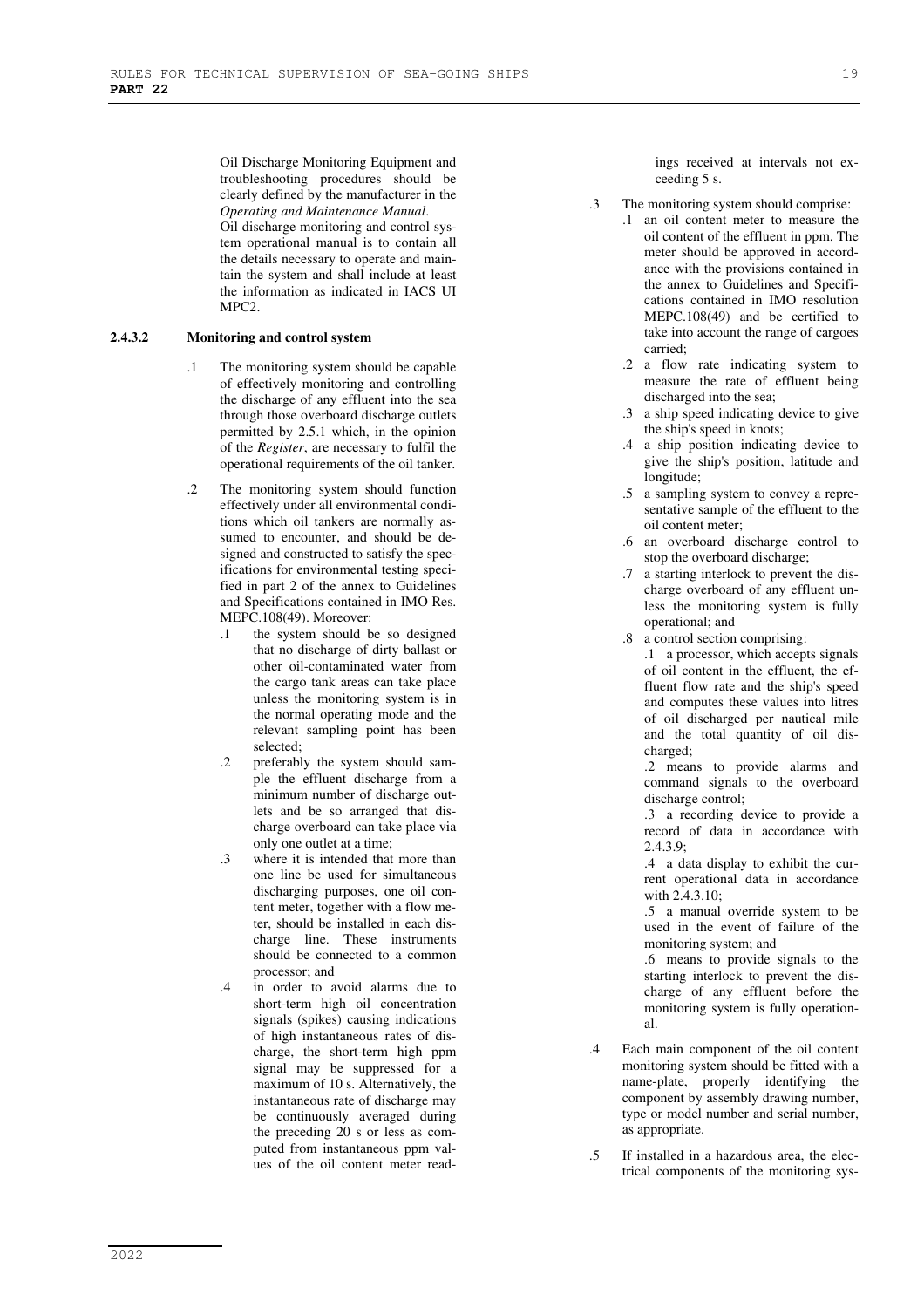tem should meet the appropriate safety requirements laid down for these areas.

#### **2.4.3.3 Oil content meter**

- .1 An oil content meter should satisfy the test and performance specifications contained in part 1 of the Annex to Guidelines and Specifications contained in IMO Res. MEPC.108(49) and should conform with the general requirements contained in 2.4.3.3.
- .2 The accuracy of meters designed to monitor a wide range of oil content should be such that the reading will represent the actual oil content of the sample being tested within  $\pm 10$  ppm or  $\pm 10\%$ , whichever is greater. The accuracy should remain within the above limit despite the presence of contaminants other than oil, such as entrained air, rust, mud and sand.
- .3 The meter should be designed so that it functions within the above limit when the power supply (in the form of electricity, compressed air, etc.) is varied by 10% from the value for which the meter is designed.
- .4 It is desirable that the reading should not be affected by the type of oil. If it is, it should not be necessary to calibrate the meter on board ship, but pre-set alterations in the calibration may be made in accordance with the manufacturer's instructions. In the latter case, means should be available to check that the correct calibration has been selected for the oil in question. The accuracy of the readings should at all times remain within the limit specified in 2.4.3.3-.2.
- .5 The meter may have several scales as appropriate for its intended use. The full range of the scale shall not be less than 1000 ppm.
- .6 The response time of the meter shall not exceed 20 seconds.
- .7 The meter shall have simple means to enable the ship's crew to check the functioning of the electrical and electronic circuitry of the meter by introduction of a simulated signal corresponding approximately to half the full scale reading of the meter. It shall also be possible for qualified personnel to recalibrate the meter on board the oil tanker.
- .8 The meter should, if intended to be fitted in locations where flammable atmospheres may be present, comply with the relevant safety regulations for such spaces. Any electrical equipment which is part of the meter should be placed in a nonhazardous area, or should be certified by

the *Register* as safe for use in a hazardous atmosphere. Any moving parts which are fitted in hazardous areas should be so arranged as to avoid the formation of static electricity.

- .9 The meter should not contain or use any substance of a dangerous nature, unless adequate arrangements, acceptable to the *Register*, are provided to eliminate any hazard introduced thereby.
- .10 The meter should resist corrosion in conditions of the marine environment.
- .11 The meter should be constructed from materials compatible with the liquids to be tested.

### **2.4.3.4 Sampling system**

- Sampling points should be so located that relevant samples can be obtained from those outlets that are used for operational discharges in accordance with 2.4.3.2-.1. The sampling probes located in the overboard discharge lines and the piping system connecting the sampling probes to the oil content meter should meet the requirements of 2.4.3.4.
- .2 The piping and probes shall be of a material resistant to fire, corrosion and oil, and be of adequate strength, properly jointed and supported.
- .3 The system shall have a stop valve fitted adjacent to each probe, except that, where the probe is mounted in a cargo line, two stop valves shall be fitted in series, in the sample line. One of these may be the remote controlled sample selector valve.
- .4 Sampling probes shall be arranged for easy withdrawal and shall be mounted at an accessible location in a vertical section of the discharge line. Should it be necessary to fit sampling probes in a horizontal section of the discharge line, it shall be ascertained, during the installation survey, that the pipe runs full of liquid at all times during the discharge of the effluent. Sampling probes shall normally penetrate inside the discharge pipe to a distance of 1/4 the diameter of that pipe.
- .5 The design of probes and piping shall be such as to minimise their clogging by oil, oily residue and other matter. Means shall be provided for cleaning the probes and piping system by the provision of permanent clean water flushing arrangements or an equivalent method.
- .6 The velocity of the fluid in the piping should be such that, taking into consideration the length of the piping, the overall response time should be as short as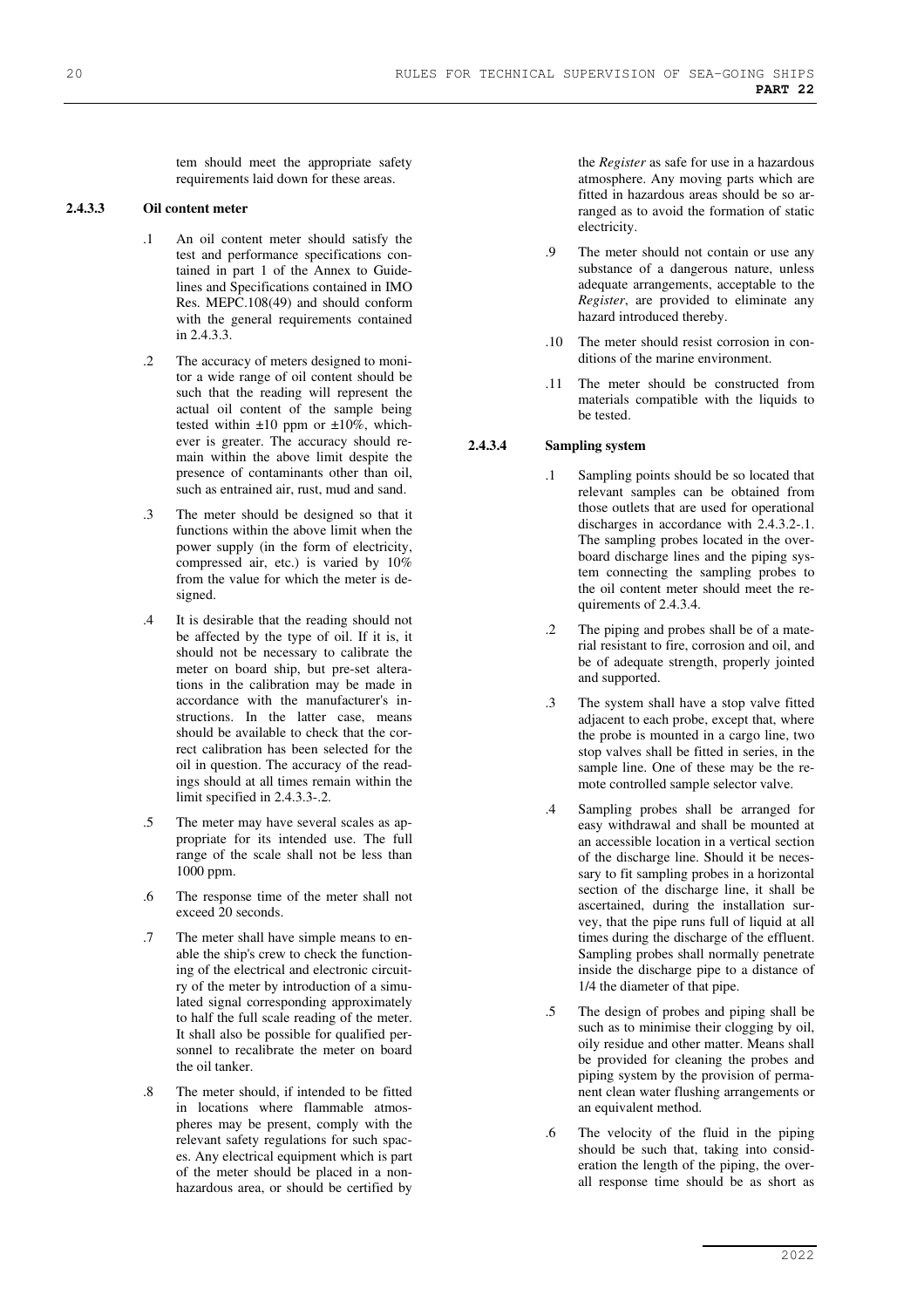possible between an alteration in the mixture being pumped and the alteration in the meter reading and in any case not more than 40 s, including the response time of the meter.

- .7 The location of sampling probes in relation to any point of flow diversion to a slop tank should be selected with regard to the need for sampling the oily water in the recirculation mode.
- .8 The arrangements for driving the sampling pump or any other pumps used in the system should have regard to the safety requirements of the space in which the pump is located. Any bulkhead penetration between a hazardous and a nonhazardous area should be of a design approved by the *Register*.
- .9 The flushing arrangement shall be such that where necessary it can be utilised for test-running and stabilising the oil content meter and correcting for zero setting.
- .10 Sample water returning to the slop tank shall not be allowed to free-fall into the tank. In tankers equipped with an inert gas system a U - pipe seal of adequate height shall be fitted in the piping leading to a slop tank.
- .11 A valve should be provided for the manual collection of samples from the inlet piping to the meter at a point downstream of any sampling pump or at an equivalent location satisfactory to the *Register*.

#### **2.4.3.5 Flow rate indicating system**

- .1 A flow meter for measuring the rate of discharge shall be installed in a vertical section of a discharge line or in any other section of a discharge line as appropriate, so as to be always filled with the liquid being discharged.
- .2 A flow meter should employ an operating principle which is suitable for shipboard use and, where relevant, can be used in large diameter pipes.
- .3 A flow meter should be suitable for the full range of flow rates that may be encountered during normal operation. Alternatively, arrangements such as the use of two flow meters of different ranges or a restriction of the operational flow rate range may be necessary to meet this requirement.
- .4 The flow meter, as installed, shall have an accuracy of  $\pm 10\%$ , or better, of the instantaneous rate of discharge throughout the operating range for discharging the effluent.
- .5 Any component part of the flow meter in contact with the effluent shall be of corrosion-resistant and oil-resistant material of adequate strength.
- .6 The design of the flow metering arrangements shall comply with the safety requirements of the space in which such flow metering arrangements are located.

#### **2.4.3.6 Ship's speed indicating system and ship position indicating device**

- .1 The automatic speed signal required for a monitoring system shall be obtained from the ship's speed indicating device by means of a repeater signal. The speed information used may be either speed over the ground or speed through the water, depending upon the speed measuring equipment installed on board.
- .2 The ship position indicating device shall consist of a receiver for a global navigation satellite system or a terrestrial radio navigation system, or other means, suitable for use at all times throughout the intended voyage to establish and update the ship's position by automatic means.

#### **2.4.3.7 Overboard discharge control arrangement**

- .1 The overboard discharge control shall be able to stop the discharge of the effluent into the sea automatically by either closing all relevant overboard discharge valves or stopping all relevant pumps. The discharge control arrangement should be fail-safe so that all effluent discharge is stopped when the monitoring system is not in operation, at alarm conditions, or when the monitoring system fails to function.
- .2 Overboard discharge control arrangement shall activate audio visual alarms and automatically stop the discharge of effluent when:
	- .1 the instantaneous rate of discharge of oil content exceeds 30 1iters/per nautical mile;
	- .2 the total quantity of discharged oil exceeds for tankers delivered on or before 31st December 1979 1/15000 of the total quantity of the particular cargo of which the residue formed a part, and for tankers delivered after 31st December 1979 1/30000 of the total quantity of the particular cargo of which the residue formed a part;
	- .3 monitoring system failure:
		- .1 power failure;
		- .2 loss of sample;
		- .3 significant failure of the measuring or recording system;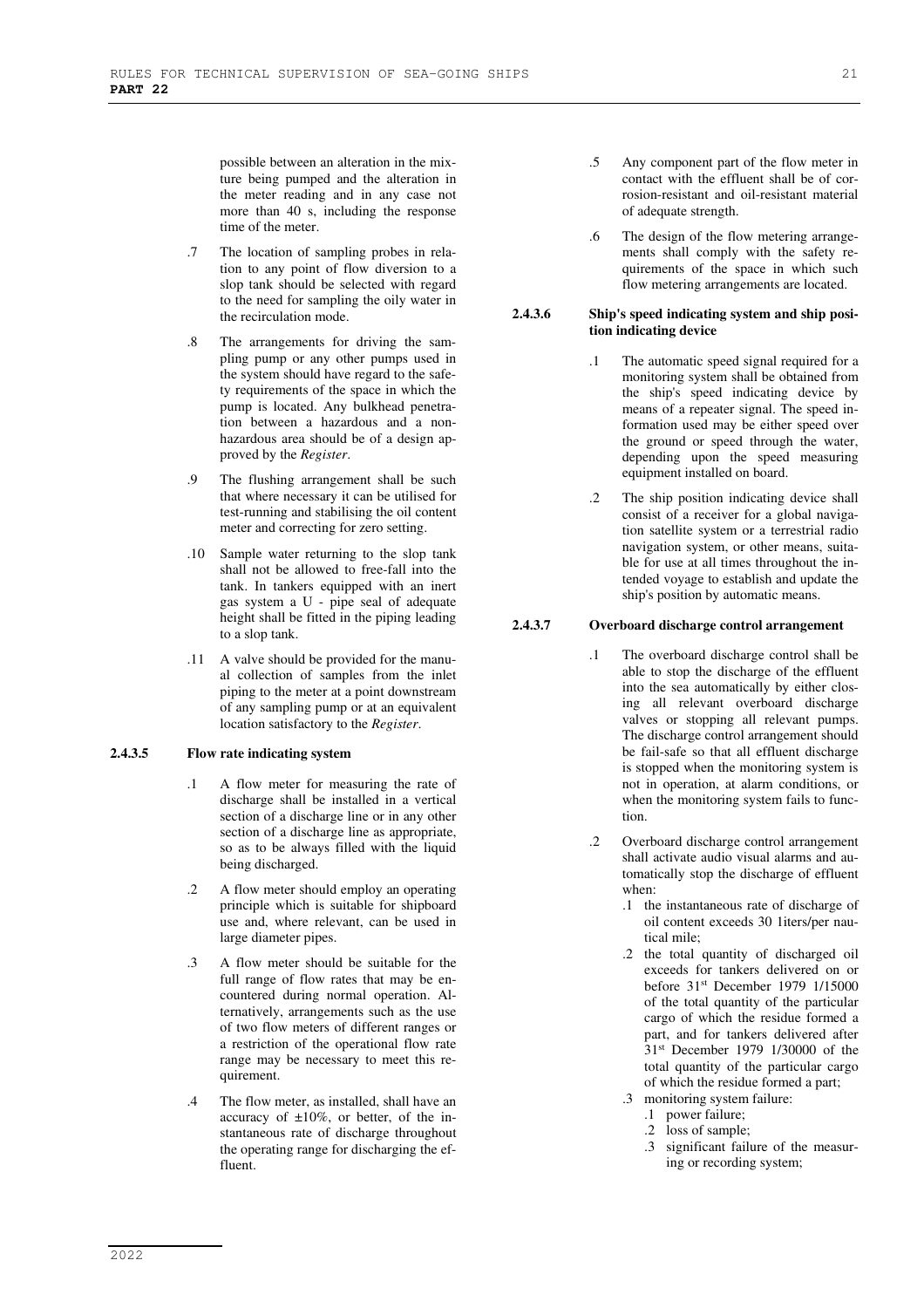.4 the input of any sensor exceeds the effective capacity of the system.

The provisions of this item shall not apply to the discharge of clean or segregated ballast.

.3 The alarm indicator of the system should be installed in the cargo control room, where provided, and/or in other places where it will attract immediate attention and action.

#### **2.4.3.8 Processor and transmitting device**

- .1 The processor of a control section should receive signals from the oil content meter, the flow rate indicating system and the ship's speed indicating system at time intervals not exceeding five seconds and should automatically compute the following:
	- .1 instantaneous rate of discharge of oil in litres per nautical mile; and
	- .2 total quantity of oil discharged during the voyage in cubic metres or litres.
- .2 When the limits imposed by 2.4.3.7-.2.1 and 2.4.3.7-.2.2 are exceeded, the processor should provide alarms and provide command signals to the overboard discharge control arrangement which will cause the discharge of effluent into the sea to stop.
- .3 The processor should normally include a device for the continuous generation of time and date information. Alternative arrangements for the automatic and continuous reception of time and date information from an external source may be accepted.
- .4 In the event of power failure the processor should retain its memory in respect to computation of the total quantity of oil discharged, time and date. A printout of data should be obtained when the monitoring system is operating with manual override, but this is not required if, when the power fails, the monitoring system activates the overboard discharge control to stop the discharge of effluent.

#### **2.4.3.9 Recording device**

- .1 The recording device of a control section shall include a digital printer, which may be formatted electronically if preferred. The recorded data shall be explicitly identified on the printout. The printout shall be legible and shall remain so once removed from the recording device and shall be retained for at least three years.
- .2 The data to be automatically recorded shall include at least the following:
- .1 instantaneous rate of discharge of oil [litres per nautical mile];
- .2 instantaneous oil content, [ppm];
- .3 total quantity of oil discharged, [m³] or [litres];
- .4 date and time (GMT);
- .5 ship's speed, [knots];
- .6 ship's position, latitude and longitude;
- .7 effluent flow rate, [m<sup>3</sup>/h];
- .8 status of the overboard discharge control or arrangement;
- .9 oil type selector setting, where applicable;
- .10 alarm condition;
- .11 failure (no flow, fault, etc.); and
- .12 override action (manual override, flushing, calibration, etc.).
- Any information inserted manually as a result of an override action should be identified on the printout.
- .3 Data required in 2.4.3.9-.2 shall be printed out, as applicable, or may be stored electronically with printout capability, with the following minimum frequency:
	- .1 when the discharge is started;
	- .2 when the discharge is stopped;
	- .3 at intervals of not more than 10 min (except when the system is in standby mode);
	- .4 when an alarm condition develops;
	- .5 when normal conditions are restored;
	- .6 whenever the computed instantaneous rate of discharge of oil varies by 10 litres per nautical mile;
	- .7 when zero setting or calibration modes are selected; and
	- .8 on manual command.
- .4 The recording device shall be located in a position easily accessible to the person in charge of the overboard discharge operation.

#### **2.4.3.10 Data display**

- .1 In addition to the recorded printout, the current data shall be visibly displayed and shall as a minimum contain the following:
	- .1 instantaneous rate of discharge of oil, [litres per nautical mile];
	- .2 total quantity of oil discharged,  $[m<sup>3</sup>]$ or [lit];
	- .3 instantaneous oil content, [ppm];
	- .4 flow rate,  $[m<sup>3</sup>/h]$ ;
	- .5 ship's speed, [knots]; and
	- .6 status of the overboard discharge control or arrangement.
- .2 The data display should be located in a position easily observed by the person in charge of the overboard discharge operation.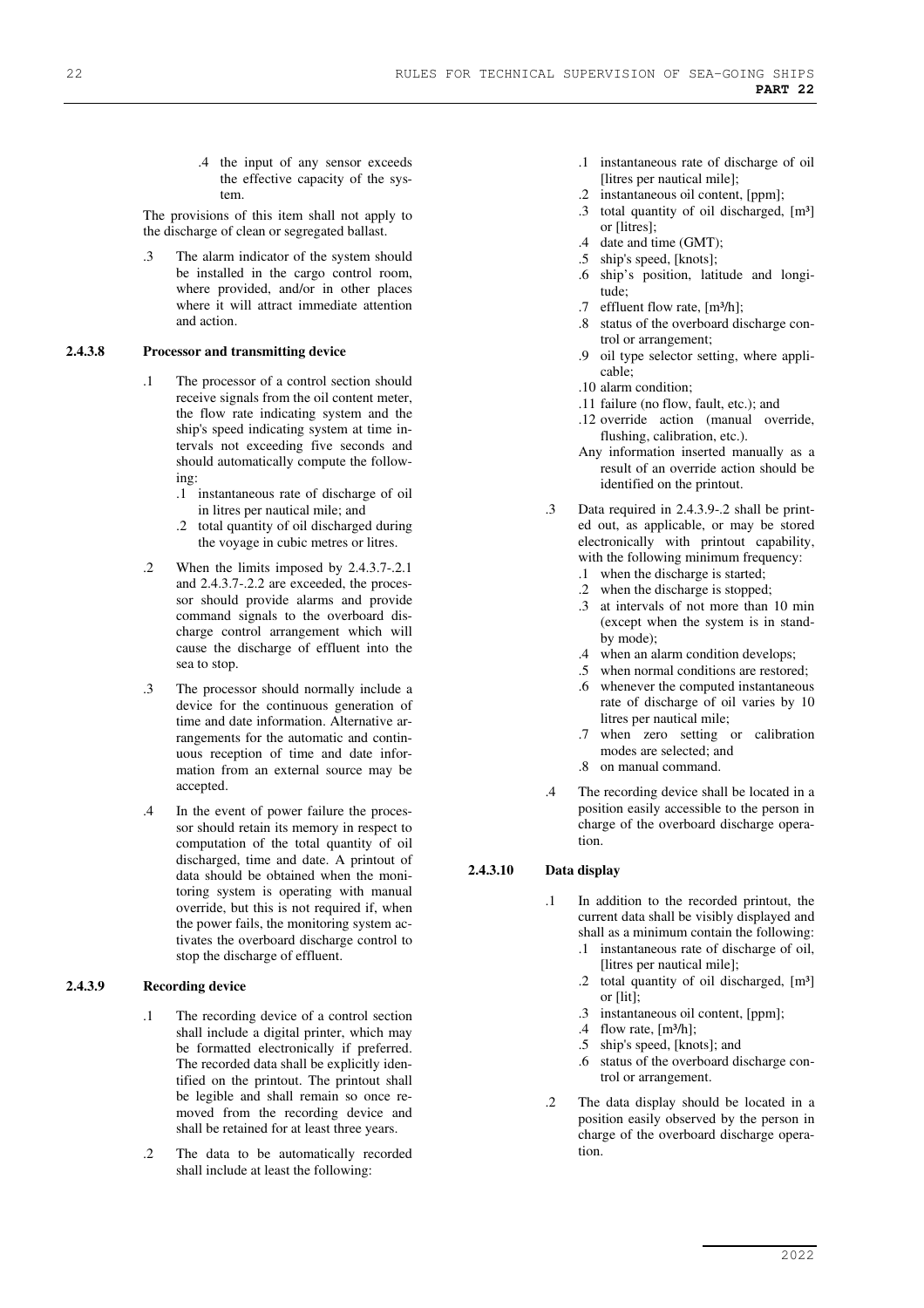#### **2.4.3.11 Manually operated alternatives in the event of equipment malfunction**

The alternative means of obtaining information in the event of a failure in the monitoring system shall be as follows:

- .1 for oil content meter or sampling system: location and measurement of the oil/water interface using the equipment in 2.4.4, visual observation of the surface of the water adjacent to the effluent discharge;
- .2 for flow meter: pump discharge characteristics;
- .3 for ship's speed indicating device: propulsion engine rpm;
- .4 for processor: manual calculation and manual recording; and
- .5 for the overboard discharge control: manual operation of pumps and valves.

#### **2.4.3.12 Installation requirements**

- .1 The on-board installation arrangements must be such that satisfactory function of the entire system is obtained and all safety regulations issued by the relevant Administration are complied with.
- .2 The installation arrangements must conform in each case with those specified and approved under the procedure for documentation approval outlined in 2.1.3.4.
- .3 The installation arrangements must also satisfy all relevant parts of 2.4.3 and all relevant installation instructions provided by the manufacturer of the various items of equipment and components.

#### **2.4.4 Oil/water interface detectors**

**2.4.4.1** Oil tankers of 150 gross tonnage and above and ships other than oil tankers fitted with cargo spaces which are constructed and utilised to carry oil in bulk of an aggregate capacity of  $1000 \text{ m}^3$  and above shall be provided with oil/water interface detectors approved by the *Register* for a rapid and accurate determination of the oil/water interface in slop tanks and shall be available for use in other tanks where the separation of oil and water is effected and from which it is intended to discharge effluent direct to the sea.

**2.4.4.2** Interface detectors may be permanently installed or portable.

**2.4.4.3** Detectors shall be capable of indicating the interface position at any level in the tank.

**2.4.4.4** Detectors need not indicate the interface position continuously.

2.4.4.5 If permanently installed equipment based on stationary sensors only is provided, the information obtained about the interface should be at least equivalent to that obtainable from portable equipment when used in a normal operating pattern.

**2.4.4.6** The position of permanently installed equipment or the position of the access openings for portable equipment shall be selected with due regard to the internal tank structure and reasonable ship movement.

**2.4.4.7** The control and display unit of a permanently installed system shall be located in the cargo control room or similar space.

**2.4.4.8** Permanently installed equipment inside the tank shall be able to withstand the impact from the jets of tank cleaning equipment.

**2.4.4.9** The equipment may be designed to detect interfaces of liquids having a wide range of density differences.

Detector may be tested for one or several specified applications (e.g. interface between oils and salt water, brackish water or fresh water). The approval document should clearly state the accepted applications and any relevant limitations.

**2.4.4.10** The equipment shall be arranged and used with due regard to relevant operational safety precautions.

**2.4.4.11** The detector and its associated depth measuring equipment shall be practical, reliable and constructed of materials suitable for use in the marine environment and oil.

**2.4.4.12** Detector shall comply with the relevant requirements for use in hazardous areas on oil tankers and shall not interfere with radio communication.

**2.4.4.13** The detector shall respond promptly and in a distinctive manner to changes between oil and water.

**2.4.4.14** The detector shall be capable to indicate the actual position of oil-water interface within limits ±25 mm.

**2.4.4.15** The instrument shall be capable of being checked on board for correct working.

2.4.4.16 Detailed requirements for this equipment are specified in IMO Res. MEPC.5(XIII).

# **2.5 OILY-WATER TRANSFER AND DISCHARGE SYSTEM OF PIPING**

#### **2.5.1 Oil tanker system of piping**

**2.5.1.1** Any oil tanker and ships other than oil tankers provided with cargo spaces intended for carriage of oil having the aggregate capacity of  $200 \text{ m}^3$  and above, shall have a discharge manifold for connection to reception facilities for the discharge of dirty ballast water or oil-contaminated water located on the open deck on both sides of the ship.

**2.5.1.2** In every oil tanker of 150 gross tonnage and above, pipelines for the discharge to the sea of ballast water or oil contaminated water from cargo tank areas which may be permitted under 2.4.3 shall be led to the open deck or to the ship's side above the waterline in the deepest ballast condition.

**2.5.1.3** In oil tankers of 150 gross tonnage and above delivered after 31st December 1979 means shall be provided for stopping the discharge into the sea of ballast water or oil contaminated water from cargo tank areas, other than those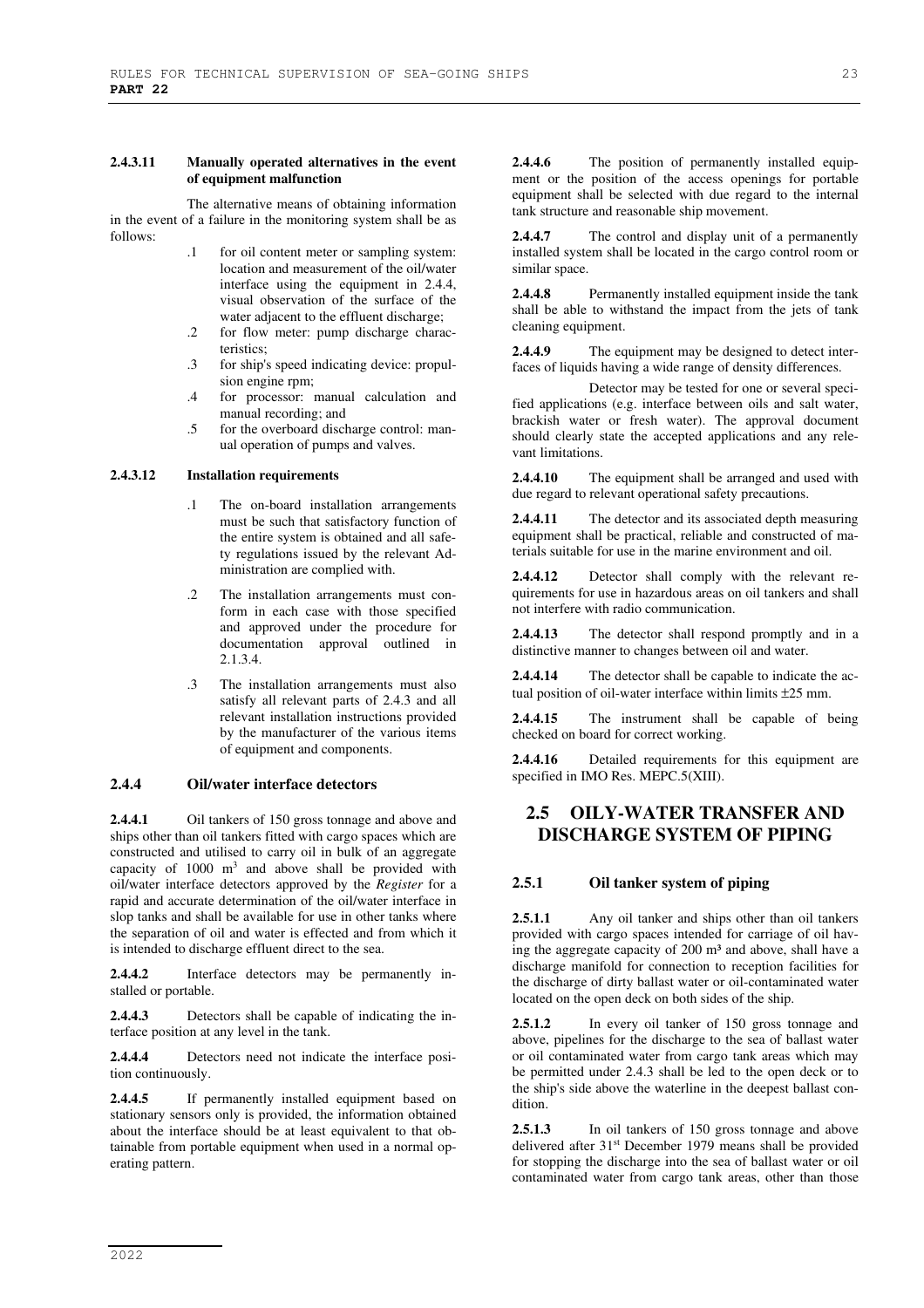discharges below the waterline permitted under 2.5.1.11, from a position on the upper deck or above located so that the manifold in use referred to in 2.5.1.1 and the discharge to the sea from the pipelines referred to in 2.5.1.2 may be visually observed. Means for stopping the discharge need not be provided at the observation position if a positive communication system such as a telephone or radio system is provided between the observation position and the discharge control position.

**2.5.1.4** Credit for reducing oil outflow in case of bottom damage or side damage may be taken into account through the use of an installed cargo transfer system having an emergency high suction in each cargo oil tank, capable of transferring from a breached tank or tanks to segregated ballast tanks or to available cargo tankage if it can be assured that such tanks will have sufficient ullage.

**2.5.1.5** Emergency cargo transfer piping, in case of bottom damage or the ship's side damage shall be capable of transferring the oil quantity which corresponds to a half volume of the largest cargo tank involved in two hours of operation according to MARPOL 73/78, Annex I, Regulation 25(5).

2.5.1.6 Suction piping of the emergency cargo transfer system shall be located at least at the height not less than the vertical extent of the bottom damage  $(v_s)$  defined in accordance with MARPOL 73/78, Annex I, Regulation 24.

**2.5.1.7** The suction well piping located in double bottom shall be fitted with the stop valves or other closing arrangements located at the point of connection to the tank served, to prevent oil outflow in the event of damage to the piping. Such piping shall be installed as high from the bottom shell as possible.

2.5.1.8 Cargo transfer system connecting two or more tanks shall be fitted with the stop valves or similar closing devices for separating the tanks from each other.

**2.5.1.9** Lines of piping which run through cargo tanks in a position less than  $t_c$  from the ship's side or less than  $v_c$ from the ship's bottom (see MARPOL 73/78, Annex I, Regulation 24) shall be fitted with valves or similar closing devices at the point at which they open into any cargo tank.

Items 2.5.1.4 to 2.5.1.9 do not apply to oil tankers delivered on or after 1st January 2010. The following provisions regarding piping arrangements shall apply to oil tankers delivered on or after 1<sup>st</sup> January 2010:

- .1 The pipelines passing through the cargo tanks at a distance less than 0,3*BS* from the ship's side or less than 0,3*DS* from the ship's bottom (see MARPOL 73/78, Annex I, Regulation 23(11)) shall be provided with the stop valves or similar closing devices at the point at which they open into any cargo tank.
- .2 Credit for reducing oil outflow through the use of an emergency rapid cargo transfer system or other system arranged to mitigate oil outflow in the event of an accident may be taken into account only after the effectiveness and safety aspects of the system are approved by the Organisation. Submittal for approval shall be

made in accordance with the provisions of the Guidelines adopted by resolution MEPC.110(49).

.3 Every oil tanker of 150 gross tonnage and above which has installed a sea chest that is permanently connected to the cargo pipeline system, shall be equipped with both a sea chest valve and an inboard isolation valve. In addition to these valves, the sea chest shall be capable of isolation from the cargo piping system whilst the tanker is loading, transporting, or discharging cargo by use of a positive means that is to the satisfaction of the *Register*. Such a positive means is a facility that is installed in the pipeline system in order to prevent, under all circumstances, the section of pipeline between the sea chest valve and the inboard valve being filled with cargo.

> Positive means may take the form of blanks, spectacle blanks, pipeline blinds, evacuation or vacuum systems, or air or water pressure systems. Evacuation or vacuum systems, or air or water pressure systems are to be equipped with both a pressure gauge and alarm system to enable the continuous monitoring of the status of the pipeline section, and thereby the valve integrity, between the sea chest and inboard valves.

**2.5.1.11** On every oil tanker the discharge of ballast water or oil contaminated water from cargo tank areas shall take place above the waterline, except as follows:

- .1 Segregated ballast and clean ballast may be discharged below the waterline:
	- .1 in ports or at offshore terminals, or
	- .2 at sea by gravity, or
	- .3 at sea by pumps if the ballast water exchange is performed under the provisions of regulation D-1.1 of the *International Convention for the Control and Management of Ships' Ballast Water and Sediments*;

provided that the surface of the ballast water has been examined either visually or by other means immediately before the discharge to ensure that no contamination with oil has taken place.

- .2 Oil tankers delivered on or before 31st December 1979 which, without modification, are not capable of discharging segregated ballast above the waterline may discharge segregated ballast below the waterline at sea, provided that the surface of the ballast water has been examined immediately before the discharge to ensure that no contamination with oil has taken place.
- .3 Oil tankers delivered on or before 1st June 1982 operating with dedicated clean ballast tanks, which without modification are not capable of discharging ballast water from dedicated clean ballast tanks above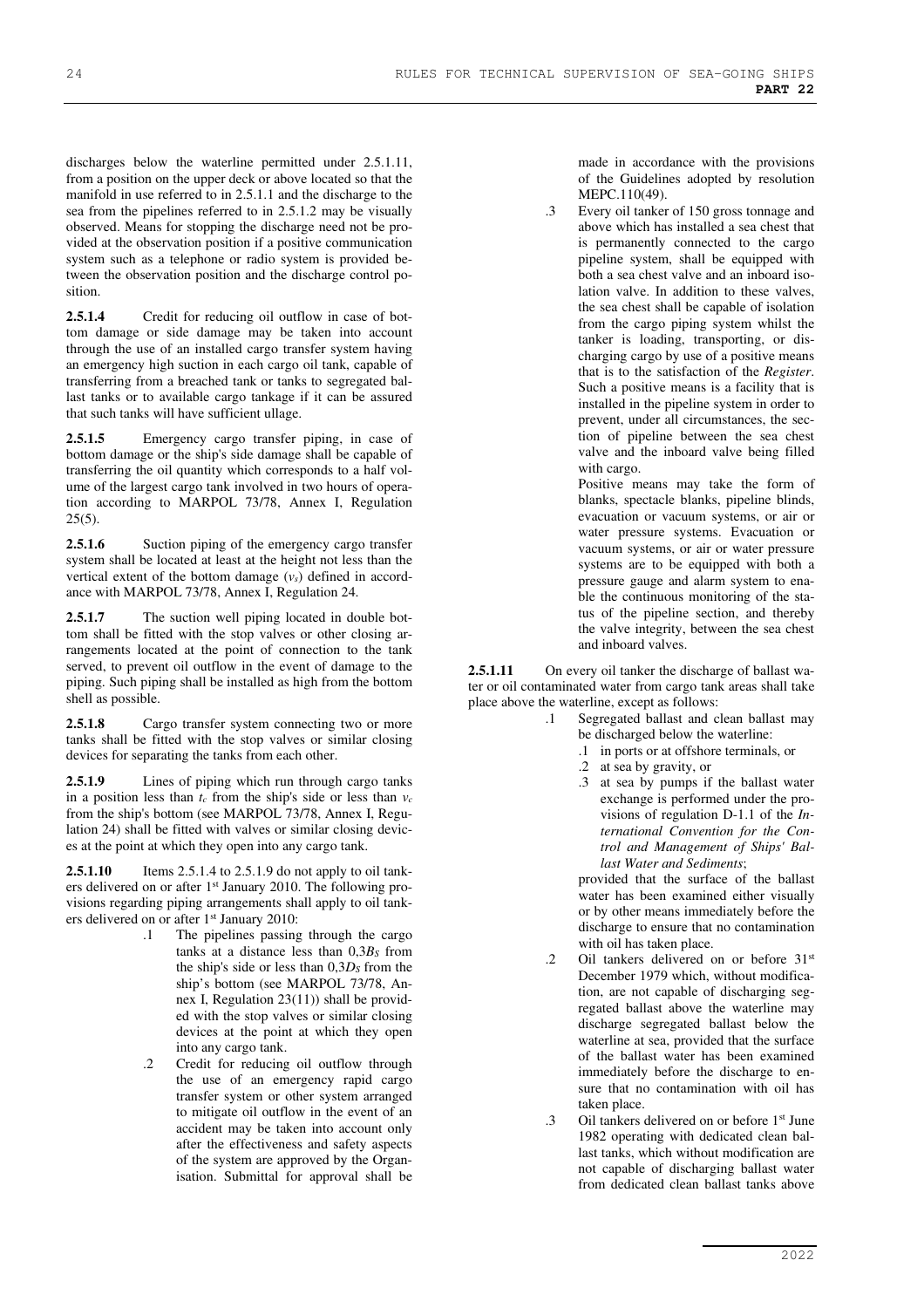the waterline, may discharge this ballast below the waterline provided that the discharge of the ballast water is supervised in accordance with 2.2.2.8-.3.

- .4 On every oil tanker at sea, dirty ballast water or oil contaminated water from tanks in the cargo area, other than slop tanks, may be discharged by gravity below the waterline, provided that sufficient time has elapsed in order to allow oil/water separation to have taken place and the ballast water has been examined immediately before the discharge with an oil/water interface detector referred to in 2.4.4, in order to ensure that the height of the interface is such that the discharge does not involve any increased risk of harm to the marine environment.
- .5 On oil tankers delivered on or before 31st December 1979, at sea dirty ballast water or oil contaminated water from cargo tank areas may be discharged below the waterline, subsequent to or in lieu of the discharge by the method referred to in 2.5.1.11-.4, provided that:
	- .1 a part of the flow of such water is led through permanent piping to a readily accessible location on the upper deck or above where it may be visually observed during the discharge operation; and
	- .2 such part flow arrangements comply with the requirements established by the Administration, which shall contain at least all the provisions of the *Specifications for the Design, Installation and Operation of a Part Flow System for Control of Overboard Discharges* adopted by the Organisation.

2.5.1.12 Systems shall comply with the requirements of the *Rules for the classification of ships, Part 8 - Piping*.

### **2.5.2 Other ships system of piping**

**2.5.2.1** Every ship of 400 gross tonnage and above shall be provided with the transfer piping for oily bilge water from the machinery spaces and oil residues into shore reception facilities. The pipeline shall be led on the ship's both sides. In smaller ships, if agreed with the *Register*, such piping may be led to one side only. The pipeline shall end with the standard flange (see Fig. 2.5.2.1) where a hose can be easily connected to it. A name plate shall be fitted close to the flange. The flange shall be closed by a valve or a blank flange.



**Figure 2.5.2.1 Standard flange of discharge connection** 

The flange is designed to accept pipes up to a maximum internal diameter of 125 mm and shall be of steel or other equivalent material having a flat face. This flange, together with a gasket of oil-proof material, shall be suitable for a service pressure of 0.6 MPa. Fastening bolts to be M20.

**2.5.2.2** In the place of the standard flange connection, drip trays or similar devices shall be provided with the drainage piping in accordance with the requirements of the *Rules for the classification of ships, Part 8 - Piping*, Section 8.5.

This requirement shall not apply to ships with gross tonnage less than 500 navigating in area 5 to 8.

**2.5.2.3** All ships with an aggregate oil fuel capacity of  $600$  m<sup>3</sup> and above which are delivered on or after 1<sup>st</sup> August 2010, are to comply with the following provisions:

> .1 Lines of oil fuel piping located at a distance from the ship's bottom of less than h or from the ship's side less than w (see MARPOL 73/78, Annex I, Regulation 12A) shall be fitted with valves or similar closing devices within or immediately adjacent to the oil fuel tank.

> > These valves shall be capable of being brought into operation from a readily accessible enclosed space the location of which is accessible from the navigation bridge or propulsion machinery control position without traversing exposed freeboard or superstructure decks. The valves shall close in case of remote control system failure (fail in a closed position) and shall be kept closed at sea at any time when the tank contains oil fuel except that they may be opened during oil fuel transfer operations.

.2 Suction wells in oil fuel tanks may protrude into the double bottom below the boundary line defined by the distance h provided that such wells are as small as practicable and the distance between the well bottom and the bottom shell plating is not less than 0,5 h.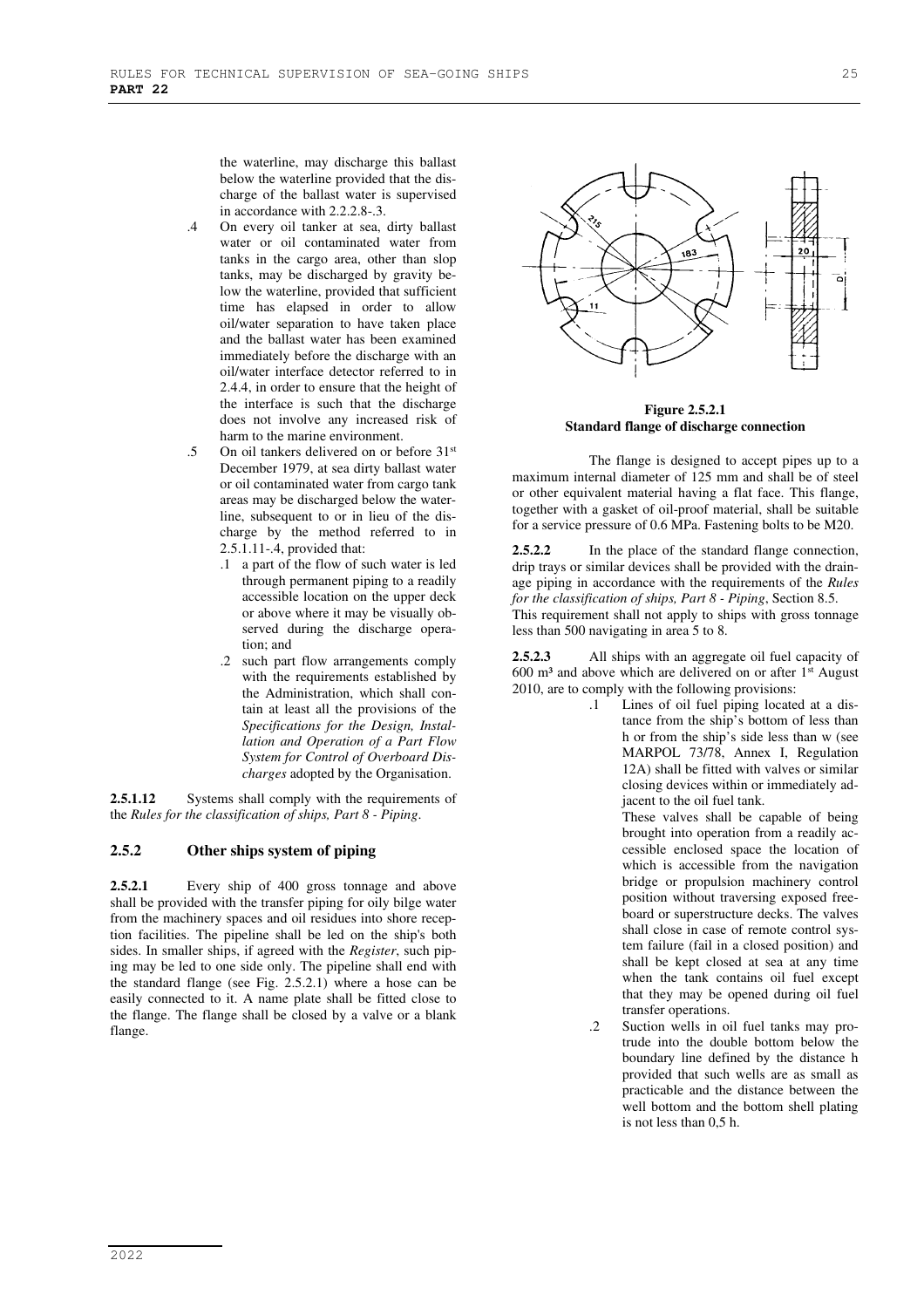# **2.6 TANKS FOR OIL RESIDUES (SLUDGE) AND OILY-WATER(BILGE) OF A MACHINERY SPACE**

### **2.6.1 Definitions**

**2.6.1.1 Oil residue (sludge)** – residual waste oil products such as those resulting from the purification of fuel or lubricating oil from main or auxiliary machinery or separated waste oil from bilge water separators, oil filtering equipment or oil collected in drip trays, and waste hydraulic and lubricating oils.

**2.6.1.2 Oil residue (sludge) tanks** – tanks which hold oil residue (sludge) directly from which oil residue (sludge) may be disposed through the standard discharge connection or any other approved means of disposal.

**2.6.1.3 Oily bilge water** – leaked water and oil from the equipment and piping or maintenance works in machinery space of ships, collected on the tank top or bilge wells.

**2.6.1.4 Oily bilge water holding tanks** – tanks collecting oily bilge water prior to its discharge overboard through 15 ppm bilge separator, transfer or disposal into reception facilities.

**2.6.1.5 Oil residue (sludge) incineration systems** – systems proving incineration of oil residue (sludge) generated on board seagoing ships. Oil residue (sludge) incineration systems could be:

- .1 main and auxiliary steam boilers with appropriate oil residue (sludge) processing systems;
- .2 heaters of thermal fluid systems with appropriate oil residue (sludge) processing systems;
- .3 incinerators with appropriate oil residue (sludge) processing systems; or
- .4 inert gas systems with appropriate oil residue (sludge) processing systems.

The oil sludge processing system consists of:

- a) oil residue (sludge) service tank;
- b) oil residue (sludge) preheating system;
- c) filter; and
- d) homogenization system.

#### **2.6.1.6 Oil residue (sludge) drain tanks** –

- tanks intended to receive separated sludge from purifiers and other oil residue (sludge) drains;
- .2 tanks with suction connection for a sludge collecting pump only capable of discharging to the oil residue (sludge) tanks, without any means for disposal of sludge and drains through the standard discharge connection or in oil residue incineration system.

**2.6.1.7 Sludge collecting pumps** – pumps capable of taking suction from any oil residue (sludge) producing equipment or tank, other than an oil residue (sludge) tanks, and discharging only to oil residue (sludge) tanks.

**2.6.1.8 Oil residue (sludge) service tank** – tank for disposal of the oil residue (sludge) in the oil residue (sludge) incineration system.

#### **2.6.2 General**

**2.6.2.1** Every ship of gross tonnage 400 tons and above shall be provided with a tank or tanks of adequate capacity, having regard to the type of machinery and length of voyage, to receive the oil residues (sludge) which cannot be dealt with otherwise in accordance with the requirements of this Section, such as those resulting from the purification of fuel and lubricating oils and oil leakage in the machinery spaces.

**2.6.2.2** In ships delivered after 31<sup>st</sup> December 1979, such tanks shall be designed and constructed so as to facilitate their cleaning and the discharge of residues to reception facilities (see 2.6.5.2). Ships delivered on or before  $31<sup>st</sup>$  December 1979 shall comply with this requirement as far as is reasonable and practicable.

**2.6.2.3** Piping to and from sludge tanks shall have no direct connection overboard, other than the standard discharge connection referred to in 2.5. Ships having this piping to overboard discharge outlets may comply with this item by the installation of blanks in this piping.

**2.6.2.4** Discharge pipeline from oily residue (sludge) tanks shall not be connected to any system other than oil residue incineration systems, auxiliary boiler suitable for burning oil residues (sludge) or other acceptable means.

**2.6.2.5** For ships less than gross tonnage 400 tons, the *Register* shall specially determine a case for each ship (see 2.6.4).

#### **2.6.3 Tanks for oil residues (sludge)**

**2.6.3.1** Minimum sludge tank capacity for a ship the keel of which is laid before  $31<sup>st</sup>$  December 1990:

> .1 For ships which do not carry ballast water in oil fuel tanks, should be calculated by the following formula:

$$
V_1 = K_1 \cdot C \cdot D \qquad \qquad [m^3]
$$

where:

- $K_1 = 0.01$  for ships where heavy fuel oil is purified for main engine use,
- = 0,005 for ships using diesel oil or heavy fuel oil which does not require purification before use,
- $C$  daily fuel oil consumption [t/day], *D* – maximum period of voyage between ports where sludge can be discharged ashore [days]. In the absence of precise data a figure of 30 days
- .2 When such ships are fitted with homogenises, sludge incinerators or other recognised means on board for the control of sludge, the minimum sludge tank capacity  $(V_1)$  should, in lieu of the above, be:

should be used.

 $V_1 = 1$  m<sup>3</sup> for ships of gross tonnage 400 tons and above but less than gross tonnage 4,000 tons,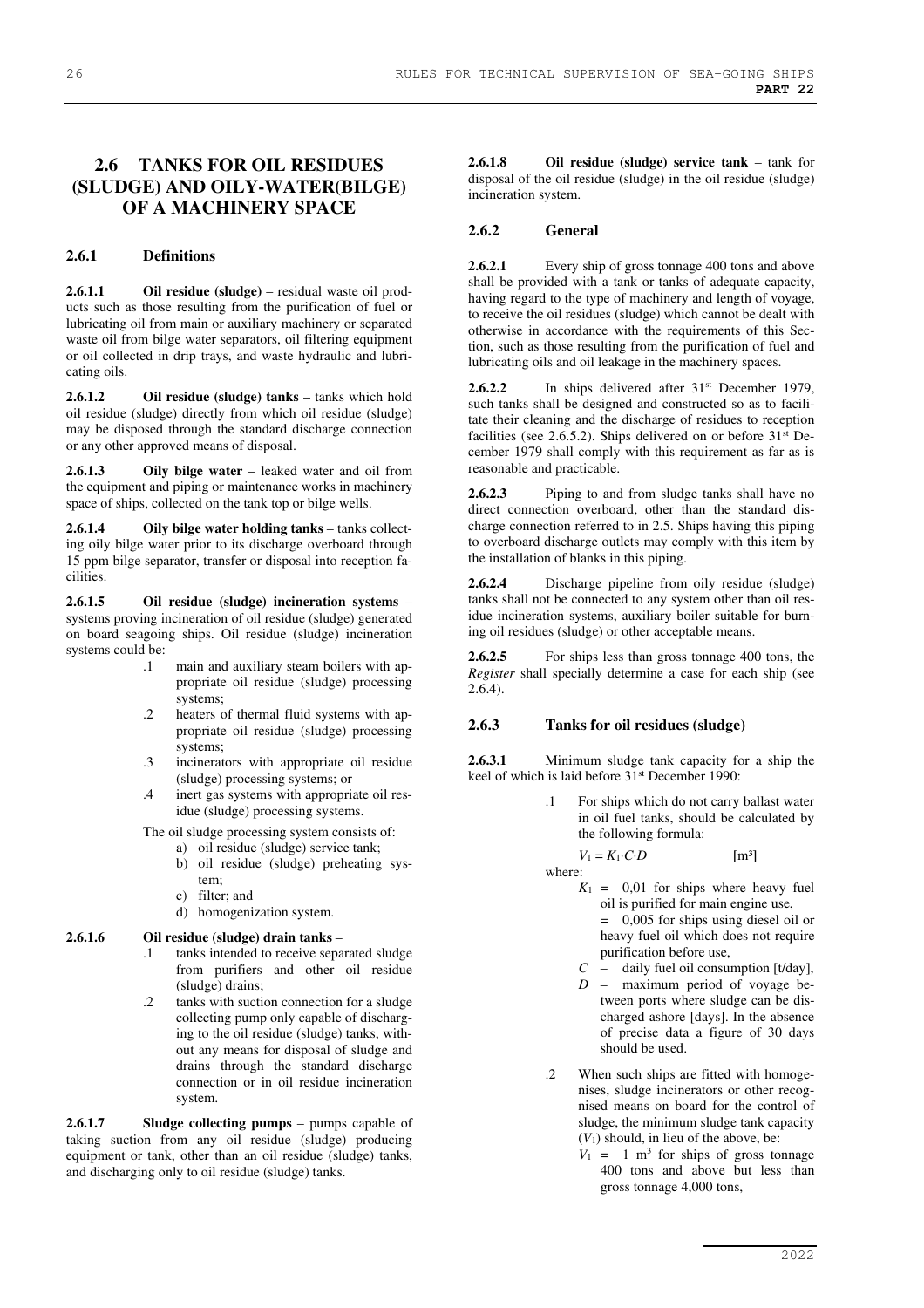$= 2 \text{ m}^3$  for ships of gross tonnage 4,000 tons and above.

.3 For ships which carry ballast water in fuel oil tanks, the minimum sludge tank capacity  $(V_2)$  should be calculated by the following formula:

$$
V_2 = V_1 + K_2 \cdot B \qquad \qquad [m^3]
$$

where:

- *V*1 sludge tank capacity specified in 2.6.3.1.1 or 2.6.3.1.2 , [m<sup>3</sup> ],
- $K_2 = 0.01$  for heavy fuel oil bunker tanks,
	- = 0,005 for diesel oil bunker tanks,
- *B* capacity of water ballast tanks which can also be used to carry oil fuel, [t].

**2.6.3.2** Minimum sludge tank capacity for a ship the keel of which is laid on or after 31<sup>st</sup> December 1990:

> .1 For ships which do not carry ballast water in fuel oil tanks, should be calculated by the following formula:

 $V_1 = K_1 \cdot C \cdot D$  [m<sup>3</sup>]

where:

- $K_1 = 0.015$  for ships where heavy fuel oil is purified for main engine use, = 0,005 for ships using diesel oil or heavy fuel oil which does not require purification before use,
- *C* daily fuel oil consumption,  $[m<sup>3</sup>/day]$
- *D* maximum period of voyage between ports where sludge can be discharged ashore [days]. In the absence of precise data a figure of 30 days should be used.
- .2 For ships fitted with homogenises, sludge incinerators or other recognised means on board for the control of sludge, the minimum sludge tank capacity should be:
	- 1. 50% of the value calculated according to item 2.6.3.2.1; or
	- 2. 1  $m<sup>3</sup>$  for ships of gross tonnage 400 tons and above but less than gross tonnage 4000 tons, or
	- 3. 2 m³ for ships of gross tonnage 4000 tons and above;
	- whichever is the greater.

**2.6.3.3** The separated dirty water and exhausted control water of fuel oil purifiers should be discharged into a particular tank for this purpose, located above the double bottom for the purpose of facilitating its drain without the need of a drain pump. If dirty water and exhausted control water from purifiers is not discharged to a particular tank, in lieu of this it is to be discharged to an oil residue (sludge) drain tank for separated sludge.

**2.6.3.4** Oil residue (sludge) drain tank shall be located below the heavy fuel oil purifier. If this is not possible, the oil residue (sludge) drain tank shall be situated close to the heavy fuel oil purifier in such a way that the discharge line to the tank can be installed at the maximum gradient. The pipelines from the purifier to the tank shall, wherever possible, be straight or fitted with large radius elbows.

#### **2.6.4 Tanks for oily bilge water**

**2.6.4.1** The *Register* may permit for every ship of gross tonnage 400 tons and above and for every ship of gross tonnage less than 400 tons engaged in international voyages to be provided only with tanks to receive oily bilge water in the machinery spaces, if they are not equipped in accordance with 2.3 or 2.4, under following conditions:

- .1 Holding tank has adequate capacity to retain on board all quantity of bilge water;
- .2 Oily bilge water is retained on board for discharge to reception facilities;
- .3 The Administration has determined that adequate reception facilities are available to receive oily bilge water in sufficient number of ports or terminals the ship calls at;
- .4 International oil pollution prevention certificate, if required, is endorsed in such a way that the ship is engaged exclusively on the voyages within special areas or in Arctic waters, or the ship is certified under the HSC Code engaged on a scheduled service with a turn around time not exceeding 24 hours and covering also non passenger/cargo carrying relocation voyages for these ships;
- .5 Quantity, time and the port of discharge is recorded in the *Oil Record Book, Part 1*.

**2.6.4.2** Every ship of less than gross tonnage 400 tons engaged in voyage within area of navigation 5-8, shall be provided with tanks for oily bilge water and with the necessary equipment for their discharge (pumps, piping) according to 2.6.4.1 or shall be provided with portable means (vessels, cans) as follows:

up to 50 gross tonnage ........... 2 vessels of 25 litres

50-200 gross tonnage .............. 4 vessels of 25 litres

200-400 gross tonnage ............ 6 vessels of 25 litres

The vessels may be of steel or plastic and marked with *bilge* or *oily water* and shall be capable of being filled up by a manual bilge pump.

**2.6.4.3** The discharge piping of the tanks for oily water (bilge) shall not be connected to bilge piping or other piping except to standard flange connection discharge pipeline.

**2.6.4.4** Discharge piping of oily water tanks shall not be led directly to ship's side if the piping is not connected to the pipeline referred to in 2.5.2.

2.6.4.5 The recommended capacity of oily bilge water holding tanks is shown in Table 2.6.4.5.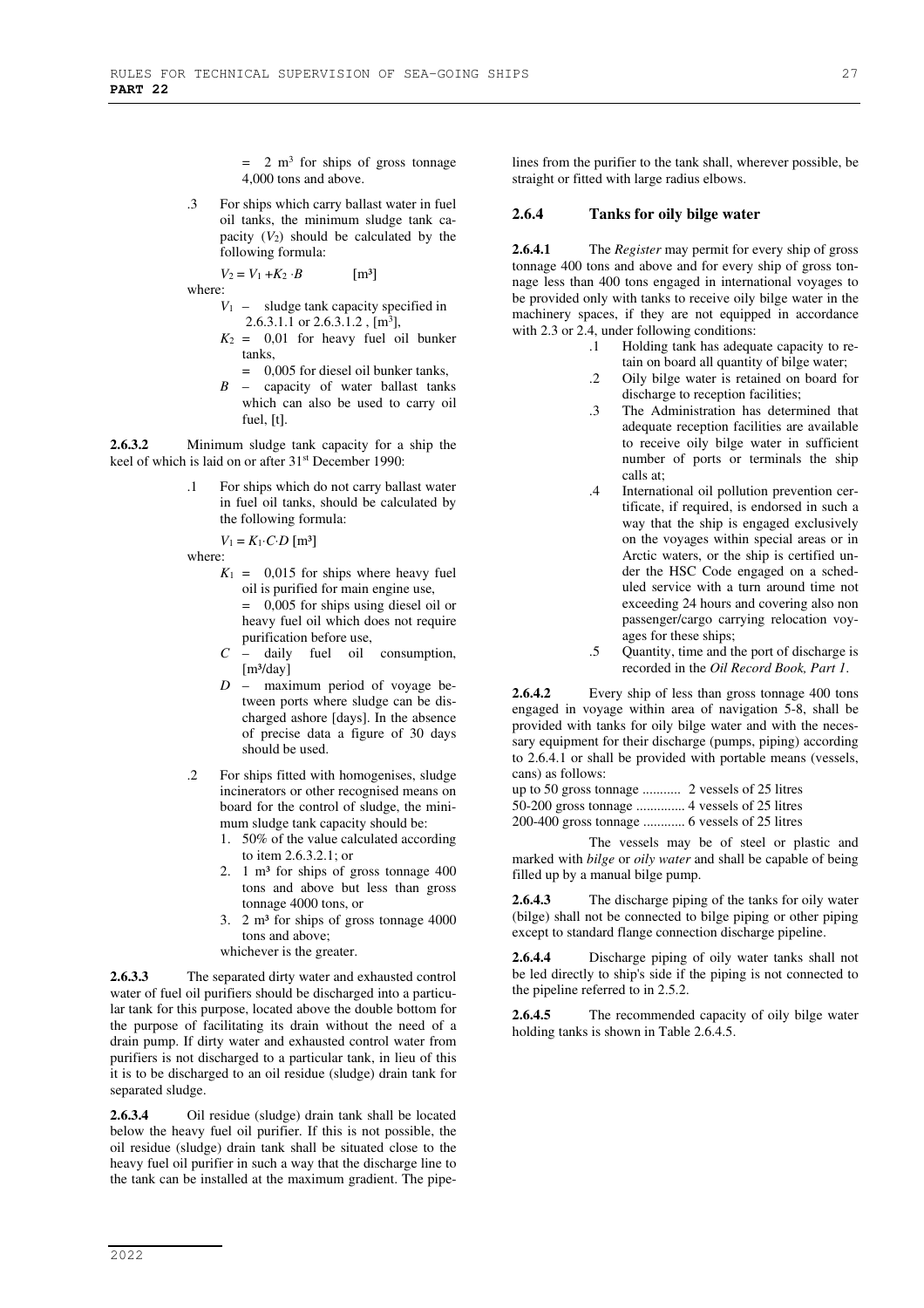| Main engine rating $P$ [kW] | Capacity $\lceil m^3 \rceil$ |
|-----------------------------|------------------------------|
| up to $1.000$               |                              |
| above 1.000 up to 20.000    | P/250                        |
| above 20.000                | $40 + P/500$                 |

**Table 2.6.4.5 Recommended capacity of oily bilge water holding tanks** 

For ships within area of navigation 5-8 and for yachts with length more than 24m within area of navigation III and IV minimum oily bilge water tank capacity is to be as follows:

**Table 2.6.4.5a** 

| Gross tonnage      | Minimum tank<br>capacity |
|--------------------|--------------------------|
| 400 GT to 500 GT   | 2501                     |
| 500 GT to 700 GT   | 5001                     |
| 700 GT to 1000 GT  | 7501                     |
| 1000 GT to 1600 GT | 1500 1                   |

For yachts with length more than 24 m engaged in international voyages minimum oily bilge water tank capacity is to be as follows:

| Table 2.6.4.5b |  |  |
|----------------|--|--|
|                |  |  |

| Gross tonnage                              | Minimum tank<br>capacity      |
|--------------------------------------------|-------------------------------|
| up to $300 \text{ GT}$ – short range yacht | 1501                          |
| up to $400$ GT                             | 2001                          |
| 400 GT to 500 GT                           | 4001                          |
| 500 GT to 700 GT                           | 10001                         |
| 700 GT to 1000 GT                          | 15001                         |
| 1000 GT to 1600 GT                         | 30001                         |
| 1600 GT and over                           | according to table<br>2.6.4.5 |

### **2.6.5 Arrangement of oil residue (sludge) tanks and of oily-water (bilge) tanks**

**2.6.5.1** Tanks may be structural or non-structural. Structural tanks shall meet the requirements of the *Rules for the classification of ships, Part 2 - Hull*.

Oily bilge water holding tanks are to be separate and independent from other tanks for the collection of oil residue (sludge).

For ships not equipped with bilge separator or fuel or lubricating oil separators, oily bilge water and oil residue (sludge) may be collected in a common holding tank.

**2.6.5.2** The design and construction of oil residue (sludge) tanks to facilitate their cleaning and the discharge of residues to reception facilities, on ships the keel of which is

laid or which are at a similar stage of construction on or after 31st December 1990, is to comply with the following:

- .1 sufficient manholes should be provided such that, taking into consideration the internal structure of the sludge tanks, all parts of the tank can be reached to facilitate cleaning. The oil residue (sludge) tanks should be fitted with steaming-out lines for cleaning;
- .2 sludge tanks in ships operating with heavy oil, that needs to be purified for use, should be fitted with adequate sludge heating arrangements up to 60°C or other suitable means to facilitate the pumpability and discharge of the tank content. The suction line from the sludge tanks to the pump shall be provided, where necessary, with heat tracing. Oily bilge water tanks in ships operating with heavy oil should be fitted, where necessary, with heating arrangements to preheat the oily water before discharge;
- .3 oil residue (sludge) tanks shall have no discharge connections to the bilge system, oily bilge water holding tanks, tank top or oily water separators;
- .4 there shall be no interconnections between the oil residue (sludge) tank discharge piping and bilge-water piping other than possible common piping leading to the standard discharge connection referred to in 2.5.2. The connection of both systems to the common piping shall not allow for the transfer of sludge to the bilge system. A screw-down non-return valve arranged in lines connecting to common piping provides an acceptable means to prevent sludge from being transferred to the bilge system. However, arrangements may be made for draining of settled water from the oil residue (sludge) tanks by means of manually operated self-closing valves and arrangements for subsequent visual monitoring of the settled water, or equivalent arrangements. Drain is to lead to an oily bilge water holding tank or to a bilge well;
- .5 the oil residue (sludge) tank and the oilywater (bilge) tank shall be provided with a designated pump for the discharge of the tank content to reception facilities or to any other approved means of disposal of sludge. The pump should be of a suitable type, capacity and discharge head, having regard to the characteristics of the liquid being pumped and the size and position of tank(s) and the overall discharge time (4 to 8 hours), with suitable means for protection against dry running.
- .6 tanks shall be provided with air pipe.
- .7 tanks shall be provided with visual and audio alarm for high level in the tank. This requirement shall not apply to ships with gross tonnage less than 500 navi-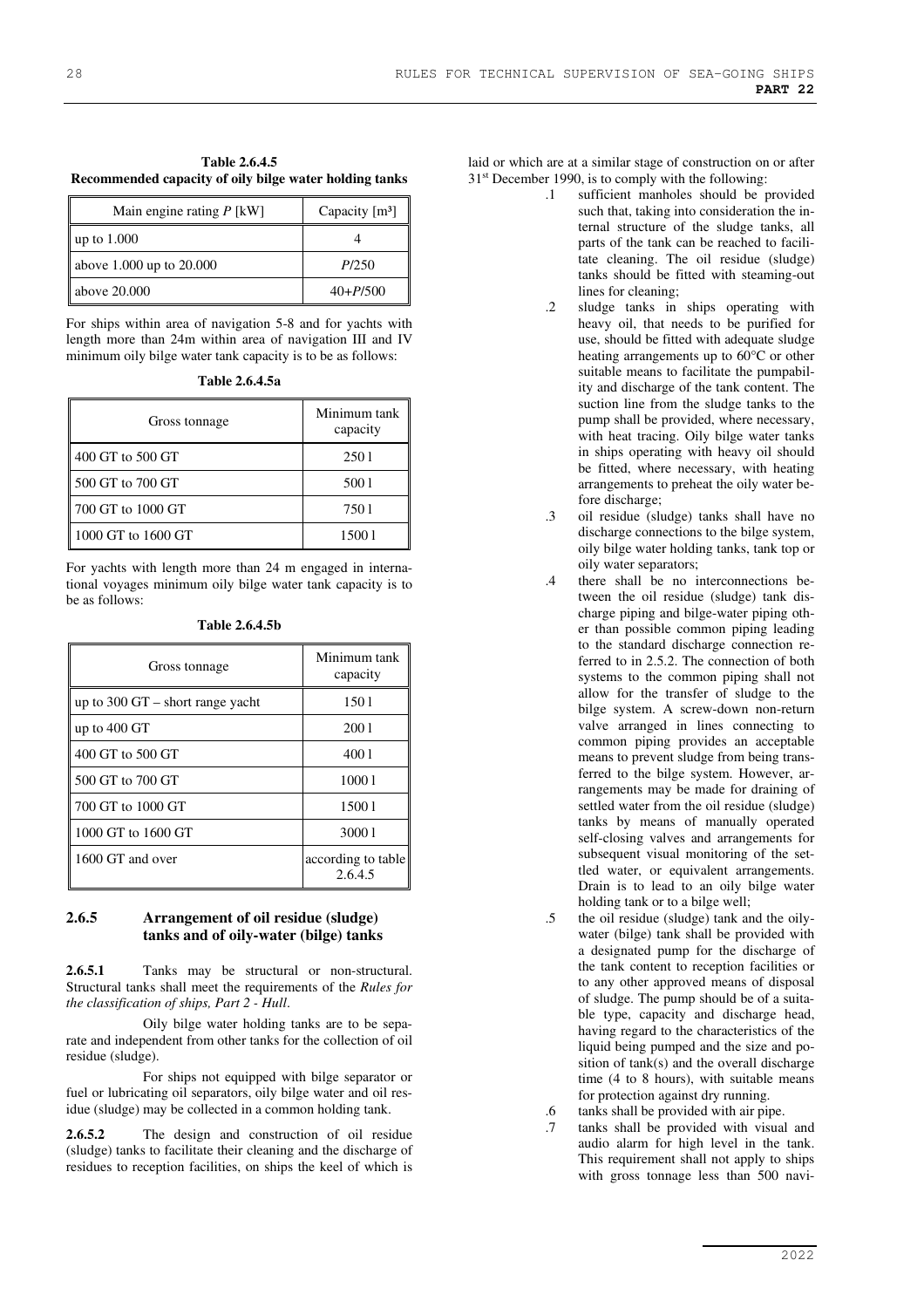gating in area 5 to 8, provided that tanks are equipped with sounding arrangements in accordance with *Rules for the classification of ships, Part 8 - Piping*, *Item 5.5.*

Ships constructed before 1<sup>st</sup> January 2017 shall comply with 2.6.5.2.3 and 2.6.5.2.4 not later than the first renewal survey carried out on or after 1<sup>st</sup> January 2017.

**2.6.5.3** Inside surface of bottom and walls shall be smooth and the tank bottom shall incline towards the suction pipe.

The openings shall be placed as wide as possible in the frames above the tank bottom in such a way that the oil sludge has free access to the suction line.

**2.6.5.4** The oil residue (sludge) service tank should be equipped with suitable means for drainage of water in accordance with 2.6.5.2.4 and a fuel oil supply connection with a view to improving combustibility and calorific value. Water in oil residues (sludge) may be evaporated by heating the sludge in service tank.

**2.6.5.5** The homogenization system shall assure that the entire contents of the oil residue (sludge) service tank shall be processed into a homogenous and combustible mixture. A device for continuous indication and monitoring of the water content of the oil sludge should be provided.

**2.6.5.6** Where oil residue (sludge) service tank is equipped with suitable means for drainage, the requirements in 2.6.5.2.5 need not be applied.

# **2.7 SPECIAL REQUIREMENTS FOR FIXED OR FLOATING PLATFORMS**

**2.7.1** Fixed or floating platforms when engaged in the exploration, exploitation and associated offshore processing of sea-bed mineral resources and other platforms shall comply with the requirements of this *Rules* applicable to ships of 400 gross tonnage and above other than oil tankers.

**2.7.2** Fixed or floating platforms shall be equipped as far as practicable with the installations required in 2.3, 2.4 and 2.6, and shall keep a record of all operations involving oil or oily mixture discharges is a form approved by the *Register*.

2.7.3 Only the discharges of machinery space drainage and contaminated ballast are subject to MARPOL 73/78. Offshore processing drainage and production water discharge are subject to national regulations.

**2.7.4** In verifying compliance with this Rules in relation to floating production, storage and offloading facilities (FPSO) and floating storage units (FSU), account should be taken of the Guidelines for the application of MARPOL Annex I requirements to FPSO and FSU, according to IMO Res. MEPC.311(73).

# **2.8 SHIPBOARD OIL POLLUTION EMERGENCY PLAN**

**2.8.1** Every oil tanker of 150 tons gross tonnage and above and every ship other than an oil tanker of 400 tons

gross tonnage and above shall carry on board a *Shipboard oil pollution emergency plan* approved by the *Register*.

**2.8.2** Such a plan shall be in accordance with guidelines developed by the Organisation\* and written in the working language of the master and officers. The plan shall consist at least of:

- .1 the procedure to be followed by the master or other persons having charge of the ship to report an oil pollution incident, as required in article 8 and Protocol I of the Convention MARPOL 73/78, based on the guidelines developed by the Organisation\*\*;
- .2 the list of authorities or persons to be contacted in the event of an oil pollution incident;
- .3 a detailed description of the action to be taken immediately by persons on board to reduce or control the discharge of oil following the incident; and
- .4 the procedures and point of contact on the ship for co-ordinating shipboard action with national and local authorities in combating the pollution.

**2.8.3** All oil tankers of 5,000 tons dead-weight or more shall have prompt access to the computerised, shorebased damage stability and residual structural strength calculation programs.

**2.8.4** Any fixed or floating platform or other offshore installation when engaged in the exploration, exploitation and associated offshore processing of sea-bed mineral resources, which has an oil pollution emergency plan coordinated with and approved in accordance with procedures established by the coastal State, should be regarded as complying with 2.8.1 and 2.8.2.

- \* Reference is made to *Guidelines for the development of shipboard oil pollution emergency plans* adopted by the Organisation by IMO Res. MEPC.54(32) and IMO Res. MEPC.86(44).
- \*\* Reference is made to *General Principles for Ship Reporting Systems and Ship Reporting Requirements, including Guidelines for Reporting Incidents Involving Dangerous Goods, Harmful Substances and/or Marine Pollutants* adopted by the Organisation by resolution A.851(20), as amended by IMO Res. MEPC.138(53).

# **2.9 STS OPERATIONS PLAN**

**2.9.1** Any oil tanker of 150 gross tonnage and above involved in transfer of oil cargo between oil tankers at sea (STS operations) shall carry onboard a Plan prescribing how to conduct STS operations (STS operations plan) not later than the date of the first annual, intermediate or renewal survey of the ship to be carried out on or after 1 January 2011.

The STS operations plan shall be written in the working language of the ship and shall be approved by the Register.

**2.9.2** STS operations plan shall be developed taking into account the information contained in IMO Manual on oil pollution, Section I, Prevention, as amended and in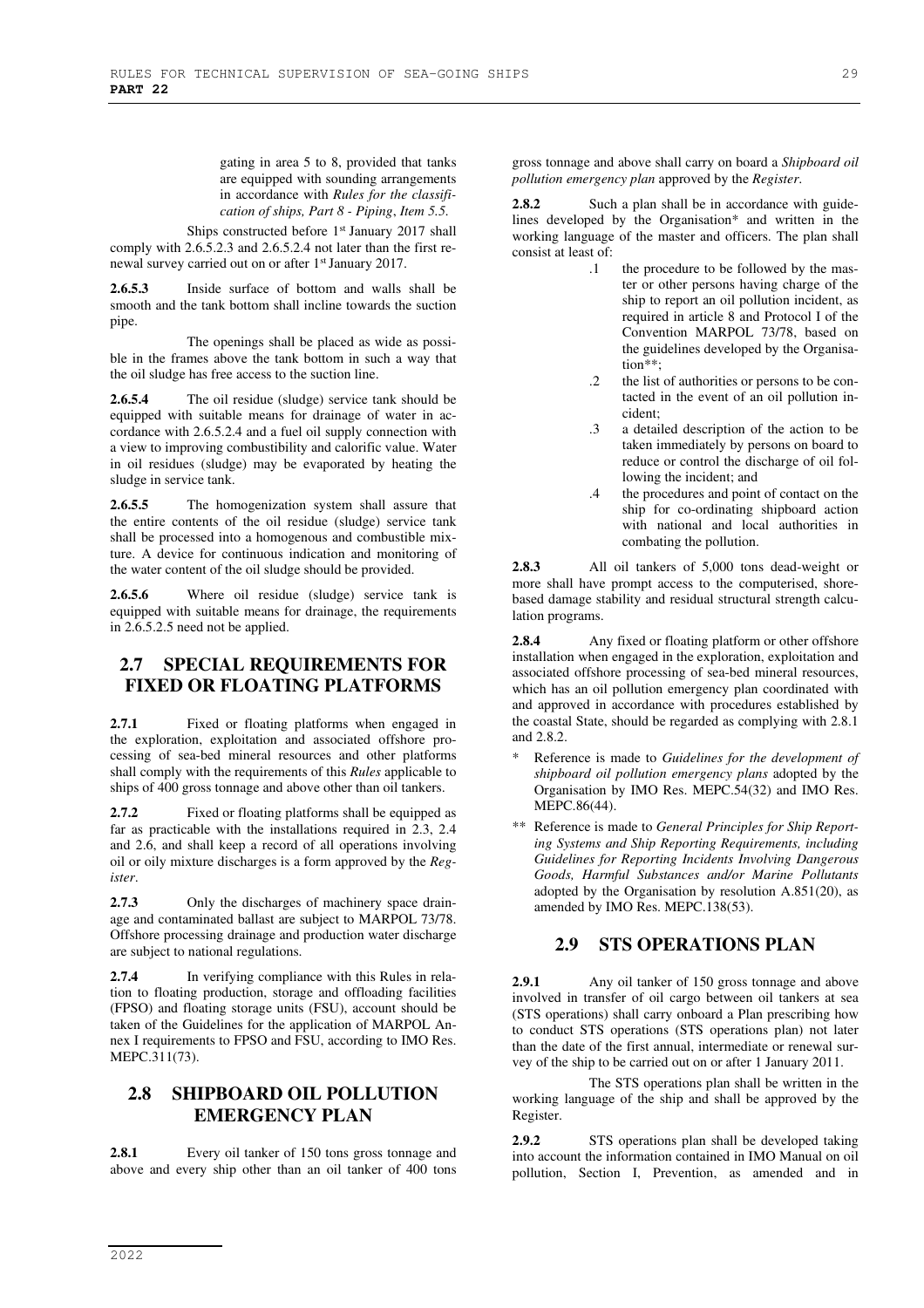ICS/OCIMF Ship to ship transfer guide, Petroleum, last edition.

**2.9.3** The person in overall advisory control of STS operations shall be qualified to perform all relevant duties.

**2.9.4** Records of STS operations in the Oil record book shall be retained onboard for three years and be readily available for inspection by a Party to the Convention.

**2.9.5** Item 2.9 shall not apply to oil transfer operations associated with fixed or floating platforms (see item 2.7).

Item 2.9 shall not apply to bunkering operations and to STS operations necessary for the purpose of securing the safety of a ship or for combating pollution incidents.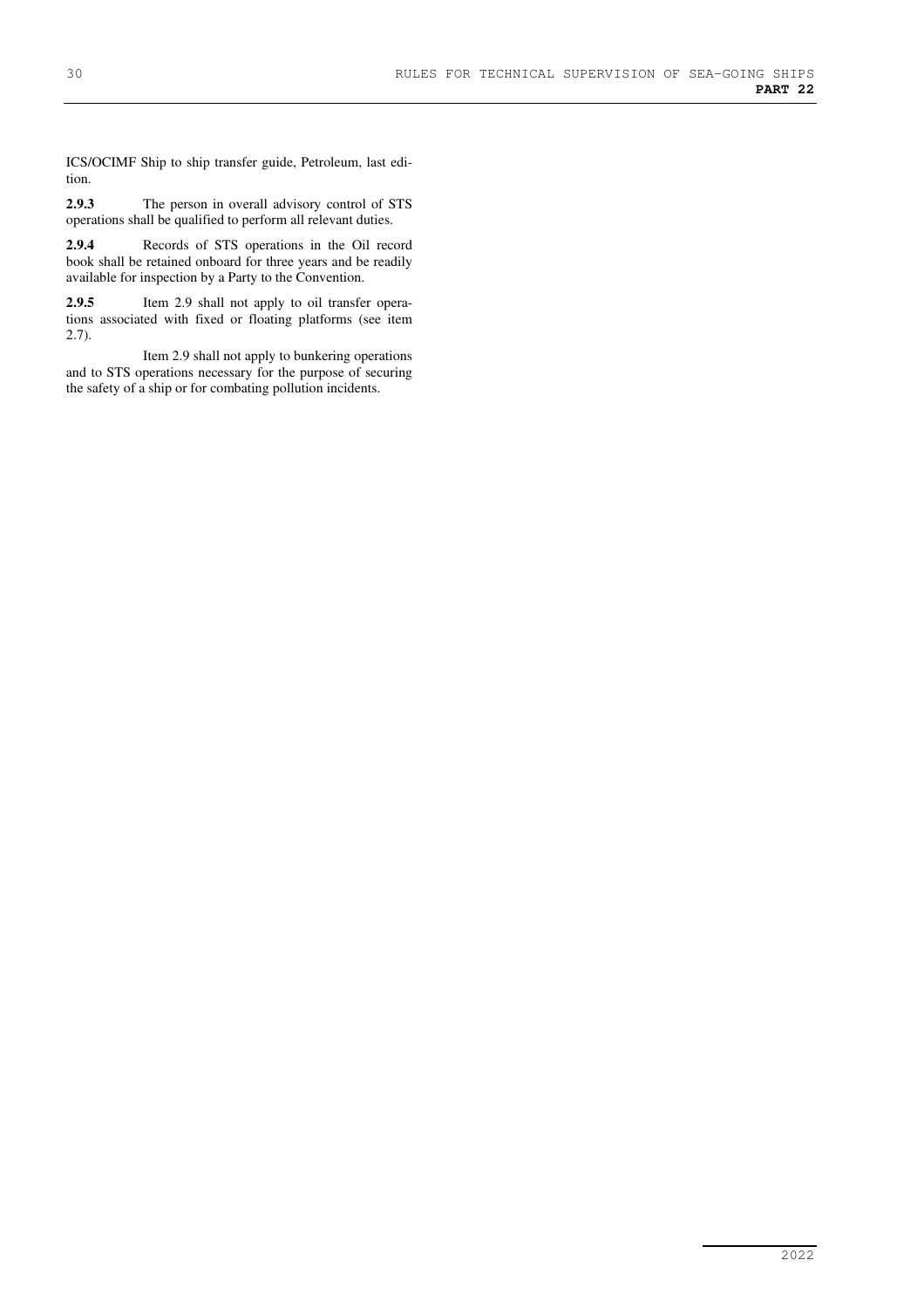# **3 PREVENTION OF POLLUTION BY NOXIOUS LIQUID SUBSTANCES IN BULK**

# **3.1 GENERAL**

#### **3.1.1 Application**

**3.1.1.1** The present part of the Rules apply to the construction, equipment, installation and systems of the ships, intended to prevent pollution by noxious liquid substances.

MARPOL 73/78, Annex II, entered into force on 2nd October 1983.

**3.1.1.2** Unless expressly provided otherwise, the requirements of this Section apply to all ships which are intended to carry noxious liquid substances in bulk.

**3.1.1.3** Where a cargo subject to the provisions of Annex I of MARPOL 73/78 is carried in a cargo space of an NLS tanker, the appropriate requirements of Section 2 shall also apply.

**3.1.1.4** The building in of the equipment, installations, materials and instruments other than those required in this Section of the *Rules* shall be permitted only if agreed with the *Register*.

**3.1.1.5** The *Register* may exempt ships from the carriage requirements in 3.2.1 for ships certified to carry individually identified vegetable oils in chapter 17 of the IBC Code, provided the ship complies with the following conditions:

- .1 NLS tanker shall meet all requirements for ship type 3 as identified in the IBC Code except for cargo tank location;
- .2 cargo tanks shall be located at the following distances inboard. The entire cargo tank length shall be protected by ballast tanks or spaces other than tanks that carry oil as follows:
	- .1 wing tanks or spaces shall be arranged such that cargo tanks are located inboard of the moulded line of the side shell plating nowhere less than 760 mm;
	- .2 double bottom tanks or spaces shall be arranged such that the distance between the bottom of the cargo tanks and the moulded line of the bottom shell plating measured at right angles to the bottom shell plating is not less than  $B/15$  (m) or 2,0 m at the centreline, whichever is the lesser.

The minimum distance shall be 1,0 meter; and

.3 the relevant certificate shall indicate the exemption granted.

**3.1.1.6** The provisions of 3.3.4.2 need not apply to a ship constructed before 1st July 1986 which is engaged in restricted voyages as determined by the Administration between ports or terminals within a State Party /of States Parties to the present Convention if:<br>1 each time a

- each time a tank containing Category X, Y or Z substances or mixtures is to be washed or ballasted, the tank is washed in accordance with a pre-wash procedure approved by the *Register* in compliance with 3.3.2, and the tank washings are discharged to a reception facility;
- .2 subsequent washings or ballast water are discharged to a reception facility or at sea in accordance with other provisions of this Section;
- .3 the adequacy of the reception facilities at the ports or terminals referred to above, for the purpose of this paragraph, is approved by the Governments of the States Parties to the present Convention within which such ports or terminals are situated; and
- .4 the certificate required under this Section is endorsed to the effect that the ship is solely engaged in such restricted voyages.

**3.1.1.7** For a ship whose constructional and operational features are such that ballasting of cargo tanks is not required and cargo tank washing is only required for repair or drydocking, the Administration may allow exemption from the provisions of 3.2.2, 3.3.4, 3.3.6 and 3.3.7, provided that all of the following conditions are complied with:

- .1 the design, construction and equipment of the ship are approved by the *Register*, having regard to the service for which it is intended;
- .2 any effluent from tank washings which may be carried out before a repair or drydocking is discharged to a reception facility, the adequacy of which is ascertained by the Administration;
- .3 the certificate required under this Section indicates:
	- .1 that each cargo tank is certified for the carriage of a restricted number of substances which are comparable and can be carried alternately in the same tank without intermediate cleaning; and
	- .2 the particulars of the exemption;
- .4 the ship carries a Manual approved by the *Register*.

**3.1.1.8** The construction and equipment of liquefied gas carriers certified to carry Noxious Liquid Substances listed in the applicable Gas Carrier Code, shall be deemed to be equivalent to the construction and equipment requirements contained in 3.2, 3.3.4, 3.3.6 and 3.3.7, provided that the gas carrier meets all following conditions:

- .1 hold a Certificate of Fitness in accordance with the appropriate Gas Carrier Code for ships certified to carry liquefied gases in bulk;
- .2 hold an International Pollution Prevention Certificate for the Carriage of Noxious Liquid Substances in Bulk, in which it is certified that the gas carrier may carry on-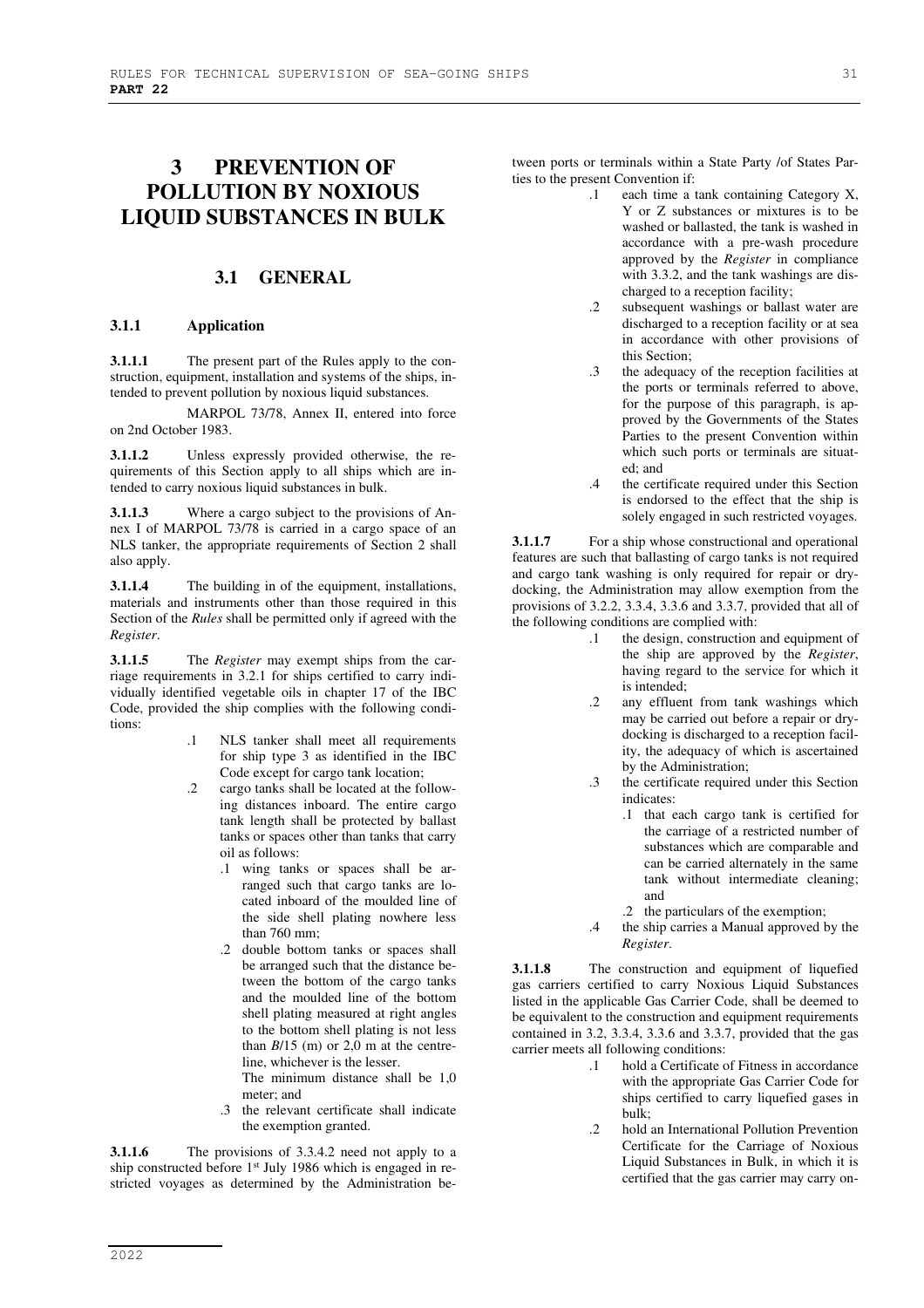ly those Noxious Liquid Substances identified and listed in the appropriate Gas Carrier Code;

- .3 be provided with segregated ballast arrangements;
- .4 be provided with pumping and piping arrangements, which, to the satisfaction of the *Register*, ensure that the quantity of cargo residue remaining in the tank and its associated piping after unloading does not exceed the applicable quantity of residue as required by 3.3.4.2, 3.3.4.3 or 3.3.4.4; and
- .5 be provided with a Manual, approved by the *Register*, ensuring that no operational mixing of cargo residues and water will occur and that no cargo residues will remain in the tank after applying the ventilation procedures prescribed in the Manual.

# **3.1.2 Definitions**

The explanation of terms and expressions, used in all Sections, is specified in Section 1 - General. The following terms and expressions are applied in the present Section:

**3.1.2.1 Chemical tanker** – means a ship constructed or adapted for the carriage in bulk of any liquid product listed in chapter 17 of the International Bulk Chemical Code.

**3.1.2.2 NLS tanker** – means a ship constructed or adapted to carry a cargo of Noxious Liquid Substances in bulk and includes an oil tanker as defined in 2.1.2.5 when certified to carry a cargo or part cargo of Noxious Liquid Substances in bulk.

**3.1.2.3 Ship constructed –** means a ship the keel of which is laid or which is at a similar stage of construction. A ship converted to a chemical tanker, irrespective of the date of construction, shall be treated as a chemical tanker constructed on the date on which such conversion commenced. This conversion provision shall not apply to the modification of a ship which complies with all of the following conditions:

- .1 the ship is constructed before 1st July 1986; and
- .2 the ship is certified under the Bulk Chemical Code to carry only those products identified by the Code as substances with pollution hazards only.

**3.1.2.4 Similar stage of construction** – means the stage at which:

- .1 construction identifiable with a specific ship begins; and
- assembly of that ship has commenced comprising at least 50 tons or one percent of the estimated mass of all structural material, whichever is less.

**3.1.2.5 Associated piping** – means the pipeline from the suction point in a cargo tank to the shore connection used for unloading the cargo and includes all ship's piping, pumps and filters which are in open connection with the cargo unloading line.

**3.1.2.6 Clean ballast** – means ballast carried in a tank which, since it was last used to carry a cargo containing a substance in Category X, Y or Z, has been thoroughly cleaned and the residues resulting therefrom have been discharged and the tank emptied in accordance with the appropriate requirements of this Section.

**3.1.2.7 Segregated ballast** – see 2.1.2.21.

**3.1.2.8 Liquid substances** – are those having a vapour pressure not exceeding 0,28 MPa absolute at a temperature of 37,8°C.

**3.1.2.9 Noxious liquid substance** - means any substance indicated in the pollution category column of chapter 17 or 18 in IBC Code or in the *Rules for the classification of ships, Part 27 - Chemical Tankers*, Table 17.1.1-1 or 18.1.1- 1, or provisionally assessed under the provisions of 3.1.2.9.5 as falling into Category X, Y or Z.

- .1 **Category X** Noxious liquid substances which, if discharged into the sea from tank cleaning or de-ballasting operations, would present a major hazard to either marine resources or human health and, therefore, justify the prohibition of the discharge into the marine environment.
- .2 **Category Y**  Noxious liquid substances which, if discharged into the sea from tank cleaning or de-ballasting operations, would present a hazard to either marine resources or human health or cause harm to amenities or other legitimate uses of the sea and, therefore, justify the limitation on the quality and quantity of the discharge into the marine environment.
- .3 **Category Z**  Noxious liquid substances which, if discharged into the sea from tank cleaning or de-ballasting operations, would present a minor hazard to either marine resources or human health and, therefore, justify less stringent restrictions on the quality and quantity of the discharge into the marine environment.
- .4 **Other Substances** substances indicated as OS (Other Substances) in the pollution category column of chapter 18 of the International Bulk Chemical Code which have been evaluated and found to fall outside Category X, Y or Z because they are, at present, considered to present no harm to marine resources, human health, amenities or other legitimate uses of the sea when discharged into the sea from tank cleaning or de-ballasting operations. The discharge of bilge or ballast water or other residues or mixtures containing only substances referred to as Other Substances shall not be subject to any requirements of this Section.
- .5 Where it is proposed to carry a liquid substance in bulk which has not been categorised, the Governments of Parties to the Convention involved in the proposed operation shall establish and agree on a provisional assessment for the proposed operation on the basis of the guidelines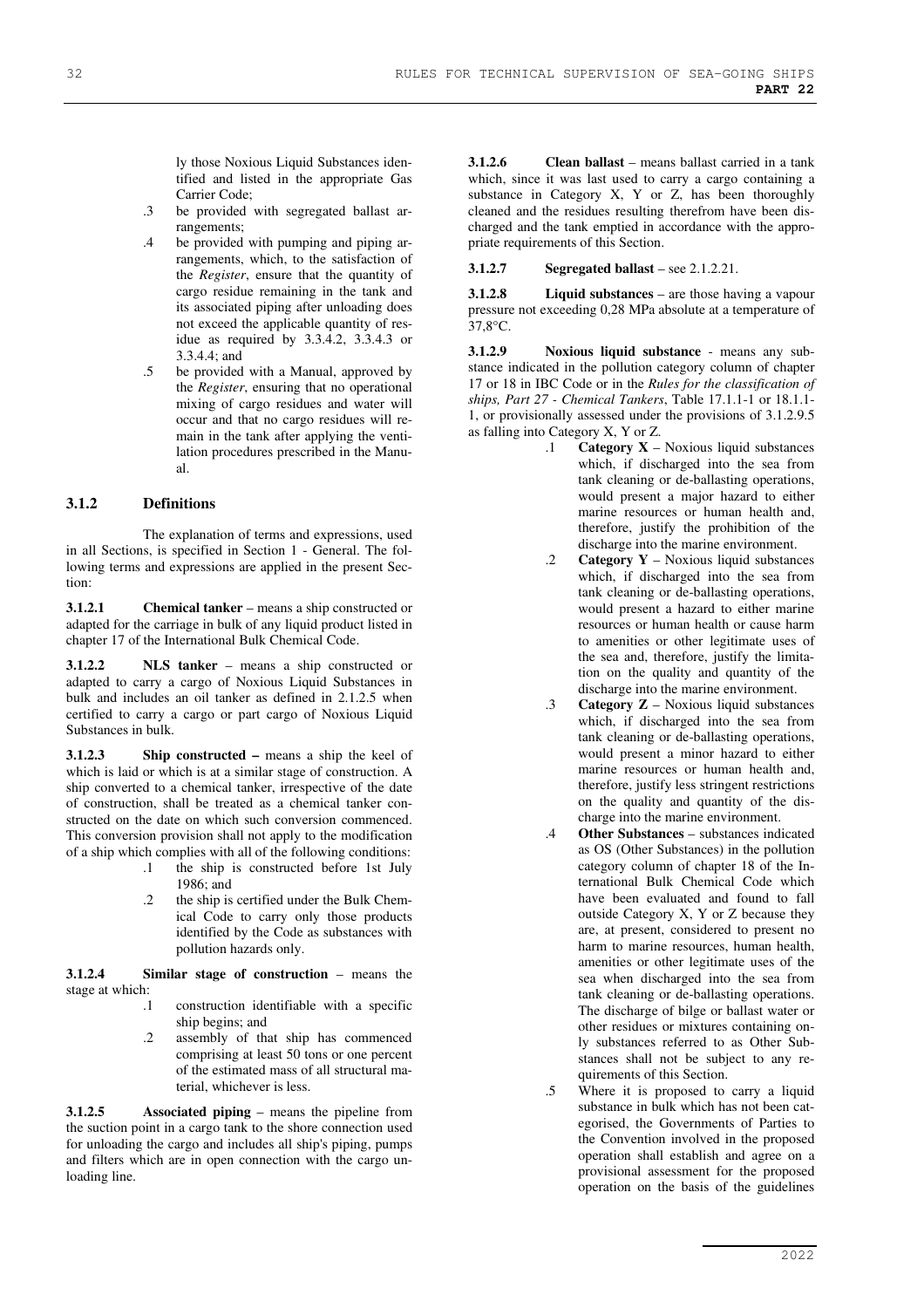for the categorisation of noxious liquid substances, MEPC/ Circ.265 as amended. Until full agreement among the Governments involved has been reached, the substance shall not be carried.

**3.1.2.10 Solidifying substance** – means a noxious liquid substance which:

- .1 in the case of a substance with melting point of less than 15°C which is at a temperature, at the time of unloading, of less than 5°C above its melting point; or
- .2 in the case of a substance with melting point of equal to or greater than 15°C which is at a temperature, at the time of unloading, of less than 10°C above its melting point.

**3.1.2.11 Non-solidifying substance** – means a noxious liquid substance which is not a solidifying substance.

**3.1.2.12 High-viscosity substance** – means a noxious liquid substance in Category X or Y with a viscosity equal to or greater than 50 mPa.s at the unloading temperature.

**3.1.2.13 Low-viscosity substance** – means a noxious liquid substance which is not a high-viscosity substance.

**3.1.2.14 Residue** – means any noxious liquid substance which remains for disposal.

**3.1.2.15 Residue/water mixture** – means residue to which water has been added for any purpose (e.g. tank cleaning, ballasting, bilge slops).

**3.1.2.16 ppm** – means ml/m<sup>3</sup>.

**3.1.2.17 IBC CODE (International Bulk Chemical Code)** – means the International Code for the Construction and Equipment of Ships Carrying Dangerous Chemicals in Bulk.

**3.1.2.18 BCH CODE (Bulk Chemical Code)** – means the Code for the Construction and Equipment of Ships Carrying Dangerous Chemicals in Bulk.

**3.1.2.19 Manual** – means Procedures and Arrangements Manual in accordance with 3.1.6.

**3.1.2.20 Depth of water** – means the charted depth.

**3.1.2.21 En route** – means that the ship is under way at sea on a course or courses, including deviation from the shortest direct route, which as far as practicable for navigational purposes, will cause any discharge to be spread over as great an area of the sea as is reasonable and practicable.

**3.1.2.22 Nearest land** – see 2.1.2.33.

**3.1.2.23 Persistent floater** – means a slick forming substance with the following properties:

- Density:  $\le$  sea water (1025 kg/m3 at  $20^{\circ}$ C);
- Vapour pressure:  $\leq 0.3$  kPa;
- Solubility:  $\leq 0.1$  % (for liquids)  $\leq 10\%$ (for solids); and
- Kinematic viscosity:  $> 10$  cSt at 20 $^{\circ}$ C.

## **3.1.3 Scope of supervision**

| 3.1.3.1 | Intentionally blank. |
|---------|----------------------|
|---------|----------------------|

- **3.1.3.2** Supervision during construction shall cover:
	- .1 Ventilation system
	- .2 Tank washing system
	- .3 Residue discharge system

**3.1.3.3** Technical documentation which shall be submitted to the *Register* for approval for the systems referred to in 3.1.3.2:

- .1 Technical description, method of work with technical data and instruction for operation and maintenance;
- .2 General plan with cross sections;
- .3 List of materials and component parts;
- .4 General and functional scheme, as appropriate;
- .5 Scheme of the control, signalling and protection, as appropriate;
- .6 Electrical scheme, as appropriate;
- .7 Drawings of assemblies and component parts of the system, as appropriate;
- .8 Testing program.

If found necessary, the *Register* may require additional technical documentation, data on safety of the equipment and arrangements (installations) as well as the documentation in accordance with the *Rules for the classification of ships, Part 27 - Chemical tankers*.

## **3.1.4 Workshop testing**

**3.1.4.1** Equipment, installations, systems and instruments after being assembled shall be tested according to the program referred to in 3.1.3.3-.8 approved by the *Register*.

In particular cases, the *Register* may permit the testing to be carried out onboard ship instead of testing on test bench.

#### **3.1.5 General requirements**

**3.1.5.1** Materials intended for the manufacture of equipment, installations and systems shall comply with the requirements of the *Rules for the classification of ships, Part 25 - Metallic materials*.

**3.1.5.2** Electrical equipment of the machines and the equipment shall meet the requirements of the *Rules for the classification of ships, Part 12 - Electrical equipment*.

**3.1.5.3** Pipeline systems, pipes and fittings shall meet the requirements of the *Rules for the classification of ships, Part 8 - Piping*.

#### **3.1.6 Procedures and Arrangements Manual**

**3.1.6.1** Every ship certified to carry substances of Category X, Y or Z shall have on board a Manual approved by the *Register*. The Manual shall have a standard format in compliance with appendix 4 to MARPOL 73/78, Annex II. In the case of a ship engaged in international voyages on which the language used is not English, French or Spanish, the text shall include a translation into one of these languages.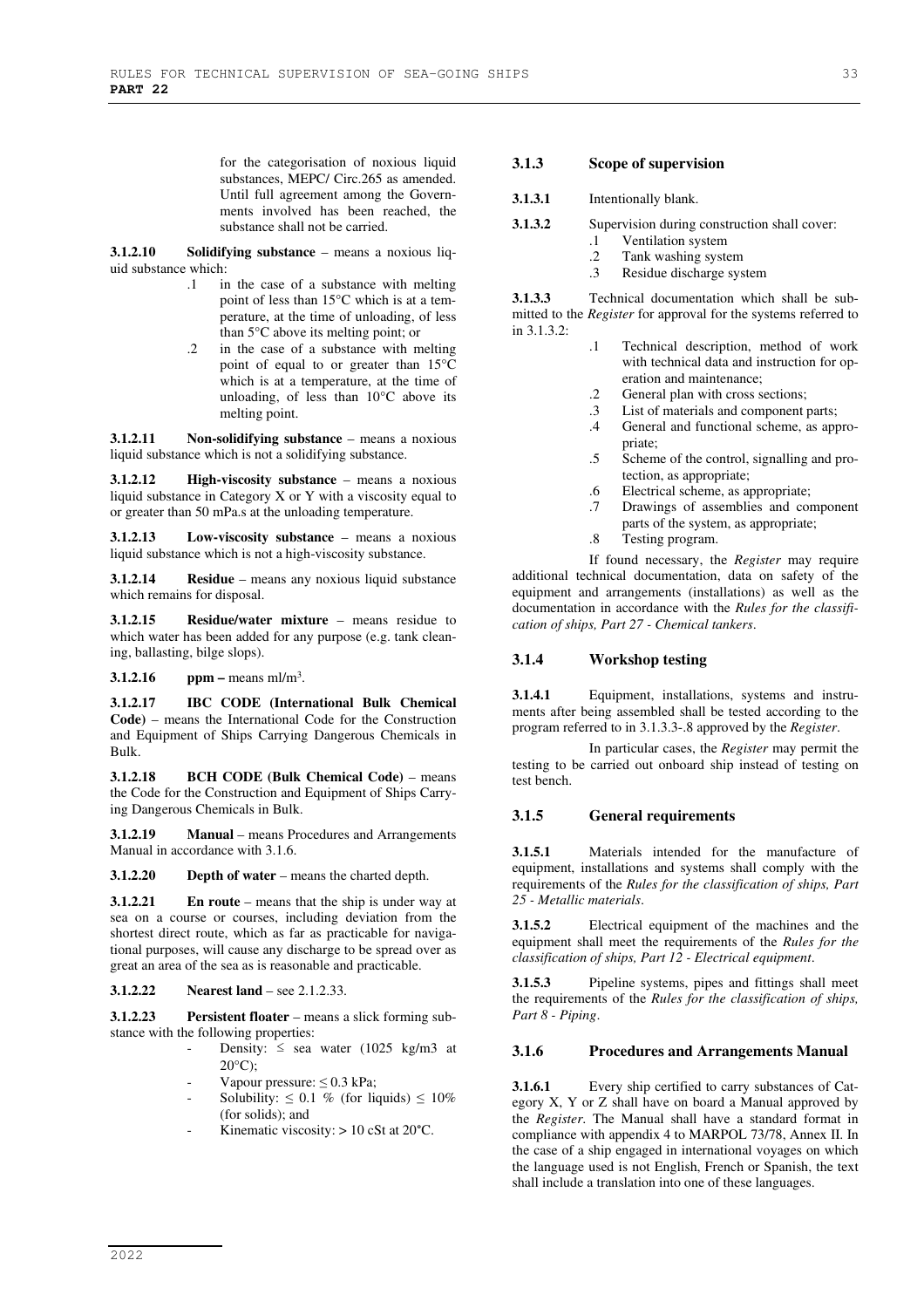**3.1.6.2** The main purpose of the Manual is to identify for the ship's officers the physical arrangements and all the operational procedures with respect to cargo handling, tank cleaning, slops handling and cargo tank ballasting and deballasting which must be followed in order to comply with the requirements of MARPOL 73/78, Annex II.

## **3.1.7 Cargo record book**

Every ship to which this part of the Rules applies shall be provided with a Cargo Record Book, whether as a part of the ship's official logbook, as an electronic record book which shall be approved by the Administration taking into account Guidelines in Resolution MEPC.312(74), or otherwise, in the form specified in appendix II to MARPOL 73/78, Annex II.

# **3.2 CHEMICAL TANKER CONSTRUCTION**

#### **3.2.1 General requirements**

**3.2.1.1** Chemical tankers shall be constructed in a compliance with the requirements of the *Rules for the classification of ships, Part 27 - Chemical tankers*.

**3.2.1.2** The design, construction, equipment and operation of ships carrying noxious liquid substances, identified in chapter 17 of IBC Code, in bulk, shall be in compliance with the following provisions, to minimise the uncontrolled discharge into the sea of such substances:

- .1 the International Bulk Chemical Code when the chemical tanker is constructed on or after 1<sup>st</sup> July 1986; or
- .2 the Bulk Chemical Code as referred to in paragraph 1.7.2 of that Code for:
	- .1 ships for which the building contract is placed on or after 2nd November 1973 but constructed before  $1<sup>st</sup>$  July 1986, and which are engaged on voyages to ports or terminals under the jurisdiction of other States Parties to the Convention; and
	- .2 ships constructed on or after  $1<sup>st</sup>$  July 1983 but before  $1<sup>st</sup>$  July 1986, which are engaged solely on voyages between ports or terminals within the State the flag of which the ship is entitled to fly.
- .3 the Bulk Chemical Code as referred to in paragraph 1.7.3 of that Code for:
	- .1 ships for which the building contract is placed before 2nd November 1973 and which are engaged on voyages to ports or terminals under the jurisdiction of other States Parties to the Convention; and
	- .2 ships constructed before 1st July 1983, which are solely engaged on voyages between ports or terminals within the State the flag of which the ship is entitled to fly.

**3.2.1.3** In respect of ships other than chemical tankers or liquefied gas carriers certified to carry Noxious Liquid Substances in bulk identified in chapter 17 of the International Bulk Chemical Code, the Administration shall establish appropriate measures based on the Guidelines developed by the Organisation (reference is made to resolution A.673(16), as amended by IMO Res. MEPC.158(55) and IMO Res. MEPC.148(54)) in order to ensure that the provisions shall be such as to minimise the uncontrolled discharge into the sea of such substances.

#### **3.2.2 Slop tanks**

**3.2.2.1** Slop tanks may be needed for certain washing procedures. Slop tanks shall meet the following requirements:

- .1 Minimum capacity of slop tanks shall be specified with respect to navigational conditions of a tanker. Cargo tanks may be used as slop tanks.
- .2 The number of slop tanks shall be determined with respect to the liability of decomposition of the different cargo residues which are carried simultaneously.
- .3 Pumps, piping and ventilation serving slop tanks shall be separated from similar arrangements which are used for tanks with cargo which may be hazardous in contact with water.

# **3.3 EQUIPMENT FOR PREVENTION OF POLLUTION**

#### **3.3.1 Equipment of ventilation system**

**3.3.1.1** The ventilation system shall comply with the requirements of *Rules for the classification of ships, Part 27 - Chemical tankers*, Section 6.

**3.3.1.2** Cargo residues of substances with a vapour pressure greater than 5000 Pa at 20°C may be removed from a cargo tank by ventilation.

**3.3.1.3** The pipelines shall be drained and further cleared of liquid by means of ventilation equipment.

The list and trim shall be adjusted to the minimum levels possible so that evaporation of residues in the tank is enhanced.

**3.3.1.5** Ventilation equipment producing an air jet which can reach the tank bottom shall be used. Figure 3.3.1.5 could be used to evaluate the adequacy of ventilation equipment used for ventilating a tank of a given depth.

**3.3.1.6** Ventilation equipment shall be placed in the tank opening closest to the tank sump or suction point.

**3.3.1.7** Ventilation equipment shall, when practicable, be positioned so that the air jet is directed at the tank sump or suction point and impingement of the air jet on tank structural members is to be avoided as much as possible.

**3.3.1.8** Ventilation shall continue until no visible remains of liquid can be observed in the tank. This shall be verified by a visual examination or an equivalent method.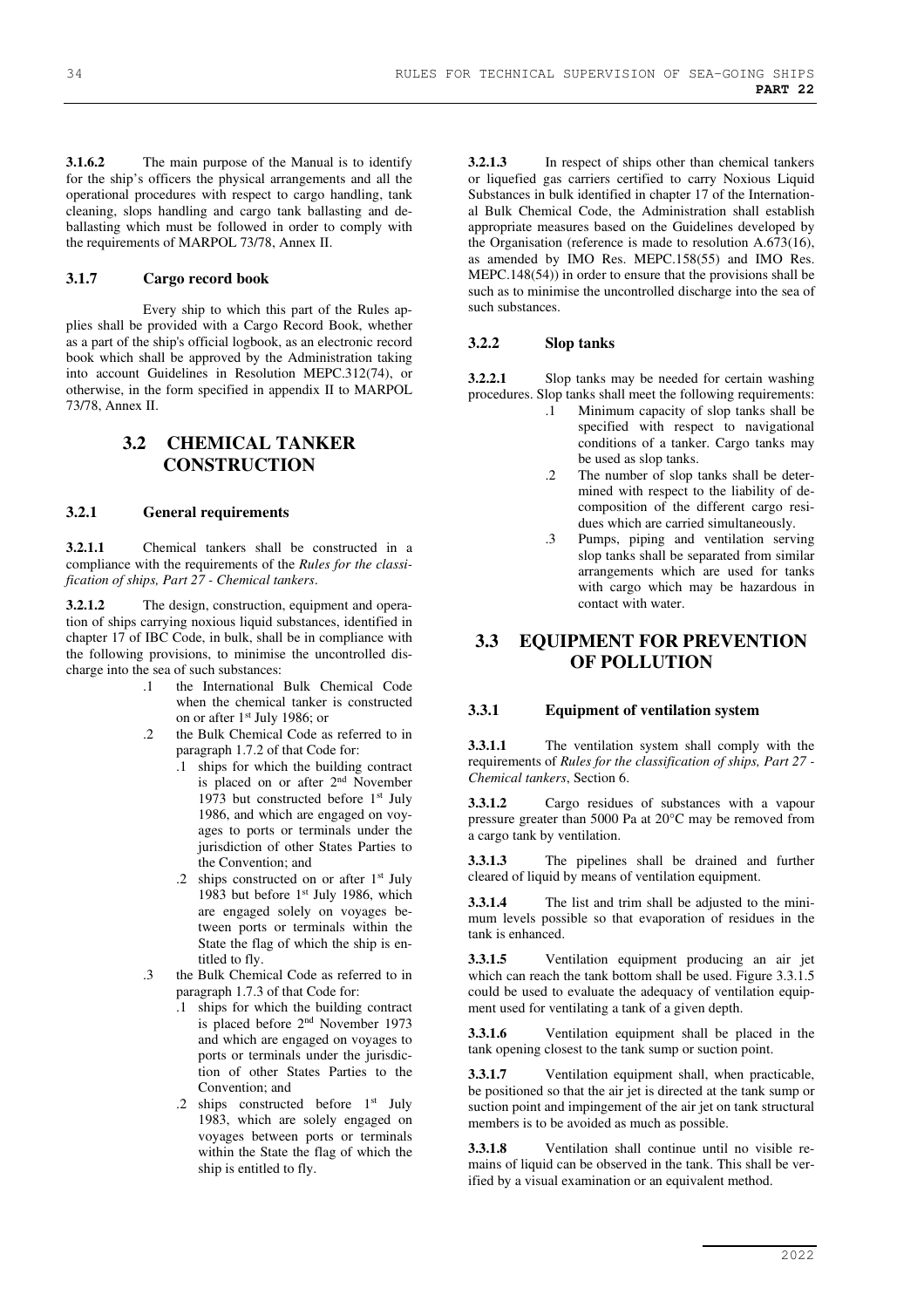### **3.3.2 Equipment of cargo tank washing system (for ships built on or after 1st July 1994)**

**3.3.2.1** For ship built before 1<sup>st</sup> July 1994, see MAR-POL 73/78, Annex II, Appendix 6, Chapter A.

**3.3.2.2** The equipment of cargo tank washing system shall comply with the requirements of MARPOL 73/78, Annex II and can be designed and installed as the oil tanker washing equipment according to 2.2.1, with difference in a material and a procedure.

**3.3.2.3** The equipment and procedures include prewash and wash of cargo tanks and slop tanks, for nonsolidifying and solidifying noxious substances.

**3.3.2.4** Non-solidifying noxious substances washing equipment without recycling:

- .1 Tanks should be washed by means of a rotary water jet, operated at sufficiently high water pressure. In the case of Category X substances washing machines should be operated in such locations that all tank surfaces are washed. In the case of Category Y substances only one location need be used.
- .2 During washing the amount of liquid in the tank should be minimised by continuously pumping out slops and promoting flow to the suction point. If this condition cannot be met, the washing procedure should be repeated three times, with thorough stripping of the tank between washings.
- .3 Those substances which have a viscosity equal to or greater than 50 mPa.s at 20°C should be washed with hot water (temperature at least 60°C), unless the properties of such substances make the washing less effective.
- .4 The quantities of wash water used shall not be less than those specified in 3.3.2.7- .1 or determined according to 3.3.2.7-.2.
- .5 After pre-washing the tanks and lines shall be thoroughly stripped.

**3.3.2.5** Solidifying noxious substances washing equipment without recycling:

- .1 Tanks should be washed as soon as possible after unloading. If possible, tanks should be heated prior to washing.
- .2 Residues in hatches and manholes should preferably be removed prior to the prewash.
- .3 Tanks should be washed by means of a rotary water jet operated at sufficiently high water pressure and in locations to ensure that all tank surfaces are washed.
- .4 During washing the amount of liquid in the tank shall be minimised by pumping out slops continuously and promoting flow to the suction point. If this condition cannot be met, the washing procedure shall be repeated three times with thor-

ough stripping of the tank between washings.

- .5 Tanks shall be washed with hot water (temperature at least 60°C), unless the properties of such substances make the washing less effective.
- .6 The quantities of wash water used shall not be less than those specified in 3.3.2.7- .1 or determined according to 3.3.2.7-.2.
- .7 After pre-washing the tanks and lines shall be thoroughly stripped.

**3.3.2.6** Pre-wash procedures with recycling of washing medium:

- -
- .1 Washing with a recycled washing medium may be adopted for the purpose of washing more than one cargo tank. In determining the quantity, due regard must be given to the expected amount of residues in the tanks and the properties of the washing medium and whether any initial rinse or flushing is employed. Unless sufficient data are provided, the calculated end concentration of cargo residues in the washing medium shall not exceed 5% based on nominal stripping quantities.
- .2 The recycled washing medium shall only be used for washing tanks having contained the same or similar substance.
- .3 A quantity of washing medium sufficient to allow continuous washing shall be added to the tank or tanks to be washed.
- .4 All tank surfaces shall be washed by means of a rotary jet(s) operated at sufficiently high pressure. The recycling of the washing medium may either be within the tank to be washed or via another tank, e.g. a slop tank.
- .5 The washing shall be continued until the accumulated throughput is not less than that corresponding to the relevant quantities given in 3.3.2.7-.1 or determined according to 3.3.2.7-.2.
- .6 Solidifying substances and substances with viscosity equal to or greater than 50 mPa.s at 20°C shall be washed with hot water (temperature at least 60°C) when water is used as the washing medium, unless the properties of such substances make the washing less effective.
- .7 After completing the tank washing with recycling to the extent specified in paragraph 5, the washing medium shall be discharged and the tank thoroughly stripped. Thereafter, the tank shall be subjected to a rinse, using clean washing medium, with continuous drainage and discharged to a reception facility. The rinse shall as a minimum cover the tank bottom and be sufficient to flush the pipelines, pump and filter.

**3.3.2.7** Minimum quantity of water to be used in a prewash: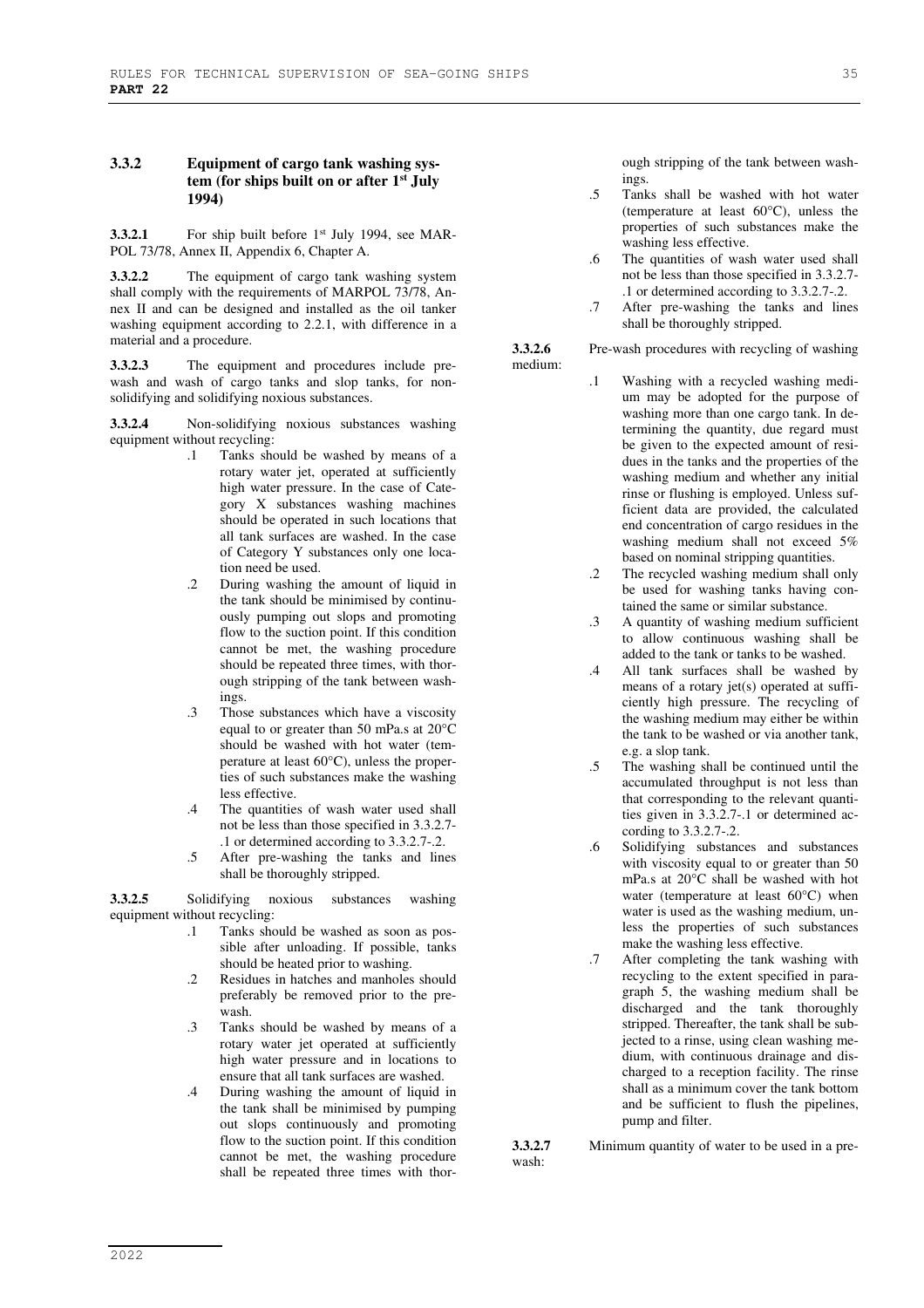.1 The minimum quantity of water to be used in a pre-wash is determined by the residual quantity of noxious liquid substance in the tank, the tank size, the cargo properties, the permitted concentration in any subsequent wash water effluent, and the area of operation. The minimum quantity is given by the following formula:

$$
Q = k (15r^{0.8} + 5r^{0.7} \cdot V/1000)
$$

where:

- *Q* the required minimum quantity,  $[m<sup>3</sup>]$
- $r$  the residual quantity per tank,  $[m<sup>3</sup>].$

The value of r shall be the value demonstrated in the actual stripping efficiency test, but shall not be taken lower than  $0,100$  m<sup>3</sup> for a tank volume of 500  $m<sup>3</sup>$  and above and 0,040  $m<sup>3</sup>$  for a tank volume of 100 m<sup>3</sup> and below. For tank sizes between  $100 \text{ m}^3$  and  $500 \text{ m}^3$  the minimum value of r allowed to be used in the calculations is obtained by linear interpolation.

For Category X substances the value of r shall either be determined based on stripping tests according to the Manual, observing the lower limits as given above, or be taken to be  $0.9 \text{ m}^3$ .

- $V$  tank volume,  $[m^3]$
- k a factor having values as follows: Category X, non-Solidifying, Low-Viscosity Substance,  $k = 1.2$ Category X, Solidifying or High-Viscosity Substance,  $k = 2.4$ Category Y, non-Solidifying, Low-Viscosity Substance,  $k = 0.5$ Category Y, Solidifying or High-Viscosity Substance,  $k = 1.0$
- .2 Verification testing for approval of prewash volumes lower than those given in paragraph 3.3.2.7-.1 may be carried out to the satisfaction of the *Register* to prove that the requirements of MARPOL 73/78, Annex II, Reg.13 are met, taking into account the substances the ship is certified to carry. The pre-wash volume so verified shall be adjusted for other pre-wash conditions by application of the factor k as defined in paragraph 3.3.2.7-.1.

**3.3.2.8** When a washing medium other than water, such as mineral oil or chlorinated solvent, is used instead of water to wash a tank, its discharge shall be governed by the provisions of either MARPOL 73/78, Annex I or MARPOL 73/78, Annex II, which would apply to the medium had it been carried as cargo. Tank washing procedures involving the use of such a medium shall be set out in the Manual and be approved by the *Register*.

**3.3.2.9** When small amounts of cleaning additives (detergent products) are added to water in order to facilitate tank washing, no additives containing Pollution Category X components shall be used except those components that are readily biodegradable and present in a total concentration of less than 10% of the cleaning additive. No restrictions additional

to those applicable to the tank due to the previous cargo shall apply.

**3.3.2.10** Prewash procedures for persistent floaters to which the provision of  $3.3.3.7.4$  applies

Persistent floaters with a viscosity equal to or greater than 50 mPa⋅s at 20ºC and/or a melting point equal to or greater than 0ºC, shall be treated as solidifying or highviscosity substances for the purposes of the prewash. Where it is determined that the use of small amounts of cleaning additives would improve and maximize the removal of cargo residues during a prewash, then this should be done in consultation and with prior agreement from the reception facility.

## **3.3.3 Systems for the discharge of residues of noxious liquid substances**

**3.3.3.1** The discharge into the sea of residues of substances assigned to Category X, Y or Z or of those provisionally assessed as such or ballast water, tank washings or other mixtures containing such substances shall be prohibited unless such discharges are made in full compliance with the applicable operational requirements contained in MARPOL 73/78, Annex II.

**3.3.3.2** Before any pre-wash or discharge procedure is carried out in accordance with this regulation, the relevant tank shall be emptied to the maximum extent in accordance with the procedures prescribed in the Manual.

**3.3.3.3** The carriage of substances which have not been categorised, provisionally assessed or evaluated as referred to in 3.1.2.9 or of ballast water, tank washings or other mixtures containing such residues shall be prohibited along with any consequential discharge of such substances into the sea.

**3.3.3.4** The discharge into the sea of residues of noxious liquid substances is to be made below the waterline through the underwater discharge outlet not exceeding the maximum rate for which the underwater discharge outlet is designed.

**3.3.3.5** Equipment and arrangement of piping for the transfer and the discharge of noxious liquid substance residues shall comply with requirements of *Rules for the classification of ships, Part 8 - Piping* and *Part 27 - Chemical tankers*.

**3.3.3.6** Discharge of residues of Category X

Subject to the provision of 3.3.3.1, 3.3.3.2 and 3.3.3.3, the following provisions shall apply:

.1 A tank from which a substance in Category X has been unloaded, shall be prewashed before the ship leaves the port of unloading. The resulting residues shall be discharged to a reception facility until the concentration of the substance in the effluent to such facility, as indicated by analyses of samples of the effluent taken by the surveyor, is at or below 0.1% by weight. When the required concentration level has been achieved, remaining tank washings shall continue to be discharged to the reception facility until the tank is empty. Appropriate entries of these operations shall be made in the Cargo Rec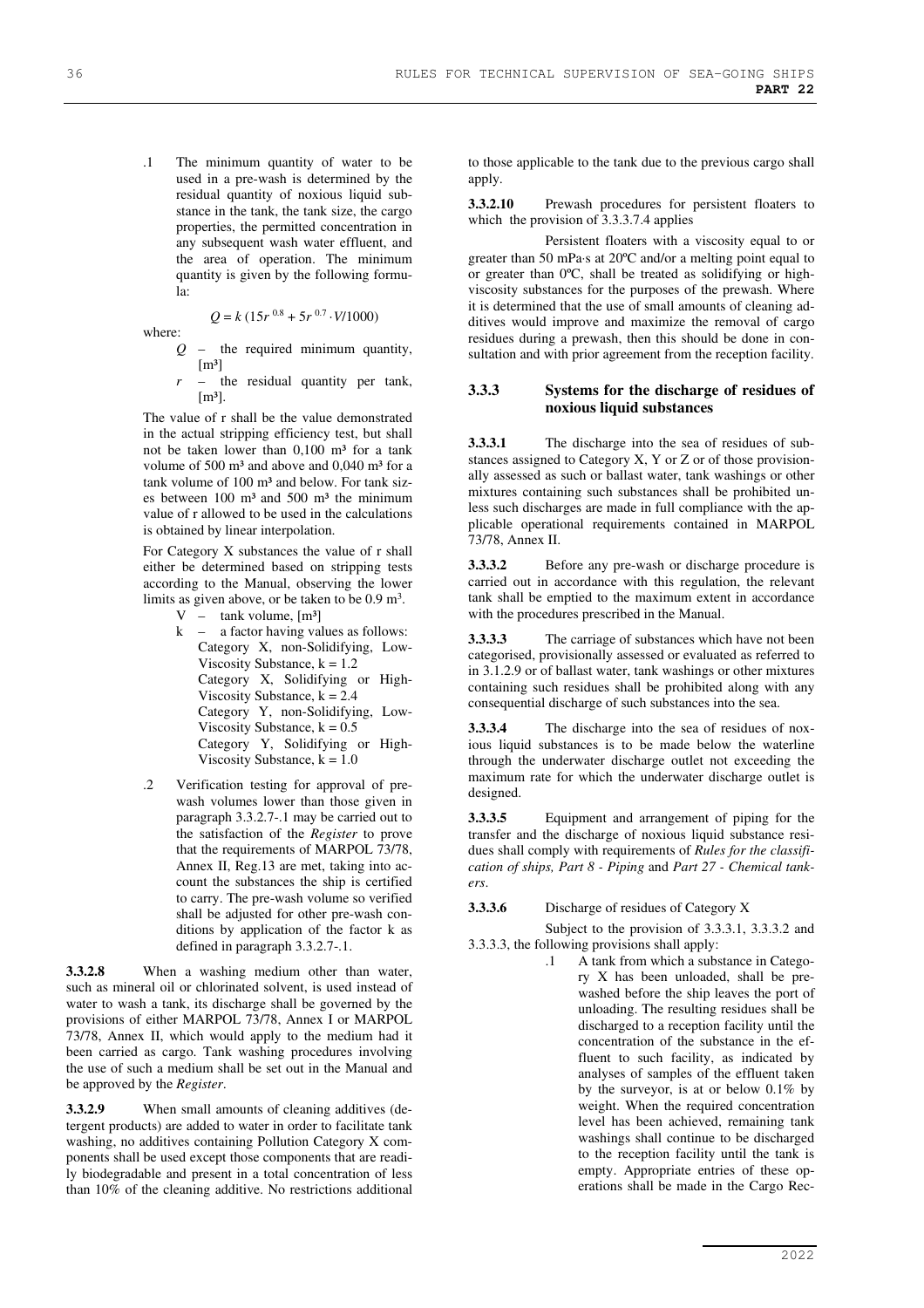ord Book and endorsed by the surveyor appointed by the Party to the Convention.

- .2 Any water subsequently introduced into the tank may be discharged into the sea in accordance with the discharge standards in MARPOL 73/78, Annex II, Reg.13.2.
- .3 Where the Government of the receiving party is satisfied that it is impracticable to measure the concentration of the substance in the effluent without causing undue delay to the ship, that Party may accept an alternative procedure as being equivalent to obtain the required concentration in 3.3.3.6.1 provided that:
	- .1 the tank is pre-washed in accordance with a procedure approved by the *Register* in compliance with 3.3.2; and
	- .2 appropriate entries shall be made in the Cargo Record Book and endorsed by the surveyor referred to in 3.3.3.6.1.

**3.3.3.7** Discharge of residues of Category Y and Z

Subject to the provision of 3.3.3.1, 3.3.3.2 and

- 3.3.3.3, the following provisions shall apply:
	- .1 With respect to the residue discharge procedures for substances in Category Y or Z the discharge standards in MARPOL 73/78, Annex II, Reg.13.2 shall apply.
	- .2 If the unloading of a substance of Category Y or Z is not carried out in accordance with the Manual, a pre-wash shall be carried out before the ship leaves the port of unloading, unless alternative measures are taken to the satisfaction of the surveyor referred to in 3.3.3.6.1 to remove the cargo residues from the ship to quantities specified in MARPOL 73/78, Annex II. The resulting tank washings of the pre-wash shall be discharged to a reception facility.
	- .3 For High-Viscosity or Solidifying Substances in Category Y the following shall apply:
		- .1 a pre-wash procedure as specified in 3.3.2 shall be applied;
		- .2 the residue/water mixture generated during the pre-wash shall be discharged to a reception facility until the tank is empty; and
		- .3 any water subsequently introduced into the tank may be discharged into the sea in accordance with the discharge standards in MARPOL 73/78, Annex II, Reg.13.2.
	- .4 For substances assigned to category Y that are persistent floaters with a viscosity equal to or greater than 50 mPa⋅s at 20ºC and/or with a melting point equal to or greater than 0ºC, as identified by 16.2.7 in column 'o' of chapter 17 of the IBC Code, the following shall apply in the ar-

eas defined in paragraph 9 of MARPOL Annex II, Regulation 13:

- .1 a prewash procedure as specified in 3.3.2.10 shall be applied;
- .2 the residue/water mixture generated during the prewash shall be discharged to a reception facility at the port of unloading until the tank is empty; and
- .3 any water subsequently introduced into the tank may be discharged into the sea in accordance with the discharge standards in MARPOL 73/78, Annex II, Regulation 13.2.

**3.3.3.8** Operational requirements for ballasting and deballasting:

- .1 After unloading, and, if required, after a pre-wash, a cargo tank may be ballasted. Procedures for the discharge of such ballast are set out in MARPOL 73/78, Annex II, Reg.13.2.
	- .2 Ballast introduced into a cargo tank which has been washed to such an extent that the ballast contains less than 1 ppm of the substance previously carried, may be discharged into the sea without regard to the discharge rate, ship's speed and discharge outlet location, provided that the ship is not less than 12 miles from the nearest land and in water that is not less than 25 metres deep. The required degree of cleanliness has been achieved when a pre-wash as specified in 3.3.2 has been carried out and the tank has been subsequently washed with a complete cycle of the cleaning machine for ships built before 1 July 1994 or with a water quantity not less than that calculated with k=1.0.
	- .3 The discharge into the sea of clean or segregated ballast shall not be subject to the requirements of MARPOL 73/78, Annex II.

# **3.3.4 Cargo systems**

**3.3.4.1** Cargo system shall comply with the requirements of the *Rules for the classification of ships, Part 8 - Piping* and *Part 27 - Chemical tankers*.

**3.3.4.2** Every ship constructed before 1st July 1986 shall be provided with a pumping and piping arrangement to ensure that each tank certified for the carriage of substances in Category X or Y does not retain a quantity of residue in excess of 300 litres in the tank and its associated piping and that each tank certified for the carriage of substances in Category Z does not retain a quantity of residue in excess of 900 litres in the tank and its associated piping.

A performance test shall be carried out in accordance with 3.3.4.6.

**3.3.4.3** Every ship constructed on or after 1<sup>st</sup> July 1986 but before 1st January 2007 shall be provided with a pumping and piping arrangement to ensure that each tank certified for the carriage of substances in Category X or Y does not retain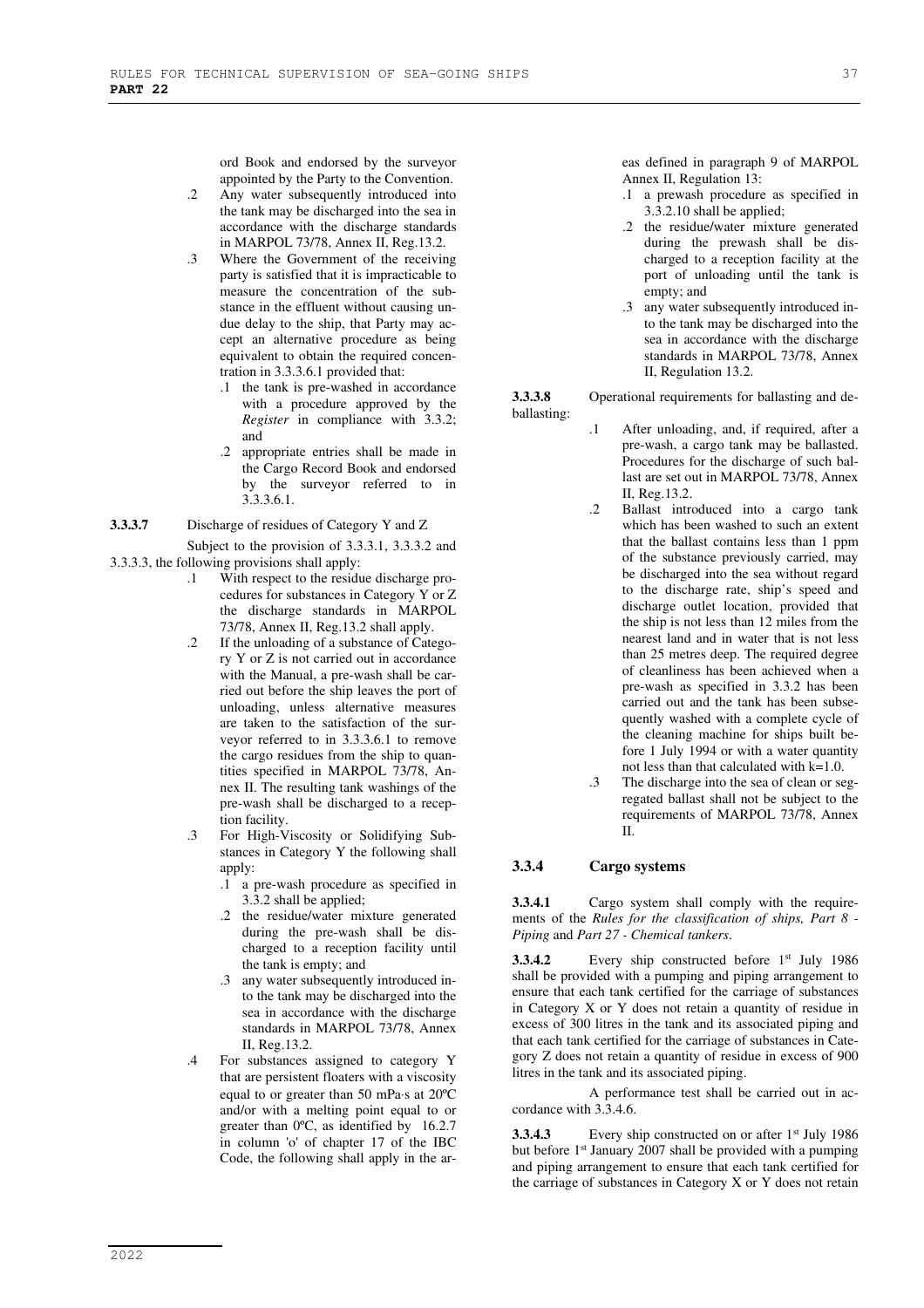a quantity of residue in excess of 100 litres in the tank and its associated piping and that each tank certified for the carriage of substances in Category Z does not retain a quantity of residue in excess of 300 litres in the tank and its associated piping. A performance test shall be carried out in accordance with 3.3.4.6.

**3.3.4.4** Every ship constructed on or after 1<sup>st</sup> January 2007 shall be provided with a pumping and piping arrangement to ensure that each tank certified for the carriage of substances in Category X, Y or Z does not retain a quantity of residue in excess of 75 litres in the tank and its associated piping. A performance test shall be carried out in accordance with 3.3.4.6.

**3.3.4.5** For a ship other than a chemical tanker constructed before 1<sup>st</sup> January 2007 which cannot meet the requirements for the pumping and piping arrangements for substances in Category Z referred to in 3.3.4.2 and 3.3.4.3 no quantity requirement shall apply. Compliance is deemed to be reached if the tank is emptied to the most practicable extent.

**3.3.4.6** Assessment of residue quantities in cargo tanks, pumps and associated piping:

- .1 The procedure for testing the efficiency of cargo pumping systems by assessment of residue quantities in cargo tanks, pumps and associated piping is to be in accordance with MARPOL 73/78, Annex II, Appendix 5, item 3.
- .2 The cargo pumping systems should be designed to meet the required maximum amount of residue per tank and associated piping as specified in 3.3.4.2, 3.3.4.3 and 3.3.4.4.
- .3 Cargo pumping systems shall be tested with water to prove their performance. Such water tests shall, by measurement, show that the system meets the requirements of 3.3.4.2, 3.3.4.3 and 3.3.4.4. In respect of 3.3.4.2 and 3.3.4.3 a tolerance of 50 litres per tank is acceptable. The quantity measured is termed the *stripping quantity*. The stripping quantity of each tank shall be recorded in the ship's Manual. Pumping performance test shall be approved by the *Register*.
- .4 After having determined the stripping quantity of one tank, the *Register* may use the determined quantities for a similar tank, provided that the pumping system in that tank is similar and operating properly.

## **3.3.5 Cargo pump room**

**3.3.5.1** Cargo pump room shall comply with the requirements of the *Rules for the classification of ships, Part 27 - Chemical Tankers*, *Part 2 - Hull* and *Part 12 - Electrical installation*.

**3.3.5.2** Control position of bilge piping system of cargo pump room shall be located outside the room.

**3.3.5.3** Bilge piping system of cargo pump room shall provide for the possibility of transferring bilge effluent into a slop tank or cargo tanks.

#### **3.3.6 Underwater discharge outlet location**

**3.3.6.1** Ships certified to carry substances of category X, Y or Z shall have an underwater discharge outlets.

**3.3.6.2** For ships constructed before 1<sup>st</sup> January 2007 and certified to carry substances of category Z an underwater discharge outlet is not mandatory.

**3.3.6.3** The underwater discharge outlet (or outlets) shall be located within the cargo area in the vicinity of the turn of the bilge and shall be so arranged as to avoid the reintake of residue/water mixtures by the ship's seawater intakes.

**3.3.6.4** If dual outlets are provided to achieve a higher permissible discharge rate, these should be located on opposite sides of the ship.

#### **3.3.7 Underwater discharge outlet size**

**3.3.7.1** The underwater discharge outlet arrangement shall be such that the residue/water mixture discharged into the sea will not pass through the ship's boundary layer. To this end, when the discharge is made normal to the ship's shell plating, the minimum diameter of the discharge outlet is governed by the following equation:

$$
D = \frac{Q_D}{5L} \qquad [m] \tag{3.3.7.1}
$$

where:

- *D* minimum diameter of the discharge outlet, [m];
- *L* distance from the forward perpendicular to the discharge outlet, [m];
- *QD* maximum rate selected at which the ship may discharge a residue/water mixture through the outlet, [m3/h].

**3.3.7.2** When the discharge is directed at an angle to the ship's shell plating, the relationship (3.3.7.1) shall be modified by substituting for  $O_D$  the component of  $O_D$  which is normal to the ship's shell plating.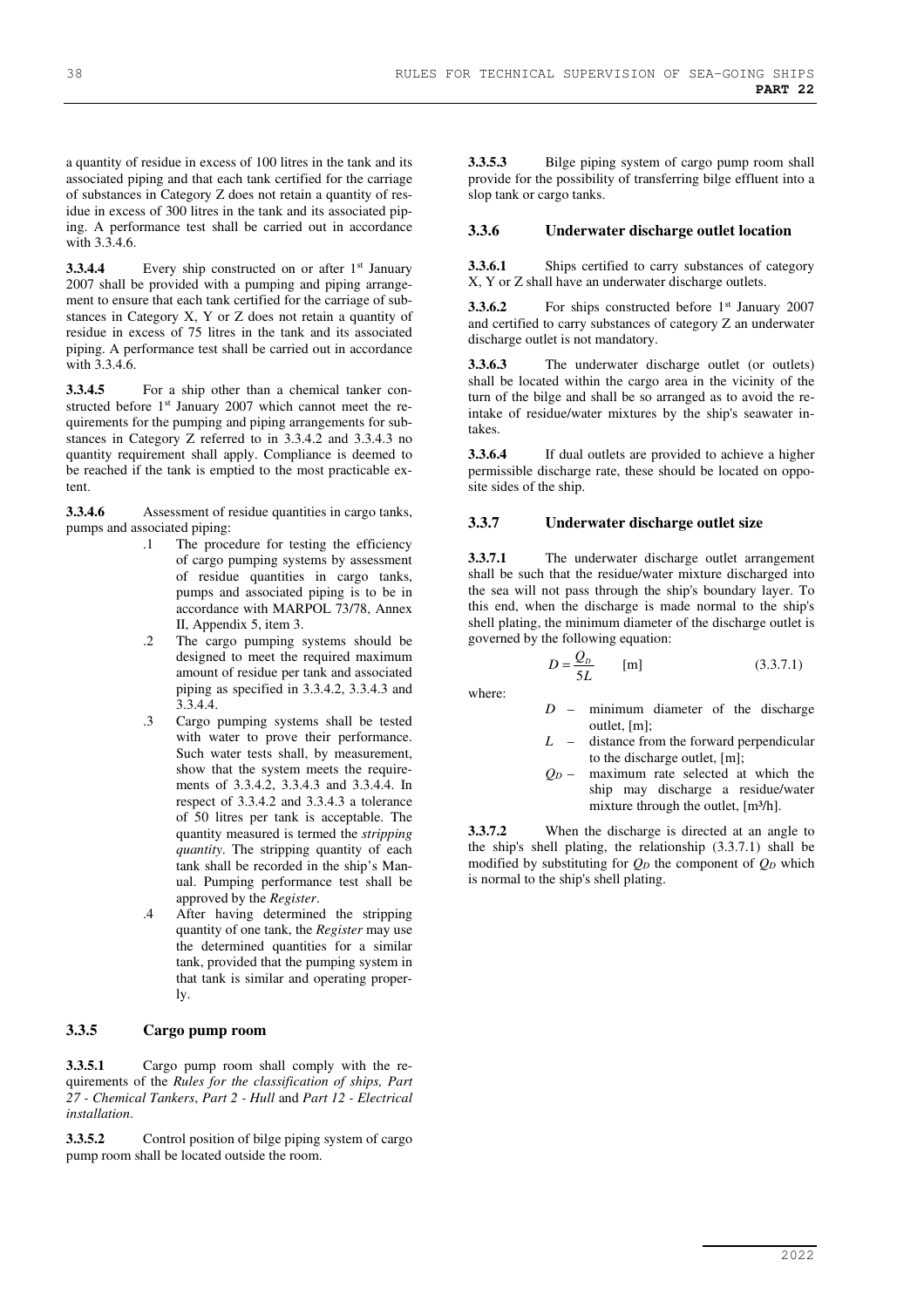

# **3.4 SHIPBOARD MARINE POLLUTION EMERGENCY PLAN FOR NOXIOUS LIQUID SUBSTANCES**

**3.4.1** Every ship of 150 tons gross tonnage and above certified to carry noxious liquid substances in bulk shall carry on board a *Shipboard marine pollution emergency plan for noxious liquid substances* approved by the *Register*.

**3.4.2** Plan shall be in accordance with Guidelines\* developed by the Organisation and written in a working language of the master and officers. Plan shall consist at least of:

- .1 the procedure to be followed by the master or other persons having charge of the ship to report a noxious liquid substances pollution incident, as required in article 8 and Protocol I of the Convention MAR-POL 73/78, based on the Guidelines developed by the Organisation\*\*.
- .2 the list of authorities or persons to be contacted in the event of a noxious liquid substance pollution incident.
- .3 a detailed description of the action to be taken immediately by persons on board to reduce or control the discharge of noxious liquid substances following the incident.
- .4 the procedures and point of contact on the ship for co-ordinating shipboard action

with national and local authorities in combating the pollution.

**3.4.3** In the case of ships to which regulation 37 of Annex I of the Convention MARPOL 73/78 also apply, such a plan may be combined with the *Shipboard oil pollution emergency plan*. In this case, the title of a plan shall be *Shipboard marine pollution emergency plan*.

- \* Refer to *Guidelines for the development of shipboard marine pollution emergency plans for oil and/or noxious liquid substances*, according to IMO Res. MEPC.85(44) as amended by IMO Res. MEPC.137(53).
- \*\* Refer to *General principles for ship reporting systems and ship reporting requirements, including Guidelines for reporting incidents involving dangerous goods, harmful substances and /or marine pollutants*, according to resolution A.851(20), as amended by IMO Res. MEPC.138(53).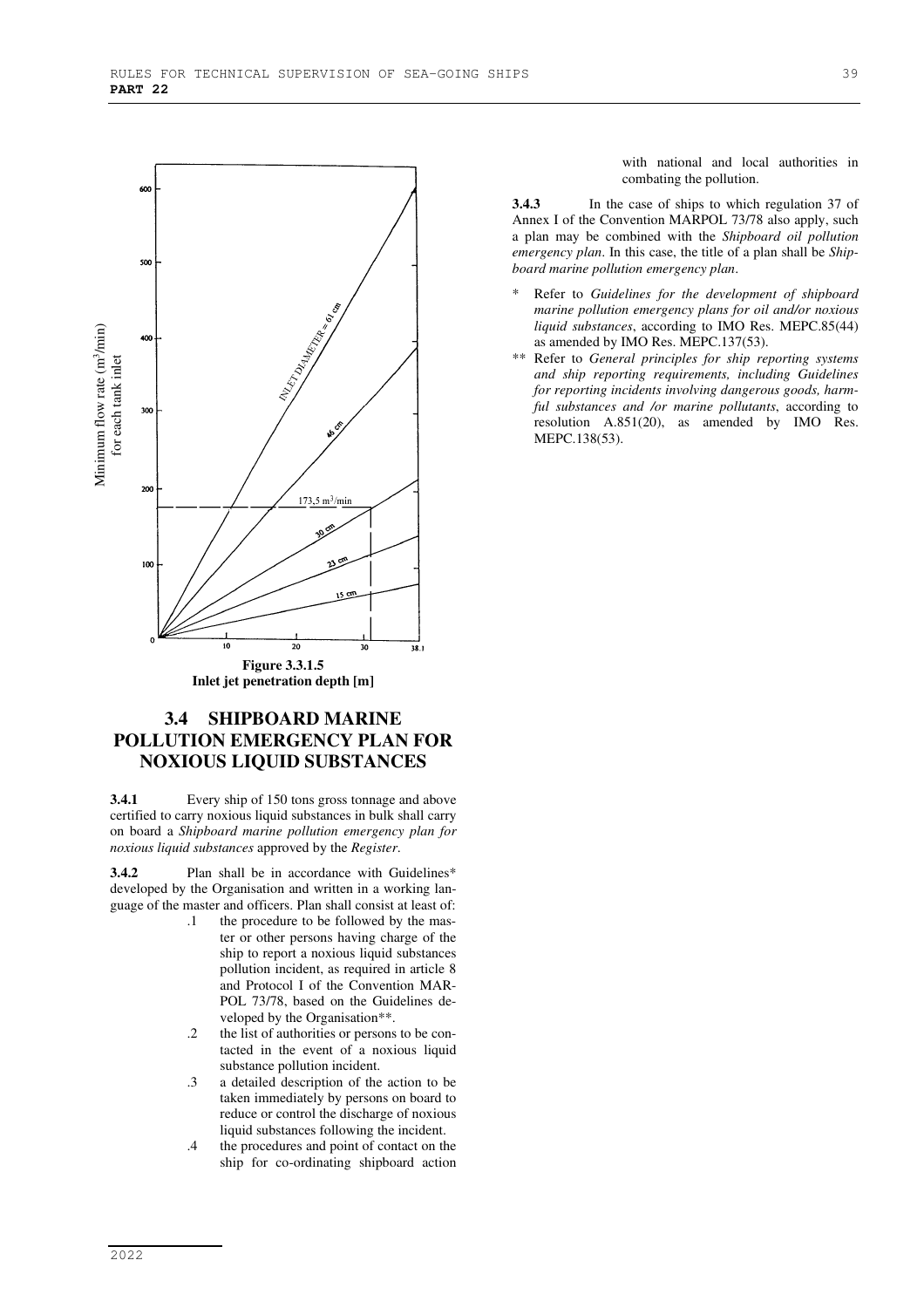# **4 PREVENTION OF POLLUTION BY HARMFUL SUBSTANCES CARRIED BY SEA IN PACKAGED FORM**

**4.1** This Section applies on all ships carrying harmful substances in packaged form. Annex III of MARPOL 73/78 entered into force on 1 July 1992.

Detailed requirements on carriage of harmful substances in packaged form are contained in IMO Res. MEPC.193(61).

**4.2 Harmful substances** – for the purpose of this Section, are those substances which are identified as marine pollutants in the IMDG Code.

**4.3 Packaged form** – for the purpose of this Section, is defined as the form of containment specified for harmful substances in the IMDG Code.

**4.4** Carriage of harmful substances is prohibited, except in accordance with the provisions of this Section.

**4.5** The requirements of this Section do not apply to ship's store and equipment.

**4.6** Packages shall be adequate to minimise the hazard to the marine environment, having regard to their specific contents.

**4.7** Packages containing a harmful substance shall be durably marked or labelled to indicate that the substance is a harmful substance in accordance with the relevant provisions of the IMDG Code.

The method of affixing marks or labels on packages containing a harmful substance shall be in accordance with the relevant provisions of the IMDG Code.

Transport information relating to the carriage of harmful substances shall be in accordance with the relevant provisions of the IMDG Code.

**4.8** Harmful substances shall be properly stowed and secured so as to minimize the hazards to the marine environment without impairing the safety of the ship and persons on board.

A ship shall carry a detailed stowage plan setting forth the harmful substances on board and the location thereof.

**4.9** Certain harmful substances may need to be prohibited for carriage or be limited as to the quantity which may be carried aboard a ship. In limiting the quantity, due consideration shall be given to size, construction and equipment of the ship, as well as the packaging and the nature of the substances.

**4.10** Jettisoning of harmful substances carried in packaged form shall be prohibited, except where necessary for the purpose of securing the safety of the ship or saving life at sea.

Subject to the provisions of the Convention, appropriate measures based on the physical, chemical and biological properties of harmful substances shall be taken to regulate the washing of leakages overboard.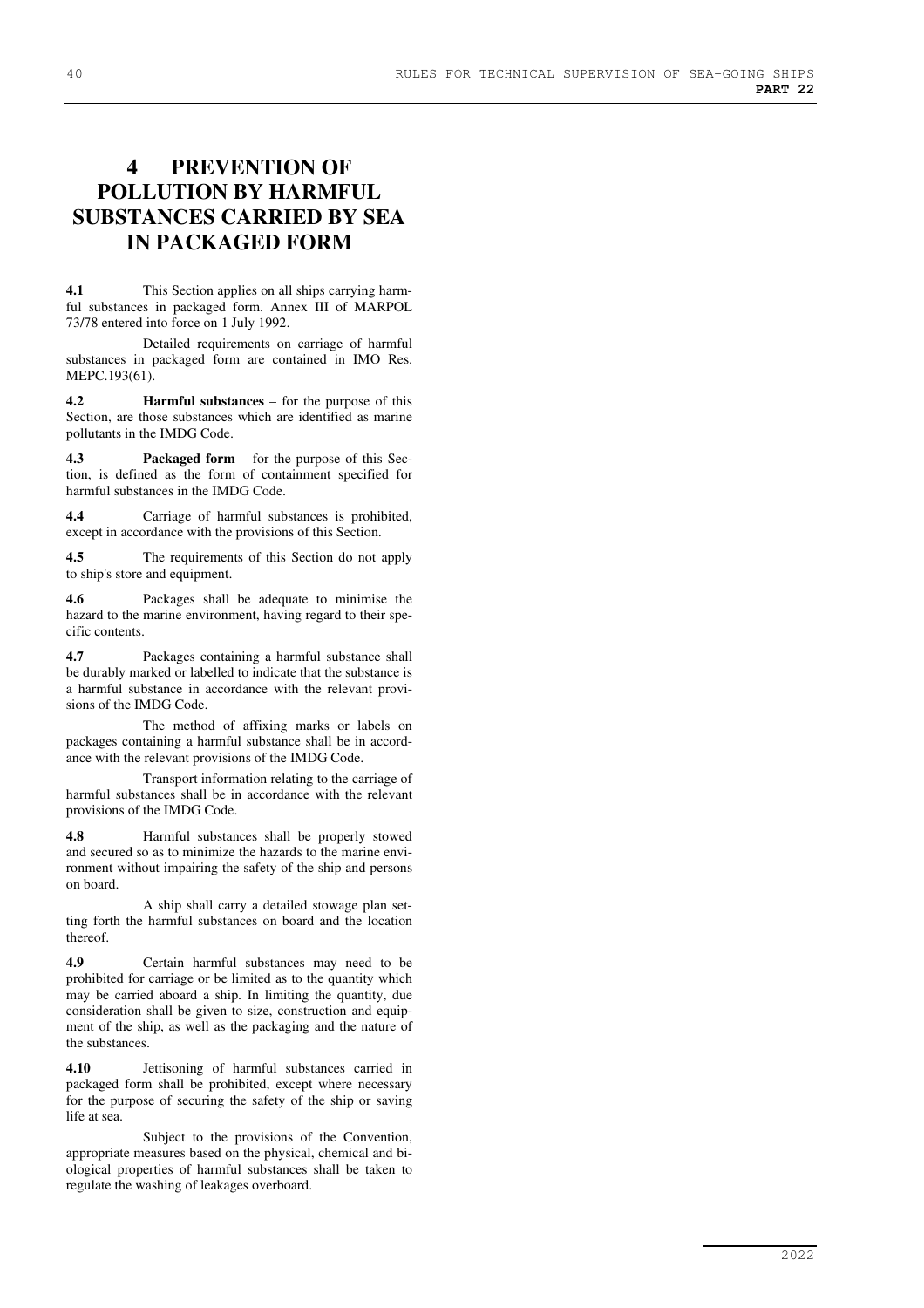# **5 PREVENTION OF POLLUTION BY SEWAGE**

## **5.1 GENERAL**

#### **5.1.1 Application**

**5.1.1.1** Annex IV of MARPOL 73/78 entered into force on 27th September 2003.

**5.1.1.2** This Section of present *Rules* apply to the arrangement and equipment of ships intended for prevention of pollution by sewage.

**5.1.1.3** The provisions of this Section shall apply to following ships engaged on international voyages:

- .1 new ships of 400 tons gross tonnage and above;
- .2 new ships of less than 400 tons gross tonnage which are certified to carry more than 15 persons;
- .3 existing ships of 400 gross tonnage and above, five years after the date of entry into force of Annex IV of MARPOL 73/78.
- .4 existing ships of less than 400 gross tonnage which are certified to carry more than 15 persons, five years after the date of entry into force of Annex IV of MAR-POL 73/78.

**5.1.1.4** The provisions of this Section shall also apply to ships engaged on voyages within area of navigation 5 to 8, in dependence of size and type of ship which is in each particular case subject to consideration and decision by the Administration.

**5.1.1.5** The provisions of 5.2.1.2 apply to new passenger ships on or after 1st June 2019 and to existing passenger ships on or after 1st June 2021.

**5.1.1.6** Guidelines on effluent standards and performance test for sewage treatment plants in Res. MEPC.227(64) shall be applied on or after 1st January 2016. The requirements of these guidelines will apply to sewage treatment plants installed onboard ships the keels of which are laid or which are at a similar stage of construction on or after 1st January 2016. For other ships, the requirements of these guidelines will apply to installations with a contractual delivery date to the ship on or after 1st January 2016, or in the absence of a contractual delivery date, the actual delivery of the equipment to the ship on or after 1st January 2016.

## **5.1.2 Definitions**

The explanation of terms and expressions, used in all Sections, is specified in Section 1 - General.

The following terms and expression are applied in the present Section:

**5.1.2.1 New ship** – means a ship:

.1 for which the building contract is placed, or in the absence of a building contract,

the keel of which is laid, or which is at a similar stage of construction, on or after the date of entry into force Annex IV of MARPOL 73/78; or

.2 the delivery of which is three years of more after the date of entry into force Annex IV of MARPOL 73/78.

**5.1.2.2 Existing ship** – means a ship which is not a new ship.

**5.1.2.3 Sewage (black water)** – means:

- .1 drainage and other wastes from any form of toilets, urinals, and WC scuppers;
- .2 drainage from medical premises (dispensary, sick bay, etc.) via wash basins, wash tubs and scuppers located in such premises;
- .3 drainage from spaces containing living animals; or
- .4 other waste waters when mixed with the drainage defined above.

**5.1.2.4 Sewage (grey water)** – from domestic and accommodation spaces:

- .1 waste waters from basins, shavers, wash tubs and scuppers except waters as specified in 5.1.2.3.
- 2 waste waters from laundries.<br>3 waste waters from food wash
- waste waters from food washings, galley's equipment and provision's rooms (stores).

**5.1.2.5 Holding tank** – means a tank used for the collection and storage of sewage.

**5.1.2.6 Sewage treatment plant** – is a plant intended to comminute and disinfect the sewage with:

- .1 a biologically detachment of organic substances
- .2 a disinfection and a sterilisation
- .3 a separation of solid substances and their comminute or removal.

**5.1.2.7 Number of persons** – crew, passengers and special personnel shall be in accordance with the number of places intended for their accommodation in board.

**5.1.2.8 Faecal coliform bacteria** – are bacteria number of which is usually taken for the presence of faecal substances and the micro-organism which might be hazardous to human health.

**5.1.2.9 Biochemical oxygen demand** – BOD is a quantity or oxygen needed in the biochemical oxidation process of the organic substances in the sewage during 5-day testing.

**5.1.2.10 Discharged solid substances** – mean weight of the discharged solid substances found in testing 40 samples of the sewage.

**5.1.2.11 Aerobic process** – a biochemical oxidative process for breaking down the sewage by naturally occurring bacteria, which strips oxygen from the water, producing more water, carbon dioxide and new bacteria.

**5.1.2.12 Sewage gasses** – toxic and flammable gasses, which may occur in sewage system. If insufficient oxygen is present, alternative bacteria become dominant and the pro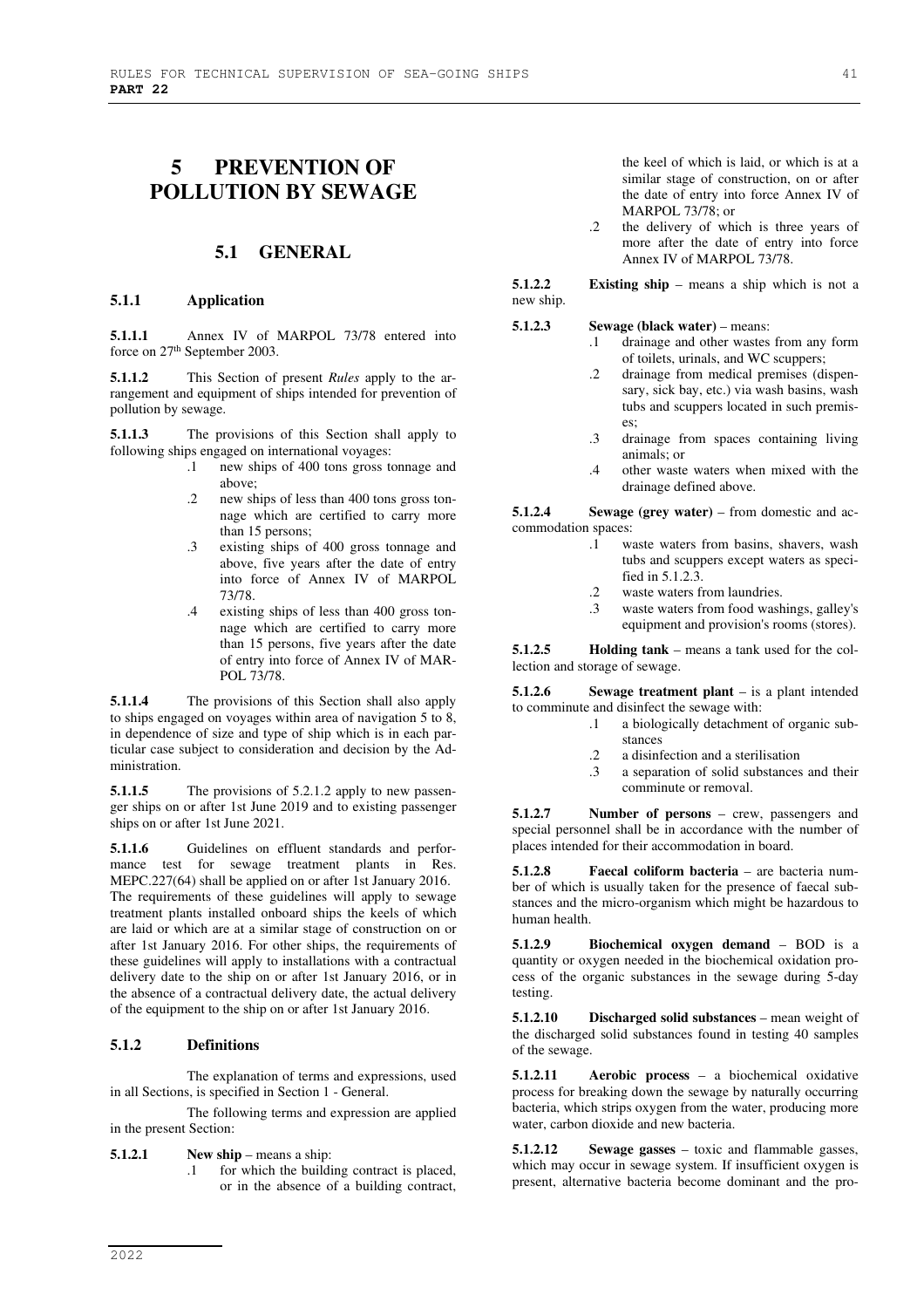cess becomes anaerobic with the production of gasses, including hydrogen sulphide (H2S), methane (CH4), ammonia (NH3), etc. The gasses have highly toxic and flammable properties, in particular hydrogen sulphide is toxic to humans in concentrations as low as 10 parts per million and its flammable vapours are heavier than air so that potentially lethal pockets of gas may accumulate in enclosed spaces.

**5.1.2.13 Anaerobic conditions** – conditions in sewage system leading to the production of toxic and flammable sewage gasses.

**5.1.2.14 Special area** – sea areas determined in MAR-POL 73/78, Annex IV, Regulation 5bis.

**5.1.2.15 Passenger** – every person other than the master and the crew members or other persons employed or engaged in any capacity onboard a ship on the business of that ship, and children under one year of age.

**5.1.2.16 Passenger ship** – a ship which carries more than twelve passengers.

**5.1.2.17 New passenger ship** – a passenger ship for which the building contract is placed, or in the absence of a building contract, the keel of which is laid, or which is in a similar stage of construction, on or after 1st June 2019, or the delivery of which is on or after 1st June 2021.

**5.1.2.18 Existing passenger ship** – a passenger ship which is not a new passenger ship.

## **5.1.3 Scope of supervision**

- **5.1.3.1** Intentionally blank.
- **5.1.3.2** Supervision during manufacture shall cover:
	- .1 sewage treatment plant including belonging pipeline, pumps and electrical equipment, dosimeters and monitoring and control devices;
		- .2 holding tanks and the associated equipment.
- **5.1.3.3** The supervision of monitoring on board shall cover:
	- .1 sewage treatment plant;
	- .2 comminution and disinfection plant;
	- .3 holding tanks;
	- .4 pumps and sewage piping.

**5.1.3.4** Before the manufacture is commenced, the following documentation shall be submitted to the *Register* for approval:

- .1 technical description and the principle of the plant operation, operating and maintenance manual;
- .2 general plan with cross sections of the sewage treatment plant, holding tank drawing;
- .3 monitoring and control scheme;
- .4 electrical schemes;<br>.5 testing program.
- testing program.

# **5.2 ARRANGEMENT AND EQUIPMENT FOR TREATMENT AND DISCHARGE OF SEWAGE**

## **5.2.1 General requirements**

**5.2.1.1** Ships specified in 5.1.1 shall be fitted with anyone of this kind of equipment:

- .1 a type approved sewage treatment plant including a holding tank, which shall meet operational requirements based on standards and the test methods developed by the Organisation (IMO Res. MEPC.159(55));
	- .2 approved system to comminute and disinfect the sewage (black water), including a holding tank, for the later discharge at sea at a distance more than 3 Nm from the nearest land.
	- .3 a holding tanks for the later discharge of sewage into the reception facilities or other ship's facilities, or the discharge at sea at a distance more than 12 Nm from the nearest land at a moderate rate approved by *Register* when the ship is en route and proceeding at not less than 4 knots, the capacity of such tank shall be to the satisfaction of the *Register* for the retention of all sewage having regard to the operation of the ship, the number or persons on board and other relevant factors.

**5.2.1.2** Every passenger ship while in a special area shall be equipped with one of the following sewage systems:

- .1 a type approved sewage treatment plant, which shall meet operational requirements taking into account the standards and test methods developed by the Organisation (IMO Res. MEPC.227(64) and IMO Res. MEPC.284(70));
	- .2 a holding tank of the construction and capacity to the satisfaction of the Register for the retention of all sewage for the later discharge into the reception facilities, with regard to the operation of the ship. number of persons onboard and other relevant factors. The holding tank shall have means to indicate visually the amount of its contents.

**5.2.1.3** Category A and B ships constructed on or after 1st January 2017 and all passenger ships constructed on or after 1st January 2017 are allowed to discharge sewage within polar waters when the ship has in operation a sewage treatment plant approved in accordance with 5.2.1.1.1 or 5.2.1.2.1, and as far as practicable from the nearest land, any ice-shelf, fast ice or areas of ice concentration exceeding 1/10.

**5.2.1.4** Category A and B ships that operate in areas of ice concentrations exceeding 1/10 for extended periods of time, may only discharge sewage using a sewage treatment plant approved in accordance with 5.2.1.1.1 or 5.2.1.2.1.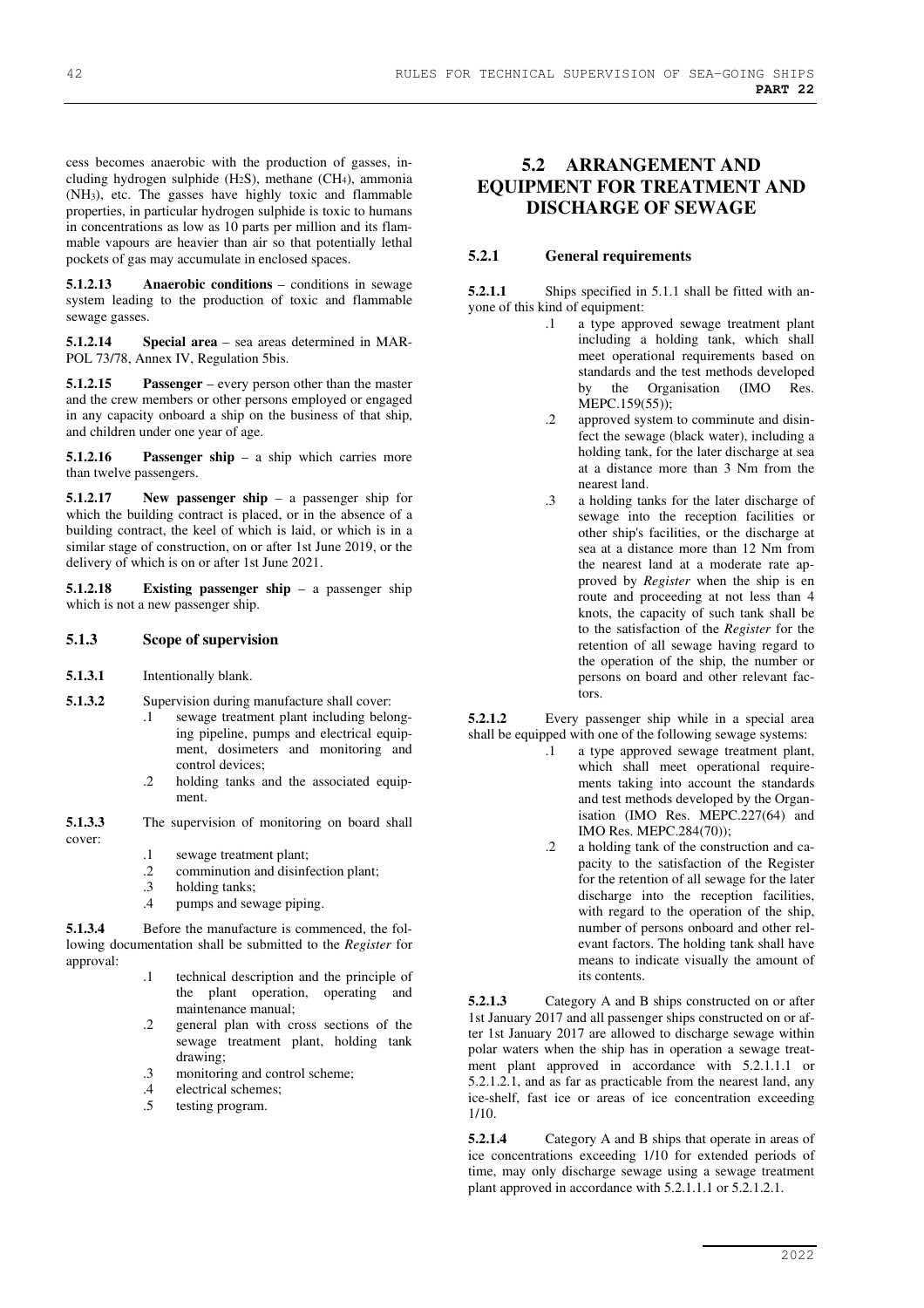**5.2.1.5** Sewage effluent system shall be such as to avoid the uncontrolled discharge into the sea.

**5.2.1.6** Piping, electrical equipment and automation shall comply with the requirements of the *Rules for the classification of ships, Part 7 - Machinery, Part 8 - Piping, Part 12 - Electrical Equipment, Part 13 - Automation*.

 On ships with area of navigation 6-8, of less than 400 tons gross tonnage, plastic pipes in sanitary water system outside machinery space, need not be type approved according to IMO Res. A. 753 (18), if plastic pipes comply with the requirements of recognised standards and their range of application includes black and grey water piping.

**5.2.1.7** Sewage pipeline shall be of the adequate dimensions as to avoid its clogging or revert circulation of sewage. Pipeline shall be protected from freezing.

**5.2.1.8** Sewage pipeline shall not pass through spaces where flood is stored, prepared or served, or through pantries. Where these requirement cannot be complied with, due to structural reasons, provisions shall be made for alternatives, in which the part of pipeline passing through the mentioned spaces has no removing connection or such connections are minimised and so protected as to prevent leakage of sewage into such space.

Drain openings shall not be fitted on the pipeline section passing through above mentioned spaces.

Sewage pipeline shall not pass through medical spaces.

**5.2.1.9** Pipelines shall be tested for tightness in compliance with 5.2.3.7.

**5.2.1.10** Adequate air vents shall be fitted to the piping network, paying special attention to the extremities of the system. These should ensure an adequate supply of air and obviate any tendency for plugs of water to form within the system, tending to syphon or create vacuums thus removing water seals, when moving through the pipes especially under the action of violent rolling or pitching.

The arrangement of the venting pipes shall be in accordance with 5.2.2.7.

**5.2.1.11** In general, the sewage system shall be of a design, which will avoid potential risk of hazardous gasses within the system. The primary safety features should be incorporated in the design and operation of a sewage system and the barriers between the sewage gasses such as water traps of the toilet bowls, ventilation of the pipework and tanks should only be considered as secondary means of protection. The primary objective shall be the prevention of the production and accumulation of the toxic and flammable sewage gasses within the system.

**5.2.1.12** It is recommended that toilet bowls be often fitted with a vacuum breaking arrangements at the back of the water trap such as individual air pipes or patented backflow prevention valves.

**5.2.1.13** When the sewage is mixed with wastes or waste water covered by other Sections of present Rules, the requirements of those Sections shall be complied with in addition to the requirements of this Section.

Drain lines from the hospital area shall be, as far as practicable, separated from other discharges and fitted to the holding tank at the lowest level.

**5.2.1.14** Drain lines from refrigerating rooms for provisions shall be led to holding tank separately from other waste water drains.

Scuppers, if fitted inside refrigerating rooms for provisions, shall be of execution suitable for cold storage temperatures. Guidance note: Suitable execution would be scupper which can be manually closed or fitted with seal plug.

Condensation water from refrigerating rooms for provisions may be discharged into the bilge by means of a separate drain line.

#### **5.2.2 Sewage holding tanks**

**5.2.2.1** Total capacity of all holding tanks may be determined by the formulae:

$$
V = f \cdot n \cdot q \cdot t \qquad \text{[lit]} \tag{5.2.2.1}
$$

$$
f_{\rm{max}}
$$

where:

exploitation factor:

- = 1,0 for ships of non-restricted and restricted area of navigation, if the voyage takes more than 8 hours;
- $= 0,3-0,5$  for passenger ships, if the voyage takes 2 till 4 hours:
- = 0,1 for passenger ships, if the voyage takes up to 2 hours:
- *n* number of persons:
- *q* quantity of effluent (sewage) in litres per person a day:
	- $= 70$  lit/person a day, if collecting black water sewage
	- = 180-230 lit/person a day, if collecting black water sewage and grey water sewage from the domestic and accommodation space (large quantities for passenger ships):
	- = 25 lit/person a day, if collecting black water sewage with vacuum system
	- = 135-185 lit/person a day, if collecting black water sewage with vacuum system and grey water sewage from the domestic and accommodation space (large quantities for passenger ships):
- *t* time of the ship's stay in port and/or the area where the discharge is not permitted;
	- 1 day for passenger ships on oneday touristic excursions
	- $= 3-5$  days for tankers in nonrestricted area of navigation;
	- = 3-10 days for cargo ships in nonrestricted area of navigation;
	- = 3 days for other ships;
	- = 2 days for the ships provided with the sewage treatment plants.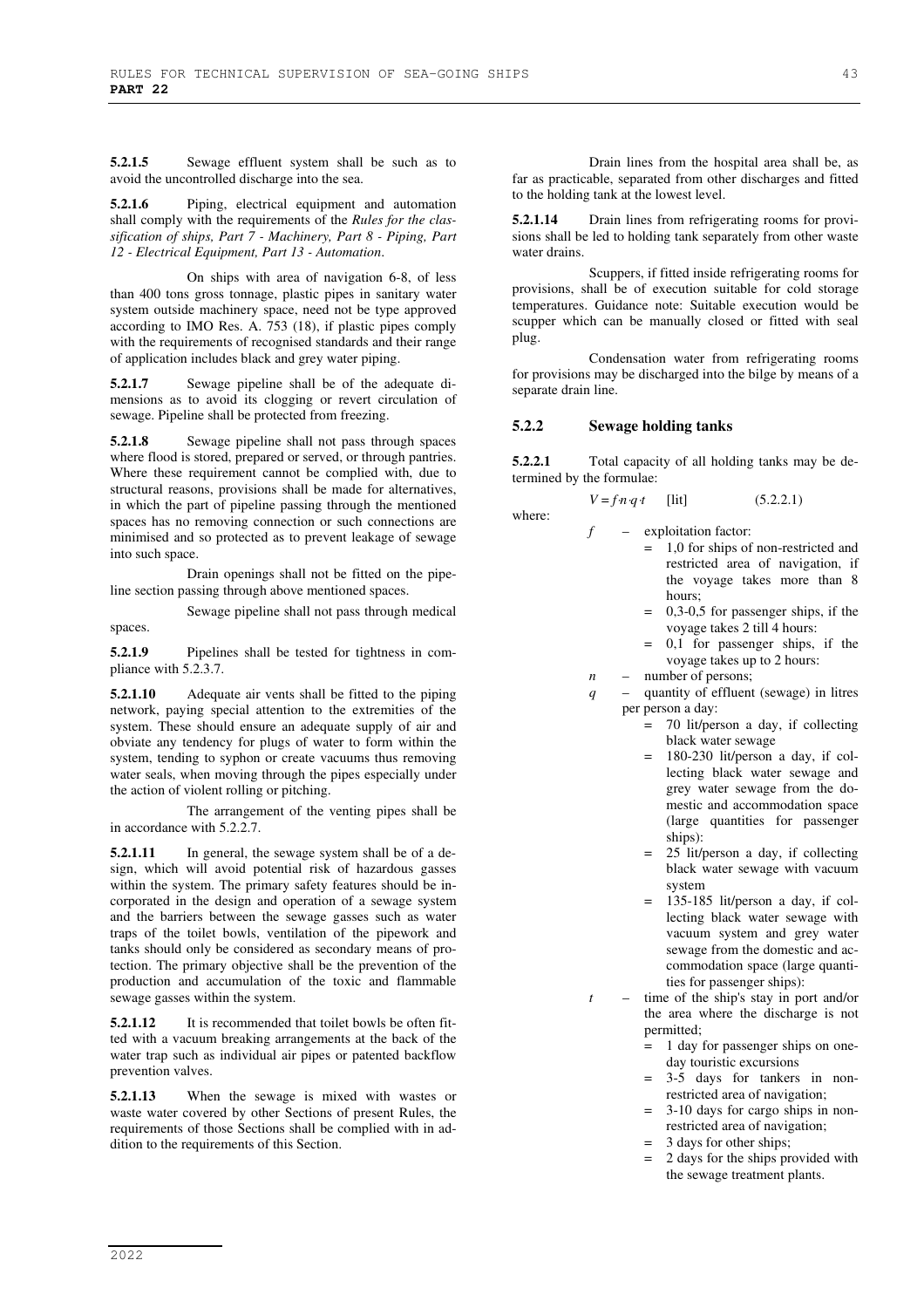**5.2.2.2** Structural holding tanks shall comply with the requirements of the *Rules for the classification of ships, Part 2 - Hull*.

**5.2.2.3** Holding tanks shall be made of steel or stainless steel. On ships whose hull is manufactured from aluminium alloys or plastic materials, collecting tanks may be manufactured from these materials. The internal surfaces shall be smooth (except those of structural tanks) and protected against reaction of the liquid being carried. The tank bottom shall be inclined towards suction pipe. Tanks shall be provided with the washing machine using water or steam and the openings for inspection and cleaning. Mixture device for mixing sewage is recommended to be installed.

Washing machine for holding tanks need not to be installed on ships with area of navigation 5-8.

**5.2.2.4** Holding tanks shall be segregate (dry spaces or cofferdams) from drinking water and boiler water tanks, fresh water tanks, vegetable oil tanks as well as from accommodation and cargo spaces. Holding tanks may be without cofferdams in machinery and cargo spaces provided that such spaces are not intended for the carriage of eatables and products.

**5.2.2.5** Prior to protection coating, holding tanks shall be tested by test pressure 1.5 times above the water column pressure measured from bottom to the lowest sanitary equipment which has no possibility of closing the discharge outlet, but not less than 2.5 m of the water column.

**5.2.2.6** Holding tanks shall be provided with audible and visual alarms to warn that the level in tank exceeds 80% of the tank depth.

**5.2.2.7** Ventilation pipes to collection, storage and treatment tanks shall be of adequate size to minimise pressure drop and to ensure satisfactory clearance of sewage gasses. The size of the vent pipes should also be sufficient to vent any air from blowers or from vacuum collection system discharges if installed.

Air pipes from the black and grey water systems are to be independent of all other air pipes and are to be led to the outside of the ship, away from any air intake. Air pipe openings shall be protected with a non-corrosive mesh.

Such pipes shall not terminate in areas to which personnel have frequent access and shall be clear of any sources of ignition. If this is not practical, air pipes shall be fitted with suitable arrangements for eliminating bad odours and hazardous gases produced by the black and grey water systems.

Ventilation pipes shall be self-drained at all angles of heel and trim and so arranged to avoid giving of smell into accommodation, public, working and medical spaces.

**5.2.2.8** The design of the tank may include features to maintain an adequate oxygen level in the liquid, thereby eliminating anaerobic conditions. This may be achieved by direct air injection, or by air entrainment into the liquid whilst pumping through an ejector nozzle, etc.

**5.2.2.9** Where holding tank is situated in the doublebottom space, structural measures shall be taken to prevent penetration of water into particular watertight space through the open ends of the drain pipes in the event of damage to the shell plating.

#### **5.2.3 Sewage treatment plants**

**5.2.3.1** The capacity or sewage treatment plant shall be determined by the formulae:

$$
Q = n \cdot q \text{ [lit/day]} \tag{5.2.3.1}
$$

where *n* and *q* are the same as in 5.2.2.1.

**5.2.3.2** Sewage treatment plants, associated pumps, piping and their outfitting which come in contact with sewage effluent shall be of the material resistant to its hazardous reaction or shall be specially protected.

**5.2.3.3** If chlorine is used for the disinfection of sewage effluent, the chlorine content in the water discharged into sea shall not exceed 0,5 mg/lit.

**5.2.3.4** The sewage treatment plant shall ensure the following effluent standard:

- .1 biochemical oxygen demand (BOD5): 25 mg/lit
- .2 chemical oxygen demand (COD): 125 mg/lit
- .3 total suspended solids:
	- .1 when the plant is tested in land: 35 mg/lit
		- .2 when the plant is tested on board:  $x + 35$  mg/lit
		- $x -$  the content of suspended solids in water for flushing of the sewage treatment
- plant [mg/lit] .4 faecal coliform bacteria: 100/100 ml
- .5 pH value: 6-8,5

**5.2.3.5** The sewage treatment plant installed on a passenger ship intending to discharge sewage effluent in special areas shall additionally meet the following effluent standards for the geometric mean of the total nitrogen and phosphorus content of the samples of effluent taken during the test period:

- .1 total nitrogen: 20 mg/lit or at least
- 70% reduction in relation to influent load
- .2 total phosphorus: 1,0 mg/lit or at least 80% reduction in relation to influent load.

**5.2.3.6** The treatment plant shall be tested for tightness in accordance with 5.2.2.5.

**5.2.3.7** Pipelines shall be tested with test pressure:

 $p_{is} = 1.5 \cdot p$  [MPa] (5.2.3.6) where:

*p* – working pressure.

**5.2.3.8** Functional testing of the plant shall be carried out in the factory or on board in compliance with the program approved by *the Register*.

**5.2.3.9** The plants may be located in the machinery space or in the gastight spaces with forced ventilation.

**5.2.3.10** The efficient system of washing and disinfection of the plant shall be provided as well as the control system and pipeline (opening for inspection and repair shall be also provided).

**5.2.3.11** Provisions shall be made for the automatic operation of the plant and for audible and visual alarm in case of overflow or in case of malfunction of the plant.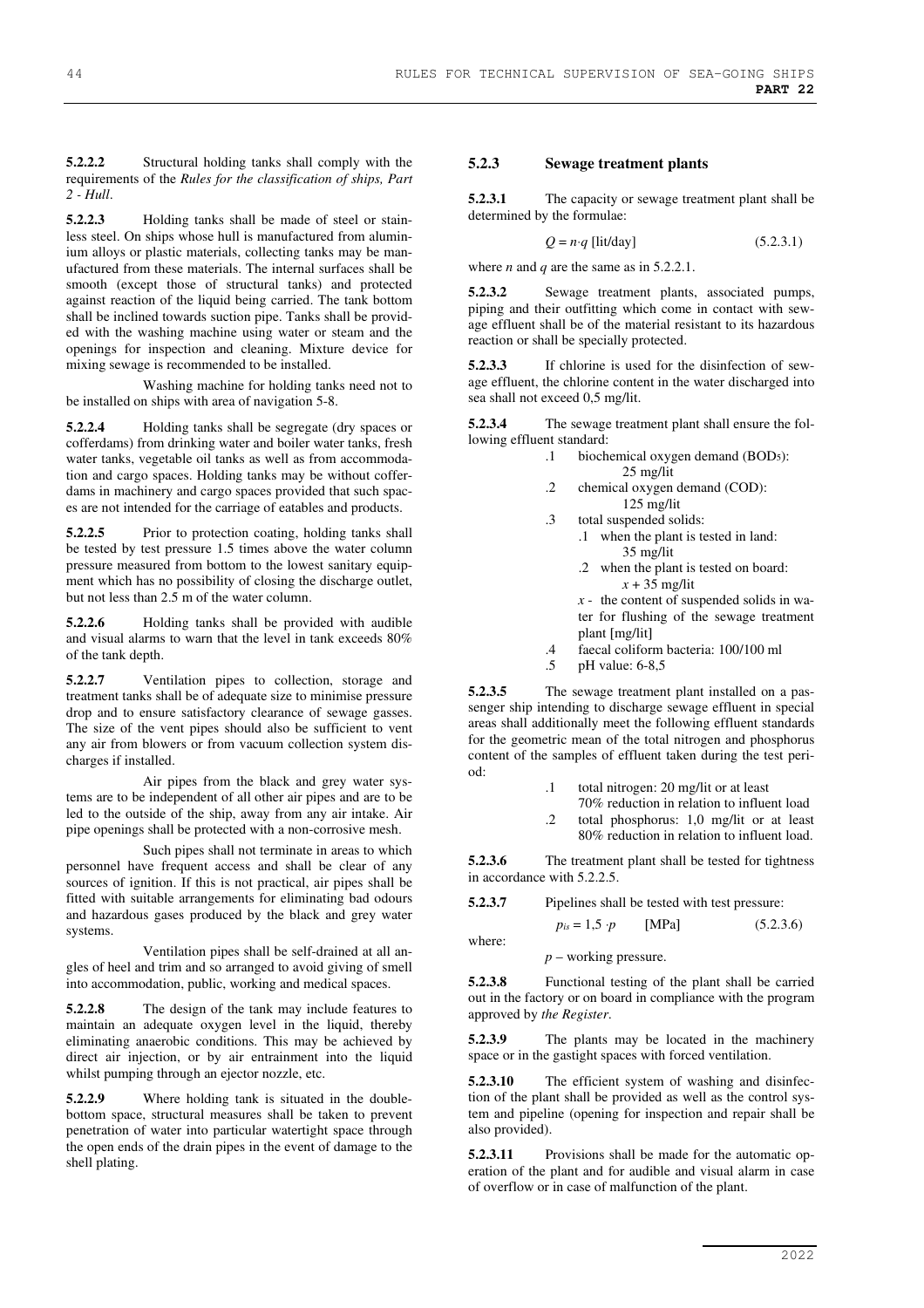**5.2.3.12** The plant shall be provided with the vent pipe arranged in accordance with 5.2.2.7.

**5.2.3.13** Prior to and after the treatment, provisions shall be made for taking the samples of effluent.

**5.2.3.14** The ship shall have onboard operating and maintenance manual for the sewage treatment plant.

The type and model of the sewage treatment plant and the name of the manufacturer, date of manufacture and any operational or installation limits shall be noted on a durable label firmly affixed on the plant.

#### **5.2.4 Sewage system to comminute and disinfect**

**5.2.4.1** Sewage system to comminute and disinfect shall comply with the requirements 5.2.3.1 to 5.2.3.3 and 5.2.3.8 to 5.2.3.13.

**5.2.4.2** Holding tanks in relation with the system shall comply with the requirements of 5.2.2.

**5.2.4.3** The system shall comminute solid substances in sewage to the particles not exceeding 25 mm.

#### **5.2.5 Discharge of sewage**

**5.2.5.1** Two pumps shall be provided for the discharge of sewage effluent. One ejector may be provided instead of a pump. Exceptionally, the *Register* may permit the fitting of one pump only.

**5.2.5.2** Every ship shall be provided with a pipeline for the discharge of sewage into reception facilities. The pipeline on either side of the ship shall be provided with the international discharge connection according to Fig.5.2.5.2. For smaller ships The *Register* may permit only one discharge connection. Discharge outlets shall be provided with blank flanges.

A position on the deck where the effluent discharge may be visually observed shall be provided with means for stopping the discharge pumps or with a positive communication system with a discharge control position. The ships of less than 30 m in length, subject to the agreement with the *Register*, need not be provided with the remote control or a communication system.



**Standard flange of discharge connection** 

The flange is designed to accept pipes up to a maximum internal diameter of 100 mm and shall be of steel or other equivalent material having a flat face. This flange,

together with a suitable gasket, shall be suitable for a service pressure of 0.6 MPa. Fastening bolts to be M 16.

For ships having a moulded depth of 5 metres and less, the inner diameter of the discharge connection may be 38 millimetres.

**5.2.5.3** For ships in dedicated trades, i.e. passenger ferries, alternatively the ship's discharge pipeline may be fitted with a discharge connection which can be accepted by the *Register*, such as quick connection couplings.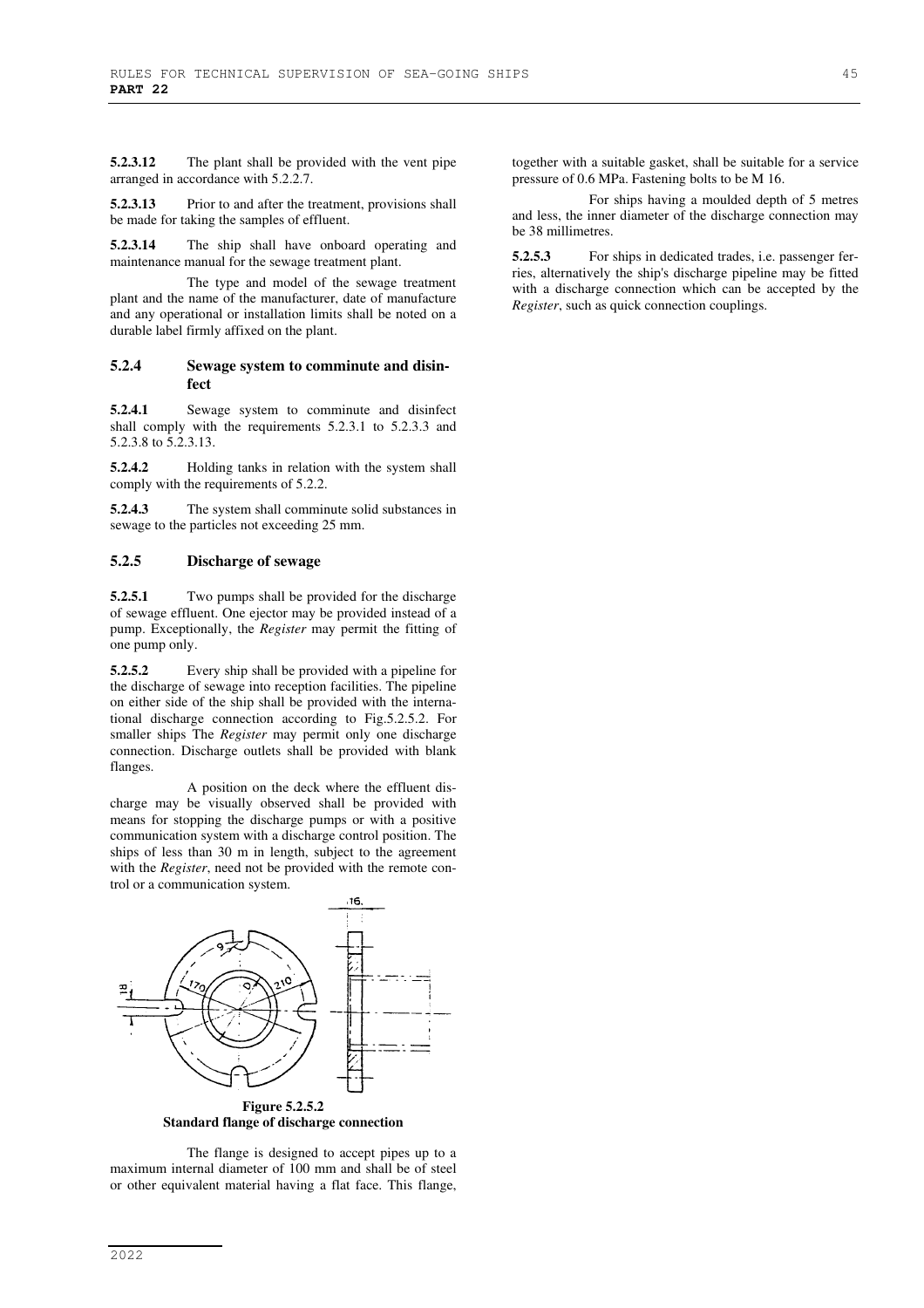# **6 PREVENTION OF POLLUTION BY GARBAGE**

## **6.1 GENERAL**

## **6.1.1 Application**

**6.1.1.1** Annex V, MARPOL 73/78 entered into force on 31st December 1988.

**6.1.1.2** This Section of present Rules apply to the arrangement and equipment of ships intended for prevention of pollution by garbage.

**6.1.1.3** The requirements of this Section of present Rules apply to all ships.

#### **6.1.2 Definitions**

The explanation of terms and expressions, used in all Sections, is specified in Section 1 - General. The following terms and expressions are applied in the present Section:

**6.1.2.1 Wastes** – means useless, unneeded or superfluous matter which is to be discharged.

**6.1.2.2 Garbage** – means all kinds of food wastes, domestic and operational wastes, all plastics, cargo residues, cooking oil, fishing gear and animal carcasses (excluding fresh fish and parts thereof), generated during the normal operation of the ship and liable to be disposed of continuously or periodically except those substances which are defined or listed in other Sections to the present Rules (for example oils, chemicals, etc).

**6.1.2.3 Incinerator** – means shipboard facilities for incinerating solid wastes approximating in composition to household waste and liquid wastes arising from the operation of the ship, e.g., domestic waste, cargo residues, cargoassociated waste, maintenance waste, operational waste and fishing gear, etc. These facilities may be designed to use or not to use the heat energy produced.

**6.1.2.4 Equipment for processing garbage** – (comminuter, grinder, compactor) means the equipment for comminution of garbage or to reduce its volume.

**6.1.2.5 Garbage collecting equipment** – means containers and other equipment for collecting and storage of garbage.

**6.1.2.6 Number of persons** – means crew, passengers and special staff (personnel) in relation to number of places intended for their accommodation on board.

**6.1.2.7 Special areas** – for the purpose of Regulations in this Section, areas determined in MARPOL 73/78, Annex V, Regulation 1(14).

#### **6.1.3 Scope of supervision**

**6.1.3.1** Intentionally blank.

**6.1.3.2** The *Register* shall carry out supervision during manufacture over:

- .1 incinerators;<br>2 equipment for
	- equipment for processing garbage;
	- .3 monitoring and control device.

**6.1.3.3** The *Register* shall carry out supervision during mounting on board ship over:<br>1 incinerato

- .1 incinerator;<br>.2 equipment f
- equipment for processing garbage,
- .3 garbage collection equipment.

**6.1.3.4** Prior to the commencement of the manufacture, the documentation which shall be submitted to The *Register* for approval is the following:

- .1 Incinerator:
	- .1 technical description and work principle;
	- .2 general plan with cross sections (design, capacity, scantlings, materials and protection);
	- .3 firing (burning) device drawing;
	- .4 fill-up device drawing;
	- .5 fuel scheme;
	- .6 electrical scheme;
	- .7 monitoring and control scheme;
	- .8 testing program.

.2 Equipment for processing garbage:

Documentation referred to in 6.1.3.4-.1 excluding items 3, 4 and 5.

- .3 Garbage collection equipment:
	- .1 drawing of the equipment and cross sections (design, capacity, scantlings, materials and protection)
		- .2 capacity calculation.

# **6.2 ARRANGEMENT AND EQUIPMENT FOR COLLECTION AND PROCESSING OF GARBAGE AND INCINERATION OF WASTES**

## **6.2.1 General requirements**

**6.2.1.1** Every ship shall be provided with the one of the following equipment:

- .1 garbage collecting equipment; or
- .2 garbage processing equipment; or
- .3 garbage incinerator.

**6.2.1.2** Garbage processing equipment's and wastes incinerators shall comply with the requirements of the *Rules for the classification of ships, Part 8 - Piping*, *Part 12 - Electrical equipment* and *Part 13 - Automation*.

#### **6.2.2 Garbage collection equipment**

**6.2.2.1** The equipment may be portable or incorporated into hull structure but not into double bottom structure.

**6.2.2.2** The capacity of the garbage collection equipment is recommended to be determined by the formulae: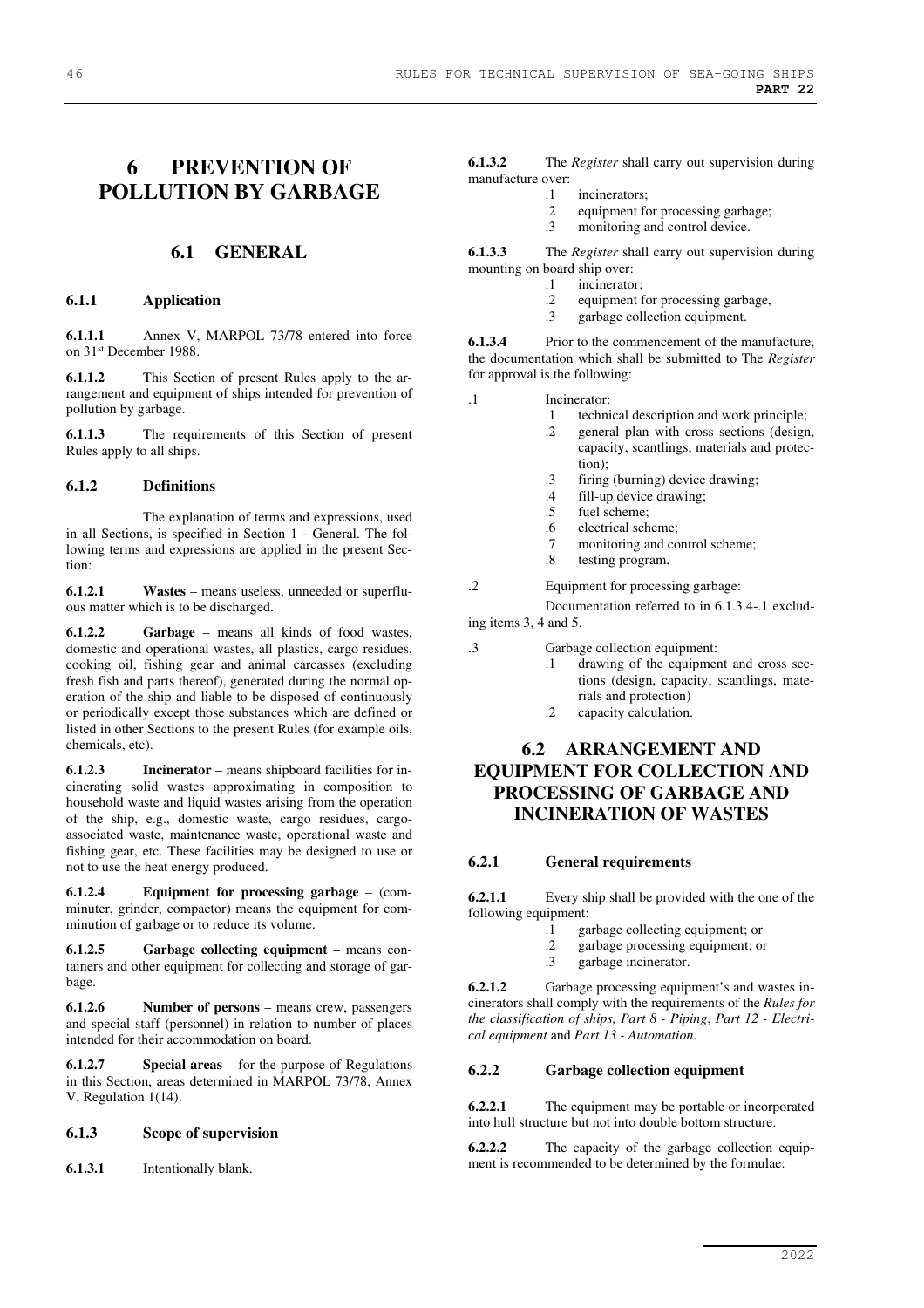where:

 $(6.2.2.2)$ 

*n* – number of persons;

 $V = n \cdot q \cdot t \cdot 10^{-3}$  [m<sup>3</sup>]

- *q* 5 dm<sup>3</sup> per person (daily rate of garbage per person);
- time of the ship's stay in areas where garbage disposal is not permitted;
	- $\overline{3}$  to 10 days for dry cargo carriers (ships) of non-restricted area of navigation;
	- $= 3$  to 6 days for tankers of nonrestricted area of navigation;
	- 3 days for other ships.

All ships operating in the Antarctic area shall have sufficient capacity of garbage collection equipment, for the retention of all garbage while in the area, in order to discharge it to reception facilities.

**6.2.2.3** Garbage collection equipment incorporated into hull structure shall be of steel. Inside wall surface shall be smooth and the bottom inclined  $30^{\circ}$  towards the discharge outlet. The discharge outlets shall not be provided with collar on the lower part.

Covers of the discharge outlets shall be provided with the opening device enabling safe operation under all conditions of navigation.

**6.2.2.4** Inside surfaces of the portable garbage collection equipment shall be smooth.

**6.2.2.5** Portable equipment shall be attached securely on board (securing device).

**6.2.2.6** Openings for garbage shall be provided with covers which can be securely closed.

#### **6.2.3 Garbage processing equipment**

**6.2.3.1** Comminuters shall comminute garbage to the particles not exceeding 25 mm.

**6.2.3.2** Compactors shall reduce the volume of garbage at least 12 times.

**6.2.3.3** The equipment for the discharge of processing garbage into sea shall be located under the deck and shall be provided with watertight covers.

**6.2.3.4** The equipment for the discharge of processing garbage provided with plates with instruction for their use.

#### **6.2.4 Equipment for incineration of garbage (incinerators)**

**6.2.4.1** Incinerators, in addition to the possibility of direct charge with garbage, shall be provided with a storage receptable for garbage (waste).

Covers on the garbage storage receptable shall be provided with the stopping device which precludes simultaneous opening of two or several covers. If storage (charge) of some materials for incinerator is limited (e.g. waste oil, oil residue, etc.) such limitations shall be clearly indicated on the table fitted in the conspicuous place.

**6.2.4.2** Provision shall be made for the control of combustion process directly or indirectly.

**6.2.4.3** Burning units (burners) or other fuel supply devices shall be of the type approved by the *Register*.

**6.2.4.4** Fuel supply line shall be provided with a device which enable the supply of fuel only:

- .1 when the burner is ready to operate;
- .2 when the combustion air is flowing into the combustion chamber.

**6.2.4.5** Fuel supply line shall be provided with a device for automatic shut down of the fuel supply to the burner in intervals not exceeding 5 seconds, if:

- .1 combustion air supply to combustion chamber is cut off;
- 2 the flame is gone out;<br>3 failure of electrical sum
- failure of electrical supply;
- .4 fuel pressure drop is under the permissible working pressure.

**6.2.4.6** In case that the fuel does not ignite within 5 seconds, the fuel supply shall be automatically shut down.

**6.2.4.7** The burners shall be capable of being shut down from two positions, one of which shall be outside of the space where the incinerator is located.

**6.2.4.8** Drip trays shall be fitted on places where fuel leakage might occur with the possibility of efficient discharge.

**6.2.4.9** The ash and other combustion remains shall be stored in the portable receptacles with covers which can be securely attached on board (securing device).

The incinerator surfaces exposed to excessive heating shall be insulated in accordance with, the requirements of the *Rules for the classification of ships, Part 7 - Machinery installation*, 1.11.9.

**6.2.4.11** The exhaust gas system shall be in accordance with the *Rules for the classification of ships, Part 8 - Piping*, Section 6.

**6.2.4.12** Burner automatic ignition program shall be:

- combustion space to be ventilated at least 3 minutes prior to ignition;
- combustion space to be ventilated at least 3 minutes after the flame is gone.

In case that a separate blower for the extended operation is provided after the flame is gone, the latter requirement need not be fulfilled.

**6.2.4.13** Incinerators with the automatic combustion process shall be provided with alarm for the cases referred to in the Table 6.2.4.13.

**6.2.4.14** When charging the combustion chamber of incinerator which is not provided with the storage receptacle, the combustion chamber door shall be capable of being blocked in case that:

- .1 during combustion air supply for combustion chamber;
- .2 the temperature in combustion chamber exceeds the flash point of fuel evaporations being used on board.

**6.2.4.15** Incinerator plants with capacities up to 4000 kW per unit shall be in compliance with MARPOL 73/78,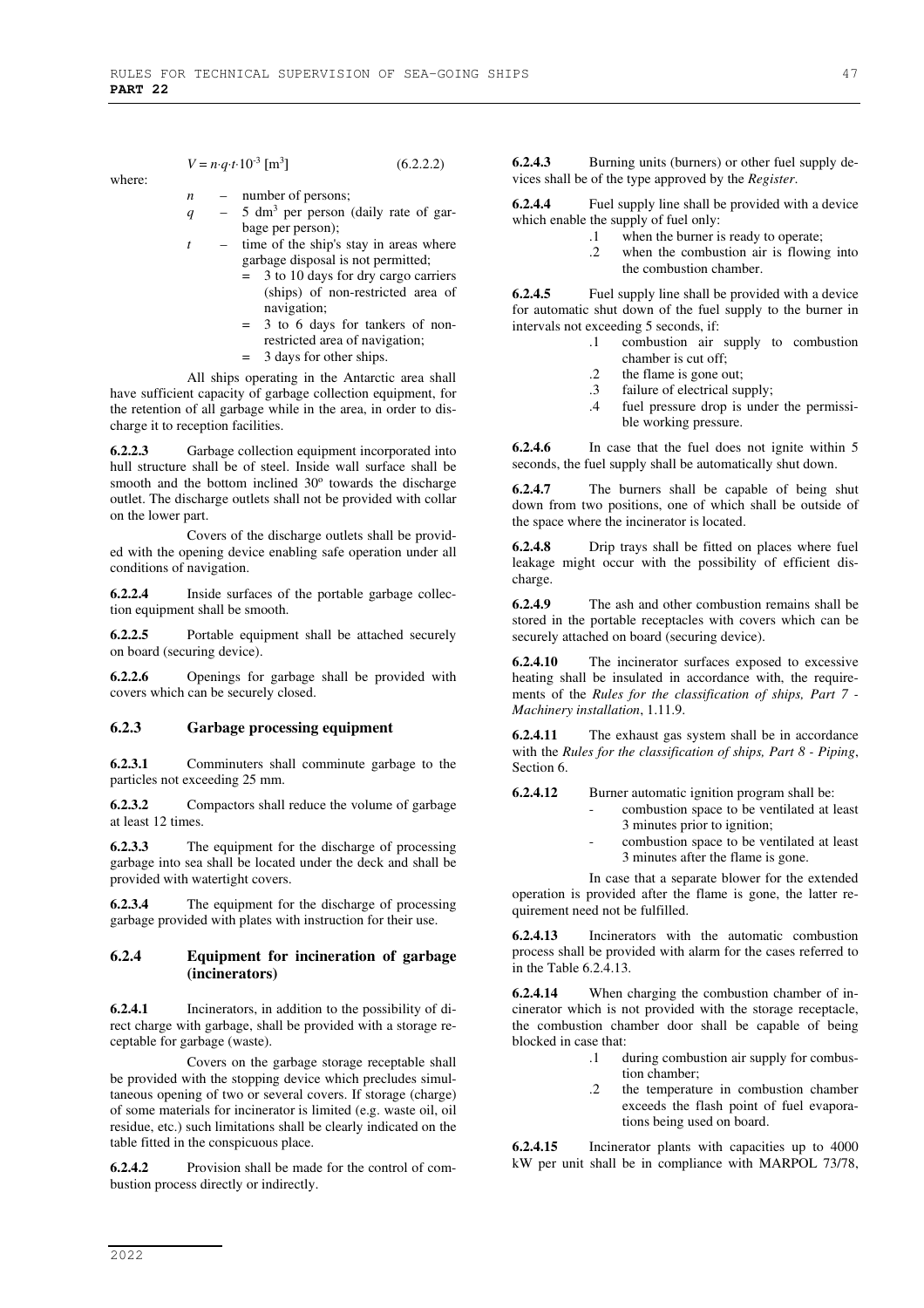Annex V, Guidelines for the implementation of Annex V, i.e. IMO Res. MEPC.244(66).

**6.2.4.16** Requirements related to shipboard incineration related to the prevention of air pollution are stated in 7.3.5.

## **6.2.5 Arrangements and equipment location**

**6.2.5.1** Portable garbage collection equipment shall be located on the open deck or in the spaces separated from the accommodation and service spaces which can be with forced ventilation.

**6.2.5.2** Comminuters and compactors shall be located in the spaces separated from accommodation and service spaces which can be with forced ventilation.

**6.2.5.3** Incinerators may be located in the machinery spaces or in (special) separate spaces.

.1 If located in the machinery space it shall be separated by screen and shall be in accordance with the *Rules for the classifica-* *tion of ships, Part 7 - Machinery* 1.12 and 1.13.

.2 If located in separate space, such a space shall be considered as service space and shall be in accordance with the *Rules for the classification of ships, Part 17 - Firefighting*, 1.5.8.1.

**6.2.5.4** In case that incinerator is located in separate space, provision shall be made for:

- .1 Pressure-vacuum ventilation which provide sufficient quantity of air for the incinerator operation;
	- .2 Automatic fire alarm in accordance with for the *Rules for the classification of ships, Part 17 - Fire-fighting*.
- .3 Fire-fighting system in accordance with the *Rules for the classification of ships, Part 17 - Fire-fighting*.

|                                                       |      | Alarm | Fuel automatic<br>shut-off | Remarks                                                                                |
|-------------------------------------------------------|------|-------|----------------------------|----------------------------------------------------------------------------------------|
|                                                       |      | 2     | 3                          | 4                                                                                      |
| High temperature of exhaust gases                     |      |       | $+$                        |                                                                                        |
| High temperature in combustion chamber                |      |       | $\ddot{}$                  |                                                                                        |
| Ventilator switch-off                                 |      |       | $\ddot{}$                  | If suction ventilator is not available,                                                |
|                                                       |      |       |                            | stand-by ventilator is put in operation                                                |
| Suction ventilator switch-off                         |      |       | $+$                        | If fitted                                                                              |
| Fuel temperature                                      | high | $+$   |                            |                                                                                        |
|                                                       | low  | $+$   |                            | High viscosity                                                                         |
| Fuel pump low pressure                                |      |       | $+$                        | If fuel pump in necessary in<br>normal work                                            |
| Flame is gone or failure                              |      |       | $+$                        | Each burning valve shall have possi-<br>bility of automatic shut-off of fuel<br>supply |
| Fuel supply failure or combustion air low<br>pressure |      |       | $+$                        |                                                                                        |
| Automatic shut-off fuel supply                        |      | $+$   |                            |                                                                                        |

**Table 6.2.4.13**  Monitoring of incinerators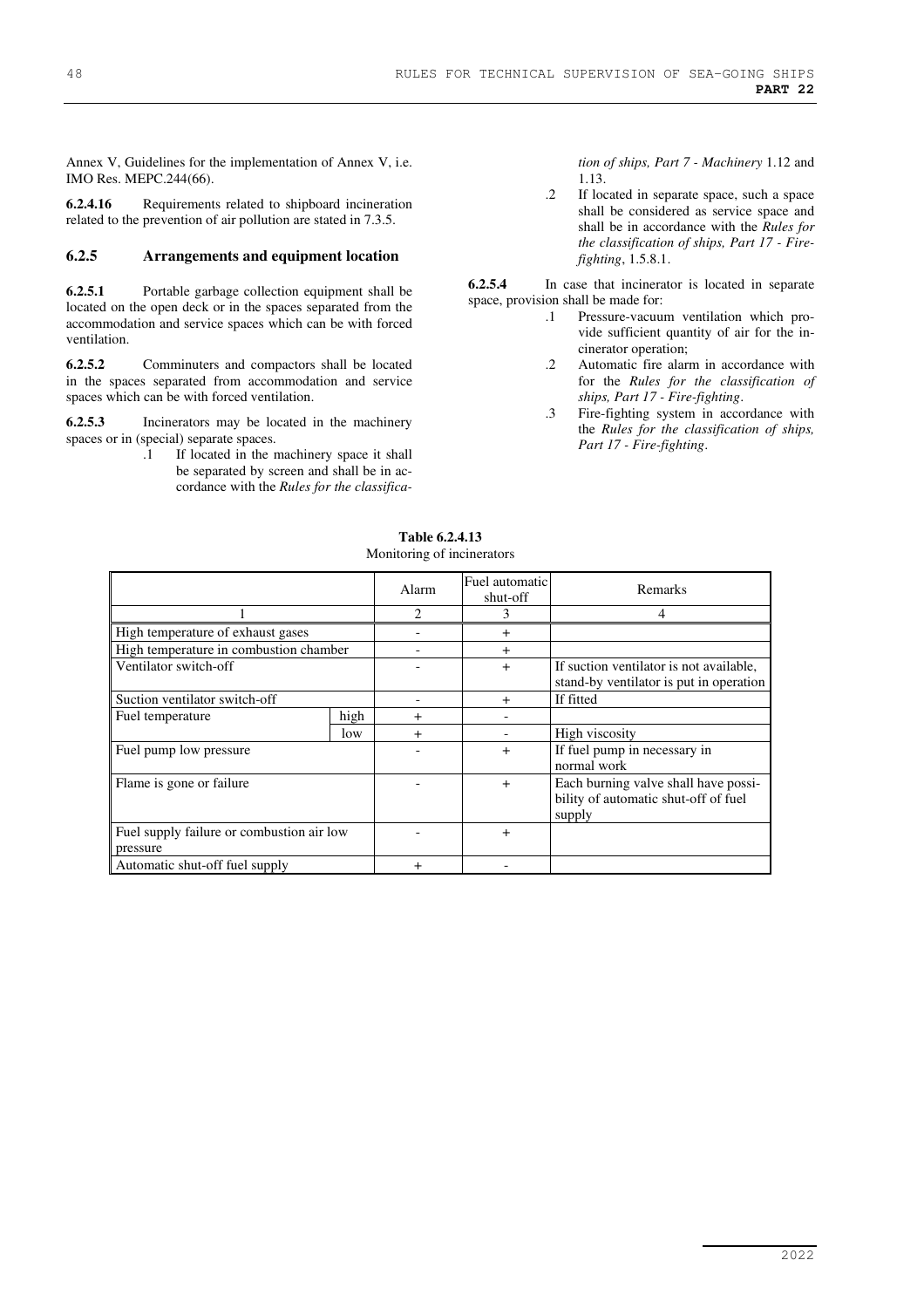# **6.3 PLACARDS, GARBAGE MANAGEMENT PLANS, GARBAGE RECORD BOOK**

## **6.3.1 Placards**

**6.3.1.1** Every ship of 12 m or more in length overall and fixed or floating platforms shall display at appropriate places placards with guidelines for disposal of garbage.

**6.3.1.2** Placards shall be made of durable material, with dimensions of not less than 200 x125 mm and displayed at visible place on navigating bridge, dining rooms and on open deck, and for passenger ships also at places inside the ship and on open deck where more passenger gather.

#### **6.3.1.3 Ships engaged in international voyages**

Ships shall have placards written in the working language of the crew and additionally in English, French or Spanish with text according to MARPOL 73/78, Annex V, Regulation 3, 4, 5 and 6, and section 5.2 of part II-A of the Polar Code.

#### **6.3.1.4 Ships of restricted service 5 to 8**

Since according to MARPOL 73/78, Annex V, Regulation 3, the disposal of garbage is prohibited in Adriatic sea area, except as provided otherwise in Regulation 6, the placard with clearly written warning about the prohibition of disposal of garbage into the sea is to be displayed.

On passenger ships the placard is to be displayed in accommodation spaces and on open decks, and on other ships at least in dining room.

### **6.3.2 Garbage management plan**

**6.3.2.1** Every ship of 100 GT and above and every ship certified to carry 15 persons or more and fixed or floating platforms shall carry a garbage management plan.

**6.3.2.2** Garbage management plan shall provide written procedures for minimizing, collecting, storing, processing and disposing of garbage, including the use of the equipment onboard, and designate the person in charge of carrying out the plan.

Plan written in the working language of the crew is to be in accordance with IMO Res. MEPC.220 (63).

#### **6.3.3 Garbage record book**

**6.3.3.1** Every ship of 400 GT and above and every ship certified to carry 15 persons or more engaged in international voyages and every fixed or floating platform shall be provided with a garbage record book.

The Garbage Record Book, whether as a part of the ship's official logbook, or as an electronic record book which shall be approved by the Administration taking into account the Guidelines in Resolution MEPC.312(74), or otherwise, shall be in the form specified in appendix II to MAR-POL 73/78, Annex V.

Garbage record book shall be provided on every ship of 400 GT and above and every ship certified to carry 15 persons or more, if the duration of the voyage is more than one hour, in the restricted service area 5 to 8.

**6.3.3.2** The entries in the garbage record book, according to form in appendix to the Annex V, MARPOL 73/78, shall be in an official language of the state whose flag the ship is entitled to fly and for ships engaged in international voyages also in English, French or Spanish.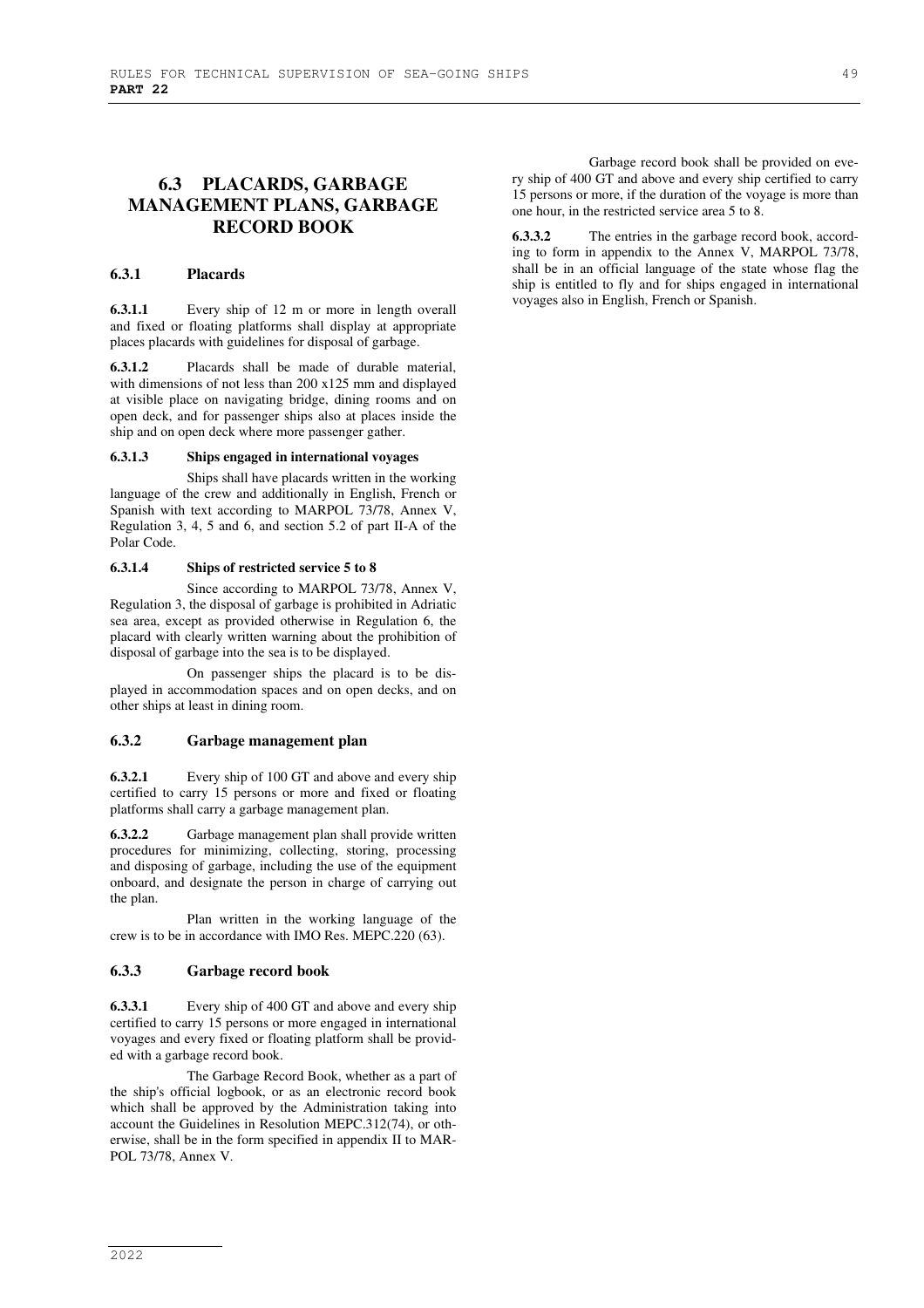# **7 PREVENTION OF AIR POLLUTION**

# **7.1 GENERAL**

## **7.1.1 Application**

**7.1.1.1** The Protocol of 1997, to amend the *International Convention for the Prevention of Pollution from Ships, 1973, as modified by the Protocol of 1978 relating thereto* (i.e. *MARPOL 73/78 Convention*) entered into force on 19 May 2005. This Protocol introduced the Annex VI to the Convention, entitling the regulations for the prevention of air pollution from ships.

IMO Res. MEPC.176(58) Amendments to the annex of the Protocol of 1997 to amend the International Convention for the Prevention of Pollution from Ships, 1973, as modified by the Protocol of 1978 relating thereto (i.e. Revised MARPOL Annex VI) was adopted on 10 October 2008 and enters into force on 1 July 2010.

IMO Res. MEPC.177(58) Amendments to the Technical Code on Control of Emission of Nitrogen Oxides from Marine Diesel Engines, i.e. NOx Technical Code 2008 was also adopted on 10 October 2008 and enters into force on 1 July 2010.

**7.1.1.2** The provisions of this Section shall apply to all ships (as defined in item 1.1.2.4), except where expressly provided otherwise in items 7.1.3, 7.2.1, 7.2.2, 7.3.2, 7.3.4, 7.3.5 and 7.3.6.

### **7.1.2 Definitions**

The explanations of terms and expressions that refer to the general terminology in the *Rules are given in the Rules for the classification of ships, Part 1 - General requirements, Chapter 1 - General information*. For the purpose of this Section of the Rules the following definitions apply.

**7.1.2.1 Annex** – means Annex VI to the *International Convention for the Prevention of Pollution from Ships 1973* (MARPOL), as modified by the Protocol of 1978 relating thereto, and as modified by the Protocol of 1997, as amended by the IMO, provided that such amendments are adopted and brought into force.

**7.1.2.2 A similar stage of construction** – means the stage at which:

- .1 construction identifiable with a specific ship begins; and
- .2 assembly of that ship has commenced comprising at least 50 tonnes or one per cent of the estimated mass of all structural material, whichever is less.

**7.1.2.3 Anniversary date** – means the day and the month of each year which will correspond to the date of expiry of the *International Air Pollution Prevention Certificate*.

**7.1.2.4 Auxiliary control device** – means a system, function, or control strategy installed on a marine diesel engine that is used to protect the engine and/or its ancillary equipment against operating conditions that could result in

damage or failure, or that is used to facilitate the starting of the engine. An auxiliary control device may also be a strategy or measure that has been satisfactorily demonstrated not to be a defeat device.

**7.1.2.5 Continuous feeding** – is defined as the process whereby waste is fed into a combustion chamber without human assistance while the incinerator is in normal operating conditions with the combustion chamber operative temperature between 850°C and 1200°C.

**7.1.2.6 Defeat device** – means a device which measures, senses, or responds to operating variables (e.g., engine speed, temperature, intake pressure or any other parameter) for the purpose of activating, modulating, delaying or deactivating the operation of any component or the function of the emission control system such that the effectiveness of the emission control system is reduced under conditions encountered during normal operation, unless the use of such a device is substantially included in the applied emission certification test procedures.

**7.1.2.7 Emission** – means any release of substances, subject to control by this Section from ships into the atmosphere or sea.

**7.1.2.8** Emission Control Area – means an area where the adoption of special mandatory measures for emissions from ships is required to prevent, reduce and control air pollution from NOx or SOx and particulate matter or all three types of emissions and their attendant adverse impacts on human health and the environment. Emission Control Areas shall include those listed in, or designated under, 7.3.2 and 7.3.3.

**7.1.2.9 Fuel oil** – means any fuel delivered to and intended for combustion purposes for propulsion or operation on board a ship, including gas, distillate and residual fuels.

**7.1.2.10 Gross tonnage** – means the measure of the overall size of a ship determined in accordance with the *Rules for tonnage measurement of maritime objects* (see item 1.3.1 of these *Rules*).

**7.1.2.11 Installations** – in relation to 7.3.1 means the installation of systems, equipment including portable fireextinguishing units, insulation, or other material on a ship, but excludes the repair or recharge of previously installed systems, equipment, insulation, or other material, or the recharge of portable fire-extinguishing units.

**7.1.2.12 Installed** – means a marine diesel engine that is fitted, or is intended to be fitted, on a ship, including a portable auxiliary marine diesel engine, only if its fuelling, cooling, or exhaust system is an integral part of the ship. A fuelling system is considered integral to the ship only if it is permanently affixed to the ship. This definition includes a marine diesel engine that is used to supplement or augment the installed power capacity of the ship and is intended to be an integral part of the ship.

**7.1.2.13 Irrational emission control strategy** – means any strategy or measure that, when the ship is operated under normal conditions of use, reduces the effectiveness of an emission control system to a level below that expected on the applicable emission test procedures.

**7.1.2.14 Marine diesel engine** – means any reciprocating internal combustion engine operating on liquid or dual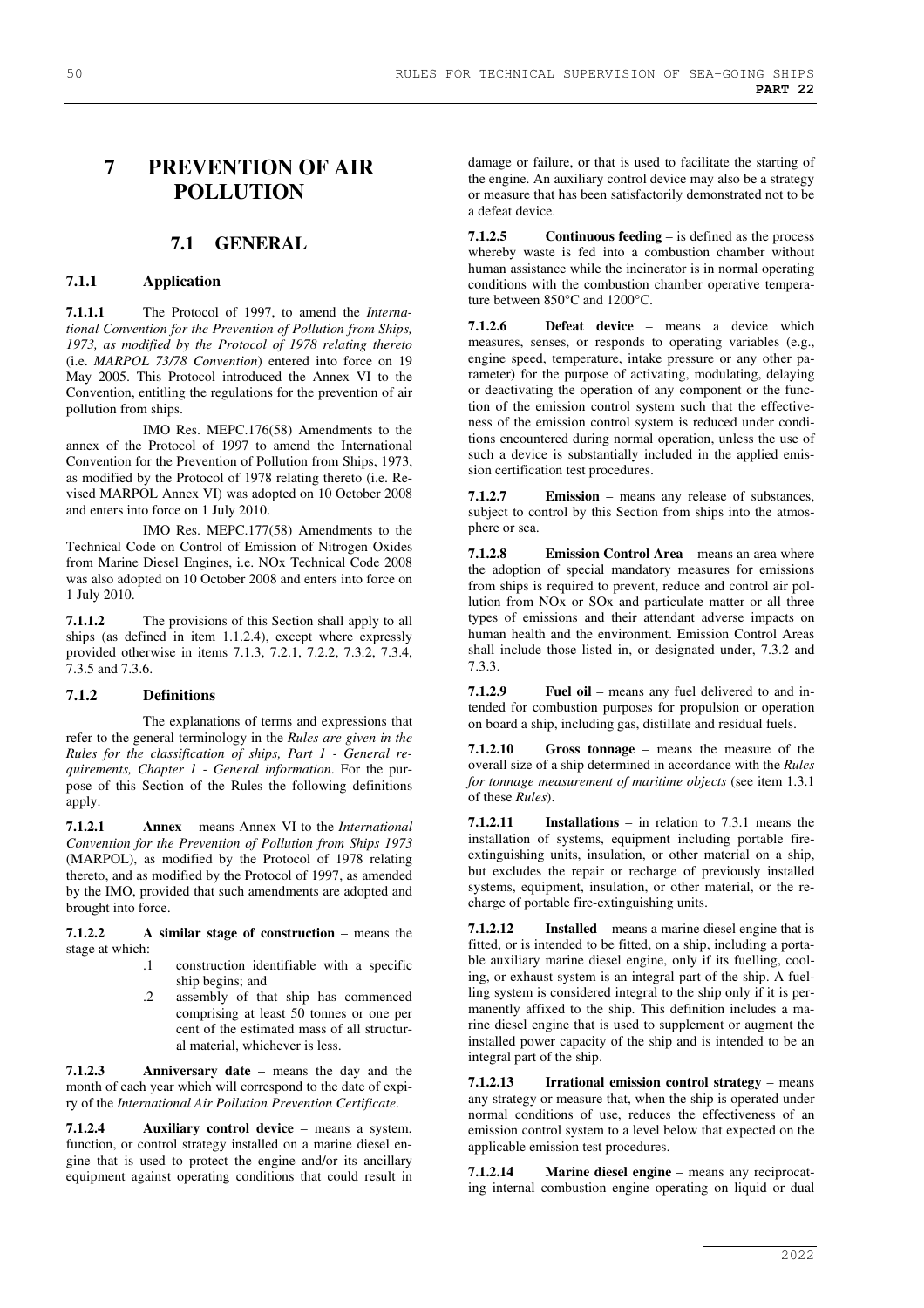fuel, to which 7.3.2 applies, including booster/compound systems if applied. In addition, a gas fuelled engine installed on a ship constructed on or after 1 March 2016 or a gas fuelled additional or non-identical replacement engine installed on or after that date is also considered as a marine diesel engine.

**7.1.2.15 NOx Technical Code** – means the *Technical code on control of emission of nitrogen oxides from marine Diesel engines* adopted by resolution 2 of the 1997 MARPOL Conference, as amended by the IMO.

**7.1.2.16 Ozone-depleting substances** – means controlled substances defined in paragraph (4) of article 1 of the *Montreal Protocol on Substances that Deplete the Ozone Layer*, 1987, listed in Annexes A, B, C or E to the said Protocol.

Ozone-depleting substances that may be found on board ship include, but are not limited to:

| <b>Bromochlorodifluoromethane</b><br>Halon 1211 |  |  |
|-------------------------------------------------|--|--|
| <b>Bromotrifluoromethane</b>                    |  |  |
| 1,2-Dibromo-1,1,2,2-tetrafluoro                 |  |  |
| ethane (also known as Halon 114B2)              |  |  |
| Trichlorofluoromethane                          |  |  |
| Dichlorodifluoromethane                         |  |  |
| 1,1,2-Trichloro-1,2,2-trifluoroethane           |  |  |
| 1,2-Dichloro-1,1,2,2-tetrafluoro                |  |  |
| ethane                                          |  |  |
| Chloropentafluoroethane                         |  |  |
|                                                 |  |  |

**7.1.2.17 Shipboard incineration** – means the incineration of wastes or other matter on board a ship, if such wastes or other matter were generated during the normal operation of that ship.

**7.1.2.18 Shipboard incinerator** – means a shipboard facility designed for the primary purpose of incineration.

**7.1.2.19 Ships constructed** – means ships the keels of which are laid or which are at a similar stage of construction.

**7.1.2.20 Sludge oil** – means sludge from the fuel or lubricating oil separators, waste lubricating oil from main or auxiliary machinery, or waste oil from bilge water separators, oil filtering equipment or drip trays.

**7.1.2.21 Tanker** – means an oil tanker as defined in item 2.1.2.5, or a chemical tanker as defined in item 3.1.2.1.

**7.1.2.22** Low-flashpoint fuel - means gaseous or liquid fuel oil having a flashpoint lower than  $60^{\circ}$ C.

**7.1.2.23 MARPOL delivered sample -** means the sample of fuel oil delivered in accordance with 7.3.6.5.

**7.1.2.24 In-use sample -** means a sample of fuel oil in use on a ship.

**7.1.2.25 On board sample** - means a sample of fuel oil intended to be used or carried for use on board a ship.

## **7.1.3 Exceptions and Exemptions**

## **7.1.3.1 General**

Regulations of this Section of the *Rules* shall not apply to:

- .1 any emission necessary for the purpose of securing the safety of a ship or saving life at sea; or
- .2 any emission resulting from damage to a ship or its equipment:
	- .1 provided that all reasonable precautions have been taken after the occurrence of the damage or discovery of the emission for the purpose of preventing or minimising the emission; and
	- .2 except if the owner or the master acted either with intent to cause damage, or recklessly and with knowledge that damage would probably result.

#### **7.1.3.2 Trials for Ship Emission Reduction and Control Technology Research**

The Administration may, in co-operation with other Administrations as appropriate, issue an exemption from specific provisions of this Section for a ship to conduct trials for the development of ship emission reduction and control technologies and engine design programmes. Such an exemption shall only be provided if the applications of specific provisions of this Section or the *NOx Technical Code 2008* could impede research into the development of such technologies or programmes. A permit for such an exemption shall only be provided to the minimum number of ships necessary and be subject to the following provisions:

- .1 for marine diesel engines with a per cylinder displacement up to 30 litres, the duration of the sea trial shall not exceed 18 months. If additional time is required, the Administration or the permitting Administrations may permit a renewal for one additional 18-month period; or
- .2 for marine diesel engines with a per cylinder displacement at or above 30 litres, the duration of the ship trial shall not exceed 5 years and shall require a progress review by the Administration or the permitting Administrations at each intermediate survey. A permit may be withdrawn based on this review if the testing has not adhered to the conditions of the permit or if it is determined that the technology or programme is not likely to produce effective results in the reduction and control of ship emissions. If the Administration or the reviewing Administration determine that additional time is required to conduct a test of a particular technology or programme, a permit may be renewed for an additional time period not to exceed five years.

## **7.1.3.3 Emissions from Sea-bed Mineral Activities**

Emissions directly arising from the exploration, exploitation and associated offshore processing of sea-bed mineral resources are exempt from the provisions of this Section. Such emissions include the following:

.1 emissions resulting from the incineration of substances that are solely and directly the result of exploration, exploitation and associated offshore processing of sea-bed mineral resources, including but not limited to the flar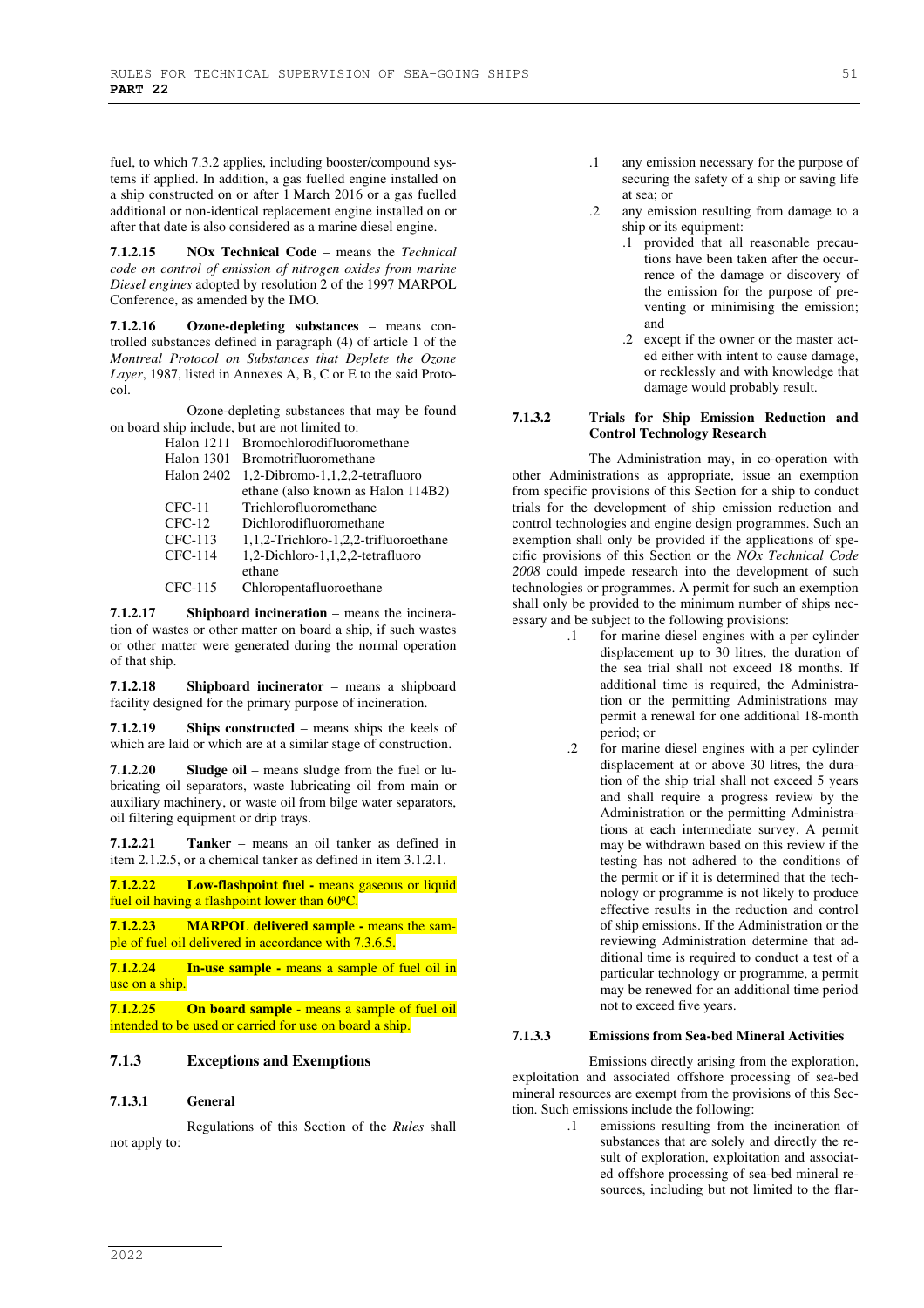ing of hydrocarbons and the burning of cuttings, muds, and/or stimulation fluids during well completion and testing operations, and flaring arising from upset conditions;

- .2 the release of gases and volatile compounds entrained in drilling fluids and cuttings;
- .3 emissions associated solely and directly with the treatment, handling, or storage of sea-bed minerals; and
- .4 emissions from marine diesel engines that are solely dedicated to the exploration, exploitation and associated offshore processing of sea-bed mineral resources.

The requirements of 7.3.6 shall not apply to the use of hydrocarbons which are produced and subsequently used on site as fuel.

## **7.1.4 Equivalents**

**7.1.4.1** The *Administration* may allow any fitting, material, appliance or apparatus to be fitted in a ship or other procedures, alternative fuel oils, or compliance methods used as an alternative to that required by this of if such fitting, material, appliance or apparatus or other procedures, alternative fuel oils, or compliance methods are at least as effective in terms of emissions reductions as that required by this Section, including any of the standards set forth in 7.3.2 and7.3.3.

**7.1.4.2** The *Administration* which allows a fitting, material, appliance or apparatus or other procedures, alternative fuel oils, or compliance methods used as an alternative to that required by this Section shall communicate to the IMO for circulation to the Parties particulars thereof, for their information and appropriate action, if any.

**7.1.4.3** The *Administration* should take into account any relevant guidelines developed by the IMO pertaining to the equivalents provided for in this regulation 7.1.4.

**7.1.4.4** The *Administration* which allows the use of an equivalent as set forth in 7.1.4.1 shall endeavour not to impair or damage its environment, human health, property, or resources or those of other States.

**7.1.4.5** Guidelines for exhaust gas cleaning systems are set out in IMO Res. MEPC.259(68).

# **7.2 SURVEY, CERTIFICATION AND MEANS OF CONTROL**

This Section states the requirements specific to the prevention of air pollution from ships.

## **7.2.1 Surveys**

**7.2.1.1** Every ship of 400 gross tonnage or above and every fixed and floating drilling rig and other platforms shall be subject to the surveys specified below:

.1 **Initial survey** – before the ship is put into service or before the certificate required under 7.2.2 is issued for the first time. This survey shall be such as to ensure that the equipment, systems, fittings, arrangements and material fully comply with the applicable requirements of this Section;

- .2 **Renewal survey** at intervals of five years, except where 7.2.3.2, 7.2.3.4 or 7.2.3.5 is applicable. The renewal survey shall be such as to ensure that the equipment, systems, fittings, arrangements and material fully comply with applicable requirements of this Section;
- .3 **Intermediate survey** within three months before or after the second anniversary date or within three months before or after the third anniversary date of the certificate which shall take the place of one of the annual surveys specified in 7.2.1.1-.4.4. The intermediate survey shall be such as to ensure that the equipment and arrangements fully comply with the applicable requirements of this Section and are in good working order. Such intermediate surveys shall be endorsed on the certificate issued under 7.2.2.
- .4 **Annual survey** within three months before or after each anniversary date of the certificate, including a general inspection of the equipment, systems, fittings, arrangements and material referred to in 7.2.1.1-.1 to ensure that they have been maintained in accordance with 7.2.1.3 and that they remain satisfactory for the service for which the ship is intended. Such annual surveys shall be endorsed on the certificate issued under 7.2.2; and
- .5 **Additional survey** either general or partial, according to the circumstances, shall be made whenever any important repairs or renewals are made as prescribed in 7.2.1.3 or after a repair resulting from investigations prescribed in 7.2.1.4. The survey shall be such as to ensure that the necessary repairs or renewals have been effectively made, that the material and workmanship of such repairs or renewals are in all respects satisfactory and that the ship complies in all respects with the requirements of this Section.

**7.2.1.2** All marine diesel engines over 130 kW, except those exempted by 7.1.3 or 7.3.2, are to comply with the 7.3.2 limit regardless of the gross tonnage of the ship onto which the engine is installed. In this context such engines must have an approved *Technical File* and must be issued with an EIAPP certificate in accordance with the *NOx Technical Code* in all cases.

 Ship surveys specified in 7.2 do not apply to ships under 400 GT.

**7.2.1.3** Ship surveys specified in 7.4.4 do not apply to ships engaged on voyages within area of navigation 5 to 8 constructed before 1<sup>st</sup> January 2018, and to marine diesel engines installed onboard these ships before 1st January 2018.

**7.2.1.4** The equipment shall be maintained to conform with the provisions of this Section and no changes shall be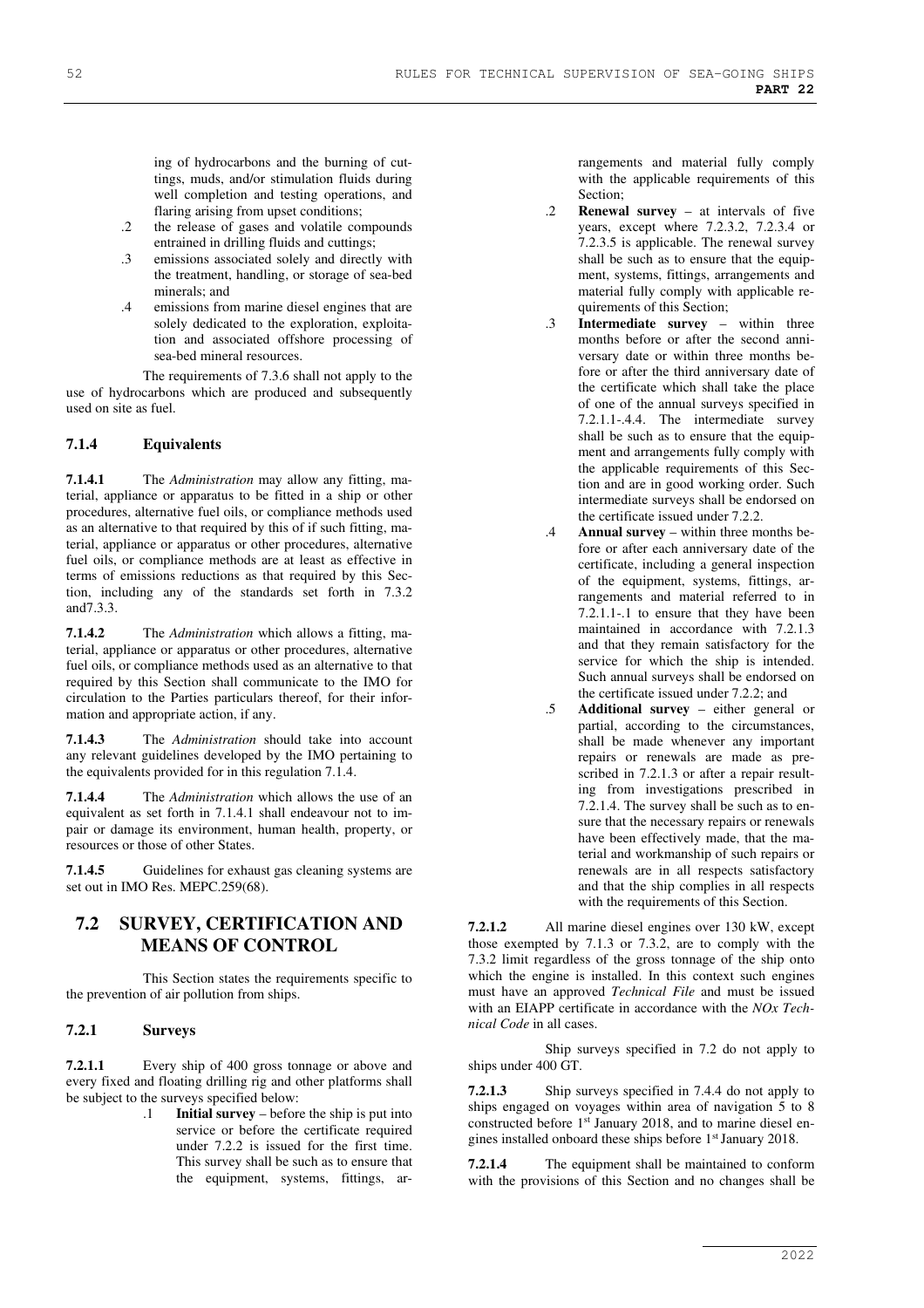made in the equipment, systems, fittings, arrangements, or material covered by the survey, without the express approval of the *Register*. The direct replacement of such equipment and fittings with equipment and fittings that conform with the provisions of this Section is permitted.

**7.2.1.5** Whenever an accident occurs to a ship or a defect is discovered which substantially affects the efficiency or completeness of its equipment covered by this Section, the master or owner of the ship shall report at the earliest opportunity the *Register* responsible for issuing the relevant certificate.

## **7.2.2 Issue or endorsement of a Certificate**

**7.2.2.1** An *International Air Pollution Prevention Certificate* (i.e. *IAPP Certificate*) shall be issued after initial or renewal survey in accordance with the provisions of 7.2.1, to:

- .1 any ship of 400 gross tonnage or above engaged in voyages to ports or offshore terminals under the jurisdiction of other Parties to the Protocol of 1997; and
- .2 platforms and drilling rigs engaged in voyages to waters under the sovereignty or jurisdiction of other Parties to the Protocol of 1997.

**7.2.2.2** A ship constructed before the date of entry into force of Annex VI shall be issued with an International Air Pollution Prevention Certificate in accordance with 7.2.2.1 no later than the first scheduled dry-docking after the date of such entry into force, but in no case later than three years after this date.

## **7.2.3 Duration and validity of Certificate**

**7.2.3.1** An International Air Pollution Prevention Certificate is issued for a period of five years.

- **7.2.3.2** Notwithstanding the requirements of 7.2.3.1:
	- .1 when the renewal survey is completed within three months before the expiry date of the existing certificate, the new certificate shall be valid from the date of completion of the renewal survey to a date not exceeding five years from the date of expiry of the existing certificate;
	- .2 when the renewal survey is completed after the expiry date of the existing certificate, the new certificate shall be valid from the date of completion of the renewal survey to a date not exceeding five years from the date of expiry of the existing certificate; and
	- .3 when the renewal survey is completed more than three months before the expiry date of the existing certificate, the new certificate shall be valid from the date of completion of the renewal survey to a date not exceeding five years from the date of completion of the renewal survey.

**7.2.3.3** If a renewal survey has been completed and a new certificate cannot be issued or placed on board the ship before the expiry date of the existing certificate, the *Register*

may endorse the existing certificate and such a certificate shall be accepted as valid for a further period which shall not exceed five months from the expiry date.

**7.2.3.4** If a ship, at the time when a certificate expires, is not in a port in which it is to be surveyed, the *Register* may extend the period of validity of the certificate but this extension shall be granted only for the purpose of allowing the ship to complete its voyage to the port in which it is to be surveyed, and then only in cases where it appears proper and reasonable to do so. No certificate shall be extended for a period longer than three months, and a ship to which an extension is granted shall not, on its arrival in the port in which it is to be surveyed, be entitled by virtue of such extension to leave that port without having a new certificate. When the renewal survey is completed, the new certificate shall be valid to a date not exceeding five years from the date of expiry of the existing certificate before the extension was granted.

**7.2.3.5** A certificate issued to a ship engaged on short voyages which has not been extended under the foregoing provisions of 7.2.3 may be extended by the *Register* for a period of grace of up to one month from the date of expiry stated on it. When the renewal survey is completed, the new certificate shall be valid to a date not exceeding five years from the date of expiry of the existing certificate before the extension was granted.

**7.2.3.6** If an annual or intermediate survey is completed before the period specified in 7.2.1, then:

- .1 the anniversary date shown on the certificate shall be amended by endorsement to a date which shall not be more than three months later than the date on which the survey was completed;
- .2 the subsequent annual or intermediate survey required by 7.2.1 shall be completed at the intervals prescribed by 7.2.1 using the new anniversary date; and
- .3 the expiry date may remain unchanged provided one or more annual or intermediate surveys, as appropriate, are carried out so that the maximum intervals between the surveys prescribed by 7.2.1 are not exceeded.

**7.2.3.7** A certificate issued under 7.2.2 shall cease to be valid in any of the following cases:<br>.1 if the relevant surve

- if the relevant surveys are not completed within the periods specified under 7.2.1.1;
- .2 if the certificate is not endorsed in accordance with 7.2.1.1-.3 or 7.2.1.1-.4; and
- .3 upon transfer of the ship to the flag of another State.

# **7.3 REQUIREMENTS FOR CONTROL OF EMISSIONS FROM SHIPS**

## **7.3.1 Ozone-depleting substances**

**7.3.1.1** Item 7.3.1 does not apply to permanently sealed equipment where there are no refrigerant charging connections or potentially removable components containing ozone depleting substances.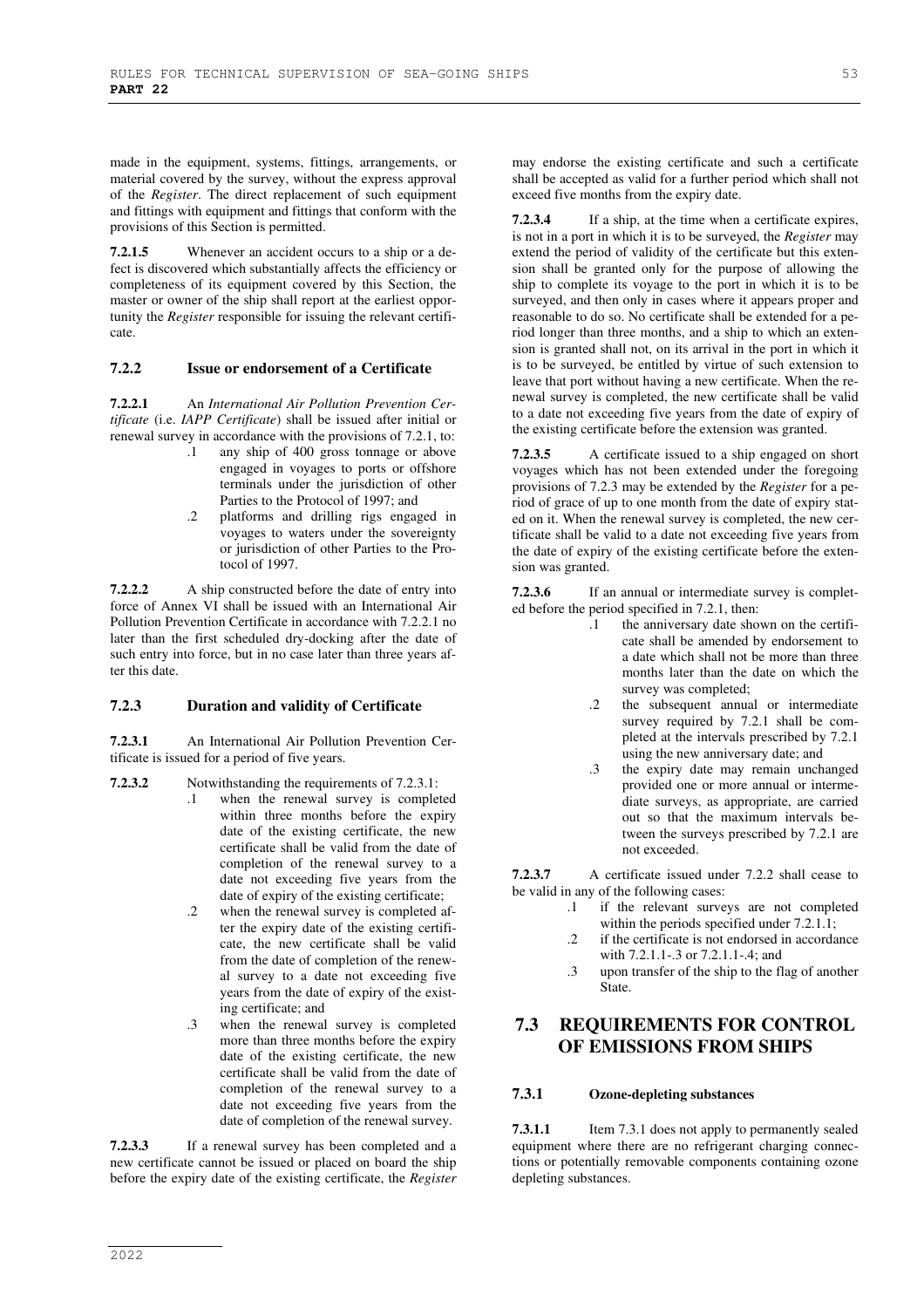**7.3.1.2** Subject to the provisions of 7.1.3.1, any deliberate emissions of ozone depleting substances shall be prohibited. Deliberate emissions include emissions occurring in the course of maintaining, servicing, repairing or disposing of systems or equipment, except that deliberate emissions do not include minimal releases associated with the recapture or recycling of an ozone depleting substance. Emissions arising from leaks of an ozone depleting substance, whether or not the leaks are deliberate, may be regulated by Parties to the Protocol of 1997.

**7.3.1.3** Installations which contain ozone depleting substances, other than hydro-chlorofluorocarbons, shall be prohibited:

- .1 on ships constructed on or after 19 May 2005; or
- .2 in the case of ships constructed before 19 May 2005, which have a contractual delivery date of the equipment to the ship on or after 19 May 2005 or, in the absence of a contractual delivery date, the actual delivery of the equipment to the ship on or after 19 May 2005.

Installations which contain hydrochlorofluorocarbons shall be prohibited (see also requirements of Regulation (EC) No 1005/2009 of the European parliament and of the Council of 16 September 2009 on substances that deplete the ozone layer):

- .3 on ships constructed on or after 1 January  $2020$ ; or
- .4 in the case of ships constructed before 1 January 2020, which have a contractual delivery date of the equipment to the ship on or after 1 January 2020 or, in the absence of a contractual delivery date, the actual delivery of the equipment to the ship on or after 1 January 2020.

**7.3.1.4** The substances referred to in 7.3.1, and equipment containing such substances, shall be delivered to appropriate reception facilities when removed from ships.

**7.3.1.5** Each ship subject to 7.2.2.1 shall maintain a list of equipment containing ozone depleting substances.

**7.3.1.6** Each ship subject to 7.2.2.1 which has rechargeable systems that contain ozone depleting substances shall maintain an *Ozone Depleting Substances Record Book*. This Record Book may form part of an existing log-book or electronic record book as approved by the *Register*.

An electronic recording system referred to in regulation 12.6, as adopted by resolution MEPC.176(58), shall be considered an electronic record book, provided the electronic recording system is approved by the Administration on or before the first International Air Pollution Prevention (IAPP) Certificate renewal survey carried out on or after 1 October 2020, but not later than 1 October 2025, taking into account the Guidelines in Resolution MEPC.312(74).

**7.3.1.7** Entries in the *Ozone Depleting Substances Record Book* shall be recorded in terms of mass [kg] of substance and shall be completed without delay on each occasion, in respect of the following:

.1 recharge, full or partial, of equipment containing ozone depleting substances;

- .2 repair or maintenance of equipment containing ozone depleting substances;
- .3 discharge of ozone depleting substances to the atmosphere:
- .3.1 deliberate; and
- .3.2 non-deliberate;
- .4 discharge of ozone depleting substances to land-based reception facilities; and
- .5 supply of ozone depleting substances to the ship.

## **7.3.2 Nitrogen oxides (NOx)**

## **7.3.2.1 Application**

- .1 The item 7.3.2 shall apply to:
	- .1 each marine diesel engine with a power output of more than 130 kW installed on a ship; and
	- .2 each marine diesel engine with a power output of more than 130 kW which undergoes a major conversion on or after 1 January 2000 except when demonstrated to the satisfaction of the *Register* that such engine is an identical replacement to the engine which it is replacing and is otherwise not covered under item 7.3.2.1-1.1.
- .2 The item 7.3.2 does not apply to:
	- .1 a marine diesel engine intended to be used solely for emergencies, or solely to power any device or equipment intended to be used solely for emergencies on the ship on which it is installed, or a marine diesel engine installed in lifeboats intended to be used solely for emergencies; and
	- .2 a marine diesel engine installed on a ship solely engaged in voyages within waters subject to the sovereignty or jurisdiction of the State the flag of which the ship is entitled to fly, provided that such engine is subject to an alternative NOx control measure established by the Administration.
- .3 Notwithstanding the provisions of 7.3.2.1-.1, the Administration may provide an exclusion from the application of 7.3.2 for any marine diesel engine which is installed on a ship constructed, or for any marine diesel engine which undergoes a major conversion, before 19 May 2005, provided that the ship on which the engine is installed is solely engaged in voyages to ports or offshore terminals within the State the flag of which the ship is entitled to fly.

Note: The term *identical engine* in the sense of the term *identical replacement* is defined as the engine of equal design and model, rated power, rated speed, use, number of cylinders, fuel system type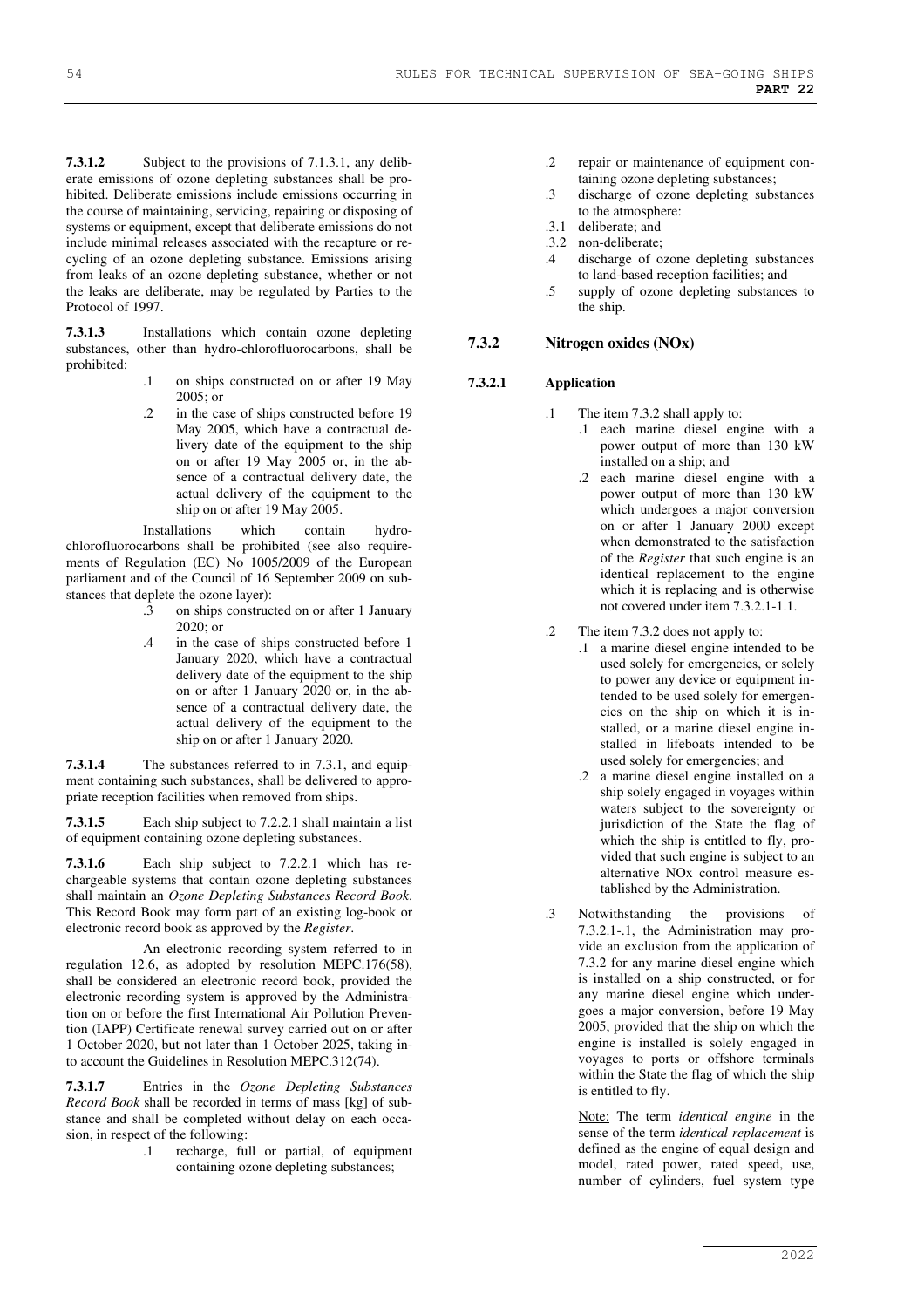(including, if applicable, injection control software); and

- have the same NO<sub>x</sub> critical components and settings, for engines without EIAPP certificate, or
- belonging to the same Engine Group / Engine Family, for engines with EIAPP certificate.

 In those instances where, at the time of updating the Supplement to the IAPP Certificate (to reflect that engine change) the replaced engine will not be available to be directly compared with the replacing engine, it is to be ensured that the necessary records in respect of the replaced engine are available in order that it can be confirmed that the replacing engine represents an identical engine.

 For engines without EIAPP Certification there will not be the defining NOx critical component markings or setting values as usually given in the approved Technical File. Consequently in these instances the assessment of *"the same NOx critical components and settings"* shall be established on the basis that the following components and settings are the same:

- Fuel system (fuel pump model and injection timing, as well as injection nozzle model);
- Charge air system (configuration and, if applicable, turbocharger model and auxiliary blower specification, as well as cooling medium, i.e. sea water or fresh water).

#### **7.3.2.2 Major Conversion**

- .1 For the purpose of 7.3.2, *major conversion* means a modification on or after 1 January 2000 of a marine diesel engine that has not already been certified to the requirements set forth 7.3.2.3, 7.3.2.4 or 7.3.2.5-.1.1 where:
	- .1 the engine is replaced by a marine diesel engine or an additional marine diesel engine is installed, or
	- .2 any substantial modification, as defined in the *NOx Technical Code 2008*, is made to the engine, or
	- .3 the maximum continuous rating of the engine is increased by more than 10% compared to the maximum continuous rating of the original certification of the engine.
- .2 For a major conversion involving the replacement of a marine diesel engine with a non-identical marine diesel engine (where non-identical engine is the one not meeting requirements of the Note in item 7.3.2.1), or the installation of an additional marine diesel engine, the requirements in 7.3.2 in force at the time of the replacement or addition of the engine shall apply. In the case of replacement engines

only, if it is not possible for such a replacement engine to meet the requirements set forth in 7.3.2.5-.1.1 (Tier III), then that replacement engine shall meet the requirements set forth in 7.3.2.4 (Tier II), taking into account guidelines in Res. MEPC.230(65).

- .3 A marine diesel engine referred to in 7.3.2.2-.1 or 7.3.2.2-.2 shall meet the following requirements:
	- .1 for ships constructed prior to 1 January 2000, the requirements set forth in 7.3.2.3 (Tier I) shall apply; and
	- .2 for ships constructed on or after 1 January 2000, the requirements in force at the time the ship was constructed shall apply.
- .4 In respect of marine diesel engines installed on or after 1 January 2000 but before 1 July 2010, *major conversion* means a modification of an engine where the engine is replaced (i.e. installed either as a direct replacement for an existing engine, or as an addition to the original engine to meet revised ship requirements) by a new engine built (i.e. engine that left the manufacturer's works for the first time) on or after 1 January 2000.

## **7.3.2.3 Tier I**

Subject to 7.1.3, the operation of a marine diesel engine which is installed on a ship constructed on or after 1 January 2000 and prior to 1 January 2011 is prohibited, except when the emission of nitrogen oxides (calculated as the total weighted emission of NO2) from the engine is within the following limits:

> 17,0 g/kWh, when *n*<130 rpm 45·*n* -0,2 g/kWh, when 130≤*n*<2000 rpm 9,8 g/kWh, when *n*≥2000 rpm

where:

*n* – rated engine speed [crankshaft revolutions per minute].

#### **7.3.2.4 Tier II**

Subject to 7.1.3, the operation of a marine diesel engine which is installed on a ship constructed on or after 1 January 2011 is prohibited, except when the emission of nitrogen oxides (calculated as the total weighted emission of NO2) from the engine is within the following limits:

- $14.4$  g/kWh, when  $n<130$  rpm
- 44·*n* -0,23 g/kWh, when 130≤*n*<2000 rpm
- 7,7 g/kWh, when *n*≥2000 rpm

where:

*n* – rated engine speed [crankshaft revolutions per minute].

## **7.3.2.5 Tier III**

- .1 Subject to 7.1.3, the operation of a marine diesel engine which is installed on a ship in an emission control area is prohibited except:
	- when the emission of nitrogen oxides (calculated as the total weighted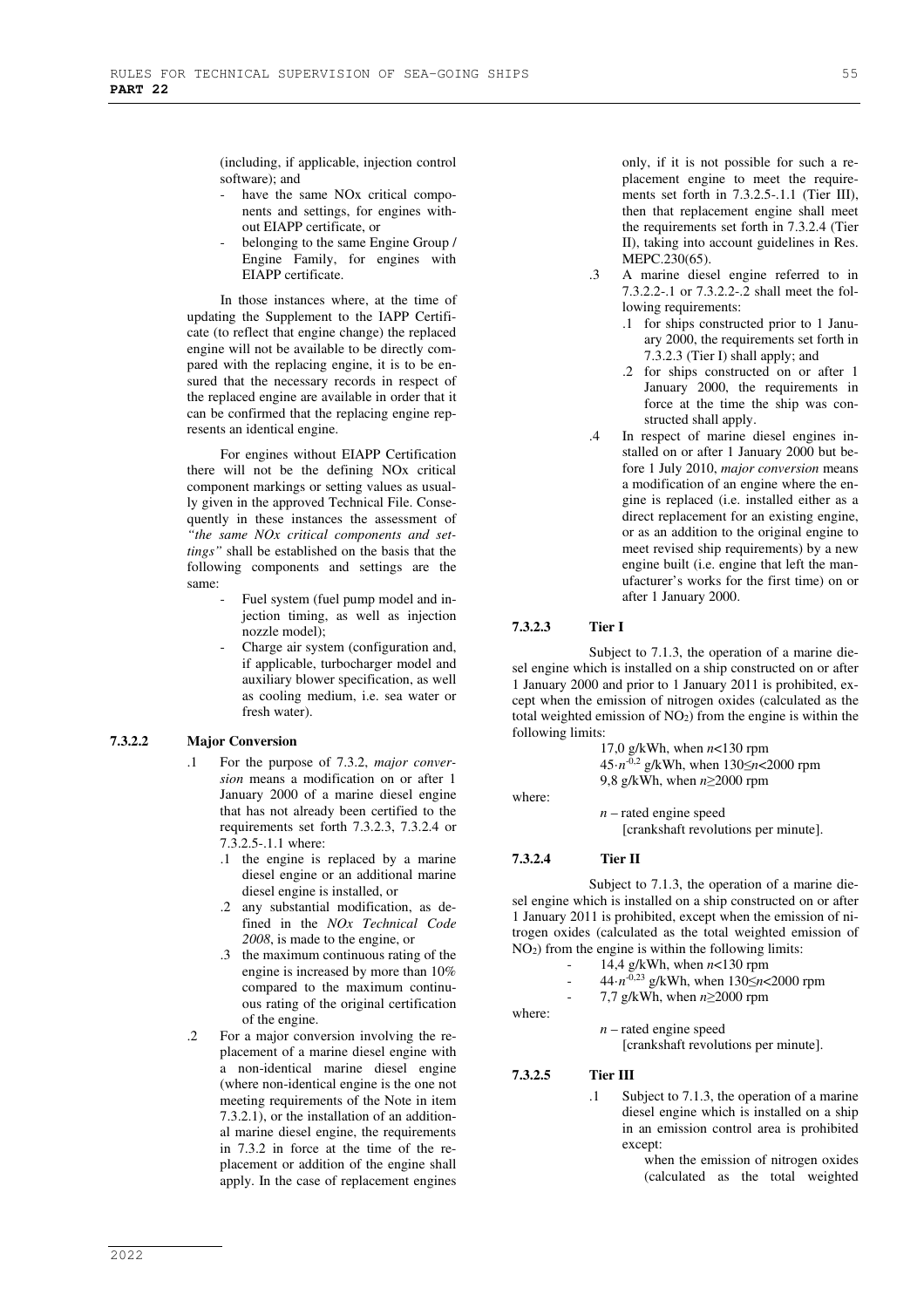emission of NO2) from the engine is within the following limits: 3,4 g/kWh, when *n*<130 rpm 9·*n* -0,2 g/kWh, when 130≤*n*<2000 rpm 7,7 g/kWh, when *n*≥2000 rpm

where:

*n* – rated engine speed [crankshaft revolutions per minute], when ship is operating in an emission control area, and is constructed on or after the date of adoption of such an emission control area, or a later date as may be specified in the amendment designating the  $NO<sub>x</sub>$  Tier III emission control area, whichever is later.

Ships constructed on or after 1 January 2016 and operating in the North American Emission Control Area or the US Caribbean Sea Emission Control Area and ships constructed on or after 1st January 2021 and operating in the Baltic sea and North sea emission control area, are to comply with the emission limits in 7.3.2.5- 1.1.

- .2 The standards set forth in 7.3.2.5-.1.1 shall not apply to:
	- .1 a marine diesel engine installed on a ship with a length *L*, as defined in 2.1.2.26, less than 24 metres when it has been specifically designed, and is used solely, for recreational purposes; or
	- .2 a marine diesel engine installed on a ship with a combined nameplate diesel engine propulsion power of less than 750 kW if it is demonstrated, to the satisfaction of the *Register*, that the ship cannot comply with the standards set forth in 7.3.2.5-.1.1 because of design or construction limitations of the ship, or
	- .3 a marine diesel engine installed on a ship constructed prior to 1 January 2021 of less than 500 gross tonnage, with a length L, as defined in 2.1.2.26 of 24 metres or over, when it has been specifically designed, and is used solely, for recreational purposes.
- .3 The tier and on/off status of marine diesel engines installed onboard a ship to which 7.3.2.5.1 applies which are certified to both Tier II and Tier III or which are certified to Tier II only shall be recorded in such logbook or electronic record book as prescribed by the Administration at entry into and exit from an emission control area designated under 7.3.2.6, or when the on/off status changes within such an area, together with date, time and position of the ship.

#### **7.3.2.6 Emission Control Area**

For the purpose of 7.3.2, an Emission Control Area shall be any sea area, including any port area, designated by the IMO in accordance with the criteria and procedures set forth in Appendix III to the IMO Res. MEPC.176(58).

#### **7.3.2.7 Marine Diesel Engines Installed on a Ship Constructed Prior to 1st January 2000**

- .1 Notwithstanding 7.3.2.1-.1.1, a marine diesel engine with a power output of more than 5000 kW and a per cylinder displacement at or above 90 litres installed on a ship constructed on or after 1st January 1990 but prior to 1st January 2000 shall comply with the emission limits set forth in 7.3.2.7-.4, provided that an Approved Method for that engine has been certified by a Administration of a Party to the Protocol of 1997 and notification of such certification has been submitted to the IMO by the certifying Administration. Compliance with this paragraph shall be demonstrated through one of the following:
	- .1 installation of the certified Approved Method, as confirmed by a survey using the verification procedure specified in the Approved Method File, including appropriate notation on the ship's International Air Pollution Prevention Certificate of the presence of the Approved Method; or
	- .2 certification of the engine confirming that it operates within the limits set forth in 7.3.2.3, 7.3.2.4 or 7.3.2.5-.1.1 and an appropriate notation of the engine certification on the ship's International Air Pollution Prevention Certificate.
- .2 Subitem 7.3.2.7-.1 shall apply no later than the first renewal survey that occurs 12 months or more after deposit of the notification in 7.3.2.7-.1. If a shipowner of a ship on which an Approved Method is to be installed can demonstrate to the satisfaction of the *Register* that the Approved Method was not commercially available despite best efforts to obtain it, then that Approved Method shall be installed on the ship no later than the next annual survey of that ship which falls after the Approved Method is commercially available.
- .3 With regard to a ship with a marine diesel engine with a power output of more than 5000 kW and a per cylinder displacement at or above 90 litres installed on a ship constructed on or after 1st January 1990 but prior to 1st January 2000, the International Air Pollution Prevention Certificate shall, for a marine diesel engine to which 7.3.2.7-.1 applies, indicate that either an Approved Method has been applied pursuant to 7.3.2.7-.1.1 or the engine has been certified pursuant to 7.3.2.7-.1.2 or that an Approved Method is not applica-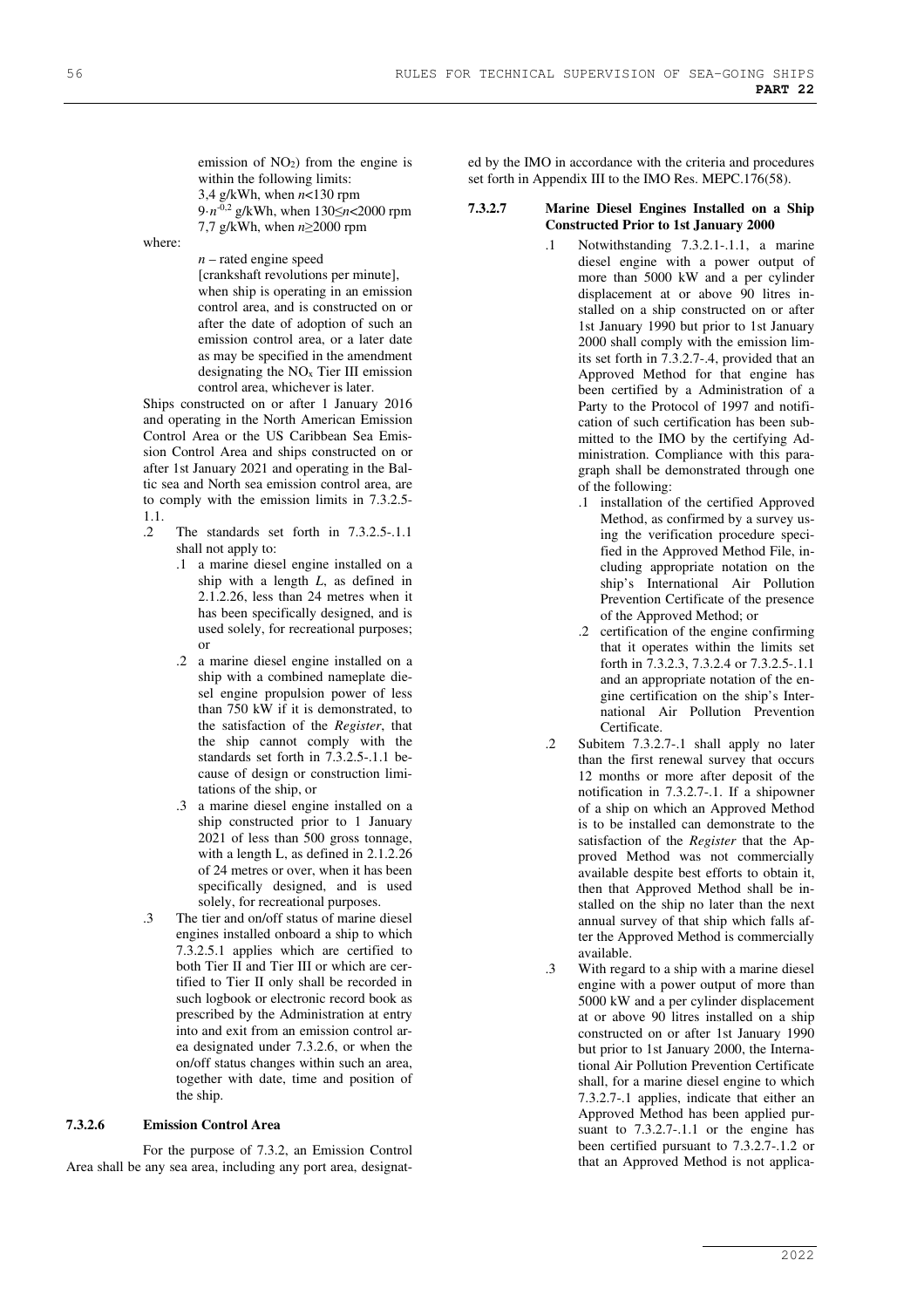ble or is not yet commercially available as described in 7.3.2.7-.2.

.4 Subject to 7.1.3, the operation of a marine diesel engine described in 7.3.2.7-.1 is prohibited, except when the emission of nitrogen oxides (calculated as the total weighted emission of NO<sub>2</sub>) from the engine is within the following limits: 17,0 g/kWh, when *n*<130 rpm 45·*n* -0,2 g/kWh, when 130≤*n*<2000 rpm 9,8 g/kWh, when *n*≥2000 rpm

where:

*n* – rated engine speed

[crankshaft revolutions per minute].

- .5 Certification of an Approved Method shall be in accordance with 7.4.13 and shall include verification:
	- .1 by the designer of the base marine diesel engine to which the Approved Method applies that the calculated effect of the Approved Method will not decrease engine rating by more than 1,0%, increase fuel consumption by more than 2,0% as measured according to the appropriate test cycle set forth in 7.4.9, or adversely affect engine durability or reliability; and
	- .2 that the cost of the Approved Method is not excessive, which is determined by a comparison of the amount of NOx reduced by the Approved Method to achieve the standard set forth in 7.3.2.7-.4 and the cost of purchasing and installing such Approved Method.

*Note:* The cost of an Approved Method *Ce* shall not exceed 375 Special Drawing Rights/metric ton NOx calculated in accordance with the Cost-Effectiveness formula below:

$$
Ce = \frac{\text{Cost of approved method} \cdot 10^6}{P[\text{kW}] \cdot 0.768 \cdot 6000[\text{h/year}] \cdot 5[\text{years}] \cdot \Delta N Ox[\text{g/kWh}]}
$$

#### **7.3.2.8 Certification**

The *NOx Technical Code 2008* shall be applied in the certification, testing, and measurement procedures for the standards set forth in 7.3.2.

The procedures for determining NO<sub>x</sub> emissions set out in the *NOx Technical Code 2008* are intended to be representative of the normal operation of the engine. Defeat devices and irrational emission control strategies undermine this intention and shall not be allowed. Requirements of 7.3.2 shall not prevent the use of auxiliary control devices that are used to protect the engine and/or its ancillary equipment against operating conditions that could result in damage or failure or that are used to facilitate the starting of the engine.

### **7.3.3 Sulphur Oxides (SOx) and Particulate Matter**

#### **General Requirements**

**7.3.3.1** The sulphur content of fuel oil used or carried for use on board ships shall not exceed 0,50% m/m.

- **7.3.3.2**
- .1 The worldwide average sulphur content of residual fuel oil supplied for use on board ships shall be monitored taking into account guidelines developed by the IMO (see resolution MEPC.192(61) *Guidelines for Monitoring the World-wide Average Sulphur Content of Fuel Oils Supplied for Use On Board Ships,* as amended by Res.MEPC.273(69)).
- .2 Intentionally blank.
- .3 On ships at berth in EU ports, except on ships with published timetables which are due to be at berth for less than two hours, fuel oils with a sulphur content exceeding 0,1% by mass shall not be used. In that respect, it is necessary to complete fuel change-over operation as soon as possible after arrival at berth and as late as possible before departure. This shall not apply to ships which at berth in EU ports switch off all engines and use shoreside electricity.

#### **Requirements within Emission Control Areas**

**7.3.3.3** For the purpose of 7.3.3 Emission Control Areas shall include:

- .1 the Baltic Sea area as defined in MARPOL 73/78 Convention, Annex I, regulation 1.11.2, the North Sea as defined in MARPOL 73/78 Convention, Annex V, regulation 1.14.6;
- .2 the North American ECA and the US Caribbean sea ECA, which means the areas described by the coordinates provided in Appendix VII to the MARPOL Annex VI;
- .3 any other sea area, including port areas, designated by the IMO in accordance with criteria and procedures set forth in Appendix III to the MARPOL Annex VI.

**7.3.3.4** While ships are operating within an Emission Control Area, the sulphur content of fuel oil used on board ships shall not exceed 0,10% m/m.

**7.3.3.5** The sulphur content of fuel oil referred to in 7.3.3.1 and 7.3.3.4 shall be documented by its supplier as required by 7.3.6.

**7.3.3.6** Those ships using separate fuel oils to comply with 7.3.3.4 and entering or leaving an Emission Control Area set forth in 7.3.3.3 shall carry a written procedure showing how the fuel oil change-over is to be done, allowing sufficient time for the fuel oil service system to be fully flushed of all fuel oils exceeding the applicable sulphur content specified in 7.3.3.4 prior to entry into an Emission Control Area.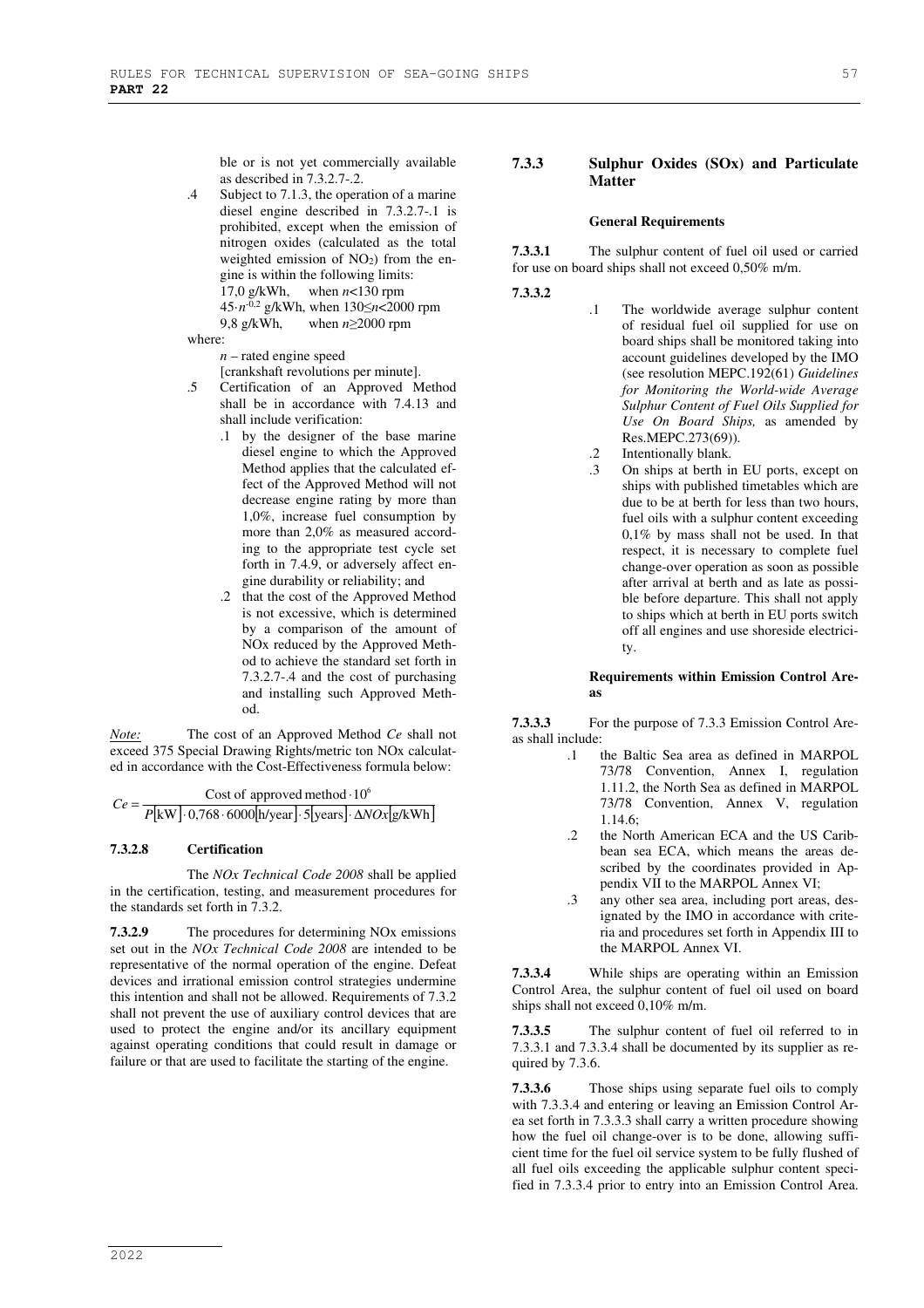The volume of low sulphur fuel oils in each tank as well as the date, time, and position of the ship when any fuel-oilchange-over operation is completed prior to the entry into an Emission Control Area or commenced after exit from such an area, shall be recorded in such log-book or electronic record book as prescribed by the Administration.

**7.3.3.7** During the first twelve months immediately following an amendment designating a specific Emission Control Area under 7.3.3.3-.2, ships operating in that Emission Control Area are exempt from the requirements in 7.3.3.4 and 7.3.3.6 and from the requirements of 7.3.3.5 insofar as they relate to 7.3.3.4.

**7.3.3.8** If the competent authority of a Party requires the in-use or onboard sample to be analysed, it shall be done in accordance with the verification procedure set forth in appendix VI to MARPOL Annex VI to determine whether the fuel oil being used or carried for use on board meets the requirements in 7.3.3.1 and in 7.3.3.4. The in-use sample shall be drawn taking into account the guidelines in MEPC.1/Circ.864/Rev.1. The onboard sample shall be drawn taking into account the guidelines in MEPC.1/Circ.889.

**7.3.3.9** The sample shall be sealed by the representative of the competent authority with a unique means of identification installed in the presence of the ship's representative. The ship shall be given the option of retaining a duplicate sample.

**7.3.3.10** From 1 April 2022 for each ship of 400 gross tonnage and above, sampling point(s) shall be fitted or designated for the purpose of taking representative samples of the fuel oil being used on board the ship taking into account the guidelines in MEPC.1/Circ.864/Rev.1.

**7.3.3.11** For a ship constructed before 1 April 2022, the sampling point(s) referred to in 7.3.3.10 shall be fitted or designated not later than the first IAPPC renewal survey on or after 1 April 2023.

**7.3.3.12** The requirements of 7.3.3.10 and 7.3.3.11 above are not applicable to a fuel oil service system for a low-flashpoint fuel for combustion purposes for propulsion or operation on board the ship.

**7.3.3.13** The competent authority of a Party shall, as appropriate, utilize the sampling point(s) which is(are) fitted or designated for the purpose of taking representative sample(s) of the fuel oil being used on board in order to verify that the fuel oil complies with 7.3.3. Taking fuel oil samples by the competent authority of the Party shall be performed as expeditiously as possible without causing the ship to be unduly delayed.

## **7.3.4 Volatile Organic Compounds (VOCs)**

**7.3.4.1** If the emissions of VOCs from a tanker are to be regulated in a port or ports or a terminal or terminals under the jurisdiction of a Party to the Protocol of 1997, 7.3.4.2 and 7.3.4.3 are applied.

**7.3.4.2** A tanker to which 7.3.4.1 applies shall be provided with a vapour emission collection system approved by the *Register* taking into account the safety standards for such systems developed by the IMO (MSC/Circ.585 *Standards for* 

*vapour emission control systems*), and shall use this system during the loading of relevant cargoes.

**7.3.4.3** A tanker carrying crude oil shall have on board and implement a VOC Management Plan approved by the *Register*. Such a plan shall be prepared taking into account the guidelines in the IMO Res. MEPC.185(59) and the circular MEPC.1/Circ. 680. The plan shall be specific to each ship and shall at least:

- .1 provide written procedures for minimising VOC emissions during the loading, sea passage and discharge of cargo;
- .2 give consideration to the additional VOC generated by crude oil washing;
- .3 identify a person responsible for implementing the plan; and
- .4 for ships on international voyages, be written in the working language of the master and officers and, if the working language of the master and officers is not English, French, or Spanish, include a translation into one of these languages.

## **7.3.5 Shipboard incineration**

**7.3.5.1** Except as provided in 7.3.5.4, shipboard incineration shall be allowed only in a shipboard incinerator.

**7.3.5.2** Shipboard incineration of the following substances shall be prohibited:

- .1 residues of cargoes subject to MARPOL 73/78 Convention, Annex I, II or III or related contaminated packing materials;
- 2 polychlorinated biphenyls (PCBs);<br>3 parhage as defined by MARPOI
- garbage, as defined by MARPOL 73/78 Convention, Annex V, containing more than traces of heavy metals;
- .4 refined petroleum products containing halogen compounds;
- .5 sewage sludge and sludge oil either of which are not generated on board the ship; and
- .6 exhaust gas cleaning system residues.

**7.3.5.3** Shipboard incineration of polyvinyl chlorides (PVCs) shall be prohibited, except in shipboard incinerator for which an IMO Type Approval Certificates, in accordance with IMO Res. MEPC.59(33) or IMO Res. MEPC.76(40), has been issued.

**7.3.5.4** Shipboard incineration of sewage sludge and sludge oil generated during normal operation of a ship may also take place in the main or auxiliary power plant or boilers, but in those cases, shall not take place inside ports, harbours and estuaries.

**7.3.5.5** Nothing in 7.3.5 either:

- .1 affects the prohibition in, or other requirements of, the *Convention on the Prevention of Marine Pollution by Dumping of Wastes and Other Matter*, 1972, as amended, and the *1996 Protocol* thereto, or
- .2 precludes the development, installation and operation of alternative design shipboard thermal waste treatment devices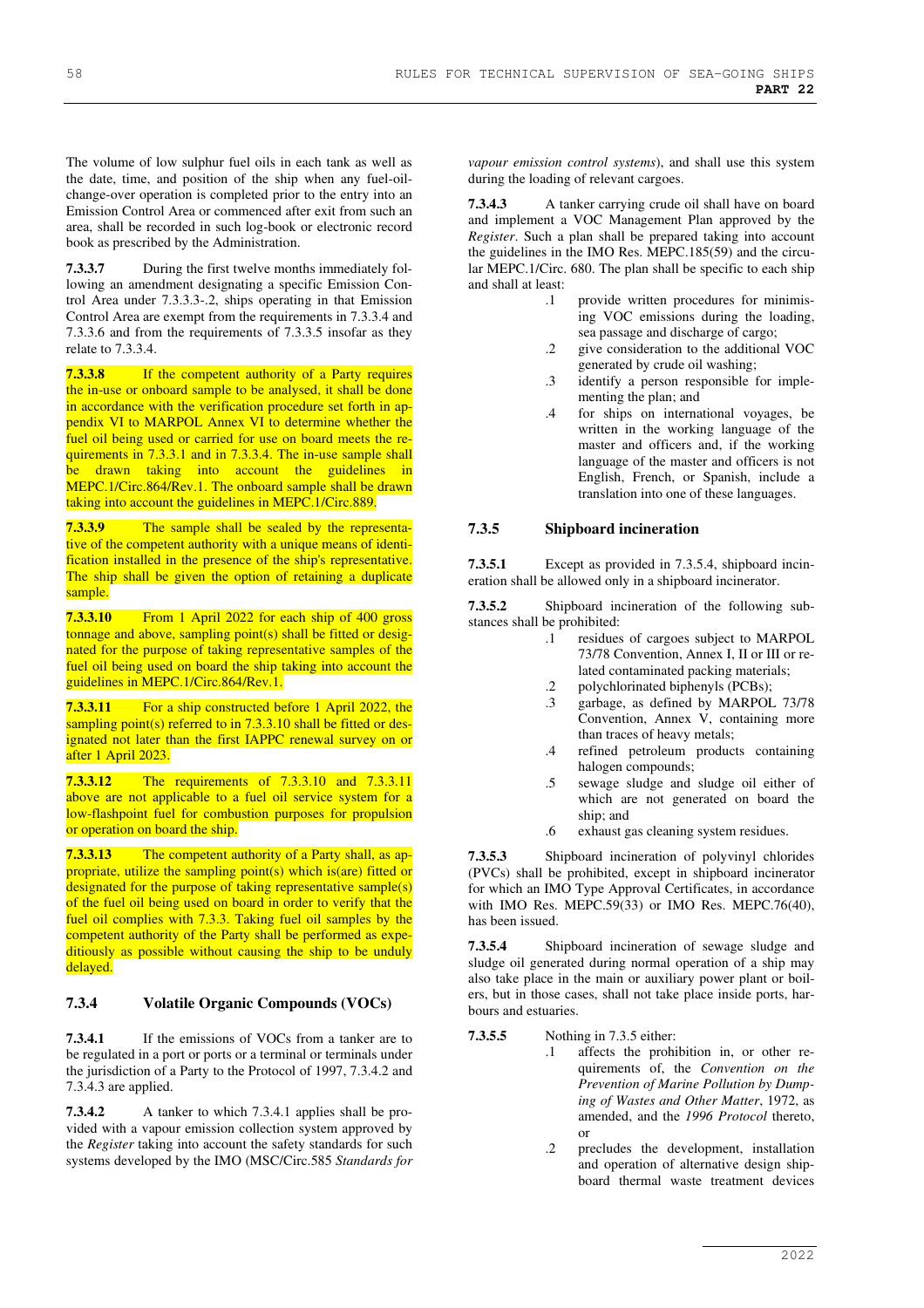that meet or exceed the requirements of 7.3.5.

**7.3.5.6** Each incinerator on a ship constructed on or after 1 January 2000 shall meet the requirements contained in appendix IV to the resolution MEPC.176(58)*.* Each incinerator subject to this sub-item shall be approved by the *Register* taking into account the standard specification for shipboard incinerators developed by the IMO (refer to IMO Res. MEPC.76(40) *Standard specification for shipboard incinerators*); or

**7.3.5.7** Incinerators installed in accordance with the requirements of 7.3.5.6-.1 shall be provided with a manufacturer's operating manual which is to be retained with the unit and which shall specify how to operate the incinerator within the limits described in paragraph 2 of appendix IV to the IMO Res. MEPC.176(58).

**7.3.5.8** Personnel responsible for the operation of an incinerator installed in accordance with the requirements of 7.3.5.6-.1 shall be trained to implement the guidance provided in the manufacturer's operating manual as required by 7.3.5.7.

**7.3.5.9** For incinerators installed in accordance with the requirements of 7.3.5.6-.1 the combustion chamber gas outlet temperature shall be monitored at all times the unit is in operation. Where that incinerator is of the continuous-feed type, waste shall not be fed into the unit when the combustion chamber gas outlet temperature is below 850°C. Where that incinerator is of the batch-loaded type, the unit shall be designed so that the combustion chamber gas outlet temperature shall reach 600°C within five minutes after start-up and will thereafter stabilise at a temperature not less than 850°C.

#### **7.3.6 Fuel oil quality**

**7.3.6.1** Fuel oil for combustion purposes delivered to and used on board ships to which this Section applies shall meet the following requirements:

- .1 except as provided in 7.3.6.1-.2:
	- .1 the fuel oil shall be blends of hydrocarbons derived from petroleum refining. This shall not preclude the incorporation of small amounts of additives intended to improve some aspects of performance;
	- .2 the fuel oil shall be free from inorganic acid; and
	- .3 the fuel oil shall not include any added substance or chemical waste which:
		- .1 jeopardises the safety of ships or adversely affects the performance of the machinery, or
		- .2 is harmful to personnel, or
		- .3 contributes overall to additional air pollution.
- .2 fuel oil for combustion purposes derived by methods other than petroleum refining shall not:
	- .1 exceed the applicable sulphur content set forth in 7.3.3;
	- .2 cause an engine to exceed the applicable NOx emission limit set forth in

paragraphs 7.3.2.3, 7.3.2.4, 7.3.2.5- .1.1 and 7.3.2.7-.4;

- .3 contain inorganic acid; or
- .4 jeopardise the safety of ships or adversely affect the performance of the machinery, or
- .5 be harmful to personnel, or
- .6 contribute overall to additional air pollution.

**7.3.6.2** Sub-items 7.3.6.3 and 7.3.6.4 are applicable to all ships of 400 GT or above.

 Item 7.3.6 does not apply to coal in its solid form or nuclear fuels.

Sub-items 7.3.6.3, 7.3.6.4 and 7.3.6.5 do not apply to gas fuels such as Liquefied Natural Gas, Compressed Natural Gas or Liquefied Petroleum Gas. The sulphur content of gas fuels delivered to a ship specifically for combustion purposes on board that ship shall be documented by the supplier.

**7.3.6.3** For each ship subject to 7.2.1 and 7.2.2, details of fuel oil for combustion purposes delivered to and used on board shall be recorded by means of a bunker delivery note which shall contain at least the information specified in appendix V to the IMO Res. MEPC.176(58).

**7.3.6.4** The bunker delivery note shall be kept on board the ship in such a place as to be readily available for inspection at all reasonable times. It shall be retained for a period of three years after the fuel oil has been delivered on board.

**7.3.6.5** The bunker delivery note shall be accompanied by a representative sample of the fuel oil delivered taking into account guidelines developed by the IMO (refer to IMO Res. MEPC.96(47) *Guidelines for the Sampling of Fuel Oil for Determination of Compliance with Annex VI of MARPOL 73/78*). The sample is to be sealed and signed by the supplier's representative and the master or officer in charge of the bunker operation on completion of bunkering operations. The sample is to be retained under the ship's control until the fuel oil is substantially consumed, but in any case for a period of not less than 12 months from the time of delivery.

# **7.4 REQUIREMENTS OF NOx TECHNICAL CODE 2008**

## **7.4.1 Introduction and purpose**

**7.4.1.1** •• As general background information, the precursors to the formation of nitrogen oxides during the combustion process are nitrogen and oxygen. Together these compounds comprise 99% of the engine intake air. Oxygen will be consumed during the combustion process, with the amount of excess oxygen available being a function of the air/fuel ratio which the engine is operating under.

The nitrogen remains largely unreacted in the combustion process; however, a small percentage will be oxidised to form various oxides of nitrogen. The nitrogen oxides (NOx ) which can be formed include nitric oxide (NO) and nitrogen dioxide  $(NO<sub>2</sub>)$ , while the amounts are primarily a function of flame or combustion temperature and, if present, the amount of organic nitrogen available from the fuel.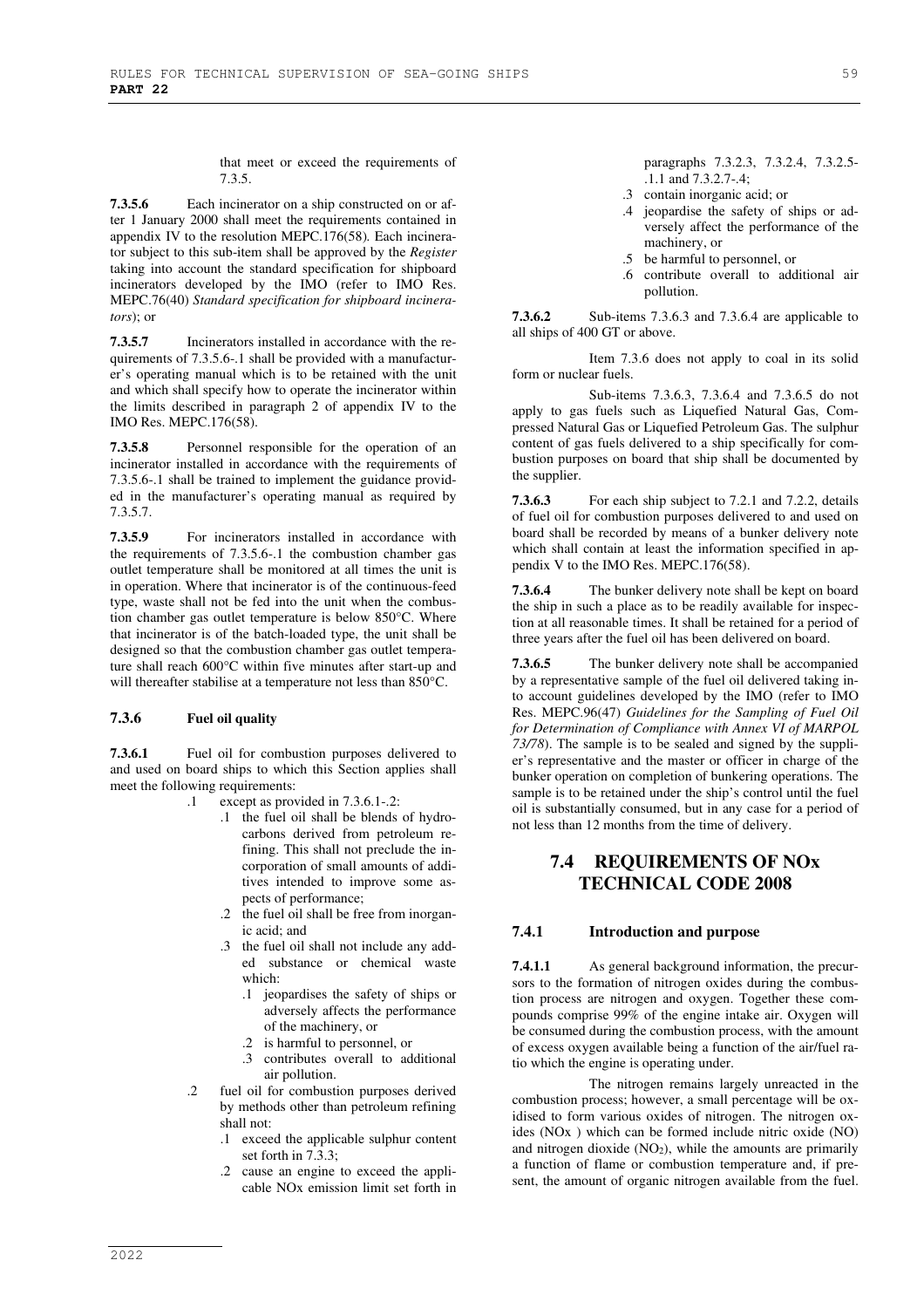NOx formation is also a function of the time the nitrogen and the excess oxygen are exposed to the high temperatures associated with the diesel engine's combustion process. In other words, the higher the combustion temperature (e.g., highpeak pressure, high-compression ratio, high rate of fuel delivery, etc.), the greater the amount of NOx formation. A slow-speed diesel engine, in general, tends to have more NOx formation than a high speed engine.

NOx has an adverse effect on the environment causing acidification, formation of tropospheric ozone, nutrient enrichment and contributes to adverse health effects globally.

**7.4.1.2** The purpose of *Technical Code on Control of Emission of Nitrogen Oxides from Marine Diesel Engines*, hereunder referred to as the *NOx Technical Code 2008*, is to provide mandatory procedures for the testing, survey and certification of marine diesel engines which will enable engine manufacturers, shipowners and Administrations to ensure that all applicable marine diesel engines comply with the relevant limiting emission values of NOx as specified 7.3.2.

The difficulties of establishing with precision, the actual weighted average NOx emission of marine diesel engines in service on ships have been recognised in formulating a simple, practical set of requirements in which the means to ensure compliance with the allowable NOx emissions are defined.

**7.4.1.3** Administrations are encouraged to assess the emissions performance of marine propulsion and auxiliary diesel engines on a test bed, where accurate tests can be carried out under properly controlled conditions.

Establishing compliance with 7.3.2 at this initial stage is an essential feature of the *NOx Technical Code 2008*. Subsequent testing on board the ship may inevitably be limited in scope and accuracy. Its purpose shall be to infer or deduce the emission performance and to confirm that engines are installed, operated and maintained in accordance with the manufacturer's specifications and that any adjustments or modifications do not detract from the emissions performance established by initial testing and certification by the manufacturer.

## **7.4.2 Application**

**7.4.2.1** *NOx Technical Code 2008* applies to all marine diesel engines with a power output of more than 130 kW which are installed, or are designed and intended for installation, on board any ship subject to Section 7 and to which 7.3.2 applies. Regarding the requirements for survey and certification under 7.2.1, this Code addresses only those requirements applicable to an engine's compliance with the NOx emission limits.

**7.4.2.2** For the purpose of the application of the *NOx Technical Code 2008*, Administrations are entitled to delegate all functions required of an Administration by this Code to a Recognised Organisation *(RO)*, i.e. an organisation authorised to act on behalf of the Administration (refer to the IMO resolutions A.739(18) *Guidelines for the Authorisation of Organisations Acting on Behalf of Administrations* and A.789(19) *Specifications on the Survey and Certification Functions of Recognised Organisations Acting on Behalf of*  *the Administration*). In every case, the Administration assumes full responsibility for the survey and certificate.

**7.4.2.3** For the purpose of the *NOx Technical Code 2008*, an engine shall be considered to be operated in compliance with the applicable NOx limit of 7.3.2 if it can be demonstrated that the weighted NOx emissions from the engine are within those limits at the initial certification, annual, intermediate and renewal surveys and such other surveys as are required.

## **7.4.3 Definitions**

**7.4.3.1 Nitrogen oxide (NOx) emissions** – means the total emission of nitrogen oxides, calculated as the total weighted emission of NO<sub>2</sub> and determined using the relevant test cycles and measurement methods as specified in *NOx Technical Code 2008*.

**7.4.3.2 Substantial modification** – of a marine diesel engine means:

- .1 For engines installed on ships constructed on or after 1 January 2000 – any modification to an engine that could potentially cause the engine to exceed the emission standards set out in 7.3.2. Routine replacement of engine components by parts specified in the *Technical File* that do not alter emission characteristics shall not be considered a substantial modification regardless of whether one part or many parts are replaced.
	- .2 For engines installed on ships constructed before 1 January 2000 – any modification made to an engine which increases its existing emission characteristics established by the *Simplified measurement method* as described in 7.4.12.3 in excess of the allowances set out in 7.4.12.3-.4.10. These changes include, but are not limited to, changes in its operations or in its technical parameters (e.g., changing camshafts, fuel injection systems, air systems, combustion chamber configuration, or timing calibration of the engine). The installation of a certified Approved Method pursuant to 7.3.2.7-.1.1 or certification pursuant to 7.3.2.7-.1.2 is not considered to be a substantial modification for the purpose of the application of 7.3.2.2.

**7.4.3.3 Components** – are those interchangeable parts which influence the NOx emissions performance, identified by their design/parts number.

**7.4.3.4 Setting** – means adjustment of an adjustable feature influencing the NOx emissions performance of an engine.

**7.4.3.5 Operating values** – are engine data, like cylinder peak pressure, exhaust gas temperature, etc., from the engine log which are related to the NOx emission performance. These data are load-dependent.

**7.4.3.6 EIAPP Certificate** – is the *Engine International Air Pollution Prevention Certificate* which relates to NOx emissions.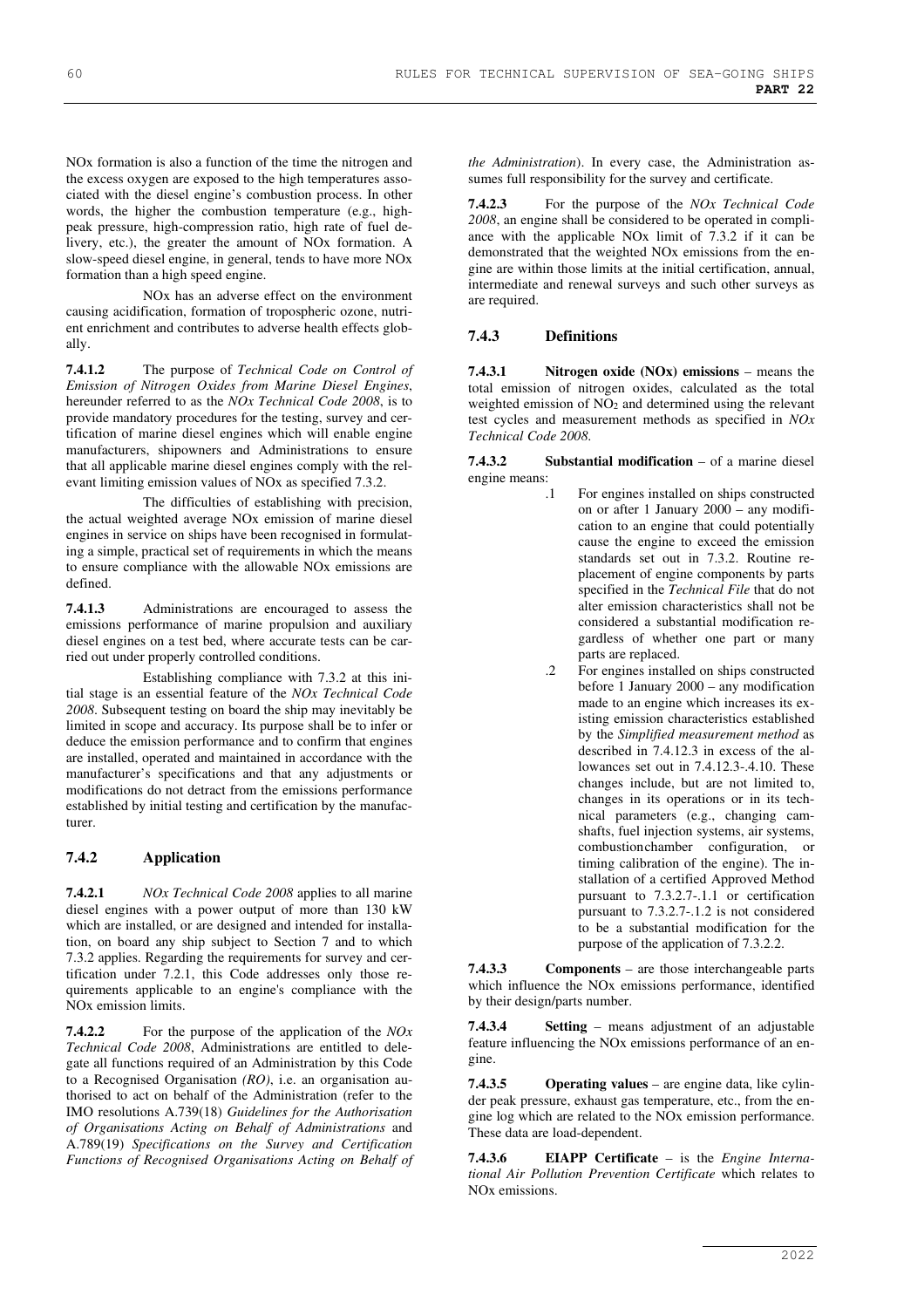**7.4.3.7 IAPP Certificate** – is the International Air Pollution Prevention Certificate.

**7.4.3.8 Administration** – has the same meaning as in article 2, subparagraph (5) of MARPOL 73.

**7.4.3.9 On-board NOx verification procedures** – mean a procedure, which may include an equipment requirement, to be used on board at initial certification survey or at the renewal, annual or intermediate surveys, as required, to verify compliance with any of the requirements of *NOx Technical Code 2008*, as specified by the engine manufacturer and approved by the Administration.

**7.4.3.10 Marine diesel engine** – means any reciprocating internal-combustion engine operating on liquid or dual fuel, to which 7.3.2 applies, including booster/compound systems if applied.

A gas-fuelled engine installed on a ship constructed on or after 1st March 2016 or a gas-fuelled additional or non-identical replacement engine installed on or after that date is also considered as a marine diesel engine.

Where an engine is intended to be operated normally in the gas mode, i.e. with the gas fuel as the main fuel and with liquid fuel as the pilot or balance fuel, the requirements of  $7.3.2$  have to be met only for this operation mode. Operation on pure liquid fuel resulting from restricted gas supply in cases of failures shall be exempted for the voyage to the next appropriate port for the repair of the failure.

**7.4.3.11 Rated power** – means the maximum continuous rated power output as specified on the nameplate and in the *Technical File* of the marine diesel engine to which 7.3.2 and the *NOx Technical Code 2008* apply.

**7.4.3.12 Rated speed** – is the crankshaft revolutions per minute at which the rated power occurs as specified on the nameplate and in the *Technical File* of the marine diesel engine.

**7.4.3.13 Brake power** – is the observed power measured at the crankshaft or its equivalent, the engine being equipped only with the standard auxiliaries necessary for its operation on the test-bed.

**7.4.3.14 On-board conditions** – mean that an engine is:

- .1 installed on board and coupled with the actual equipment which is driven by the engine; and
- .2 under operation to perform the purpose of the equipment.

**7.4.3.15 Technical File** – is a record containing all details of parameters, including components and settings of an engine, which may influence the NOx emission of the engine, in accordance with 7.4.7.

**7.4.3.16 Record book of engine parameters** – is the document used in connection with the *Engine Parameter Check Method* for recording all parameter changes, including components and engine settings, which may influence NOx emission of the engine.

**7.4.3.17 Approved Method** – is a method for a particular engine, or a range of engines, which, when applied to the engine, will ensure that the engine complies with the applicable NOx limit as detailed in 7.3.2.7.

**7.4.3.18 Existing Engine** – is an engine which is subject to 7.3.2.7.

**7.4.3.19 Approved Method File** – is a document which describes an Approved Method and its means of survey.

**7.4.3.20 Electronic Record Book**- means a device or system, approved by the Administration, used to electronically record the entries required under NOx Technical Code in lieu of a hard copy record book.

## **7.4.4 Surveys and certification in general**

**7.4.4.1** Each marine diesel engine specified in 7.4.4, except as otherwise permitted by the *NOx Technical Code 2008*, shall be subject to the following surveys:

- .1 A **pre-certification survey** which shall be such as to ensure that the engine, as designed and equipped, complies with the NOx emission limits contained in 7.3.2. If this survey confirms compliance, the Administration shall issue an *Engine International Air Pollution Prevention (EIAPP) Certificate*.
- .2 An **initial certification survey** which shall be conducted on board a ship after the engine is installed but before it is placed in service. This survey shall be such as to ensure that the engine, as installed on board the ship, including any modifications and/or adjustments since the pre-certification, if applicable, complies with the NOx emission limits contained in 7.3.2. This survey, as part of the ship's initial survey, may lead to either the issuance of a ship's initial *International Air Pollution Prevention (IAPP) Certificate* or an amendment of a ship's valid *IAPP Certificate* reflecting the installation of a new engine.
- .3 **Renewal, annual** and **intermediate surveys** – which shall be conducted as part of a ship's surveys required by 7.2.1, to ensure the engine continues to fully comply with the provisions of the *NOx Technical Code 2008*.
- .4 An **initial engine's certification survey** – which shall be conducted on board a ship every time a major conversion as defined in 7.3.2.2 is made to an engine to ensure that the engine complies with the NOx emission limits contained in 7.3.2. This will result in the issue, if applicable, of an EIAPP Certificate and the amendment of the IAPP Certificate.

**7.4.4.2** To comply with the survey and certification requirements described in 7.4.4.1, there are methods included in the *NOx Technical Code 2008* from which the engine manufacturer, ship builder or ship owner, as applicable, can choose to measure, calculate test or verify an engine for its NOx emissions, as follows:

> .1 **Test-bed testing** for the pre-certification survey in accordance with 7.4.11;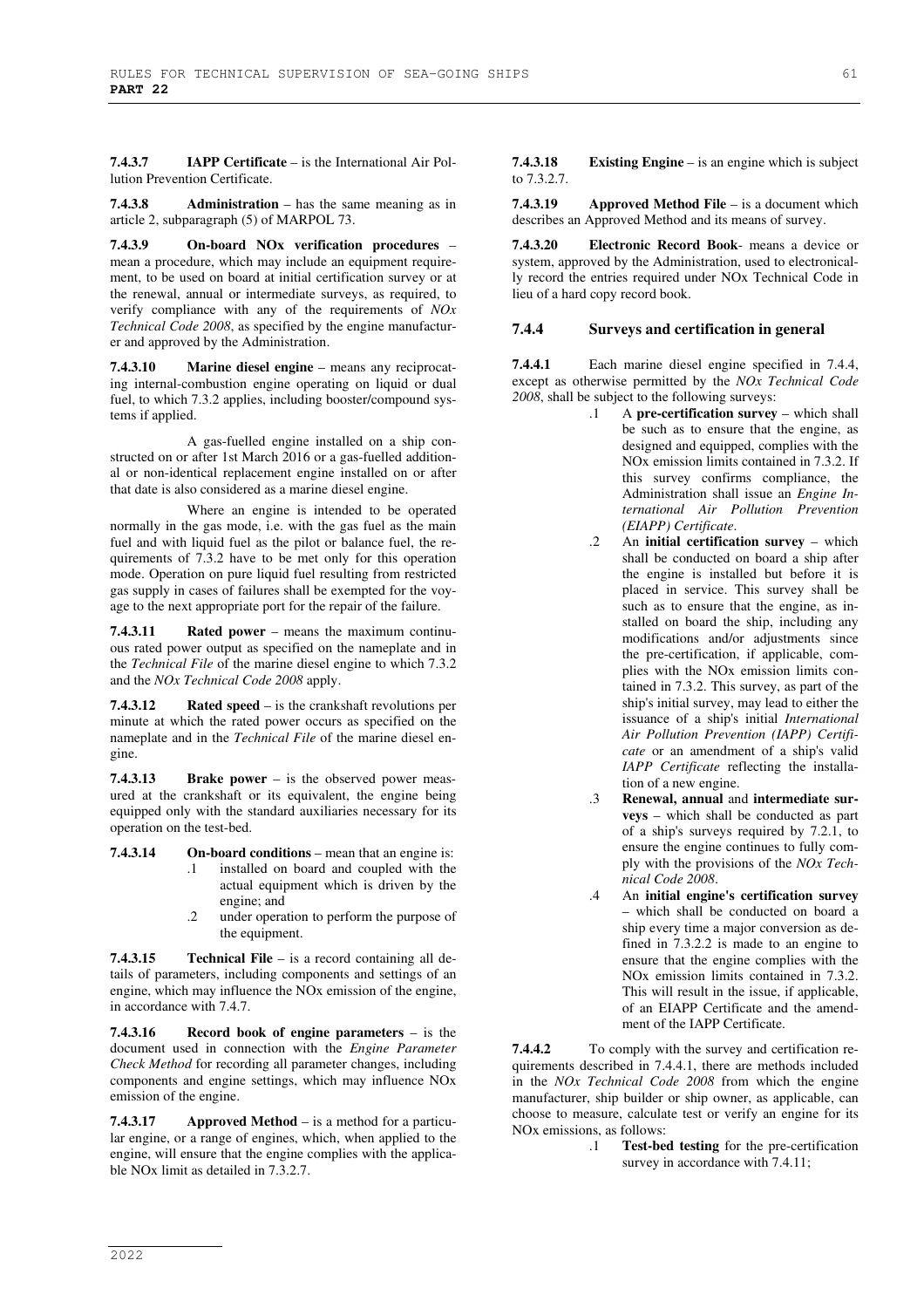- .2 **On-board testing** for an engine not precertified, for a combined pre-certification and initial certification survey in accordance with the full test-bed requirements of  $7.4.11$ ;
- .3 **On-board engine parameter check**  method, using the component data, engine settings and engine performance data as specified in the *Technical File*, for confirmation of compliance at initial, renewal, annual and intermediate surveys for pre-certified engines or engines that have undergone modifications or adjustments to the NOx critical components, settings and operating values, since they were last surveyed, in accordance with 7.4.12.2;<br>**On-board**
- .4 **On-board simplified measurement method** for confirmation of compliance at renewal, annual and intermediate surveys or confirmation of pre-certified engines for initial certification surveys, in accordance with 7.4.12.3; or
- .5 **On-board direct measurement and monitoring** for confirmation of compliance at renewal, annual and intermediate surveys only, in accordance with 7.4.12.4.

### **7.4.5 Procedures for pre-certification of an engine**

**7.4.5.1** Prior to installation on board, every marine diesel engine, except as allowed by 7.4.5.2 and 7.4.5.4, shall:

- .1 be adjusted to meet the applicable NOx emission limits;
- .2 have its NOx emissions measured on a test-bed in accordance with the procedures specified in 7.4.11; and
- .3 be pre-certified by the Administration, as documented by issuance of an EIAPP Certificate.

**7.4.5.2** • For the pre-certification of serially manufactured engines, depending on the approval of the Administration, the *Engine Family* or the *Engine Group* concept may be applied (see 7.4.10). In such a case, the testing specified in 7.4.5.1-.2 is required only for the *Parent Engine(s)* of an Engine Family or Engine Group.

**7.4.5.3** The method of obtaining pre-certification for an engine is for the Administration to:

- .1 certify a test of the engine on a test-bed;
- .2 verify that all engines tested, including, if applicable, those to be delivered within an Engine Family or the Engine Group, meet the NOx limits; and
- .3 if applicable, verify that the selected Parent Engine(s) is representative of an Engine Family or the Engine Group.

**7.4.5.4** 

.1 There are engines which, due to their size, construction and delivery schedule, cannot be pre-certified on a test-bed. In such cases, the engine manufacturer, ship

owner or ship builder shall make application to the Administration requesting an on-board test (see 7.4.4.2-.2). The applicant must demonstrate to the Administration that the on-board test fully meets all of the requirements of a test-bed procedure as specified in 7.4.11. In no case shall an allowance be granted for possible deviations of measurements if an initial survey is carried out on board a ship without any valid pre-certification test. For engines undergoing an onboard certification test, in order to be issued with an EIAPP Certificate, the same procedures apply as if the engine had been precertified on a test-bed, subject to the limitations given in paragraph 7.4.5.5/.2.

.2 This pre-certification survey procedure may be accepted for an Individual Engine or for an Engine Group represented by the Parent Engine only, but it shall not be accepted for an Engine Family certification.

## **7.4.5.5 NOx reducing devices**

- .1 Where a NOx reducing device is to be included within the EIAPP certification, it must be recognised as a component of the engine and its presence shall be recorded in the engine's Technical File. The applicable test procedure shall be performed and the combined engine/NOx-reducing device shall be approved and pre-certified by the Administration, taking into account International Maritime Organization resolution MEPC.291(71) *2017 Guidelines addressing additional aspects to the NOx Technical Code 2008 with regard to particular requirements related to marine diesel engines fitted with selective catalytic reduction (SCR) systems, as amended by resolution MEPC.313(74).* However, the pre-certification in accordance with the procedure not involving the testing for the combined engine/NOxreducing device on a test bed as given by the above Guidelines is subject to the limitations given in paragraph 7.4.5.4.2.
	- Note 1: The gaseous emissions calculation method given in IMO Res. MEPC.291(71) for Scheme A applies to both Scheme A and Scheme B certification of marine diesel engines fitted with selective catalytic reduction (SCR) systems.
	- Note 2: For guidelines regarding particular requirements related to marine diesel engines fitted with SCR systems see IACS UI MPC 112, MPC 115 and MPC 116.
	- .2 In those cases where a NOx reducing device has been fitted due to failure to meet the required emission value at the precertification test, in order to receive an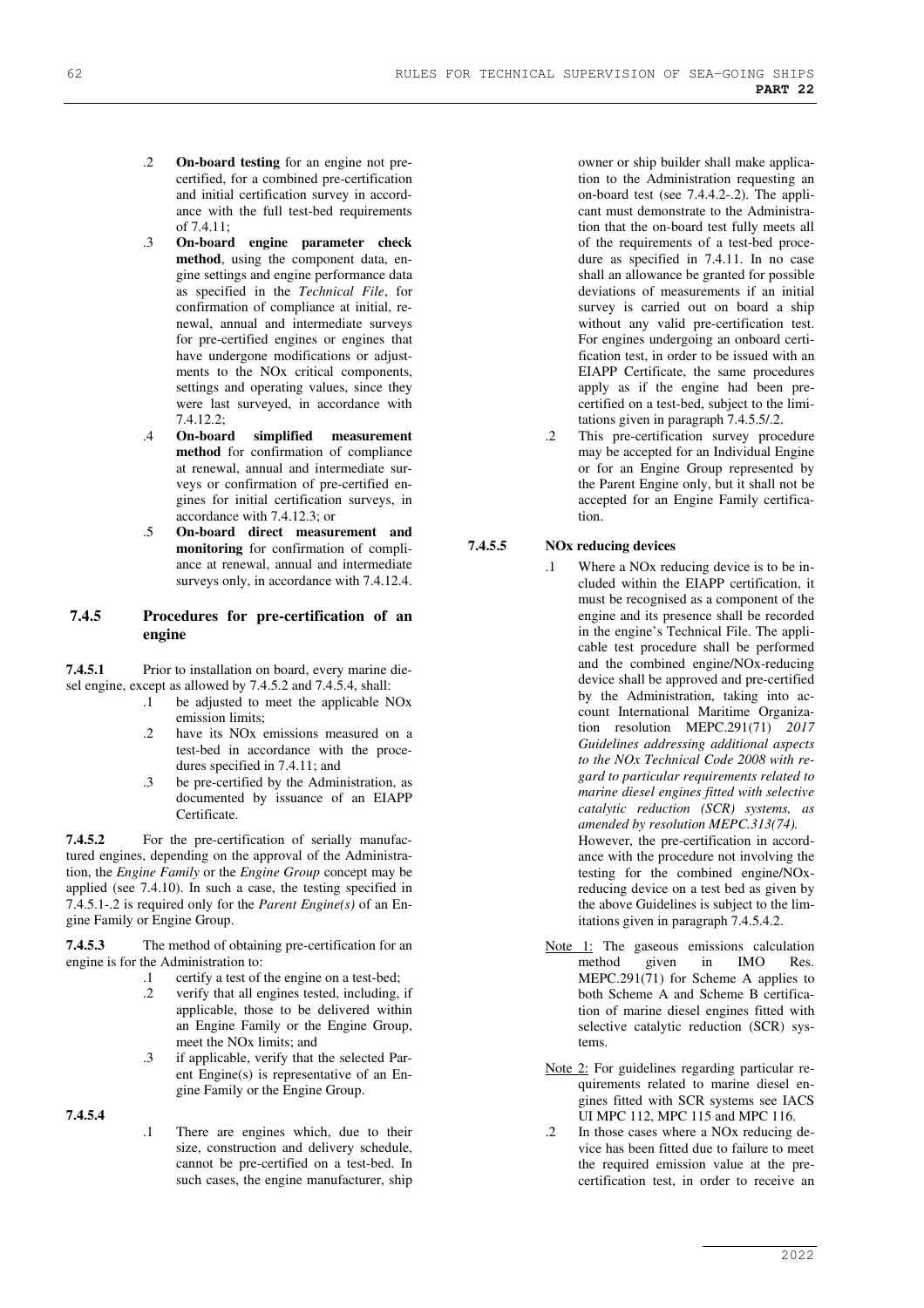EIAPP Certificate for this assembly, the engine, including the reducing device, as installed, must be re-tested to show compliance with the applicable NOx emission limit. However, in this case, the assembly may be re-tested in accordance with the Simplified Measurement method in accordance with 7.4.12.3. In no case shall the allowances given in Chapter 6.3.11 of the *NOx Technical Code 2008* be granted.

- .3 Where, in accordance with 7.4.5.5-.2, the effectiveness of the NOx reducing device is verified by use of the Simplified Measurement method, that test report shall be added as an adjunct to the precertification test report which demonstrated the failure of the engine alone to meet the required emission value. Both test reports shall be submitted to the Administration, and test report data, as detailed in 7.4.7.1-.5, covering both tests shall be included in the engine's Technical File.
- .4 The Simplified Measurement method used as part of the process to demonstrate compliance in accordance with 7.4.5.5-.2 may only be accepted in respect of the engine and NOx reducing device on which its effectiveness was demonstrated, and it shall not be accepted for Engine Family or Engine Group certification.
- .5 In both cases as given in 7.4.5.5-.1 and 7.4.5.5-.2, the NOx reducing device shall be included on the EIAPP Certificate together with the emission value obtained with the device in operation and all other records as required by the Administration. The engine's Technical File shall also contain onboard NOx verification procedures for the device to ensure it is operating correctly.
- .6 Notwithstanding 7.4.5.5-.3 and 7.4.5.5-.4, a NOx reducing device may be approved by the Administration taking into account guidelines to be developed by the IMO.

**7.4.5.6** Where, due to changes of component design, it is necessary to establish a new Engine Family or Engine Group but there is no available Parent Engine the engine builder may apply to the Administration to use the previously obtained Parent Engine test data modified at each specific mode of the applicable test cycle so as to allow for the resulting changes in NOx emission values. In such cases, the engine used to determine the modification emission data shall correspond in accordance with 7.4.10.12-.1 to the previously used Parent Engine. Where more than one component is to be changed the combined effect resulting from those changes is to be demonstrated by a single set of test results.

**7.4.5.7** For pre-certification of engines within an Engine Family or Engine Group, an EIAPP Certificate shall be issued in accordance with procedures established by the Administration to the Parent Engine(s) and to every Member Engine produced under this certification to accompany the engines throughout their life whilst installed on ships under the authority of that Administration.

#### **7.4.5.8 Issue of certification by the Administration of the country in which the engine is built**

- .1 When an engine is manufactured outside the country of the Administration of the ship on which it will be installed, the Administration of the ship may request the Administration of the country in which the engine is manufactured to survey the engine. Upon satisfaction that the applicable requirements of 7.3.2 are complied with pursuant to the *NOx Technical Code 2008*, the Administration of the country in which the engine is manufactured shall issue or authorise the issuance of the EIAPP Certificate.
- .2 A copy of the certificate(s) and a copy of the survey report shall be transmitted as soon as possible to the requesting Administration.
- .3 A certificate so issued shall contain a statement to the effect that it has been issued at the request of the Administration.

**7.4.5.9** Guidance in respect of the pre-certification survey and certification of marine diesel engines, as described in 7.4.4, is given in the relevant flowchart (see 7.4.14.1) of the *NOx Technical Code 2008*. Where discrepancies exist, the text of 7.4.4 takes precedence.

# **7.4.6 Procedures for certification of an engine**

**7.4.6.1** For those engines which have not been adjusted or modified relative to the original specification of the manufacturer, the provision of a valid EIAPP Certificate should suffice to demonstrate compliance with the applicable NOx limits.

**7.4.6.2** After installation on board, it shall be determined to what extent an engine has been subjected to further adjustments and/or modifications which could affect the NOx emission. Therefore, the engine, after installation on board, but prior to issuance of the IAPP Certificate, shall be inspected for modifications and be approved using the on-board NOx verification procedures described in 7.4.7.3.

**7.4.6.3** There are engines which, after pre-certification, need final adjustment or modification for performance. In such a case, the Engine Group concept could be used to ensure that the engine still complies with the applicable limit.

**7.4.6.4** Every marine diesel engine installed on board a ship shall be provided with a Technical File. The Technical File shall be prepared by the applicant for engine certification and approved by the Administration, and is required to accompany an engine throughout its life on board ships. The Technical File shall contain the information as specified in 7.4.7.1.

**7.4.6.5** Where a NOx reducing device is installed and needed to comply with the NOx limits, one of the options providing a ready means for verifying compliance with 7.3.2 is the Direct Measurement and Monitoring Method in accordance with 7.4.12.4. However, depending on the technical possibilities of the device used, subject to the approval of the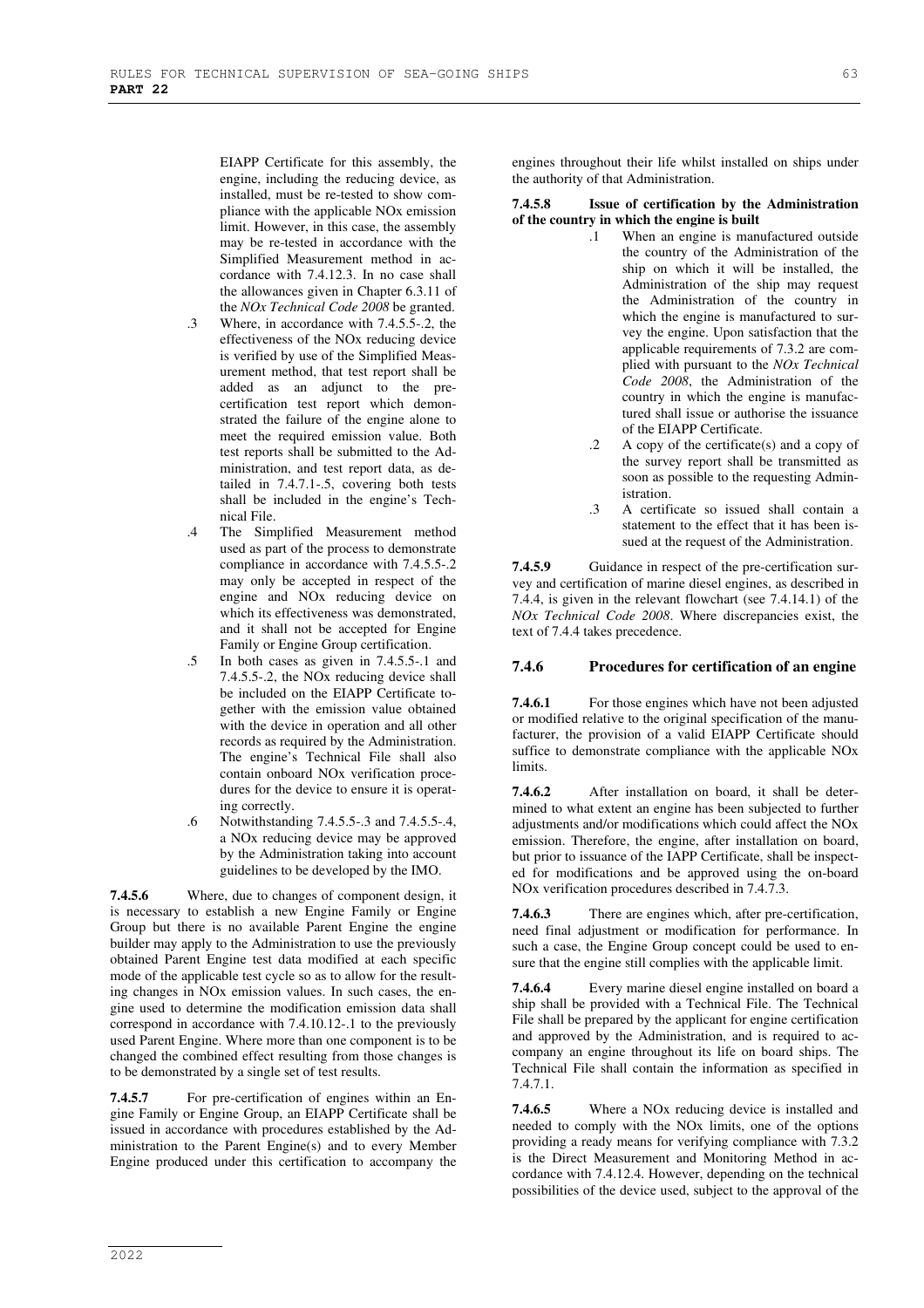Administration, other relevant parameters could be monitored.

**7.4.6.6** Where, for the purpose of achieving NOx compliance, an additional substance is introduced, such as ammonia, urea, steam, water, fuel additives, etc., a means of monitoring the consumption of such substance shall be provided. The Technical File shall provide sufficient information to allow a ready means of demonstrating that the consumption of such additional substances is consistent with achieving compliance with the applicable NOx limit.

**7.4.6.7** Where the Engine Parameter Check method in accordance with 7.4.12.2 is used to verify compliance, if any adjustments or modifications are made to an engine after its pre-certification, a full record of such adjustments or modifications shall be recorded in the engine's Record Book of Engine Parameters or in the Electronic Record Book.

**7.4.6.8** If all of the engines installed on board are verified to remain within the parameters, components, and adjustable features recorded in the Technical File, the engines should be accepted as performing within the applicable NOx limit specified in 7.3.2. In this case, provided all other applicable requirements of 7.1 to 7.3 are complied with, an IAPP Certificate should then be issued to the ship.

**7.4.6.9** If any adjustment or modification is made which is outside the approved limits documented in the Technical File, the IAPP Certificate may be issued only if the overall NOx emission performance is verified to be within the required limits by:

- .1 onboard Simplified Measurement in accordance with 7.4.12.3; or
- .2 reference to the test-bed testing for the relevant Engine Group approval showing that the adjustments or modifications do not exceed the applicable NOx emission limit.

At surveys after the initial engine survey, the Direct Measurement and Monitoring method in accordance with Chapter 6.4 of the NOx *Technical Code 2008*, as approved by the Administration, may alternatively be used.

**7.4.6.10** The Administration may, at its own discretion, abbreviate or reduce all parts of the survey on board, in accordance with the *NOx Technical Code 2008* to an engine which has been issued an EIAPP Certificate. However, the entire survey on board must be completed for at least one cylinder and/or one engine in an Engine Family or Engine Group, if applicable, and the abbreviation may be made only if all the other cylinders and/or engines are expected to perform in the same manner as the surveyed engine and/or cylinder. As an alternative to the examination of fitted components, the Administration may conduct that part of the survey on spare parts carried on board provided they are representative of the components fitted.

**7.4.6.11** Guidance in respect of the survey and certification of marine diesel engines at initial, renewal, annual and intermediate surveys, as described in 7.4.6, is given in the relevant flowchart (see 7.4.14.1) of the *NOx Technical Code 2008*. Where discrepancies exist, the text of 7.4.6 takes precedence.

## **7.4.7 Technical file and on-board NOx verification procedures**

**7.4.7.1** To enable the Administration to perform the engine surveys described in 7.4.4, the Technical File required by 7.4.6.4 shall, at a minimum, contain the following information:

- .1 Identification of those components, settings and operating values of the engine which influence its NOx emissions including any NOx reducing device or system;
- .2 Identification of the full range of allowable adjustments or alternatives for the components of the engine;
- .3 Full record of the relevant engine's performance, including the engine's rated speed and rated power;
- .4 a system of on-board NOx verification procedures to verify compliance with the NOx emission limits during on-board verification surveys in accordance with 7.4.12;
- .5 A copy of the relevant Parent Engine test data, as given in section 2 of appendix 5 of the *NOx Technical Code 2008*;
- .6 If applicable, the designation and restrictions for an engine which is an engine within an Engine Family or Engine Group;
- .7 specifications of those spare parts / components which, when used in the engine, according to those specifications, will result in continued compliance of the engine with the NOx emission limit; and

.8 the EIAPP Certificate, as applicable.

**7.4.7.2** As a general principle, onboard NOx verification procedures shall enable a surveyor to easily determine if an engine has remained in compliance with the applicable requirements of 7.3.2. At the same time, it shall not be so burdensome as to unduly delay the ship or to require in-depth knowledge of the characteristics of a particular engine or specialist measuring devices not available on board.

**7.4.7.3** The onboard NOx verification procedure shall be one of the following methods:

- .1 Engine Parameter Check method in accordance with 7.4.12.2 to verify that an engine's component, setting and operating values have not deviated from the specifications in the engine's Technical File;
	- .2 Simplified Measurement method in accordance with 7.4.12.3; or
	- .3 Direct Measurement and Monitoring method in accordance with 7.4.12.4.

**7.4.7.4** When considering which onboard NOx verification procedures should be included in an engine's Technical File to verify whether an engine complies with the applicable NOx emission limit during the required onboard verification surveys, other than at an engine's initial onboard survey, any of the three onboard NOx verification procedures as specified in 7.4.12.1 may be applied. However, the proce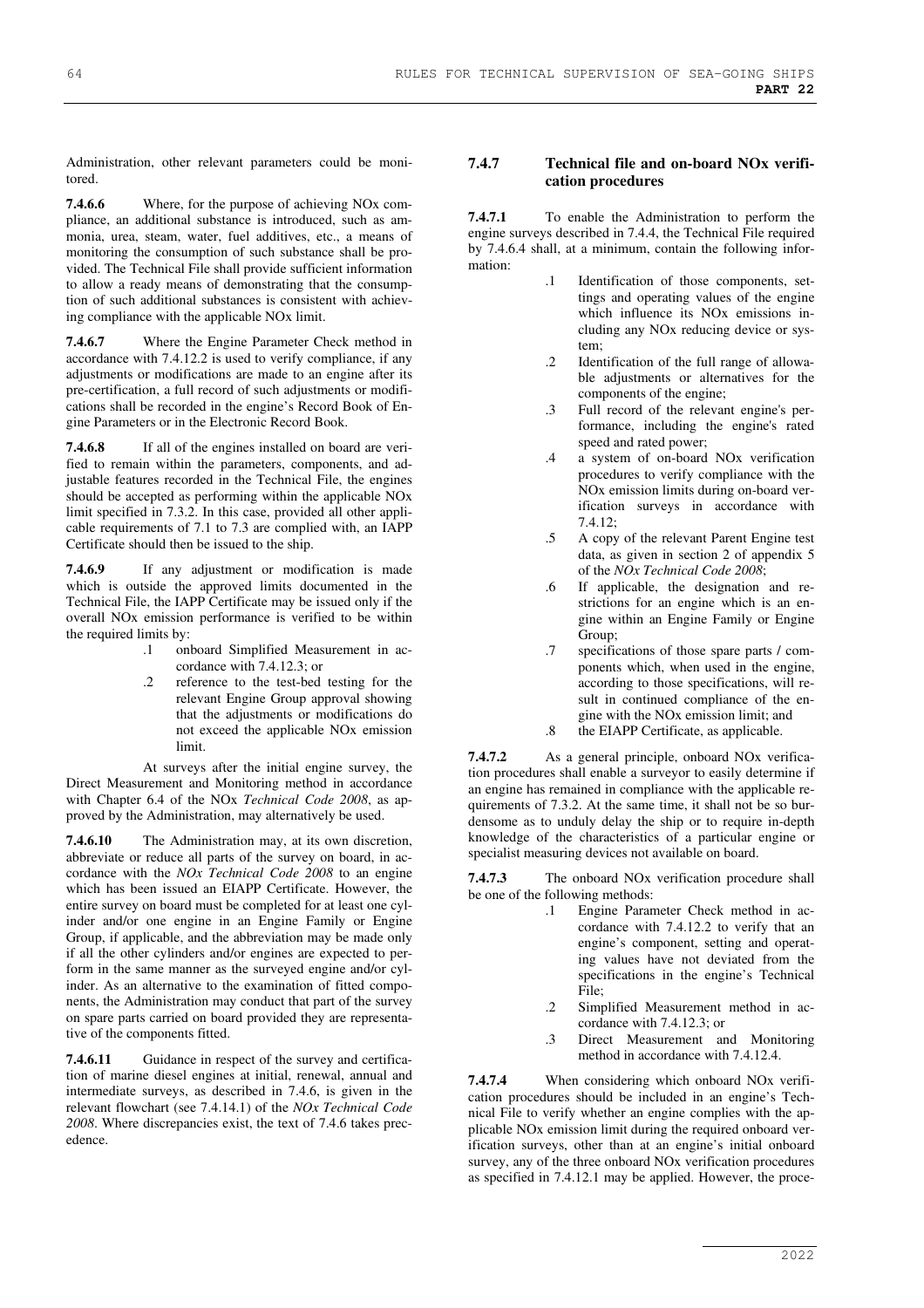dures associated with the method applied are to be approved by the Administration. If the method differs from the verification procedure method specified in the Technical File as originally approved, the procedure of the method needs to be either added as an amendment to the Technical File or appended as an alternative to the procedure given in the Technical File. Thereafter the shipowner may choose which of the methods approved in the Technical File is to be used to demonstrate compliance.

**7.4.7.5** In addition to the method specified by the engine manufacturer and given in the Technical File, as approved by the Administration for the initial certification in the engine, the shipowner shall have the option of direct measurement of NOx emissions in accordance with 7.4.12.4.

Such data may take the form of spot checks logged with other engine operating data on a regular basis and over the full range of engine operation or may result from continuous monitoring and data storage. Data must be current (taken within the last 30 days) and must have been acquired using the test procedures cited in the *NOx Technical Code 2008*.

These monitoring records shall be kept on board for three months for verification purposes by a Party to the Protocol of 1997. Data shall also be corrected for ambient conditions and fuel specification, and measuring equipment must be checked for correct calibration and operation, in accordance with the approved procedures given in the Onboard Operating Manual.

Where exhaust gas after-treatment devices are fitted which influence the NOx emissions, the measuring point(s) must be located downstream of such devices.

## **Nitrogen oxides emission standards**

## **7.4.8 Maximum allowable NOx emission limits for marine diesel engines**

**7.4.8.1** The maximum allowable NOx emission limit values are given by 7.3.2.3, 7.3.2.4, 7.3.2.5-.1.1 and 7.3.2.7- .4 as applicable. The total weighted NOx emissions, as measured and calculated, rounded to one decimal place, in accordance with the procedures in of the *NOx Technical Code 2008* shall be equal to or less than the applicable calculated value corresponding to the rated speed of the engine.

**7.4.8.2** When the engine operates on test fuel oils in accordance with Chapter 5.3 of the *NOx Technical Code 2008* the total emission of nitrogen oxides (calculated as the total weighted emission of NO2) shall be determined using the relevant test cycles and measurement methods as specified in the *NOx Technical Code 2008*.

**7.4.8.3** An engine's exhaust emissions limit value, given from the formulae included in 7.3.2.3, 7.3.2.4, 7.3.2.5-.1.1 as applicable, and the actual calculated exhaust emissions value, rounded to one decimal place for the engine, shall be stated on the engine's EIAPP Certificate. If an engine is a Member Engine of an Engine Family or Engine Group, it is the relevant Parent Engine emission value that is compared to the applicable limit value for that Engine Family or Engine Group. The limit value given here shall be the limit value for the Engine Family or Engine Group based on the highest engine speed to be included in that Engine Family or Engine Group, in accordance with paragraph 7.3.2.3, 7.3.2.4, 7.3.2.5- .1.1, irrespective of the rated speed of the Parent Engine or the rated speed of the particular engine as given on the engine's EIAPP certificate.

**7.4.8.4** In the case of an engine to be certified in accordance with 7.3.2.5-.1.1 the specific emission at each individual mode point shall not exceed the applicable NOx emission limit value by more than 50% except as follows:

- .1 The 10% mode point in the D2 test cycle specified in 7.4.9.5.
- .2 The 10% mode point in the C1 test cycle specified in 7.4.9.6.
- .3 The idle mode point in the C1 test cycle specified in 7.4.9.6.

## **7.4.9 Test cycles and weighting factors to be applied**

**7.4.9.1** For every Individual Engine or Parent Engine of an Engine Family or Engine Group, one or more of the relevant test cycles specified in 7.4.9.2 to 7.4.9.6 shall be applied for verification of compliance with the applicable NOx emission limit contained in 7.3.2.

**7.4.9.2** For constant speed marine diesel engines for ship main propulsion, including diesel electric drive, test cycle E2 shall be applied in accordance with Table 7.4.9.2.

#### **Table 7.4.9.2**

#### **Test cycle for** *Constant-speed main propulsion* **application (including diesel-electric drive and all controllable-pitch propeller installations)**

| Test cycle type E2 |       |                  |  |
|--------------------|-------|------------------|--|
| Speed              | Power | Weighting factor |  |
| 100%               | 100%  | 0,20             |  |
| 100%               | 75%   | 0.50             |  |
| 100%               | 50%   | 0.15             |  |
| $100\%$ a)         | 25%   | 0.15             |  |

#### *Note:*

a) There are exceptional cases, including large bore engines intended for E2 applications, in which, due to their oscillating masses and construction, engines cannot be run at low load at nominal speed without the risk of damaging essential components. In such cases, the engine manufacturer shall make application to the Administration that the test cycle as given in this Table may be modified for the 25% power mode with regard to the engine speed. The adjusted engine speed at 25% power, however, shall be as close as possible to the rated engine speed, as recommended by the engine manufacturer and approved by the Administration. The applicable weighting factors for the test cycle shall remain unchanged.

**7.4.9.3** For an engine connected to a controllable pitch propeller test cycle E2 shall be applied in accordance with Table 7.4.9.2.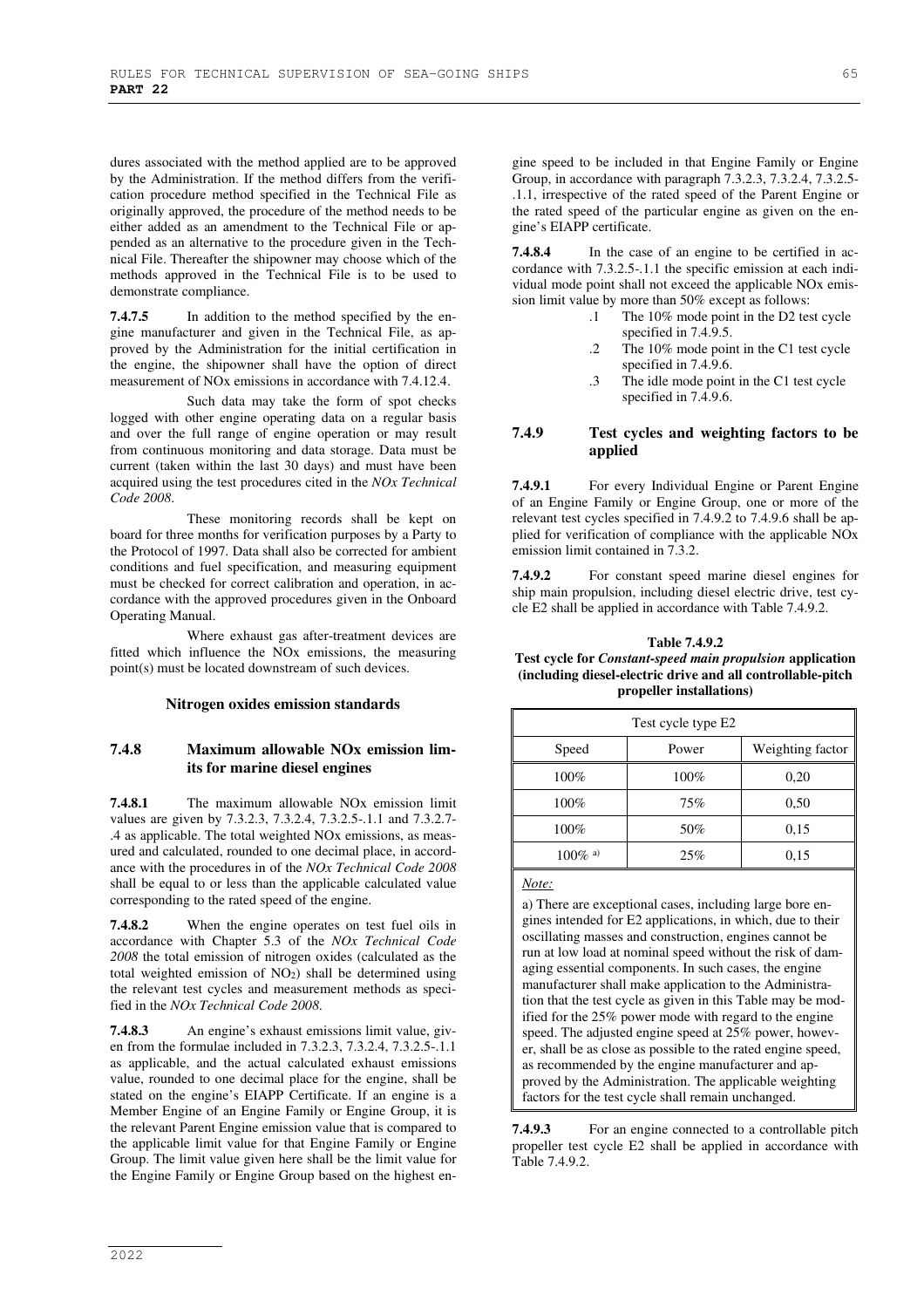**7.4.9.4** For propeller law operated marine engines, test cycle E3 shall be applied in accordance with Table 7.4.9.4.

**7.4.9.5** For constant speed auxiliary engines, test cycle D<sub>2</sub> shall be applied in accordance with Table 7.4.9.5.

**7.4.9.6** For variable speed, variable load auxiliary engines, not included above, test cycle C1 shall be applied in accordance with Table 7.4.9.6.

**Table 7.4.9.4 Test cycle for** *Propeller-law-operated marine engine* **application** 

| Test cycle type E3 |       |                  |
|--------------------|-------|------------------|
| Speed              | Power | Weighting factor |
| 100%               | 100%  | 0,20             |
| 91%                | 75%   | 0.50             |
| 80%                | 50%   | 0,15             |
| 63%                | 25%   | 0.15             |

**Table 7.4.9.5 Test cycle for** *Constant-speed auxiliary engine* **application** 

| Test cycle type D2 |       |                  |  |
|--------------------|-------|------------------|--|
| Speed              | Power | Weighting factor |  |
| 100%               | 100%  | 0,05             |  |
| 100%               | 75%   | 0,25             |  |
| 100%               | 50%   | 0,30             |  |
| 100%               | 25%   | 0,30             |  |
| 100%               | 10%   | 0,10             |  |

**Table 7.4.9.6 Test cycle for Variable-speed, variable-load auxiliary engine application** 

| Test cycle type C1 |        |                  |
|--------------------|--------|------------------|
| Speed              | Torque | Weighting factor |
| Rated              | 100%   | 0,15             |
|                    | 75%    | 0.15             |
|                    | 50%    | 0,15             |
|                    | 10%    | 0,10             |
| Intermediate       | 100%   | 0,10             |
|                    | 75%    | 0,10             |
|                    | 50%    | 0,10             |
| Idle               | $0\%$  | 0,15             |

**7.4.9.7** The torque figures given in test cycle C1 are percentage values which represent for a given test mode the ratio of the required torque to the maximum possible torque at this given speed.

**7.4.9.8** The intermediate speed for test cycle C1 shall be declared by the manufacturer, taking into account the following requirements:

- .1 For engines which are designed to operate over a speed range on a full load torque curve, the intermediate speed shall be the declared maximum torque speed if it occurs between 60% and 75% of rated speed.
- .2 If the declared maximum torque speed is less than 60% of rated speed, then the intermediate speed shall be 60% of the rated speed.
- .3 If the declared maximum torque speed is greater than 75% of the rated speed, then the intermediate speed shall be 75% of rated speed.
- .4 For engines which are not designed to operate over a speed range on the full load torque curve at steady state conditions, the intermediate speed will typically be between 60% and 70% of the maximum rated speed.

**7.4.9.9** If an engine manufacturer applies for a new test cycle application on an engine already certified under a different test cycle specified in 7.4.9.2 to 7.4.9.6, then it may not be necessary for that engine to undergo the full certification process for the new application. In this case, the engine manufacturer may demonstrate compliance by recalculation, by applying the measurement results from the specific modes of the first certification test to the calculation of the total weighted emissions for the new test cycle application, using the corresponding weighting factors from the new test cycle.

## **7.4.10 Approval for serially manufactured engines: Engine Family and Engine Group concepts**

#### **General**

**7.4.10.1** To avoid certification testing of every engine for compliance with the NOx emission limits, one of two approval concepts may be adopted, namely the Engine Family or the Engine Group concept.

**7.4.10.2** The Engine Family concept may be applied to any series produced engines which, through their design are proven to have similar NOx emission characteristics, are used as produced, and, during installation on board, require no adjustments or modifications which could adversely affect the NOx emissions.

**7.4.10.3** The Engine Group concept may be applied to a smaller series of engines produced for similar engine application and which require minor adjustments and modifications during installation or in service on board.

**7.4.10.4** Initially the engine manufacturer may, at its discretion, determine whether engines should be covered by the Engine Family or Engine Group concept. In general, the type of application shall be based on whether the engines will be modified, and to what extent, after testing on a test bed.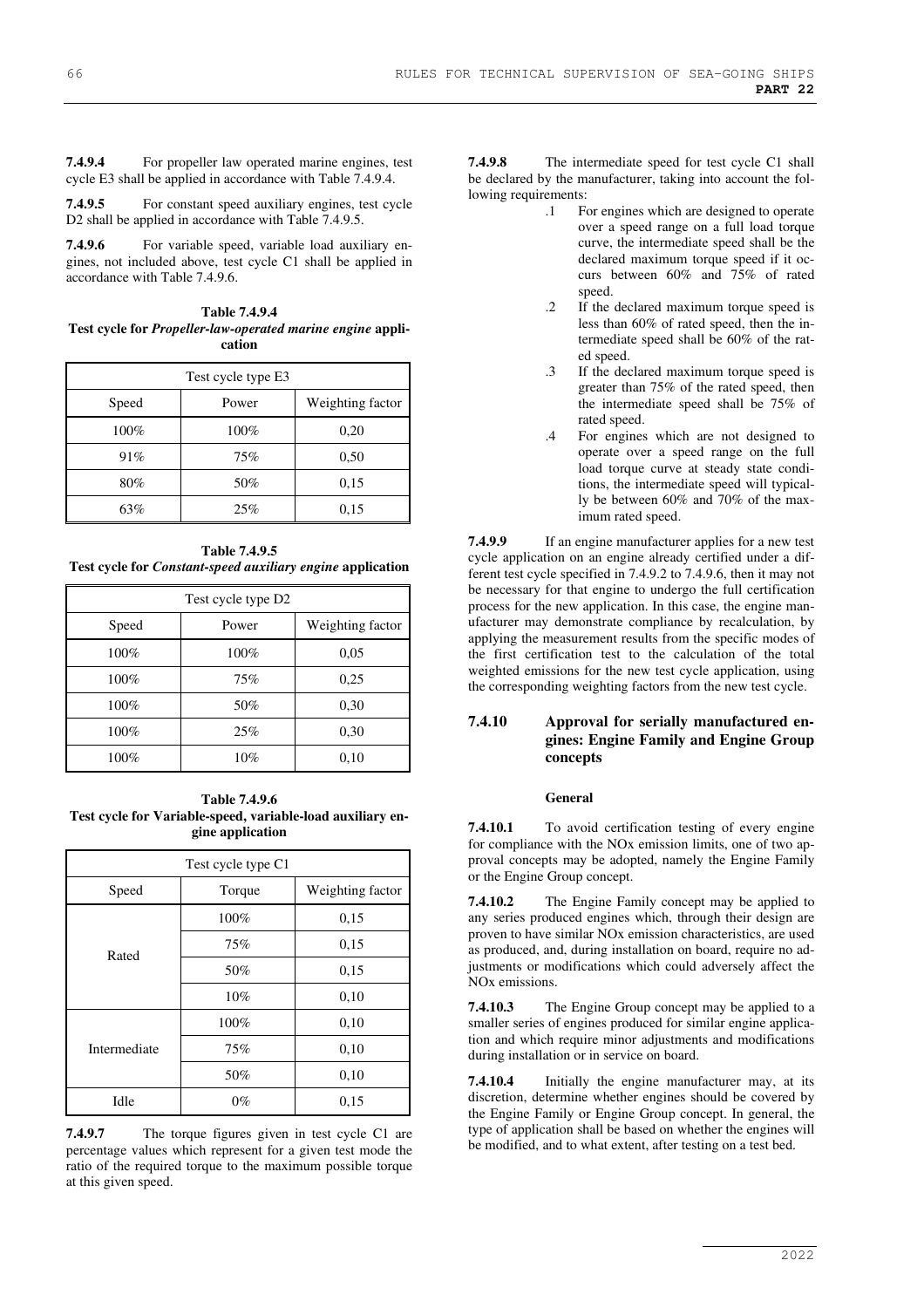#### **Documentation**

**7.4.10.5** All documentation for certification must be completed and suitably stamped by the duly authorised Authority as appropriate. This documentation shall also include all terms and conditions, including replacement of spare parts, to ensure that an engine is maintained in compliance with the applicable NOx emission limit.

**7.4.10.6** For an engine within an Engine Family or Engine Group, the required documentation for the Engine Parameter Check method is specified in 7.4.12.2-.8.1.

#### **Application of the Engine Family concept**

**7.4.10.7** The Engine Family concept provides the possibility of reducing the number of engines which must be submitted for approval testing, while providing safeguards that all engines within the Engine Family comply with the approval requirements. In the Engine Family concept, engines with similar emission characteristics and design are represented by a Parent Engine.

**7.4.10.8** Engines that are series produced and not intended to be modified may be covered by the Engine Family concept.

**7.4.10.9** The necessary details related to the application of the Engine Family concept, containing amongst other:

- .1 Guidance for the selection of an Engine Family;
- .2 Guidance for selecting the Parent Engine of an Engine Family; and
- .3 Certification of an Engine Family;

are stated in Chapter 4.3 of the *NOx Technical Code 2008*.

#### **Application of the Engine Group concept**

**7.4.10.10** Engine Group engines normally require adjustment or modification to suit the onboard operating conditions but these adjustments or modifications shall not result in NOx emissions exceeding the applicable limits in 7.3.2.

**7.4.10.11** The Engine Group concept also provides the possibility for a reduction in approval testing for modifications to engines in production or in service.

**7.4.10.12** The necessary details related to the application of the Engine Family concept, containing amongst other:

- .1 Guidance for the selection of an Engine Group;
- .2 Guidance for allowable adjustment or modification within an Engine Group;
- .3 Guidance for the selection of the Parent Engine of an Engine Group; and
- .4 Certification of an Engine Group;

are stated in Chapter 4.4 of the *NOx Technical Code 2008*.

**7.4.10.13** Conformity of production arrangements relative to application of the engine family/group concept is addressed in IACS UI MPC 106.

**7.4.10.14** Additional parameters for definition of the engine group, regarding engines fitted with SCR system to reduce  $NO<sub>x</sub>$  emissions, may be used as specified in IACS UI MPC 125.

## **7.4.11 Procedures for NOx emission measurements on a test bed**

**7.4.11.1** These procedures shall be applied to every initial approval testing of a marine engine regardless of the location of that testing (the methods described in 7.4.4.2-.1 and 7.4.4.2-.2).

**7.4.11.2** Chapter 5 of the *NOx Technical Code 2008* specifies the measurement and calculation methods for gaseous exhaust emissions from reciprocating internalcombustion engines under steady-state conditions, necessary for determining the average weighted value for the NOx exhaust gas emission.

**7.4.11.3** Many of the procedures described in the Chapter 5 of the *NOx Technical Code 2008* are detailed accounts of laboratory methods, since determining an emissions value requires performing a complex set of individual measurements, rather than obtaining a single measured value. Thus, the results obtained depend as much on the process of performing the measurements as they depend on the engine and test method.

**7.4.11.4** Chapter 5 of the *NOx Technical Code 2008* includes the test and measurement methods, test run and test report as a procedure for a test-bed measurement. That Chapter specifies amongst other:

- .1 Test conditions;
	- .2 Test fuel oils;<br>.3 Measurement
	- Measurement equipment and data to be measured;
	- .4 Determination of exhaust gas flow;
	- .5 Permissible deviations of instruments for engine-related parameters and other essential parameters;
	- .6 Analysers for determination of the gaseous components;
	- .7 Calibration of the analytical instruments;<br>8 Test run:
	- .8 Test run;
	- Test report;
	- .10 Data evaluation for gaseous emissions; and
	- .11 Calculation of the gaseous emissions.

**7.4.11.5** The weighting factors and the number of modes used in the calculation in accordance with the calculation 7.4.11.4-.11 shall be according to the provisions of 7.4.9.

**7.4.11.6** The resulting average weighted NOx emission value for the engine as determined the calculation 7.4.11.4- .11 shall then be compared to the applicable emission limit given in 7.3.2 to determine if the engine is in compliance.

## **7.4.12 Procedures for demonstrating compliance with NOx emission limits on board**

**7.4.12.1** After installation of a pre-certificated engine on board a ship, every marine diesel engine shall have on-board verification surveys conducted as specified in 7.4.4.1-.2 to 7.4.4.1-.4), to verify that the engine continues to comply with the NOx emission limit contained in 7.3.2. Such verification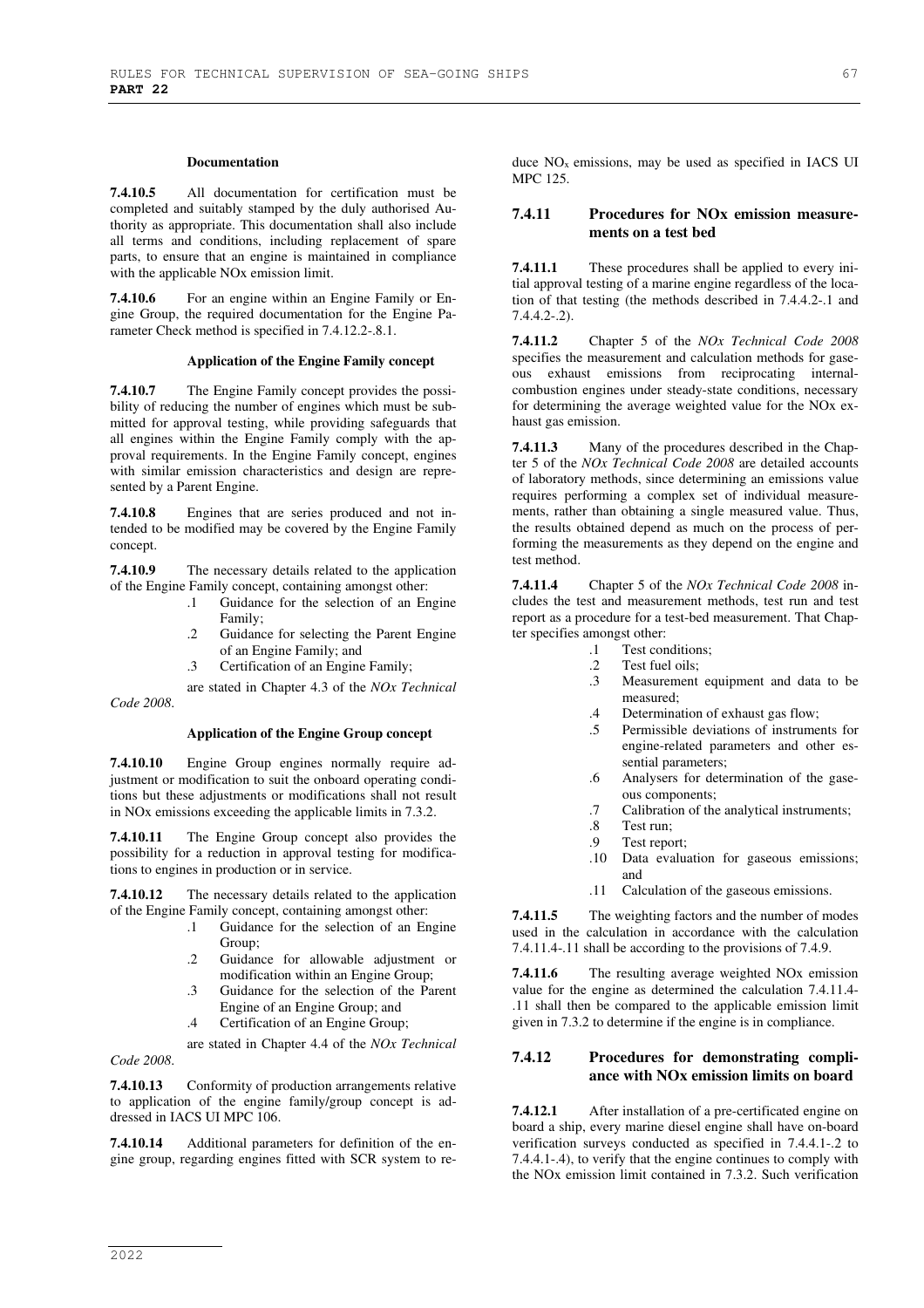of compliance shall be determined by using one of the following methods:

- .1 Engine Parameter Check method in accordance with 7.4.12.2 to verify that an engine's component, settings and operating values have not deviated from the specifications in the engine's Technical File;
- .2 Simplified Measurement method in accordance with 7.4.12.3; or
- .3 Direct Measurement and Monitoring method in accordance with 7.4.12.4.

## **7.4.12.2 Engine Parameter Check method**

- .1 Engines that meet the following conditions shall be eligible for an Engine Parameter Check method:
	- .1 engines that have received a precertificate (EIAPP Certificate) on the test bed and those that received a certificate (EIAPP Certificate) following an initial certification survey in accordance with 7.4.5.4; and
	- .2 engines that have undergone modifications or adjustments to the designated engine components and adjustable features since they were last surveyed.
- .2 When a marine diesel engine is designed to run within the applicable NOx emission limit, it is most likely that within the marine life of the engine, the NOx emission limit may be adhered to. The applicable NOx emission limit may, however, be contravened by adjustments or modification to the engine. Therefore, an Engine Parameter Check method shall be used to verify whether the engine is still within the applicable NOx emission limit.
- .3 Engine component checks, including checks of settings and an engine's operating values, are intended to provide an easy means of deducing the emissions performance of the engine for the purpose of verification that an engine with no, or minor adjustments or modifications complies with the applicable NOx emission limit. Where the measurement of some operating values is required, the calibration of the equipment used for those measurements shall be in accordance with the requirements of appendix 4 of the *NOx Technical Code 2008*.
- .4 The purpose of such checks is to provide a ready means of determining that an engine is correctly adjusted in accordance with the manufacturer's specification and remains in a condition of adjustment consistent with the initial certification by the Administration as being in compliance with 7.3.2 as applicable.
- .5 If an electronic engine management system is employed, this shall be evaluated against the original settings to ensure that

appropriate parameters are operating within *as-built* limits.

- .6 For the purpose of assessing compliance with 7.3.2, it is not always necessary to measure the NOx emissions to know that an engine, not equipped with an aftertreatment device, is likely to comply with the applicable NOx emission limit. It may be sufficient to know that the present state of the engine corresponds to the specified components, calibration or parameter adjustment state at the time of initial certification. If the results of an Engine Parameter Check method indicate the likelihood that the engine complies with the applicable NOx emission limit, the engine may be re-certified without direct NOx measurement.
- .7 For an engine equipped with a NOx reducing device, it will be necessary to check the operation of the device as part of the Engine Parameter Check method.
- .8 The remaining details specifying: .1 documentation; and
	- .2 procedures;

for the Engine Parameter Check method have been stated in the Chapter 6.2 of the *NOx Technical Code 2008*.

### **7.4.12.3 Simplified Measurement method**

- .1 The simplified test and measurement procedure, as specified in the Chapter 6.3 of the *NOx Technical Code 2008*, shall be applied only for onboard confirmation tests and renewal, annual and intermediate surveys when required. Every first engine testing on a test bed shall be carried out in accordance with the procedure specified in 7.4.11. Corrections for ambient air temperature and humidity are essential as ships are sailing in cold/hot and dry/humid climates, which may cause a difference in NOx emissions.
	- .2 To gain meaningful results for onboard confirmation tests and onboard renewal, annual and intermediate surveys, as an absolute minimum, the gaseous emission concentrations of  $NOx$  and  $CO<sub>2</sub>$  shall be measured in accordance with the appropriate test cycle. The weighting factors and the number of modes used in the calculation shall be in accordance with 7.4.9.
	- .3 The engine torque and engine speed shall be measured but, to simplify the procedure, the permissible deviations of instruments for measurement of enginerelated parameters for onboard verification purposes is different than from those permissible deviations allowed under the test-bed testing method. If it is difficult to measure the torque directly, the brake power may be estimated by any other means recommended by the applicant for engine certification and approved by the Administration.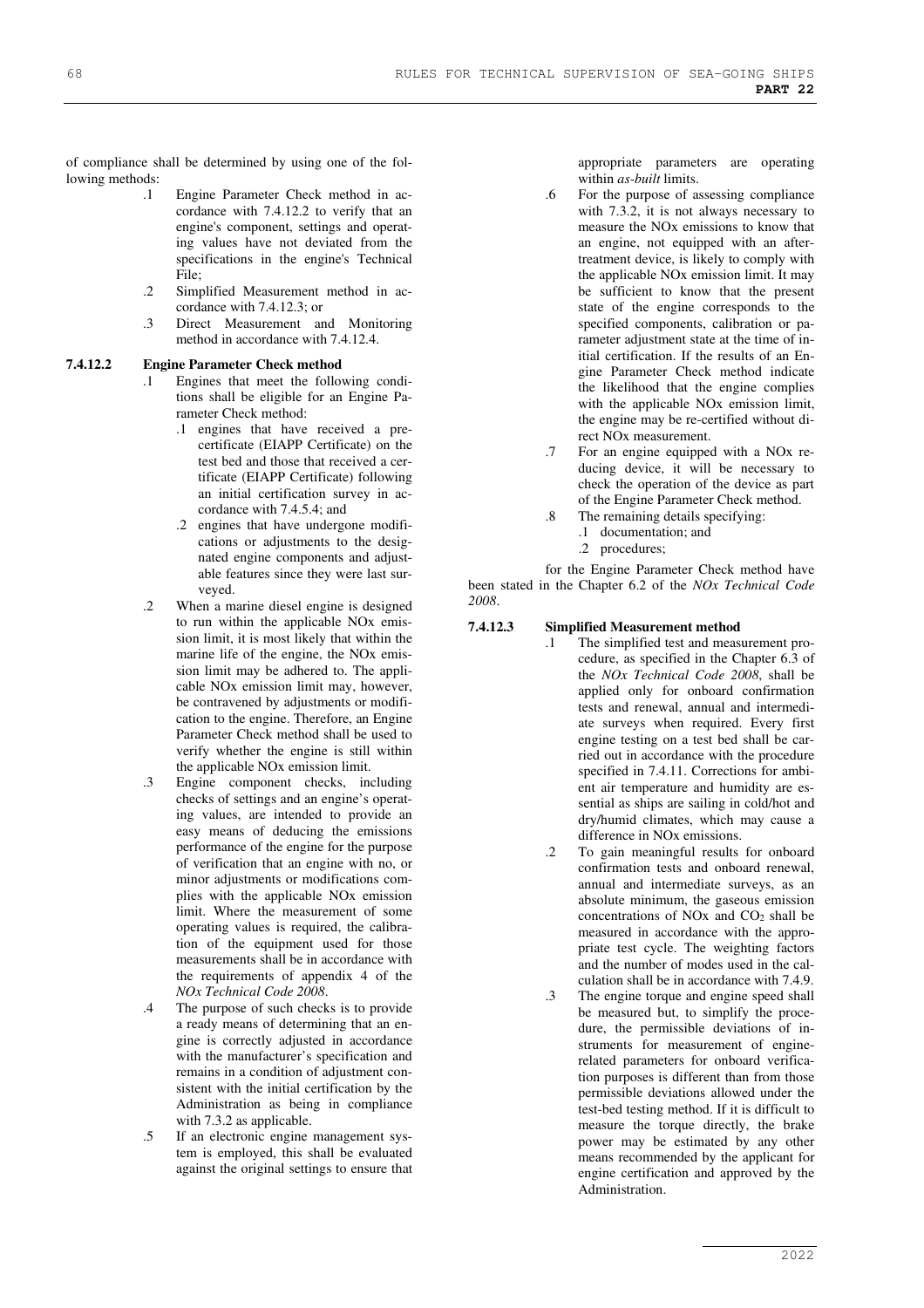- .4 The remaining necessary details specifying amongst other:
	- .1 engine parameters to be measured and recorded;
	- .2 brake power;
	- .3 test fuel oils;
	- .4 sampling for gaseous emissions;
	- .5 measurement equipment and data to be measured;
	- .6 permissible deviation of instruments for engine related parameters and other essential parameters;
	- .7 determination of the gaseous components;
	- .8 test cycles;
	- .9 calculation of gaseous emissions; and .10 allowances

for the Simplified Measurement method have been stated in the Chapter 6.3 of the *NOx Technical Code 2008*.

#### **7.4.12.4 Direct Measurement and Monitoring method**

- .1 The Direct Measurement and Monitoring procedure may be applied for onboard verification at renewal, annual and intermediate surveys.
- .2 Due attention is to be given to the safety implications related to the handling and proximity of exhaust gases, the measurement equipment and the storage and use of cylindered pure and calibration gases. Sampling positions and access staging shall be such that this monitoring may be performed safely and will not interfere with the engine.
- .3 Onboard NOx monitoring includes, as an absolute minimum, the measurement of gaseous emission concentrations of NOx  $(as NO+NO<sub>2</sub>)$ .
- .4 The remaining necessary details specifying amongst other:
	- .1 emission species measurement;
	- .2 engine performance measurements;
	- .3 ambient condition measurements;
	- .4 engine performance and ambient condition monitoring equipment;
	- .5 test cycles;
	- .6 test condition parameter;
	- .7 analyser in-service performance;
	- .8 data for emission calculation;
	- .9 exhaust gas flow rate;
	- .10 fuel oil composition;
	- .11 dry/wet correction;
	- .12 NOx correction for humidity and temperature;
	- .13 calculation of emission flow rates and specific emissions;
	- .14 limit value and allowances; and
	- .15 data for demonstrating compliance;

for the Direct Measurement and Monitoring method have been stated in the Chapter 6.3 of the *NOx Technical Code 2008*.

.5 Form of approval

The Direct Measurement and Monitoring method shall be documented in an Onboard Monitoring Manual. The Onboard Monitoring Manual shall be submitted to the Administration for approval. The approval reference of that Onboard Monitoring Manual shall be entered under section 3 of the Supplement to the EIAPP Certificate. The Administration may issue a new EIAPP Certificate, with the details in section 3 of the Supplement duly amended, if the method is approved after the issue of the first EIAPP Certificate, i.e. following the precertification survey

.6 Survey of equipment and method

The survey of the Direct Measurement and Monitoring method shall take into account, but is not limited to:

- .1 the data obtained and developed from the required measurements; and
- .2 the means by which that data has been obtained, taking into account the information given in the Onboard Monitoring Manual.

## **7.4.13 Certification of an Existing Engine**

**7.4.13.1** Where an Existing Engine is to comply with 7.3.2.7, then the entity responsible for obtaining emissions certification shall apply to the approving Administration for certification.

**7.4.13.2** Where an application for Approved Method approval includes gaseous emission measurements and calculations, those are to be in accordance with 7.4.11.

**7.4.13.3** Emission and performance data obtained from one engine may be shown to apply to a range of engines.

**7.4.13.4** The Approved Method for achieving compliance with 7.3.2.7 shall include a copy of the Approved Method File which is required to accompany the engine throughout its life on board ship.

**7.4.13.5** A description of the engine's onboard verification procedure shall be included in the Approved Method File.

**7.4.13.6** After installation of the Approved Method, a survey shall be conducted in accordance with the Approved Method File. If this survey confirms compliance, the Administration shall amend the ship's IAPP Certificate accordingly.

**7.4.13.7** Guidelines on the approved method process are set out in IMO Res. MEPC.243(66).

## **7.4.14 Additional reference information**

**7.4.14.1** Flowcharts for survey and certification of marine diesel engines (referred to 7.4.5.9 and 7.4.6.11) are available in the Appendix 2 of the *NOx Technical Code 2008*.

**7.4.14.2** Specifications for analysers to be used in the determination of gaseous components of marine diesel engine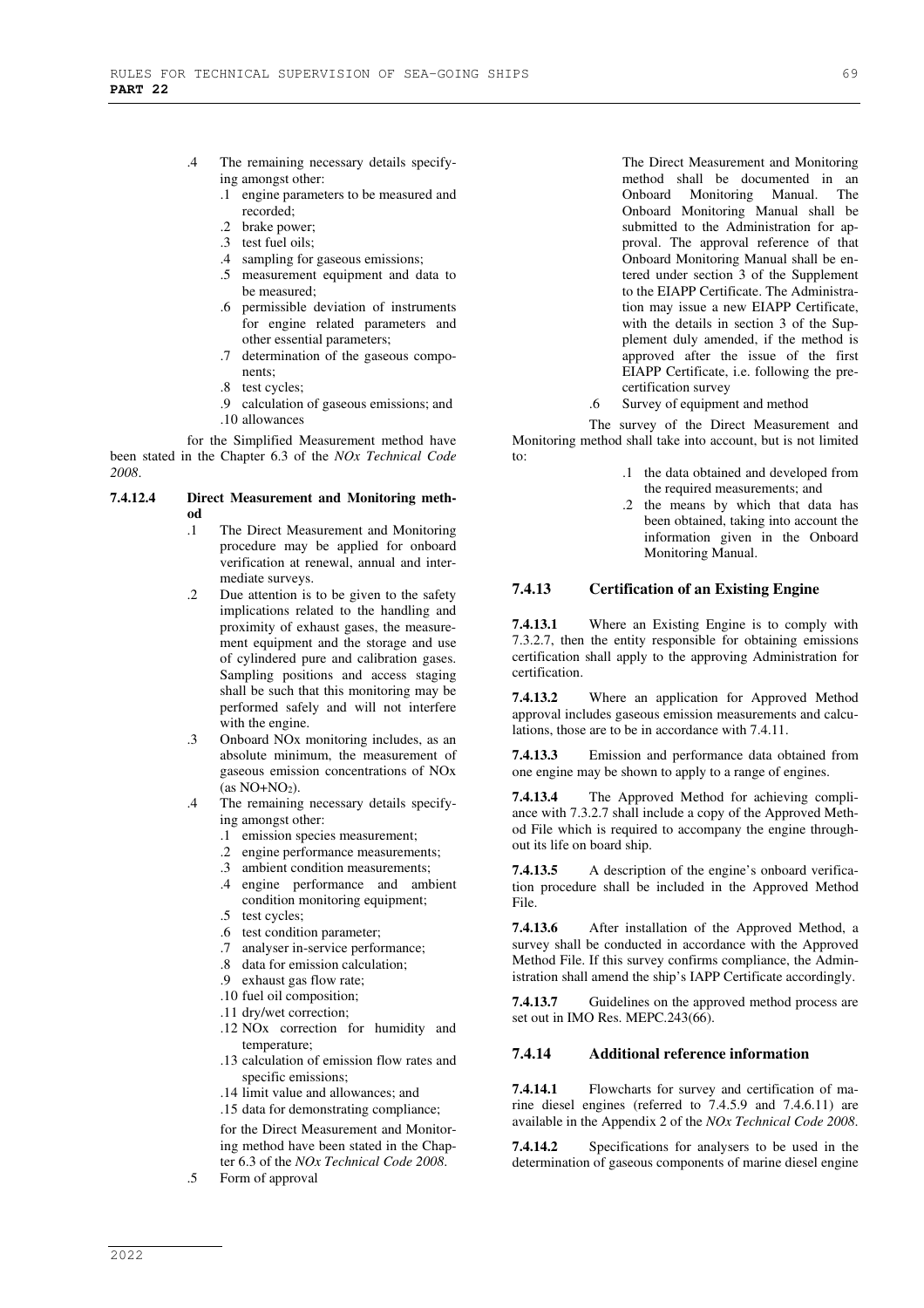emissions (referred to 7.4.11) are stated in the Appendix 3 of the *NOx Technical Code 2008*.

**7.4.14.3** Calibration of the analytical and measurement instruments (referred to 7.4.10, 7.4.11 and 7.4.12) are stated in the Appendix 4 of the *NOx Technical Code 2008*.

**7.4.14.4** Parent Engine test report and test data (referred to 7.4.7.1-.5 and 7.4.11.4-.9) are stated in the Appendix 5 of the *NOx Technical Code 2008*.

**7.4.14.5** Calculation of exhaust gas mass flow, i.e. carbon-balance method (referred to 7.4.11) are stated in the Appendix 6 of the *NOx Technical Code 2008*.

**7.4.14.6** Implementation of the Direct Measurement and Monitoring method (referred to 7.4.12.4) are stated in the Appendix 8 of the *NOx Technical Code 2008*.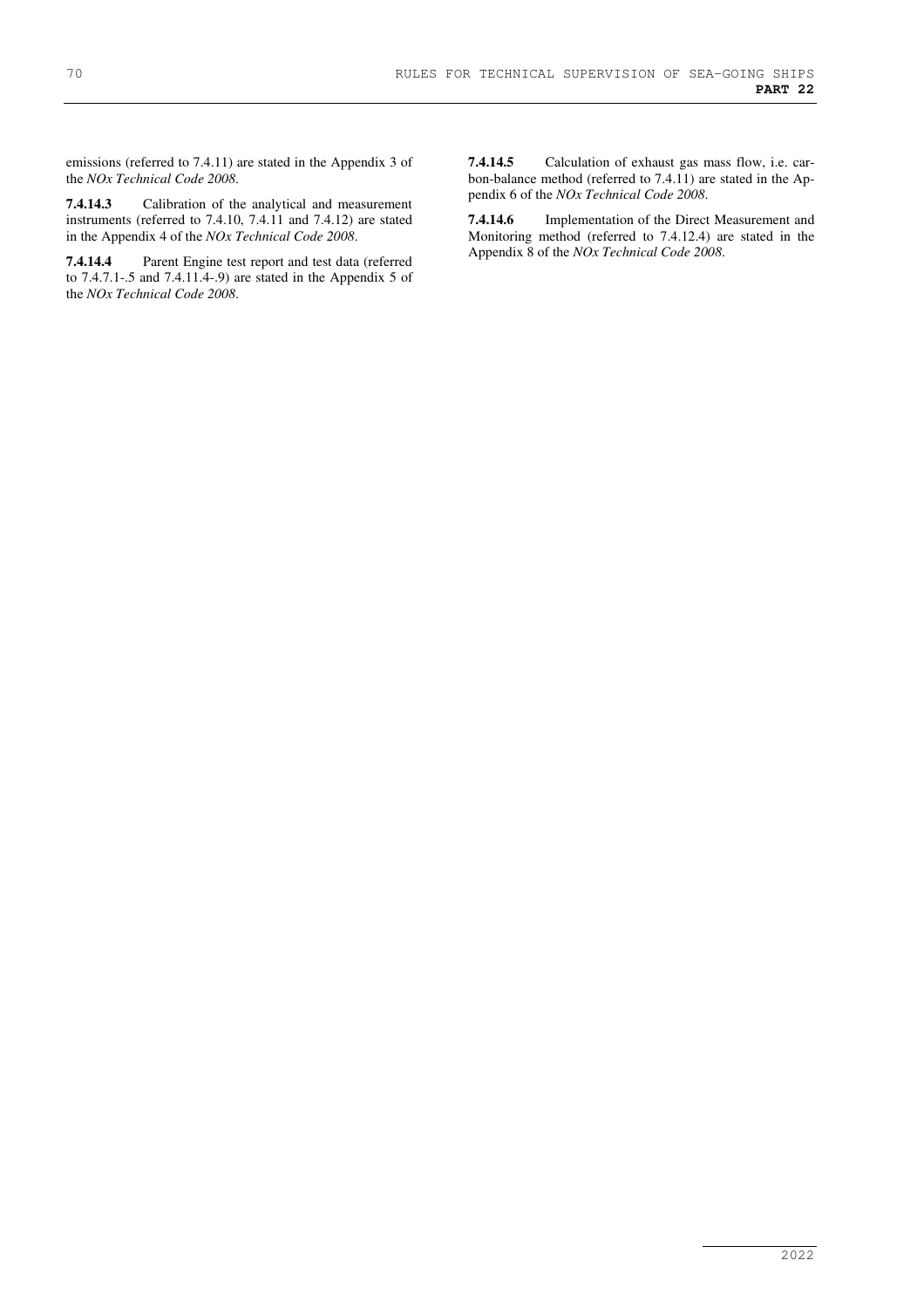71

# **8 CONTROL OF HARMFUL ANTI-FOULING SYSTEMS ON SHIPS**

## **8.1 GENERAL REQUIREMENTS**

#### **8.1.1 General**

Requirements of this Section are based on the AFS Convention, as well as the Regulation EC No. 782/2003.

#### **8.1.2 Application**

Requirements of this Section applies on the ships as they defined in 8.1.3.2.

### **8.1.3 Definitions**

For the purpose of this Section of the Rules the following definition are applied.

**8.1.3.1 Anti-fouling system –** means a coating, paint, surface, or device that is used on a ship to control or prevent attachment of unwanted organisms.

**8.1.3.2 Ship – means a vessel of any type whatsoever** operating in the marine environment and includes hydrofoil boats, air-cushion vehicles, submersibles, floating craft, fixed or floating platforms, floating storage units (FSU-s) and floating production storage and off-loading units (FPSOs).

**8.1.3.3 AFS Convention** – means the International Convention on the Control of Harmful Anti-fouling Systems on Ships, 2001.

**8.1.3.4 Regulation EC No. 782/2003** – means the Regulation of the European Parliament and of the Council of 14th April 2003 on the prohibition of organotin compounds on ships.

**8.1.3.5 Length** – means the length as defined in the International Convention on Load Lines, 1966, as modified by the Protocol of 1988 relating thereto.

# **8.2 HARMFUL ANTI-FOULING SYSTEMS ON SHIPS AND CONTROL MEASURES**

#### **8.2.1 Harmful anti-fouling systems**

**8.2.1.1** Organotin compounds which act as biocides in anti-fouling systems are considered as harmful.

## **8.2.2 Control measures**

**8.2.2.1** Anti-fouling systems as stated in 8.2.1 shall not be applied or reapplied on ships.

#### **8.2.2.2** Ship:

- either shall not bear the anti-fouling system as stated in 8.2.1
- or shall bear a coating that forms a barrier to such system leaching from the underlying harmful anti-fouling system.

## **8.2.3 Intentionally blank**

- **8.2.3.2** Intentionally blank.
- **8.2.3.3** Intentionally blank.

*NOTE:* 

*In accordance with provisions of the Regulation EC 782/2003 as from 1st January 2008 all ships irrespective of their flag that enter an EU parts shall be in compliance with 8.2.2.2.* 

# **8.3 SURVEY AND CERTIFICATION REQUIREMENTS FOR ANTI-FOULING SYSTEMS ON SHIPS**

### **8.3.1 Surveys**

Ships of 400 gross tonnage and above, excluding fixed or floating platforms, floating storage units (FSU) and floating production storage and off-loading units (FPSO), shall be subject to the surveys as stated in 8.3.1.1 to 8.3.1.3.

**8.3.1.1** An initial survey shall be performed before the ship is put into service or before the International Antifouling System Certificate is issued for the first time.

**8.3.1.2** A survey shall be performed when the antifouling system are changed or replaced which shall be endorsed in certificate as stated in 8.3.2.1.

**8.3.1.3** The survey shall be such as to ensure that ship's anti-fouling system complies with 8.2.2 of this Section.

#### **8.3.2 Certificates**

**8.3.2.1** After completion of a survey referred to in point 8.3.1 the International Anti-fouling System Certificate shall be issued.

The certificate shall cease to be valid if the antifouling system is changed and replaced and the certificate is not endorsed in accordance with 8.3.1.2.

**8.3.2.2** A ship of 24 m or more in length, but less than 400 gross tonnage excluding fixed or floating platforms, floating storage units (FSO) and floating production storage and off-loading units (FPSO) shall carry a Declaration on Anti-fouling System, signed by owner or his authorised representative.

Such Declaration shall be accompanied by appropriate documentation enable to confirm that ant-fouling system applied is not that stated in 8.2.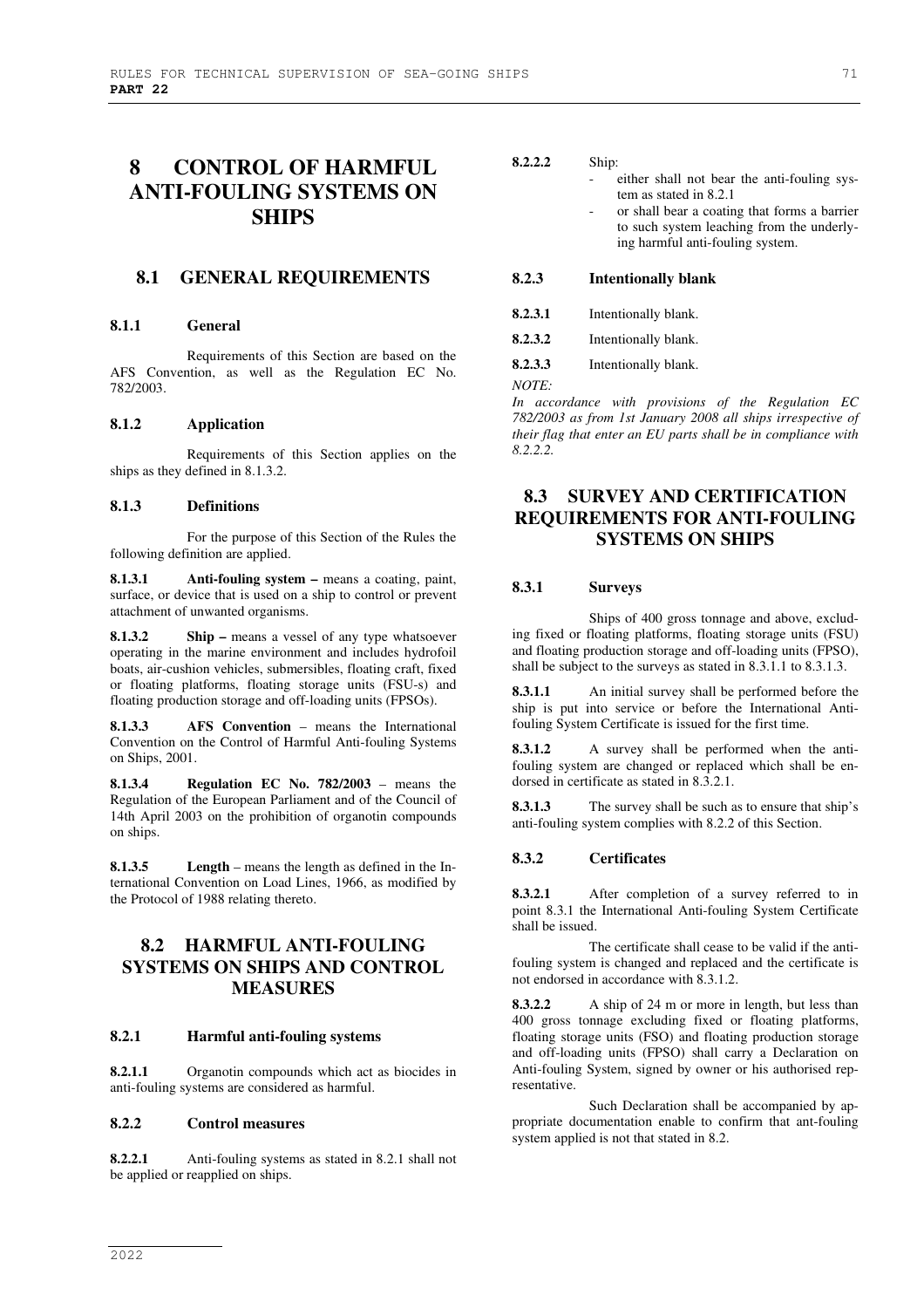# **9 ENERGY EFFICIENCY FOR SHIPS**

## **9.1 GENERAL**

#### **9.1.1 Application**

The provisions of this Section shall apply to all ships (as defined in item 1.1.2.4 and in MARPOL Annex VI, Regulations 2.2.5, 2.2.7, 2.2.9, 2.2.11, 2.2.14 to 2.2.16, 2.2.20, 2.2.22, and 2.2.26 to 2.2.29) of 400 gross tonnage and above engaged on international voyages, except where expressly provided otherwise in item 9.2.1.

The provisions of this Section in 9.2.2 and 9.2.3 shall apply to new ships engaged on voyages within area of navigation 5 to 8, of 400 gross tonnage and above, listed in table 9.2.3.1.

The provisions of this Section in 9.2.5 and 9.2.6 shall apply to all ships engaged on voyages within area of navigation 5 to 8, of 400 gross tonnage and above, listed in table 9.2.3.1.

### **9.1.2 Definitions**

**9.1.2.1 Existing ship** – means a ship which is not a new ship.

- **9.1.2.2 New ship** means a ship:
	- .1 for which the building contract is placed on or after 1st January 2013; or
	- .2 in the absence of a building contract, the keel of which is laid or which is at a similar stage of construction on or after 1st July 2013; or
	- .3 the delivery of which is on or after 1st July 2015.

**9.1.2.3 Major conversion** – means a conversion of a ship:

- .1 which substantially alters the dimensions, carrying capacity or engine power of the ship; or
- .2 which changes the type of the ship; or
- .3 the intent of which in the opinion of the Register is substantially to prolong the life of the ship; or
- .4 which otherwise so alters the ship that, if it were a new ship, it would become subject to relevant provisions of the present Rules not applicable to it as an existing ship; or
- .5 which substantially alters the energy efficiency of the ship and includes any modifications that could cause the ship to exceed the applicable required EEDI as set out in item 9.2.3. or the applicable required EEXI as set out in item 9.2.6.

**9.1.2.4 Energy efficiency design index (EEDI)** – measure of ships energy efficiency  $[g \text{CO}_2/t \cdot nm]$ .

**9.1.2.5 Attained EEDI** – means the EEDI value achieved by an individual ship in accordance with item 9.2.2.

**9.1.2.6 Required EEDI** – means the maximum value of attained EEDI that is allowed by item 9.2.3 for the specific ship type and size.

**9.1.2.7** Conventional propulsion – means a method of propulsion where a main reciprocating internal combustion engine is the prime mover and coupled to a propulsion shaft either directly or through a gear box.

**9.1.2.8 Non-conventional propulsion –** means a method of propulsion other than conventional propulsion, including diesel-electric propulsion, turbine propulsion and hybrid propulsion systems.

**9.1.2.9 Cargo ship having ice-breaking capability –** means a cargo ship which is designed to break level ice independently with a speed of at least 2 knots when the level ice thickness is 1,0 m or more having ice bending strength of at least 500 kPa.

**9.1.2.10 Ship delivered on or after 1**st **September 2019 –** means a ship:

- .1 for which the building contract is placed on or after 1st September 2015; or
- .2 in the absence of a building contract, the keel of which is laid or which is at a similar stage of construction on or after 1st March 2016; or
- .3 the delivery of which is on or after 1st September 2019.

**9.1.2.11 Calendar year –** means the period from 1st January until 31st December inclusive.

**9.1.2.12 Company –** means the owner of the ship or any other organization or person such as the manager, or the bareboat charterer, who has assumed the responsibility for operation of the ship from the owner and who on assuming such responsibility has agreed to take over all the duties and responsibilities imposed by the ISM Code, as amended.

**9.1.2.13 Distance travelled –** means distance travelled over ground.

**9.1.2.14 Attained annual operational CII**- means the operational carbon intensity indicator value achieved by an individual ship in accordance with items 9.2.4 and 9.4.

**9.1.2.15 Attained EEXI**- means the EEXI value achieved by an individual ship in accordance with item 9.2.5.

**9.1.2.16 Required annual operational CII**- means the target value of attained annual operational CII in accordance with items 9.2.4 and 9.4 for the specific ship type and size.

**9.1.2.17** Required EEXI- means the maximum value of attained EEXI that is allowed by item 9.2.6 for the specific ship type and size.

#### **9.1.3 Scope of supervision**

**9.1.3.1** Survey and certification process of the Energy efficiency design index (EEDI) is described in IMO Res. MEPC.254(67) and IMO Res. MEPC.261(68), and in IACS PR No.38.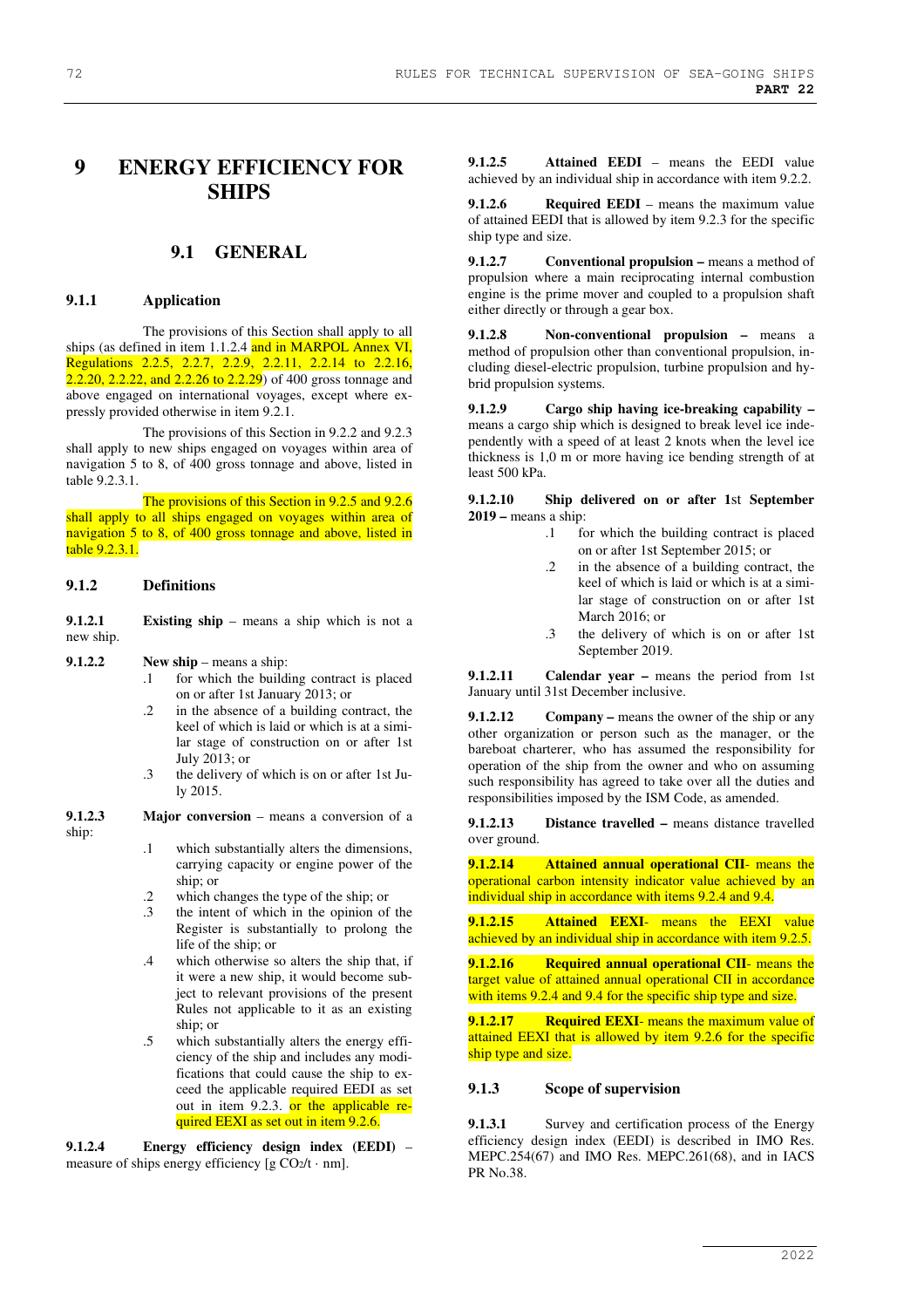**9.1.3.2** EEDI Technical file shall be submitted to Register for verification.

The EEDI Technical file shall include the following:

- .1 deadweight (DWT) or gross tonnage (GT), the maximum continuous rating (MCR) of the main and auxiliary engines, the ship speed  $(v_{ref})$ , type of fuel, the specific fuel consumption (SFC) of the main and auxiliary engines, and the electric power table, as necessary;
- .2 power curves (kW knot) estimated at design stage in fully loaded condition (maximum summer load draught or draught corresponding to 70% of the ship's deadweight for container ships) and under the sea trial condition;
- .3 principal particulars, information about ship type, classification notations and the overview of propulsion system and electricity supply system onboard;
- .4 estimation process and methodology of the power curves at design stage;
- .5 description of energy saving equipment;
- .6 calculated value of the attained EEDI including the calculation summary;
- .7 calculated values of the attained EEDI<sub>weather</sub> and fw value, if those values are calculated.

**9.1.3.3** The *Register* may request the submitter for additional information, as necessary, to examine the calculation process of the attained EEDI.

Additional information may include the follow-

ing:

- .1 description of a tank test facility;
- .2 lines of a model ship and an actual ship;
- .3 lightweight of the ship and displacement table for the verification of the deadweight;
- .4 detailed report on the method and results of the tank test;
- .5 detailed calculation process of the ship speed:
- .6 reasons for exempting a tank test, if applicable.

**9.1.3.4** *Register* shall issue the report on the preliminary verification of EEDI after verification of the attained EEDI at the design stage.

**9.1.3.5** Prior to the sea trial, test procedure for the speed trial is to be submitted to the *Register*. The final displacement table and the measured lightweight, or a copy of the survey report of deadweight, and a copy of NOx Technical file are to be available to the *Register*.

**9.1.3.6** The *Register* shall attend the sea trial and confirm:

- .1 propulsion and power supply system and other relevant items described in the EEDI Technical file;
- .2 draught and trim;<br>.3 sea conditions;
- sea conditions:
- .4 ship speed;
- .5 shaft power and RPM of the main engine.

**9.1.3.7** The EEDI Technical file shall be revised, as necessary, by taking into account results of sea trial. Such revision shall include the adjusted power curve based on the results of speed trial, the finally determined deadweight/gross tonnage, SFC described in the approved NOx Technical file, and the recalculated attained EEDI based on these modifications.

**9.1.3.8** The revised EEDI Technical file shall be submitted to *Register* for the final verification and confirmation of the attained EEDI.

**9.1.3.9** In case where a major conversion is made to a ship, the revised EEDI Technical file shall be submitted to *Register* for verification.

**9.1.3.10** The revised EEDI Technical file in case of a major conversion shall include the following:

- .1 details of the conversion;
- .2 EEDI parameters changed after the conversion with relevant technical justifications for each parameter;
- .3 reasons for other changes made in the EEDI Technical file, if any;
- .4 calculated value of the attained EEDI with the calculation summary.

**9.1.3.11** For verification of the attained EEDI after a conversion, speed trials of the ship are required, as necessary.

**9.1.3.12** Survey and certification process of the Energy efficiency existing ship index (EEXI) is described in IMO  $Res. MEPC.334(76).$ 

#### **9.1.3.13** EEXI Technical file shall be submitted to Register for verification.

lowing:

## The EEXI Technical file shall include the fol-

- .1 deadweight (DWT) or gross tonnage (GT), the rated installed power (MCR) of the main and auxiliary engines, the limited installed power (MCR<sub>lim</sub>) if installed, the ship speed (v<sub>ref</sub>), the approximate ship speed (V<sub>ref,app</sub>), where applicable for pre-EEDI ships, type of fuel, the specific fuel consumption (SFC) of the main and auxiliary engines, and the electric power table, as necessary for certain ship types;
- .2 an approved speed-power curve (kW knot) under the EEDI condition, where applicable, an estimated speed-power curve under the EEDI condition, or under a different load draught to be calibrated to the EEDI condition, obtained from tank test and/or numerical calculations, if available;
- .3 principal particulars, information about ship type, classification notations and the overview of propulsion system and electricity supply system onboard;
- .4 estimation process and methodology of the power curves, as necessary, including documentation on consistency with the defined quality standards (e.g. ITTC) and the verification of the numerical set-up with parent hull or the reference set of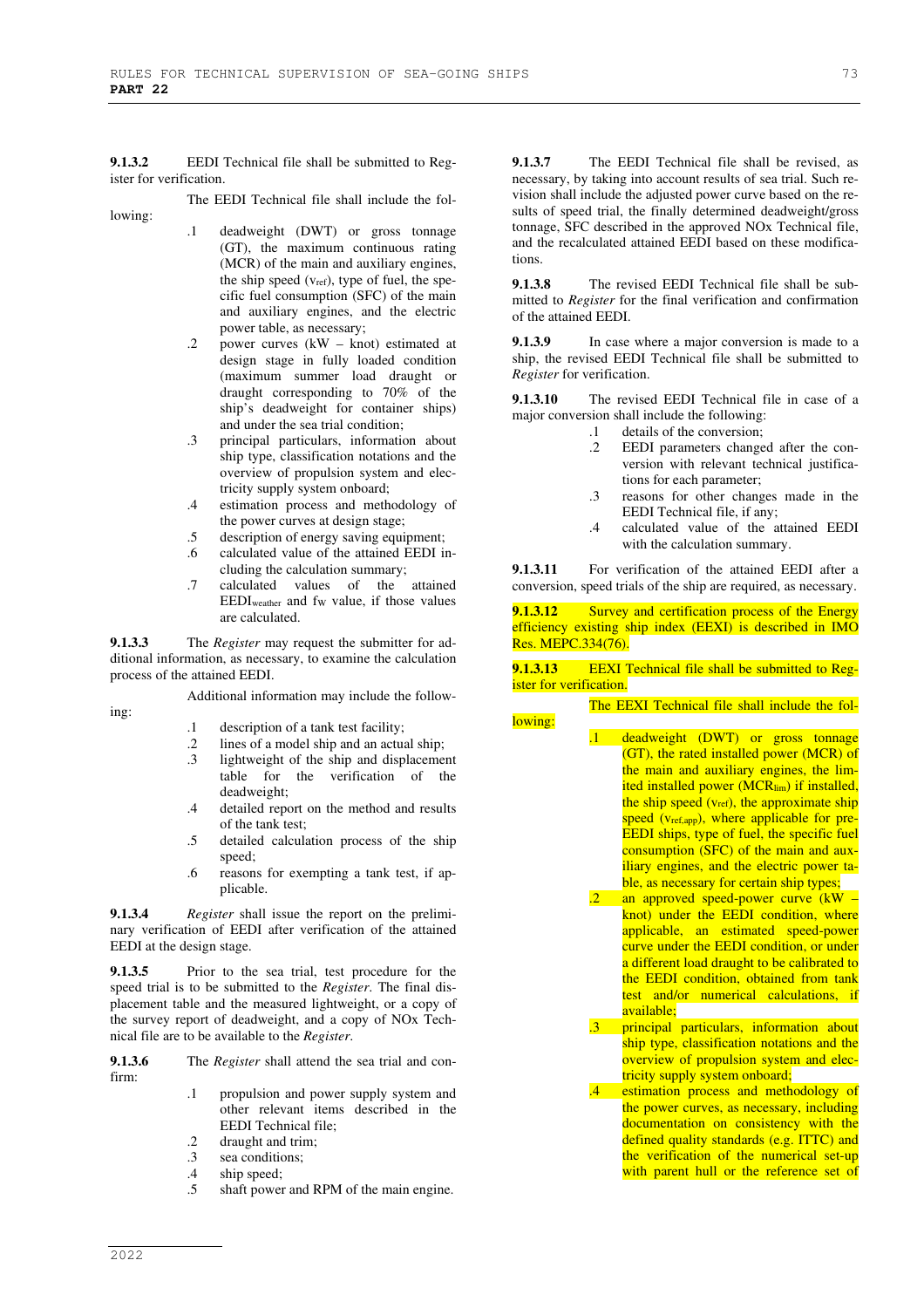- comparable ships in case of using numerical calculations;
- .5 a sea trial report including sea trial results, which may have been calibrated by the tank test, if available;
- $.6$  calculation process of  $v_{ref,app}$  for pre-EEDI ships in cases where the speed-power curve is not available;
- .7 documented record of annual average figure of the auxiliary engine load at sea, if applicable;
- $.8$  calculation process of  $P_{AE,app}$  as specified in paragraph 2.2.2.3 of the guidelines in 9.2.5.1, if applicable;
- .9 description of energy saving equipment, if available;
- .10 calculated value of the attained EEXI including the calculation summary;
- .11 for LNG carriers:
	- .1 type and outline of propulsion system (such as direct drive diesel, diesel electric, steam turbine);
	- $\cdot$  2 LNG cargo tank capacity in  $m<sup>3</sup>$  and BOR as defined in paragraph 2.2.5.6.3 of the guidelines in item  $9.2.2.1;$
	- .3 shaft power of the propeller shaft after transmission gear at 100% of the rated output of motor (*MPPMotor*) and  $\eta_{(i)}$  for diesel electric;
	- .4 shaft power of the propeller shaft after transmission gear at the de-rated output of motor (*MPPMotor,lim*) in cases where the overridable shaft /engine power limitation is installed;
	- .5 maximum continuous rated power (*MCRSteamTurbine*) for steam turbine;
	- .6 limited maximum continuous rated power (*MCRSteamTurbine,lim*) for steam turbine in cases where the overridable shaft /engine power limitation is installed; and
	- .7 *SFCSteamTurbine* for steam turbine, as specified in paragraph 2.2.7.2 of the guidelines in item 9.2.2.1. If the calculation is not available from the manufacturer, *SFCSteamTurbine* may be calculated by the submitter.
- .12 The *SFC* shall be corrected to the value corresponding to the ISO standard reference conditions using the standard lower calorific value of the fuel oil, referring to ISO 15550:2002 and ISO 3046-1:2002. For the confirmation of the *SFC*, a copy of the approved  $NO_X$  Technical File and documented summary of the correction calculations shall be submitted to the *Register*.
- .13 For ships equipped with dual-fuel engine(s) using LNG and fuel oil, the *CF*factor for gas (LNG) and the specific fuel consumption (*SFC*) of gas fuel shall be used by applying the criteria specified in

paragraph 4.2.3 of the guidelines in item **9.2.2.2**, as amended.

.14 Notwithstanding paragraphs .12 and .13, in cases where overridable Shaft / Engine Power Limitation is installed, or in cases where engines do not have a test report included in the NOX Technical File, *SFC*  shall be calculated in accordance with paragraph 2.2.3 of the guidelines in item 9.2.5.1. For this purpose, actual performance records of the engine may be used if satisfactory and acceptable to the *Register*.

**9.1.3.14** The *Register* may request the submitter for additional information as specified in 4.2.7 of the guidelines in 9.2.2.2, as necessary, to examine the calculation process of the attained EEXI.

**9.1.3.15** In cases where the sea trial report as specified in 9.1.3.13.5 is submitted, the *Register* shall request further information from the submitter to confirm that:

- .1 the sea trial was conducted in accordance with the conditions specified in paragraphs 4.3.3, 4.3.4 and 4.3.7 of the guidelines in item 9.2.2.2, as applicable;
- sea conditions were measured in accordance with ISO 15016:2002 or the equivalent<sup>.</sup>
- .3 ship speed was measured in accordance with ISO 15016:2002 or the equivalent; and
- .4 the measured ship speed was calibrated, if necessary, by taking into account the effects of wind, tide, waves, shallow water and displacement in accordance with ISO 15016:2002 or the equivalent which may be acceptable provided that the concept of the method is transparent for the *Register* and publicly available/accessible.

**9.1.3.16** The estimated speed-power curve obtained from the tank test and/or numerical calculations and/or the sea trial results calibrated by the tank test shall be reviewed on the basis of the relevant documents in accordance with the guidelines in 9.2.2.2, the defined quality standards (e.g. ITTC 7.5-03-01-02 and ITTC 7.5-03-01-04 in their latest revisions) and the verification of the numerical set-up with parent hull or the reference set of comparable ships.

**9.1.3.17** In cases where the overridable Shaft / Engine Power Limitation system is installed, the Register shall confirm that the system is appropriately installed and sealed in accordance with the *2021 Guidelines on the Shaft / Engine Power Limitation system to comply with the EEXI requirements and use of a power reserve* (resolution MEPC.335(76)) and that a verified Onboard Management Manual (OMM) for overridable Shaft / Engine Power Limitation is on board the ship.

**9.1.3.18** In case where a major conversion is made to a ship, taking place at or after the completion date of the survey for EEXI verification, the revised EEXI Technical file shall be submitted to *Register* for verification.

**9.1.3.19** The revised EEXI Technical file in case of a major conversion shall include the following: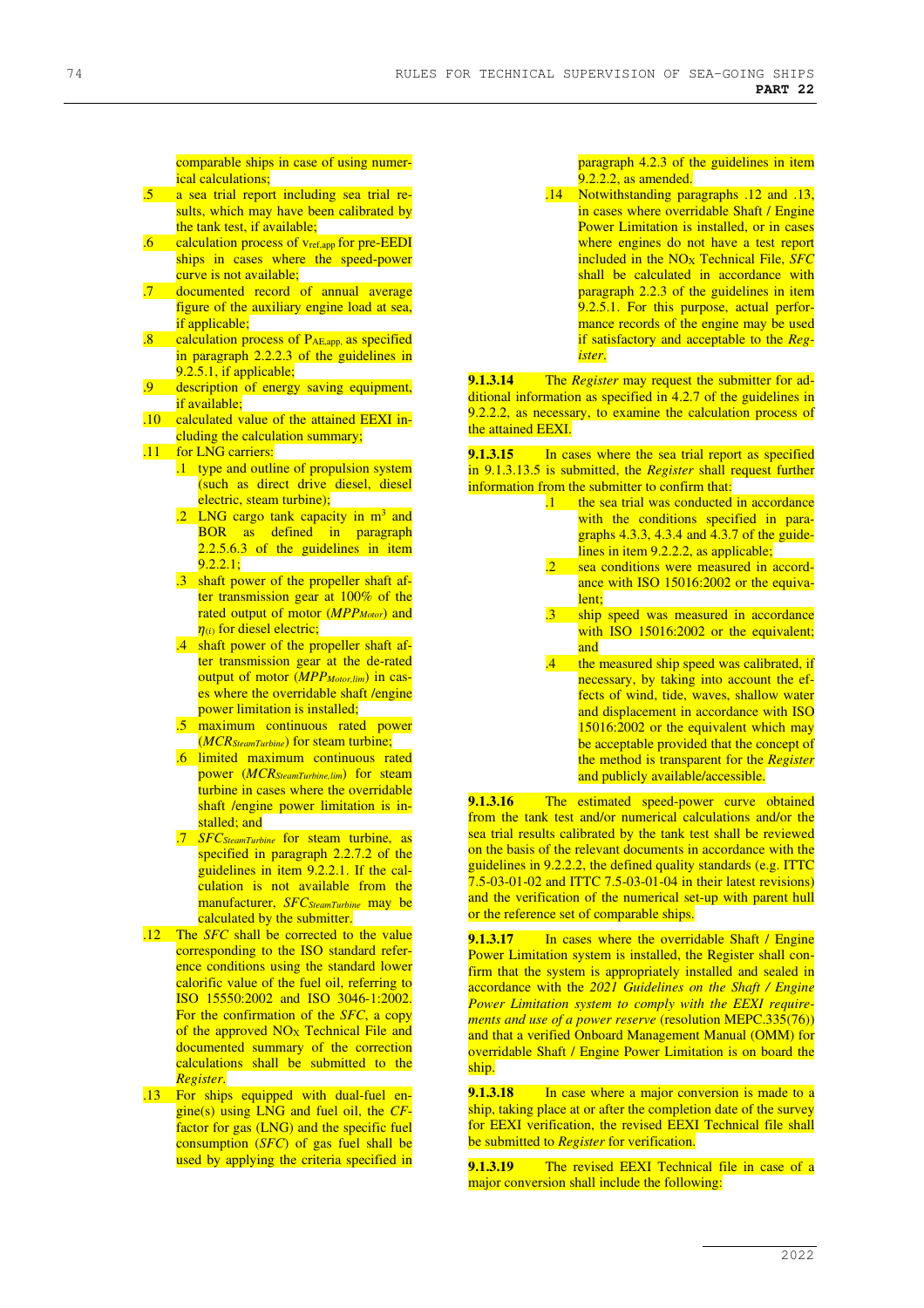### details of the conversion;

- EEXI parameters changed after the conversion with relevant technical justifications for each parameter;
- reasons for other changes made in the EEXI Technical file, if any;
- calculated value of the attained EEXI with the calculation summary.

**9.1.3.20** For verification of the attained EEXI after a major conversion, speed trials of the ship may be required, as necessary.

## **9.2 REQUIREMENTS ON ENERGY EFFICIENCY FOR SHIPS**

## **9.2.1 Application**

**9.2.1.1** Item 9.2.2 and 9.2.3 shall apply to each new ship, each new ship which has undergone a major conversion and each new or existing ship which has undergone a major conversion, that is so extensive that the ship is regarded by the *Register* as a newly constructed ship.

**9.2.1.2** Item 9.2.2 and 9.2.3 shall not apply to ships which have non-conventional propulsion, except cruise passenger ships having non-conventional propulsion and LNG carriers having conventional or non-conventional propulsion, delivered on or after 1<sup>st</sup> September 2019. Items 9.2.2 and 9.2.3 shall not apply to category A ships as defined in the Polar Code.

**9.2.1.3** Item 9.2 shall not apply to ships not propelled by mechanical means and platforms including FPSO, FSU and drilling rigs, regardless of their propulsion.

**9.2.1.4** From 1 January 2023 item 9.2.5 and 9.2.6 shall apply to each ship and each ship which has undergone a maior conversion.

**9.2.1.5** Item 9.2.5 and 9.2.6 shall not apply to ships which have non-conventional propulsion, except cruise passenger ships having non-conventional propulsion and LNG carriers having conventional or non-conventional propulsion. Items 9.2.5 and 9.2.6, and item 9.4 shall not apply to category A ships as defined in the Polar Code.

## **9.2.2 Attained energy efficiency design index (Attained EEDI)**

**9.2.2.1** The attained EEDI shall be calculated taking into account guidelines in IMO Res. MEPC.308(73) as amended by IMO Res.MEPC.322(74) and MEPC.332(76).

**9.2.2.2** The attained EEDI shall be verified, based on the EEDI technical file, by the Register, taking into account guidelines in IMO Res. MEPC.254(67), IMO Res. MEPC.261(68) and IMO Res. MEPC.309(73).

**9.2.2.3** For each ship in 9.2.1.1, the Administration or any organization duly authorized by it shall report to the Organization the required and attained EEDI values and relevant information, taking into account the guidelines in 9.2.2.1 via electronic communication:

> .1 within 7 months of completing the survey required for IEEC issuance; or within 7 months following 1 April 2022 for a ship delivered prior to 1 April 2022.

#### **9.2.3 Required EEDI**

**9.2.3.1** The attained EEDI shall be as follows:

Attained EEDI  $\leq$  Required EEDI =  $(1 - X/100)$  x Reference line value

where,

*X* is the reduction factor specified in Table 9.2.3.1 for the required EEDI compared to the EEDI reference line.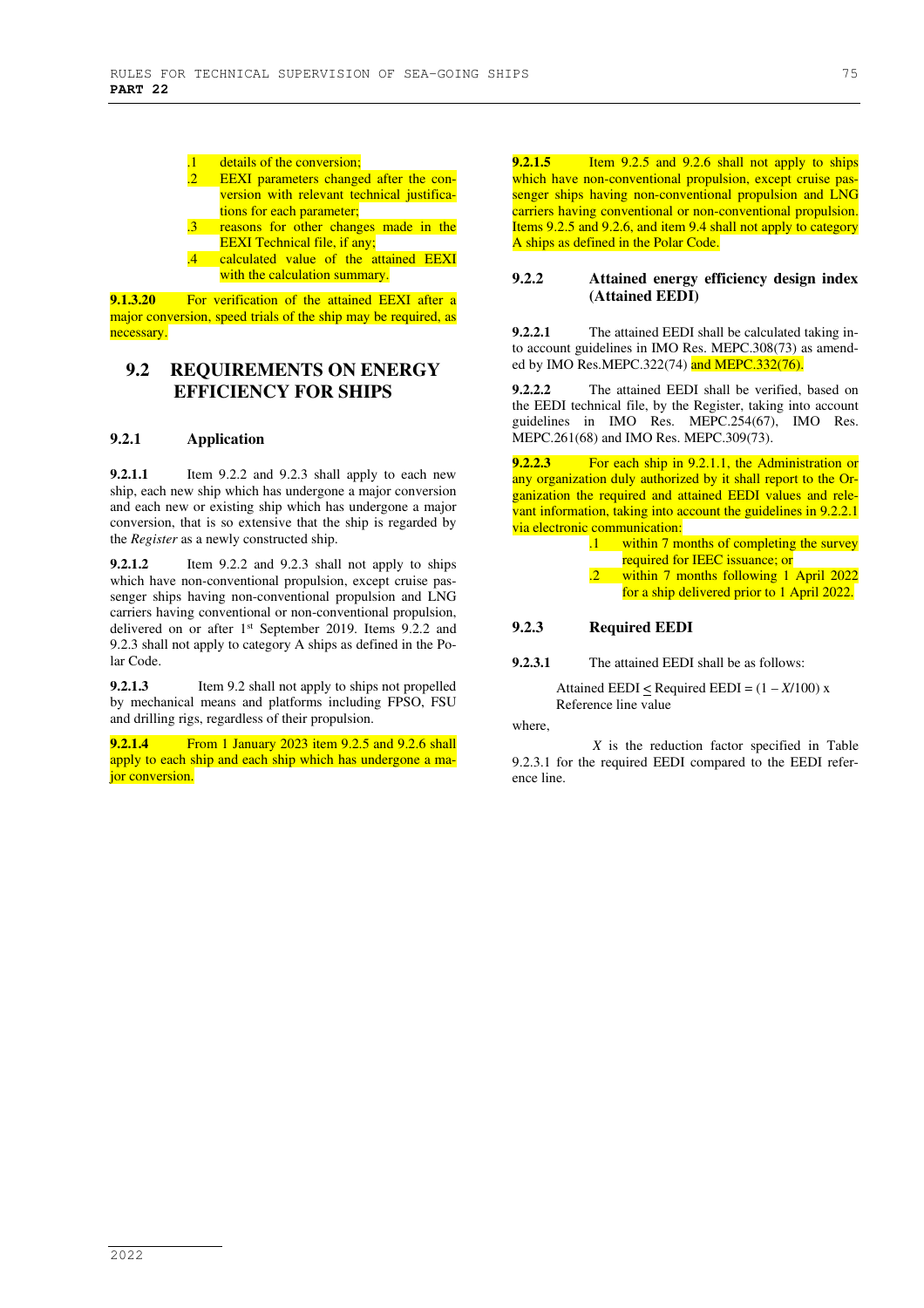| <b>SHIP TYPE</b>                                                           | <b>SIZE</b><br>(DWT)  | PHASE <sub>0</sub><br>1.1.2013.-<br>31.12.2014. | PHASE 1<br>$1.1.2015. -$<br>31.12.2019. | PHASE <sub>2</sub><br>1.1.2020.-<br>31.3.2022. | PHASE <sub>2</sub><br>$1.1.2020. -$<br>31.12.2024. | PHASE 3<br>1.4.2022.<br>and onwards | PHASE 3<br>1.1.2025.<br>and onwards |
|----------------------------------------------------------------------------|-----------------------|-------------------------------------------------|-----------------------------------------|------------------------------------------------|----------------------------------------------------|-------------------------------------|-------------------------------------|
| <b>Bulk</b> carrier                                                        | 20000 and above       | $\mathbf{0}$                                    | 10                                      |                                                | 20                                                 |                                     | 30                                  |
|                                                                            | 10000-20000           | N/a                                             | $0-10*$                                 |                                                | $0-20*$                                            |                                     | $0-30*$                             |
|                                                                            | 15000 and above       | $\theta$                                        | 10                                      | 20                                             |                                                    | 30                                  |                                     |
| Gas carrier                                                                | 10000-15000           | $\boldsymbol{0}$                                | 10                                      |                                                | 20                                                 |                                     | 30                                  |
|                                                                            | 2000-10000            | N/a                                             | $0 - 10*$                               |                                                | $0 - 20*$                                          |                                     | $0 - 30*$                           |
| Tanker                                                                     | 20000 and above       | $\Omega$                                        | 10                                      |                                                | 20                                                 |                                     | 30                                  |
|                                                                            | 4000-20000            | N/a                                             | $0-10*$                                 |                                                | $0-20*$                                            |                                     | $0-30*$                             |
| Container ship                                                             | 200000 and above      | $\boldsymbol{0}$                                | 10                                      | 20                                             |                                                    | 50                                  |                                     |
|                                                                            | 120000-200000         | $\mathbf{0}$                                    | 10                                      | 20                                             |                                                    | 45                                  |                                     |
|                                                                            | 80000-120000          | $\boldsymbol{0}$                                | 10                                      | 20                                             |                                                    | 40                                  |                                     |
|                                                                            | 40000-80000           | $\overline{0}$                                  | 10                                      | 20                                             |                                                    | 35                                  |                                     |
|                                                                            | 15000-40000           | $\theta$                                        | 10                                      | 20                                             |                                                    | 30                                  |                                     |
|                                                                            | 10000-15000           | N/a                                             | $0-10*$                                 | $0-20*$                                        |                                                    | $15 - 30*$                          |                                     |
| General cargo ship                                                         | 15000 and above       | $\boldsymbol{0}$                                | 10                                      | 15                                             |                                                    | 30                                  |                                     |
|                                                                            | 3000-15000            | N/a                                             | $0-10*$                                 | $0-15*$                                        |                                                    | $0-30*$                             |                                     |
| Refrigerated<br>cargo<br>carrier                                           | 5000 and above        | $\mathbf{0}$                                    | 10                                      |                                                | 15                                                 |                                     | 30                                  |
|                                                                            | 3000-5000             | N/a                                             | $0 - 10*$                               |                                                | $0-15*$                                            |                                     | $0 - 30*$                           |
| Combination carrier                                                        | 20000 and above       | $\theta$                                        | 10                                      |                                                | 20                                                 |                                     | 30                                  |
|                                                                            | 4000-20000            | N/a                                             | $0-10*$                                 |                                                | $0-20*$                                            |                                     | $0-30*$                             |
| LNG carrier***                                                             | 10000 and above       | N/a                                             | $10**$                                  | 20                                             |                                                    | 30                                  |                                     |
| Ro-ro cargo ship (ve-<br>hicle carrier)***                                 | 10000 and above       | N/a                                             | $5**$                                   |                                                | 15                                                 |                                     | 30                                  |
| Ro-ro cargo ship***                                                        | 2000 and above        | N/a                                             | $5**$                                   |                                                | 20                                                 |                                     | 30                                  |
|                                                                            | 1000-2000             | N/a                                             | $0-5***$                                |                                                | $0 - 20*$                                          |                                     | $0-30*$                             |
| Ro-ro<br>passenger<br>ship***                                              | 1000 and above        | N/a                                             | $5**$                                   |                                                | 20                                                 |                                     | 30                                  |
|                                                                            | 250-1000              | N/a                                             | $0-5***$                                |                                                | $0-20*$                                            |                                     | $0-30*$                             |
| Cruise<br>passenger<br>ship*** having non-<br>conventional propul-<br>sion | 85000 GT and<br>above | N/a                                             | $5**$                                   | 20                                             |                                                    | 30                                  |                                     |
|                                                                            | 25000-85000 GT        | N/a                                             | $0-5***$                                | $0-20*$                                        |                                                    | $0-30*$                             |                                     |

**Table 9.2.3.1 Reduction factor** 

\* Reduction factor to be linearly interpolated between the two values dependent upon vessel size.

N/a – means that no required EEDI applies.

\*\* Phase 1 commences on 1<sup>st</sup> September 2015.

\*\*\* Reduction factor applies to ships delivered on or after 1<sup>st</sup> September 2019.

**9.2.3.2** The attained EEDI, for each new or existing ship which has undergone a major conversion, that is so extensive that the ship is regarded by the Register as a newly constructed ship, shall be calculated with the reduction factor applicable corresponding to the ship type and size of the converted ship at the date of the contract of the conversion, or in the absence of a contract, the commencement date of the conversion.

**9.2.3.3** The reference line values shall be calculated as follows:

Reference line value =  $a \times b^{-c}$ 

where  $a, b$  and  $c$  are the parameters given in Table 9.2.3.3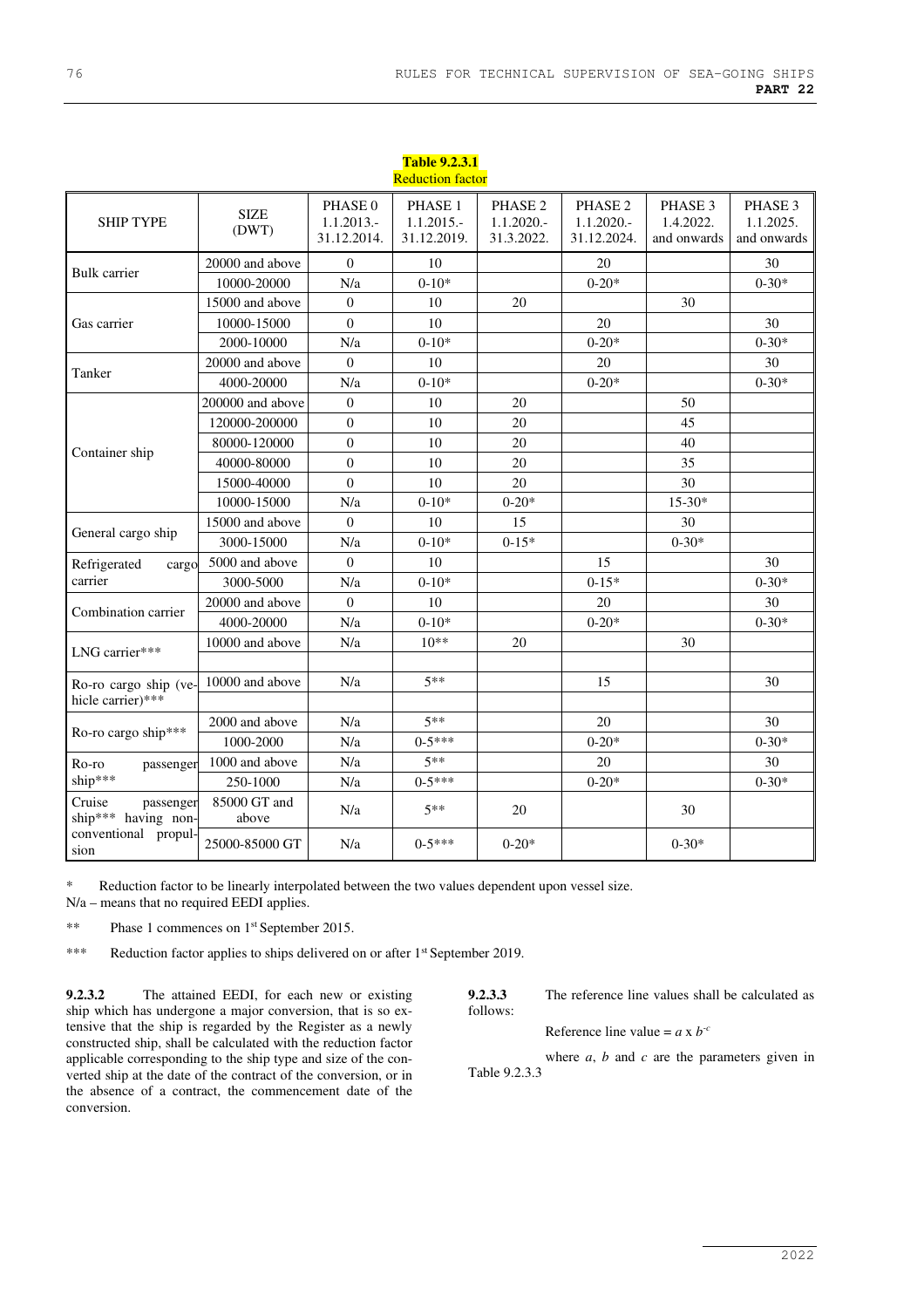| Ship type                                                    | $\mathfrak{a}$                                                                               | h                                                                         | $\mathcal{C}$ |
|--------------------------------------------------------------|----------------------------------------------------------------------------------------------|---------------------------------------------------------------------------|---------------|
| <b>Bulk</b> carrier                                          | 961,79                                                                                       | DWT of the ship where DWT $\leq$ 279000<br>$279000$ where DWT > 279000    | 0,477         |
| Gas carrier                                                  | 1120,00                                                                                      | DWT of the ship                                                           | 0,456         |
| Tanker                                                       | 1218,80                                                                                      | DWT of the ship                                                           | 0,488         |
| Container ship                                               | 174,22                                                                                       | DWT of the ship                                                           | 0,201         |
| General cargo ship                                           | 107,48                                                                                       | DWT of the ship                                                           | 0,216         |
| Refrigerated cargo carrier                                   | 227,01                                                                                       | DWT of the ship                                                           | 0,244         |
| Combination carrier                                          | 1219,00                                                                                      | DWT of the ship                                                           | 0,488         |
| Ro-ro cargo ship (vehicle carrier)                           | $(DWT/GT)^{-0.7} \cdot 780,36$<br>where $DWT/GT < 0.3$<br>1812,63<br>where $DWT/GT \geq 0.3$ | DWT of the ship                                                           | 0,471         |
|                                                              | 1405,15                                                                                      | DWT of the ship                                                           | 0,498         |
| Ro-ro cargo ship                                             | $1686,17*$                                                                                   | DWT of the ship where DWT $\leq$ 17000 $*$<br>17000 where DWT $> 17000$ * |               |
|                                                              | 752,16                                                                                       | DWT of the ship                                                           | 0,381         |
| Ro-ro passenger ship                                         | $902,59*$                                                                                    | DWT of the ship where DWT $\leq$ 10000 $*$<br>10000 where DWT $> 10000$ * |               |
| LNG carrier                                                  | 2253,7                                                                                       | DWT of the ship                                                           | 0,474         |
| Cruise passenger ship having non-<br>conventional propulsion | 170,84                                                                                       | GT of the ship                                                            | 0,214         |

**Table 9.2.3.3**  Parameters for determination of reference line values

• to be used from phase 2 and thereafter

**9.2.3.4** For each ship to which item 9.2.2 and 9.2.3 applies, the installed propulsion power shall not be less than the propulsion power needed to maintain the manoeuvrability of the ship under adverse conditions as defined in Guidelines in MEPC.1/Circ.850/Rev.3.

## **9.2.4 Ship energy efficiency management plan (SEEMP)**

**9.2.4.1** Each ship of 400 gross tonnage and above shall keep onboard a ship specific Ship energy efficiency management plan (SEEMP). It may form part of the ship's Safety management system (SMS).

**9.2.4.2** The SEEMP shall be developed and reviewed taking into account guidelines in IMO Res. MEPC.282(70).

**9.2.4.3** On or before 31 December 2018, in the case of a ship of 5000 GT and above, the SEEMP shall include a description of the methodology that will be used to collect the data required by item 9.3.1 and the processes that will be used to report the data to the ship's administration.

**9.2.4.4** The Administration shall ensure that for each ship to which item 9.3 applies, the SEEMP complies with 9.2.4.3. This shall be done prior to collecting data under 9.3 in order to ensure the methodology and processes are in place prior to beginning of the ship's first reporting period. Confirmation of compliance shall be provided to and retained onboard the ship.

**9.2.4.5** In the case of a ship of 5,000 gross tonnage and above, which falls into one or more of the categories in MARPOL Annex VI, regulations 2.2.5, 2.2.7, 2.2.9, 2.2.11, 2.2.14 to 2.2.16, 2.2.22, and 2.2.26 to 2.2.29:

.1 On or before 1 January 2023 the SEEMP shall include:

- .1 a description of the methodology that will be used to calculate the ship's attained annual operational CII required by item 9.4 and the processes that will be used to report this value to the ship's Administration;
- .2 the required annual operational CII, as specified in item 9.4, for the next three years:
- .3 an implementation plan documenting how the required annual operational CII will be achieved during the next 3 years; and
- .4 a procedure for self-evaluation and improvement.
- .2 For a ship rated as D for 3 consecutive years or rated as E, in accordance with item 9.4, the SEEMP shall be reviewed in accordance with item 9.4.4.2 to include a plan of corrective actions to achieve the required annual operational CII.
- .3 The SEEMP shall be subject to verification and company audits taking into ac-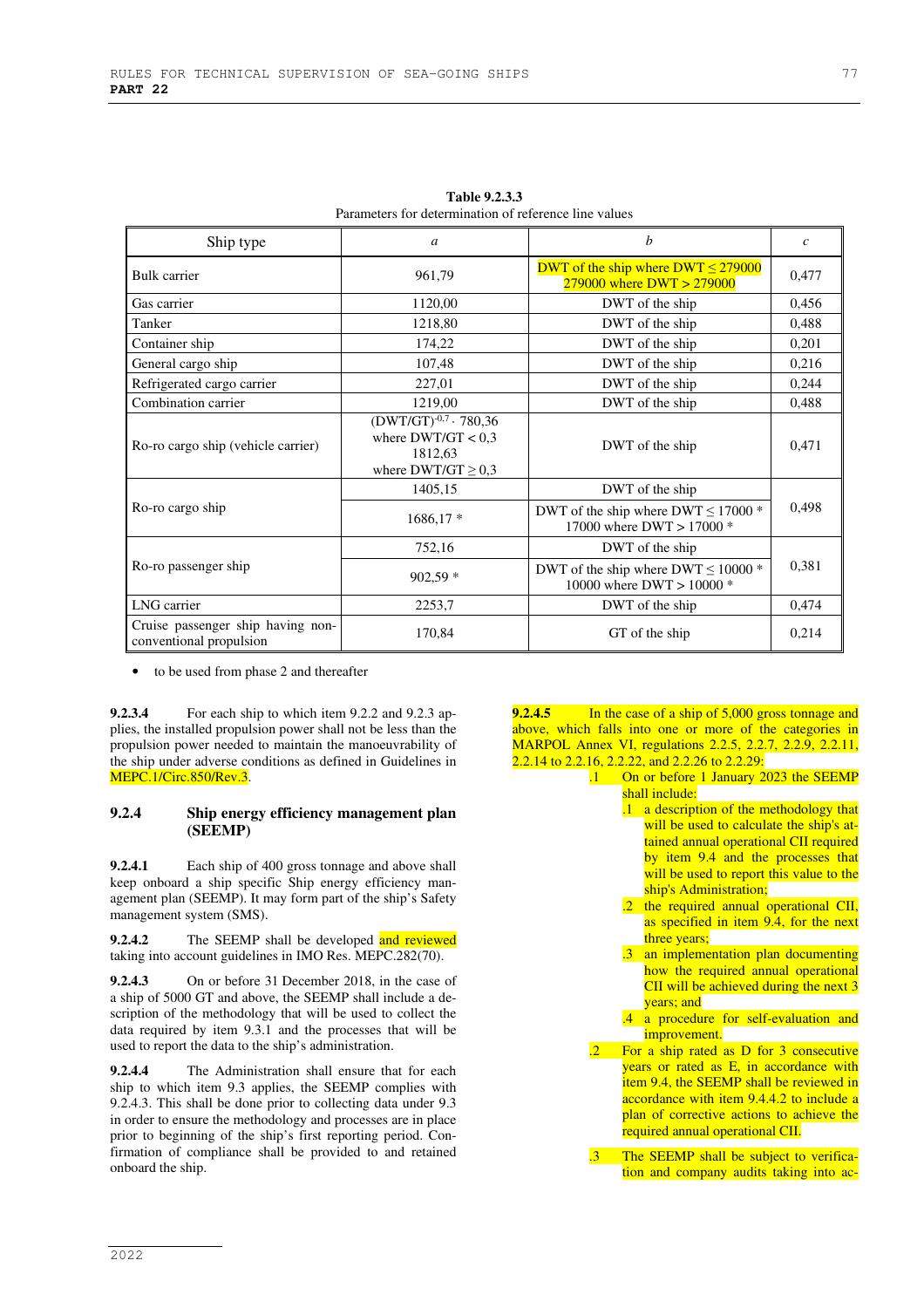#### count the Guidelines to be adopted by the Organization.

**9.2.4.6 The Administration shall ensure that for each** ship to which item 9.4 applies, the SEEMP complies with item 9.2.4.5.1. This shall be done prior to 1 January 2023. Confirmation of compliance shall be provided to and retained on board the ship.

## **9.2.5 Attained Energy Efficiency Existing Ship Index (attained EEXI)**

**9.2.5.1** The attained EEXI shall be calculated taking into account the guidelines in IMO Res. MEPC.333(76).

The attained EEXI shall be specific to each ship and shall indicate the estimated performance of the ship in terms of energy efficiency, and be accompanied by the EEXI technical file that contains the information necessary for the calculation of the attained EEXI and that shows the process of the calculation.

The attained EEXI shall be verified, based on the EEXI technical file, either by the Administration or by any organization duly authorized by it taking into account the guidelines in IMO Res. MEPC.334(76).

**9.2.5.2** Notwithstanding item 9.2.5.1, for each ship to which item 9.2.2 applies, the attained EEDI verified by the Administration or by any organization duly authorized by it in accordance with item  $9.2.2.2$  may be taken as the attained EEXI if the value of the attained EEDI is equal to or less than that of the required EEXI required by item 9.2.6. In this case, the attained EEXI shall be verified based on the EEDI Technical File.

## **9.2.6 Required EEXI**

**9.2.6.1** For each ship and each ship which has undergone a major conversion, which falls into one of the categories in MARPOL Annex VI, regulations 2.2.5, 2.2.7, 2.2.9, 2.2.11, 2.2.14 to 2.2.16, 2.2.22, and 2.2.26 to 2.2.29 and to which this Section is applicable, the attained EEXI shall be as follows:

#### Attained EEXI ≤ Required EEXI = (1−Y/100) x EEDI Reference line value

where Y is the reduction factor specified in Table 9.2.6.1 for the required EEXI compared to the EEDI reference line.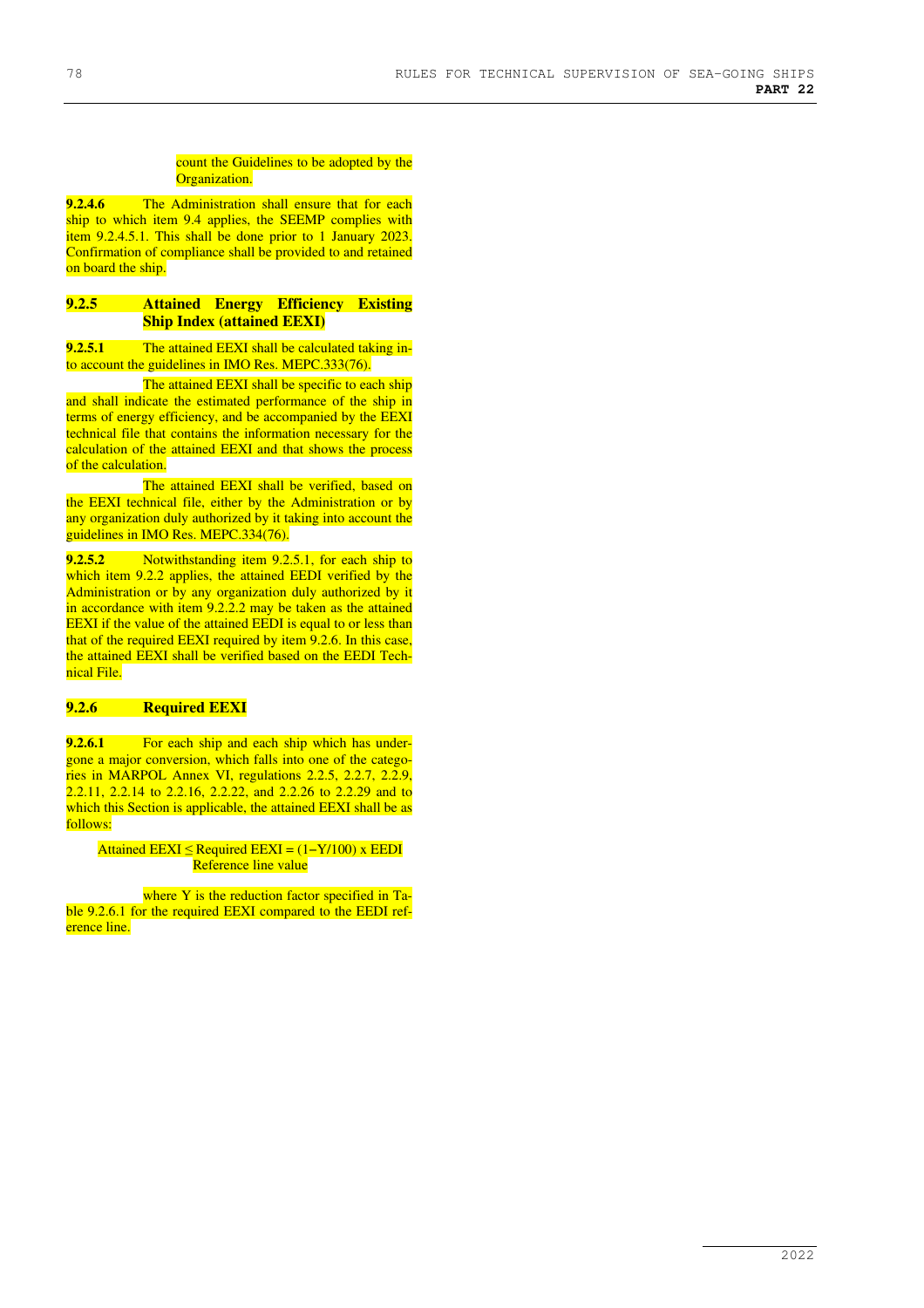| <b>SHIP TYPE</b>                   | <b>SIZE</b><br>(DWT) | <b>REDUCTION FACTOR</b> |  |
|------------------------------------|----------------------|-------------------------|--|
|                                    | 200000 and above     | 15                      |  |
| <b>Bulk</b> carrier                | 20000-200000         | 20                      |  |
|                                    | 10000-20000          | $0 - 20*$               |  |
|                                    | 15000 and above      | 30                      |  |
| Gas carrier                        | 10000-15000          | 20                      |  |
|                                    | 2000-10000           | $0 - 20*$               |  |
|                                    | 200000 and above     | 15                      |  |
| Tanker                             | 20000-200000         | 20                      |  |
|                                    | 4000-20000           | $0 - 20*$               |  |
|                                    | 200000 and above     | 50                      |  |
|                                    | 120000-200000        | 45                      |  |
|                                    | 80000-120000         | 35                      |  |
| Container ship                     | 40000-80000          | 30                      |  |
|                                    | 15000-40000          | 20                      |  |
|                                    | 10000-15000          | $0 - 20*$               |  |
|                                    | 15000 and above      | 30                      |  |
| General cargo ship                 | 3000-15000           | $0 - 30*$               |  |
|                                    | 5000 and above       | 15                      |  |
| Refrigerated cargo carrier         | 3000-5000            | $0-15*$                 |  |
| Combination carrier                | 20000 and above      | 20                      |  |
|                                    | 4000-20000           | $0 - 20*$               |  |
| LNG carrier                        | 10000 and above      | 30                      |  |
| Ro-ro cargo ship (vehicle carrier) | 10000 and above      | 15                      |  |
|                                    | 2000 and above       | 5                       |  |
| Ro-ro cargo ship                   | 1000-2000            | $0 - 5*$                |  |
|                                    | 1000 and above       | 5                       |  |
| Ro-ro passenger ship               | 250-1000             | $0 - 5*$                |  |
| Cruise passenger ship having non-  | 85000 GT and above   | 30                      |  |
| conventional propulsion            | 25000-85000 GT       | $0 - 30*$               |  |

**Table 9.2.6.1 Reduction factor** 

\* Reduction factor to be linearly interpolated between the two values dependent upon ship size.

The lower value of the reduction factor is to be applied to the smaller ship size.

**9.2.6.2** The EEDI reference line values shall be calculated in accordance with item 9.2.3.3. For ro-ro cargo ships and ro-ro passenger ships, the reference line value to be used

from phase 2 and thereafter under item 9.2.3.3 shall be referred to.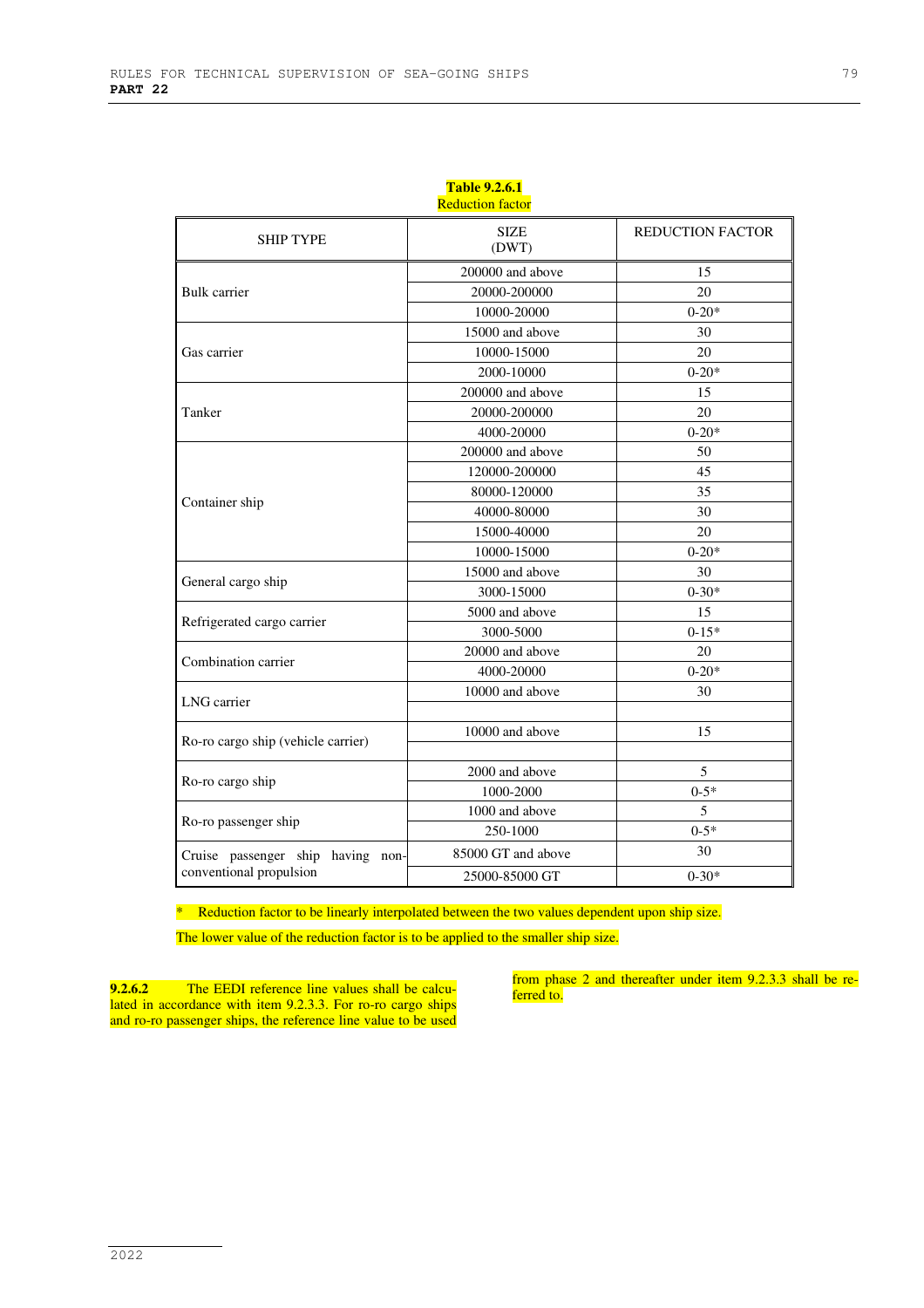# **9.3 COLLECTION AND REPORTING OF SHIP FUEL OIL CONSUMPTION DATA**

**9.3.1 From calendar year 2019, each ship of 5.000** GT and above shall collect the following data:

- identity of the ship: IMO number,
- period of calendar year for which the data is submitted: start date and end date;
- technical characteristics of the ship: ship type, gross tonnage, net tonnage, deadweight tonnage, power output (rated power) of main and auxiliary reciprocating internal combustion engines over 130 kW, EEDI (if applicable), ice class (if applicable),
- fuel oil consumption, by fuel oil type in metric tonnes and methods used for collecting fuel oil consumption data,
- distance travelled,
- hours underway.

for that and each subsequent calendar year or portion thereof, as appropriate, according to the methodology included in the SEEMP.

**9.3.2** At the end of each calendar year, the ship shall aggregate the data collected in that calendar year or portion thereof, as appropriate.

**9.3.3** Within three months after the end of each calendar year, the ship shall report to its Administration or any organization duly authorized by it, the aggregated value for each datum specified in 9.3.1, via electronic communication and using a standardized format shown in appendix 3 of IMO Res. MEPC.282(70).

**9.3.4** In the event of the transfer of a ship from one Administration to another, in the event of a change from one company to another, or in the event of a change from one Administration to another and from one company to another concurrently, the ship shall on the day of completion of the transfer/change or as close as practical thereto report to the losing Administration/to its Administration or any organization duly authorized by it, the aggregated data for the portion of the calendar year corresponding to that Administration/to the company, as specified in 9.3.1 and upon request of the Administration, the disaggregated data.

**9.3.5** The data shall be verified according to procedures established by the Administration, taking into account guidelines in IMO Res. MEPC.292(71).

**9.3.6** The disaggregated data that underlies the reported data noted in 9.3.1 for the previous calendar year shall be readily accessible for a period of not less than 12 months from the end of that calendar year and be made available to the Administration upon request.

**9.3.7** Upon receipt of reported data pursuant to 9.3.3 and 9.3.4, and attained annual operational CII pursuant to 9.4.1.2, the Administration or any organization duly authorized by it shall determine whether the data has been reported in accordance with 9.3, verify that the attained annual operational CII reported is based on the data submitted in accordance with 9.3; based on the verified attained annual operational CII, determine the operational carbon intensity rating of the ship in accordance with 9.4.3.1 and, if so, issue the Statement of Compliance related to fuel oil consumption reporting and operational carbon intensity rating to the ship. This statement shall be issued no later than five months from the beginning of the calendar year, or in the event of 9.3.4 this statement shall be issued promptly at the time of receipt of data.

Notwithstanding 9.3.7, a ship rated as D for 3 consecutive years or rated as E in accordance with 9.4 shall not be issued a Statement of Compliance unless a plan of corrective actions is duly developed and reflected in the SEEMP, and verified by the Administration or any organization duly authorized by it in accordance with 9.4.4.1 and 9.4.4.2.

**9.3.8** The Statement of Compliance shall be drawn up in a form corresponding to the model given in appendix X to Annex VI.

**9.3.9** The Statement of Compliance shall be valid for the calendar year in which it is issued and for the first five months of the following calendar year, or in the event of 9.3.4 this statement shall be valid for the calendar year in which it is issued, for the following calendar year and for the first five months of the subsequent calendar year. All Statements of Compliance shall be kept on board for at least 5 years.

**9.3.10** The Administration shall ensure that the reported data noted in 9.3.1 by its registered ships of 5000 GT and above are transferred to the IMO Ship Fuel Oil Consumption Database via electronic communication and using a standardized format developed by IMO not later than one month after issuing the Statements of Compliance of these ships.

**9.3.11** IMO shall maintain an anonymized database such that identification of a specific ship will not be possible. Parties shall have access to the database strictly for their analysis and consideration. Guidelines for database management are given in IMO Res. MEPC.293(71).

# **9.4 OPERATIONAL CARBON INTENSITY**

**9.4.1** • Attained annual operational carbon intensity indicator (attained annual operational CII).

- .1 After the end of calendar year 2023 and after the end of each following calendar year, each ship of 5,000 gross tonnage and above, which falls into one or more of the categories in MARPOL Annex VI, regulations 2.2.5, 2.2.7, 2.2.9, 2.2.11, 2.2.14 to 2.2.16, 2.2.22, and 2.2.26 to 2.2.29, shall calculate the attained annual operational CII over a 12-month period from 1 January to 31 December for the preceding calendar year, using the data collected in accordance with item 9.3, taking into account the guidelines in IMO Res. MEPC.336(76). Within 3 months after the end of each
	- calendar year, the ship shall report to its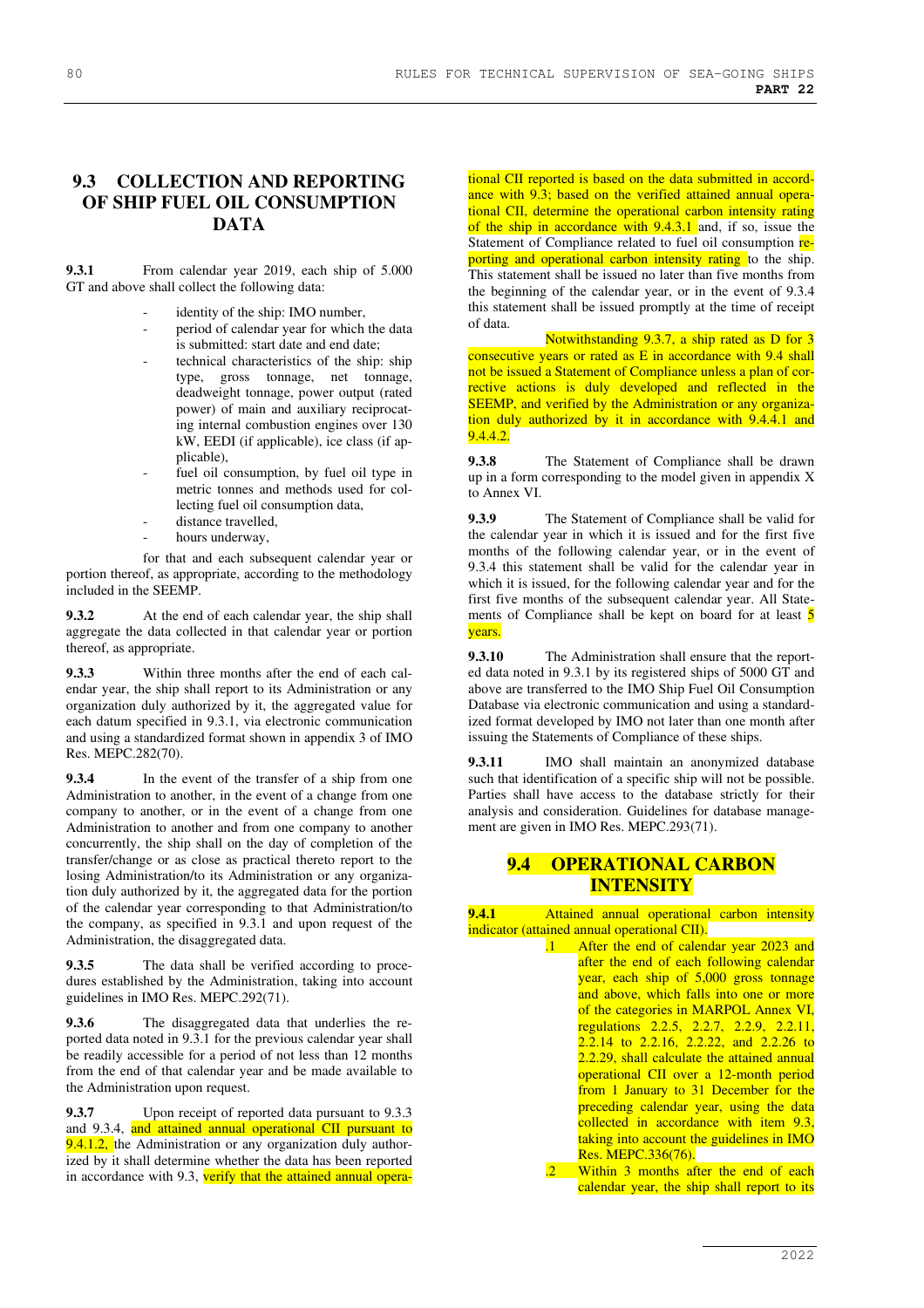81

Administration or any organization duly authorized by it, the attained annual operational CII, via electronic communication and using a standardized format to be developed by the Organization.

.3 Notwithstanding 9.4.1.1 and 9.4.1.2 of this regulation, in the event of any transfer of a ship addressed in item 9.3.4 completed after 1 January 2023, a ship shall, after the end of the calendar year in which the transfer takes place, calculate and report the attained annual operational CII for the full 12-month period from 1 January to 31 December in the calendar year during which the transfer took place, in accordance with items 9.4.1.1 and 9.4.1.2, for verification in accordance with item 9.3.7, taking into account guidelines to be developed by the Organization. Nothing in this regulation relieves any ship of their reporting obligations under item 9.3 or  $9.4.$ 

#### **9.4.2 Required annual operational carbon intensity** indicator (required annual operational CII).

.1 For each ship of 5,000 gross tonnage and above, which falls into one or more of the categories in MARPOL Annex VI, regulations 2.2.5, 2.2.7, 2.2.9, 2.2.11, 2.2.14 to 2.2.16, 2.2.22, and 2.2.26 to 2.2.29, the required annual operational CII shall be determined as follows:

Required annual operational CII =  $(1-Z/100)$  x CIIR

#### where,

Z is the annual reduction factor to ensure continuous improvement of the ship's operational carbon intensity within a specific rating level; and CIIR is the reference value.

The annual reduction factor Z and the reference value CIIR shall be the values defined taking into account the guidelines in IMO Res. MEPC.337(76) and IMO Res.MEPC.338(76).

### **9.4.3 Operational carbon intensity rating.**

.1 The Attained annual operational CII shall be documented and verified against the required annual operational CII to determine operational carbon intensity rating A, B, C, D or E, indicating a major superior, minor superior, moderate, minor inferior, or inferior performance level, either by the Administration or by any organization duly authorized by it, taking into account the guidelines in IMO Res. MEPC.339(76). The middle point of rating level C shall be the value equivalent to the required annual operational CII set out in 9.4.2.1.

#### **9.4.4 Corrective actions and incentives** .1 A ship rated D for 3 consecutive years or rated as E shall develop a plan of correc-

tive actions to achieve the required annual operational CII.

- The SEEMP shall be reviewed to include the plan of corrective actions accordingly, taking into account the guidelines to be developed by the Organization. The revised SEEMP shall be submitted to the Administration or any organization duly authorized by it for verification, preferably together with, but in no case later than 1 month after reporting the attained annual operational CII in accordance with item  $9.4.1.2.$
- .3 A ship rated as D for 3 consecutive years or rated as E shall duly undertake the planned corrective actions in accordance with the revised **SEEMP**.
	- Administrations, port authorities and other stakeholders as appropriate, are encouraged to provide incentives to ships rated as A or B.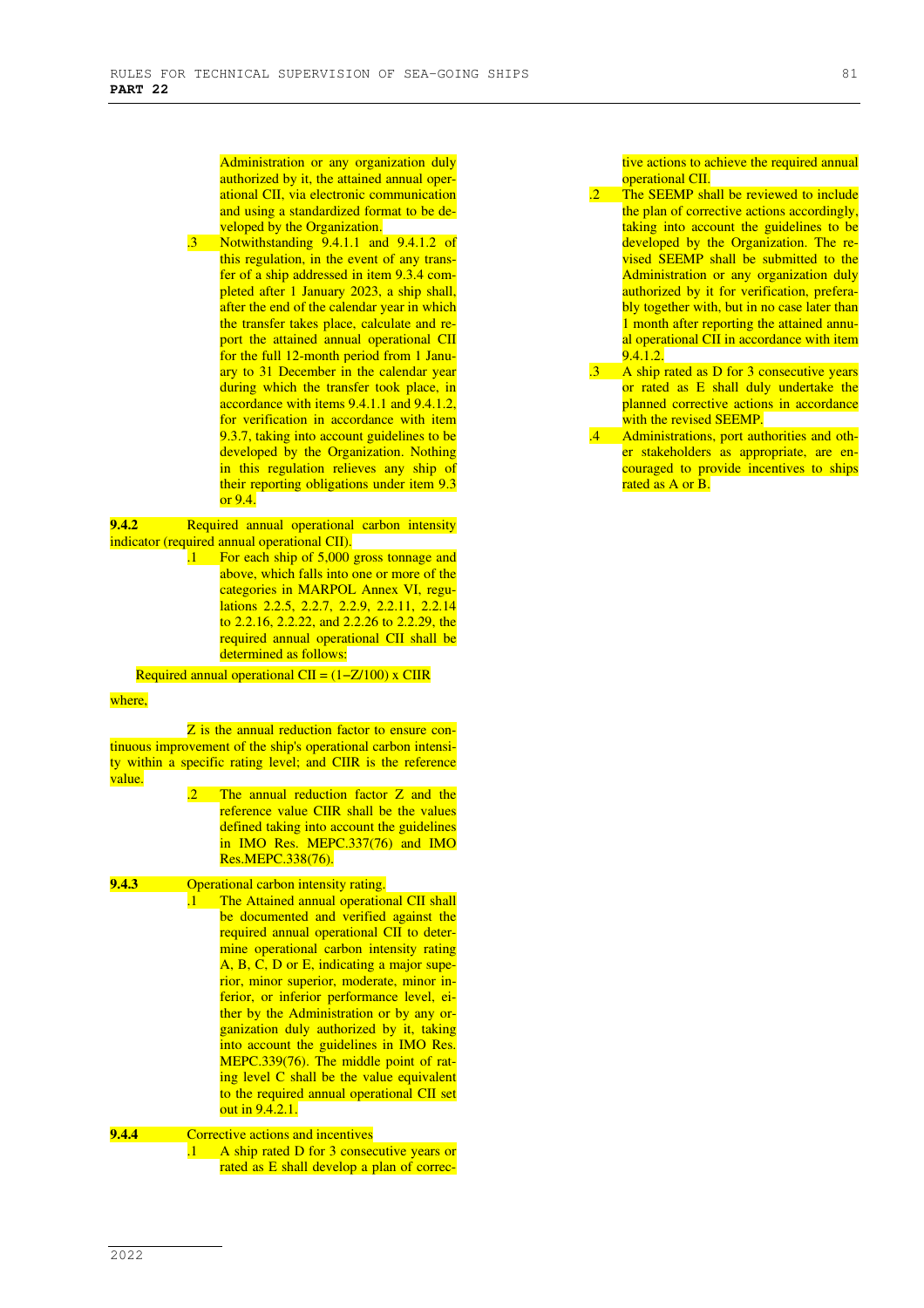# **10 CONTROL AND MANAGEMENT OF SHIPS' BALLAST WATER AND SEDIMENTS**

## **10.1 GENERAL REQUIREMENTS**

## **10.1.1 General**

Requirements of this Section are based on the *International convention for the control and management of ships' ballast water and sediments*, 2004. International convention for the control and management of ships' ballast water and sediments will enter into force on 8th September 2017.

#### **10.1.2 Application**

**10.1.2.1** Requirements of this Section apply to ships engaged on international voyages designed or constructed to carry ballast water.

**10.1.2.2** About application of this Section to ships engaged on voyages within area of navigation 3 and 4 decides Ministry specifically in every case, taking into account Guidelines for risk assessment under regulation A-4 of BWM convention (G7), IMO Res. MEPC.289(71).

**10.1.2.3** Intentionally blank.

#### **10.1.3 Definitions**

For the purpose of this Section, the following definitions apply:

**10.1.3.1 Ballast water –** means water with its suspended matter taken on board a ship to control trim, list, draught, stability or stresses of the ship.

**10.1.3.2 Sediments** – means matter settled out of ballast water within a ship.

**10.1.3.3 Ballast water management** – means mechanical, physical, chemical, and biological processes, either singularly or in combination, to remove, render harmless, or avoid the uptake or discharge of harmful aquatic organisms and pathogens within ballast water and sediments.

**10.1.3.4 Harmful aquatic organisms and pathogens** – means aquatic organisms or pathogens which, if introduced into the sea including estuaries, or into fresh water courses, may create hazards to the environment, human health, property or resources, impair biological diversity or interfere with other legitimate uses of such areas.

**10.1.3.5 Active substance** – means a substance or organism, including a virus or a fungus, that has a general or specific action on or against harmful aquatic organisms and pathogens.

**10.1.3.6 Convention** – means the International Convention for the Control and Management of Ships' Ballast Water and Sediments.

**10.1.3.7 Certificate** – means the International Ballast Water Management Certificate.

**10.1.3.8 Anniversary date** – means the day and the month of each year corresponding to the date of expiry of the certificate.

**10.1.3.9 Ballast water capacity** – means the total volumetric capacity of any tanks, spaces or compartments on a ship used for carrying, loading or discharging ballast water, including any multi-use tank, space or compartment designed to allow carriage of ballast water.

**10.1.3.10 Constructed** – in respect of a ship means a stage of construction where:

- .1 the keel is laid; or
- .2 construction identifiable with the specific ship begins; or
- .3 assembly of the ship has commenced comprising at least 50 tonnes or 1 percent of the estimated mass of all structural material, whichever is less; or
- .4 the ship undergoes a major conversion.

**10.1.3.11 Major conversion** – means a conversion of a ship:

- .1 which changes its ballast water carrying capacity by 15 percent or greater, or
- .2 which changes the ship type, or
- .3 which, in the opinion of the *Register*, is projected to prolong its life by ten years or more, or
- .4 which results in modifications to its ballast water system other than component replacement-in-kind. Conversion of a ship to meet the provisions of 10.2.6 shall not be deemed to constitute a major conversion for the purpose of this Section.

**10.1.3.12 From the nearest land** – means from the baseline from which the territorial sea of the territory in question is established in accordance with international law.

**10.1.3.13 Ballast water management system (BWMS)** – means any system which processes ballast water such that it meets or exceeds the ballast water performance standard in 10.2.7 The BWMS includes ballast water treatment equipment, all associated control equipment, monitoring equipment and sampling facilities.

**10.1.3.14 Ballast water treatment equipment** – means equipment which mechanically, physically, chemically, or biologically processes, either singularly or in combination, to remove, render harmless, or avoid the uptake or discharge of harmful aquatic organisms and pathogens within ballast water and sediments.

Ballast water treatment equipment may operate at the uptake or discharge of ballast water, during the voyage, or at a combination of these events.

**10.1.3.15 Control equipment** – means installed equipment required to operate and control the ballast water treatment equipment.

**10.1.3.16 Monitoring equipment** – means equipment installed for the assessment of the effective operation of the ballast water treatment equipment.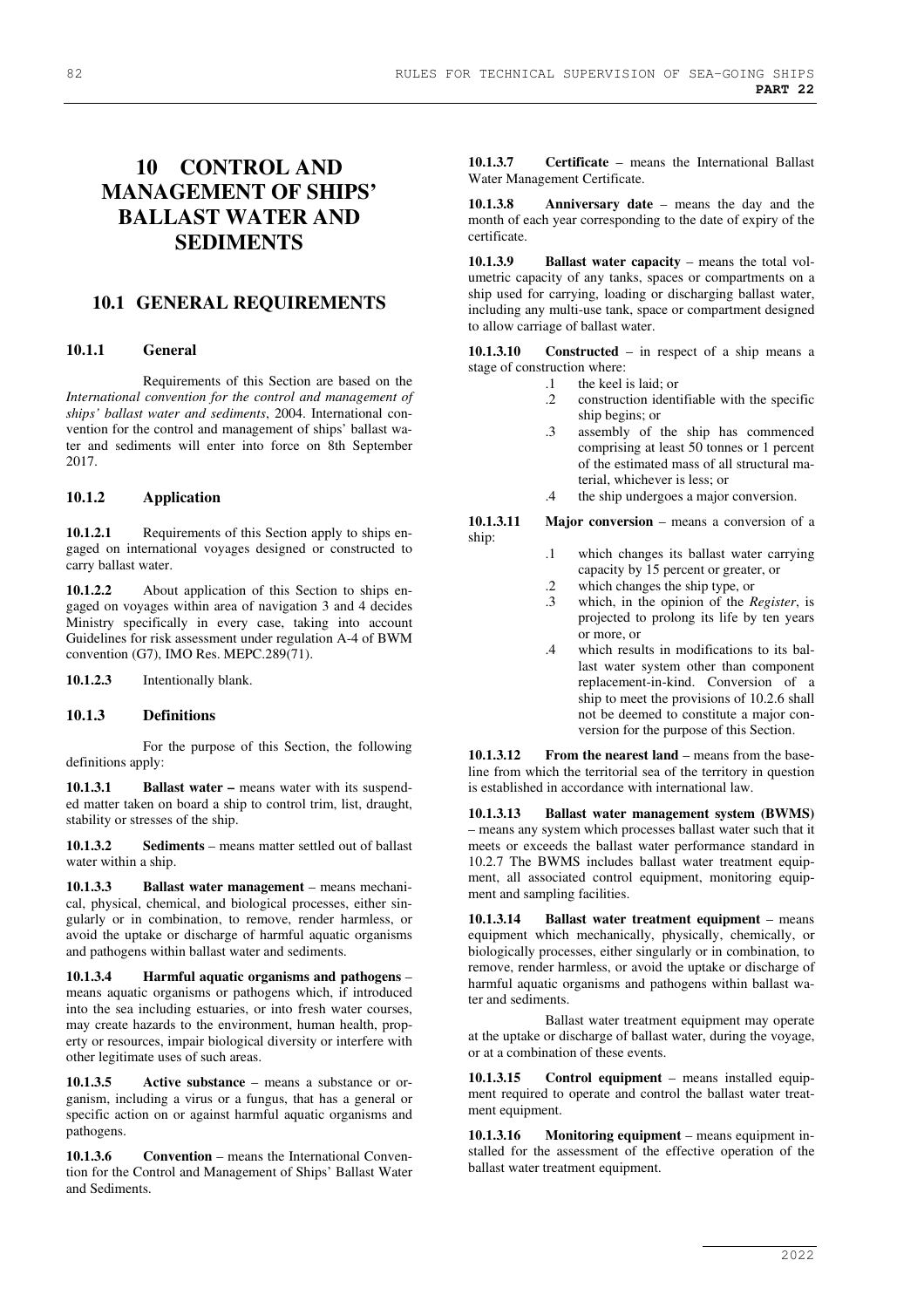**10.1.3.17 Sampling facilities** – means equipment provided for sampling treated or untreated ballast water as needed in the BWMS Code and in the Guidelines for ballast water sampling (G2), IMO Res. MEPC.173(58).

**10.1.3.18 Treatment rated capacity (TRC)** – means the maximum continuous capacity expressed in cubic metres per hour for which the BWMS is type approved. It states the amount of ballast water that can be treated per unit time by the BWMS to meet the standard in 10.2.7.

#### **10.1.4 Scope of supervision**

**10.1.4.1** Intentionally blank.

10.1.4.2 Supervision during construction shall cover:

- .1 ballast water treatment equipment;
- 2 control and monitoring equipment;<br>3 systems for untake, discharge and systems for uptake, discharge and sam-
- pling of ballast water; .4 systems for transfer of ballast water to re-

ception facilities, if applicable. **10.1.4.3** Technical documentation for ballast water management systems which shall be submitted to *Register* 

.1 BWMS technical specification, including at least:

for approval shall include at least the following:

- .1 description of the BWMS, treatment processes it employs and details of any required permits;
- .2 adequate information including descriptions and diagrammatic drawings of the pumping and piping arrangements, electrical/electronic wiring, monitoring system, waste streams and sampling points;
- .3 details of major components and materials used (including certificates where appropriate);
- .4 an equipment list showing all components subject to testing including specifications, materials and serial numbers;
- .5 an installation specification in accordance with manufacturers installation criteria requirements for the location and mounting of components, arrangements for maintaining the integrity of the boundary between safe and hazardous spaces and the arrangement of the sample piping;
- .6 information regarding the characteristics and arrangements in which the system is to be installed, including scope of the ships (sizes, types and operation) for which the system is intended; and
- .7 description of BWMS side streams (filtered material, centrifugal concentrate, waste or residual chemicals) including a description of the actions planned to properly manage and dispose of such wastes;

.2 the operation, maintenance and safety manual, including at least:

.1 instructions for the correct operation of the BWMS, including procedures for the

discharge of untreated water in the event of malfunction of the ballast water treatment equipment;

- .2 instructions for the correct arrangement of the BWMS;
- .3 maintenance and safety instructions and the need to keep records;
- .4 troubleshooting procedures;
- .5 emergency procedures necessary for securing the ship;
- .6 any supplementary information considered necessary for the safe and efficient operation of the BWMS, documentation provided for approval under the procedure (G9); and
- .7 calibration procedures;

.3 information on any hazard identification conducted to identify potential hazards and define appropriate control measures, if the BWMS or the storage tanks for processing chemicals could emit dangerous gases or liquids;

.4 information regarding environmental and public health impacts including:

- .1 identification of potential hazards to the environment based on environmental studies performed to the extent necessary to assure that no harmful effects are to be expected;
- .2 in the case of BWMS that make use of active substances or preparations containing one or more active substances, the dosage of any active substances used and the maximum allowable discharge concentrations;
- .3 in the case of BWMS that do not make use of active substances or preparations, but which could reasonably be expected to result in changes to the chemical composition of the treated water such that adverse impacts to receiving waters might occur upon discharge, the documentation shall include results of toxicity tests of treated water as described in procedure (G9); and
- .4 sufficient information to enable the test organization to identify any potential health or environmental safety problems, unusual operating requirements (labour or materials), and any issues related to the disposal of treatment by-products or waste streams;
- .5 information regarding system design limitations including:
	- .1 identification of all known parameters to which the design of the BWMS is sensitive;
		- .2 for each parameter the manufacturer shall claim a low and/or a high value for which the BWMS is capable of achieving the performance standard in 10.2.7; and
		- .3 the proposed method for validating each claimed SDL shall be set out, together with information on the source, suitability and reliability of the method;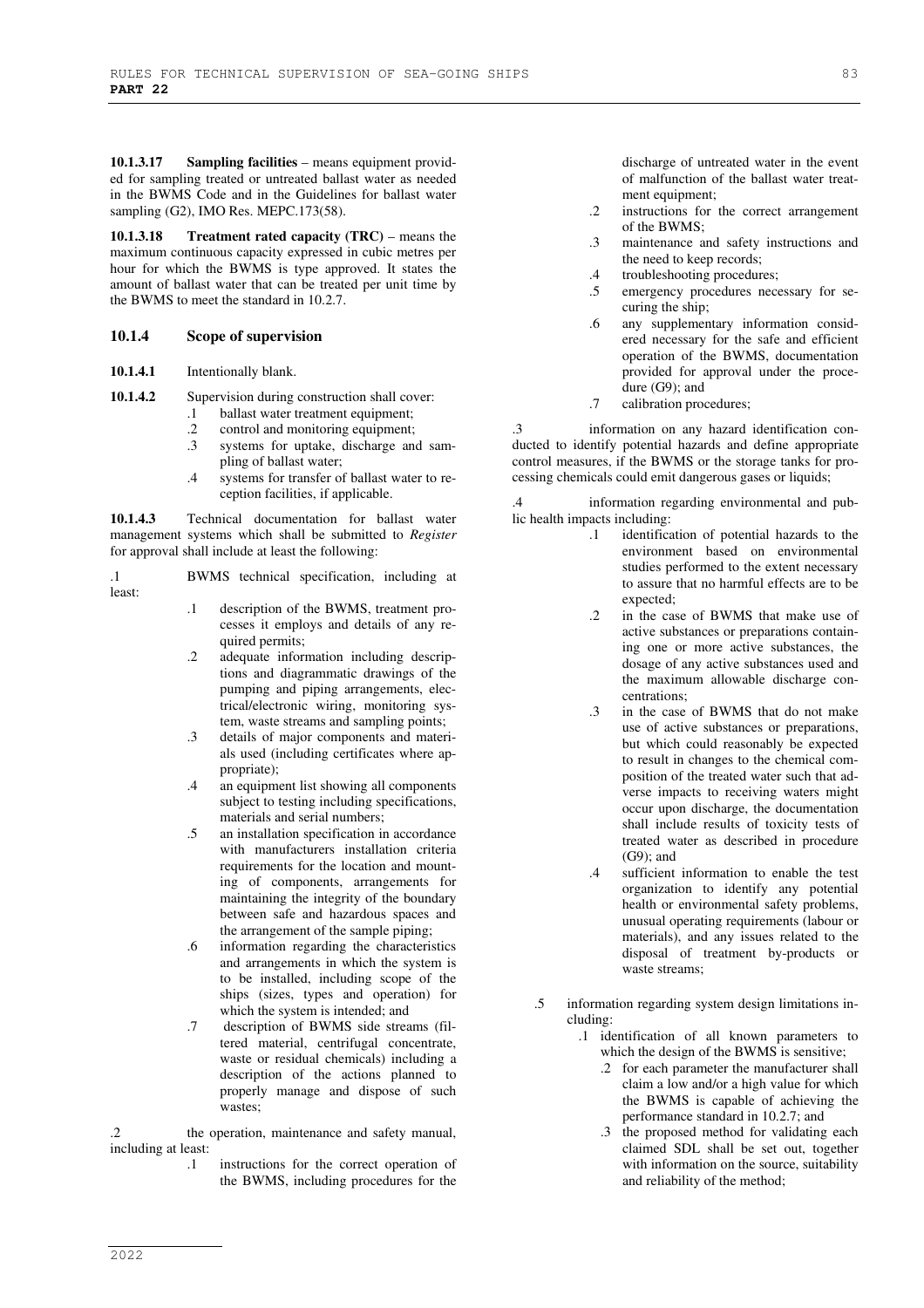- .6 software change handling and revision control document including all software changes introduced to the system after the pre-test evaluation.
- .7 functional description, including a textual description with necessary supporting drawings, diagrams and figures to cover:
	- .1 system configuration and arrangement;
	- .2 scope of supply;
	- .3 system functionality covering control, monitoring, alarm and safety functions;
	- .4 self-diagnostics and alarming functionalities; and
	- .5 safe states for each function implemented.

# **10.2 MANAGEMENT AND CONTROL OF BALLAST WATER AND SEDIMENTS**

### **10.2.1 Ballast water management plan**

Each ship shall have on board and implement a Ballast water management plan. Such a plan shall be approved by the *RO* taking into account Guidelines for ballast water management and development of ballast water management plans (G4), IMO Res. MEPC.127(53) and MEPC.306(73). The Ballast water management plan shall be specific to each ship and shall at least:

- .1 detail safety procedures for the ship and the crew associated with ballast water management;
- .2 provide a detailed description of the actions to be taken to implement the ballast water management requirements and supplemental ballast water management practices;
- .3 detail the procedures for the disposal of sediments at sea and to shore:
- .4 include the procedures for coordinating shipboard ballast water management that involves discharge to the sea with the authorities of the state into whose waters such discharge will take place;
- .5 designate the officer on board in charge of ensuring that the plan is properly implemented;
- .6 contain the reporting requirements for ships; and
- .7 be written in the working language of the ship. If the language used is not English, French or Spanish, a translation into one of these languages shall be included.

The Ballast water management plan may include contingency measures developed taking into account guidelines in BWM.2/Circ.62.

### **10.2.2. Ballast water record book**

.1 Each ship shall have on board a Ballast water record book that may be an electronic record system, or that may be inte-

grated into another record book or system.

- .2 Ballast water record book entries shall be maintained on board the ship for a minimum period of two years after the last entry has been made and thereafter in the company's control for a minimum period of three years.
- .3 Each operation concerning ballast water shall be fully recorded without delay in the Ballast water record book. Each entry shall be signed by the officer in charge of the operation concerned and each completed page shall be signed by the master. The entries in the Ballast water record book shall be in a working language of the ship. If that language is not English, French or Spanish the entries shall contain a translation into one of those languages.

## **10.2.3 Ballast water management for ships**

- .1 A ship constructed before 2009:
	- .1 with a ballast water capacity of between 1500 and 5000 cubic metres, inclusive, shall conduct ballast water management that at least meets the standard described in 10.2.6 or 10.2.7 until the date of the renewal survey for the ship described in paragraph 10, after which time it shall at least meet the standard described in 10.2.7;
	- .2 with a ballast water capacity of less than 1500 or greater than 5000 cubic metres shall conduct ballast water management that at least meets the standard described in 10.2.6 or 10.2.7 until the date of the renewal survey for the ship described in paragraph 10, after which time it shall at least meet the standard described in 10.2.7.
	- .2 A ship constructed in or after 2009 and before 8<sup>th</sup> September 2017, with a ballast water capacity of less than 5000 cubic metres shall conduct ballast water management that at least meets the standard described in 10.2.7, from the date of the renewal survey for the ship described in paragraph 10.
	- .3 A ship constructed in or after 2009, but before 2012, with a ballast water capacity of 5000 cubic metres or more shall conduct ballast water management that at least meets the standard described in 10.2.6 or 10.2.7 until the date of the renewal survey for the ship described in paragraph 10, after which time it shall at least meet the standard described in 10.2.7.
	- .4 A ship constructed in or after 2012 and before 8th September 2017 with a ballast water capacity of 5000 cubic metres or more shall conduct ballast water management that at least meets the standard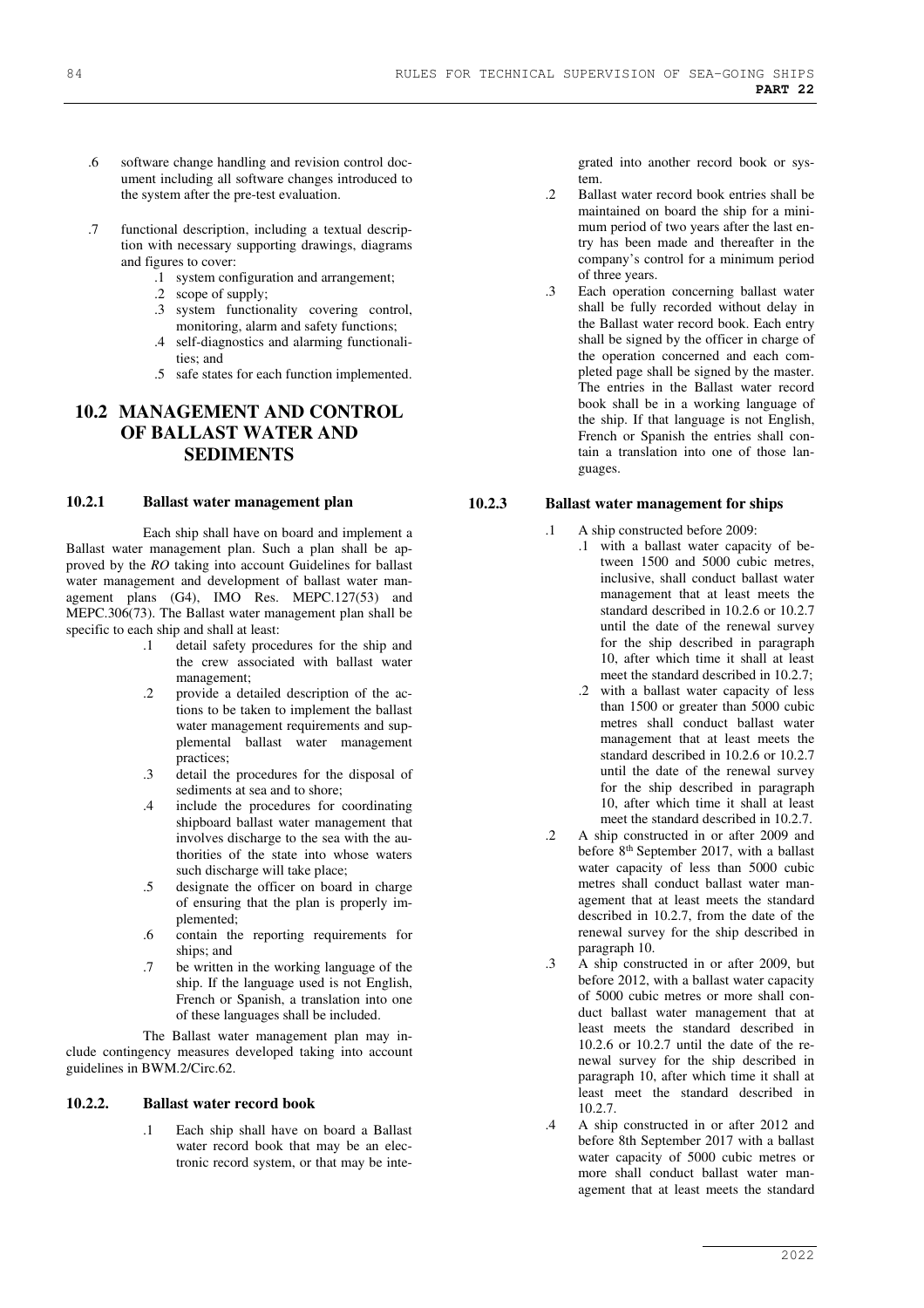described in 10.2.7, from the date of the renewal survey for the ship described in paragraph 10.

- .5 A ship constructed on or after 8th September 2017 shall conduct ballast water management that at least meets the standard described in 10.2.7.
- .6 The requirements of 10.2.3 do not apply to ships that discharge ballast water to a reception facility designed taking into account the Guidelines for ballast water reception facilities (G5), IMO Res. MEPC.153(55).
- .7 Other methods of ballast water management may be accepted as alternatives to the standards described in 10.2.6 or 10.2.7, provided that such methods ensure at least the same level of protection to the environment, human health, property or resources, and are approved by the Organisation in accordance with Resolution MEPC.206(62).
- .8 Ship constructed before 8th September 2017 to which the renewal survey described in paragraph 10 does not apply, shall conduct ballast water management that at least meets the standard described in 10.2.7 not later than 8 September 2024.
- .9 Ships subject to 10.2.3.2, 10.2.3.4 or 10.2.3.8 shall comply with either standard described in 10.2.6 or 10.2.7, until such time after which they shall comply with standard described in 10.2.7.
- .10 Renewal survey in 10.2.3.1, 10.2.3.2, 10.2.3.3 and 10.2.3.4 is:
	- .1 the first renewal survey for the ship associated with the IOPP certificate on or after 8 September 2017 if:
		- .1 this survey is completed on or after 8 September 2019; or
		- .2 a renewal survey is completed on or after 8th September 2014 but prior to 8th September 2017; and
	- .2 the second renewal survey for the ship associated with the IOPP certificate on or after 8th September 2017 if the first renewal survey on or after 8th September 2017 is completed prior to 8th September 2019.

## **10.2.4 Ballast water exchange**

- .1 A ship conducting ballast water exchange to meet the standard in 10.2.6 shall:
	- .1 whenever possible, conduct such ballast water exchange at least 200 nautical miles from the nearest land and in water at least 200 metres in depth, taking into account the Guidelines for ballast water exchange (G6), IMO Res. MEPC.288(71);
	- .2 in cases where the ship is unable to conduct ballast water exchange in accordance with paragraph 1.1, such ballast water exchange shall be con-

ducted taking into account the Guidelines (G6) and as far from the nearest land as possible, and in all cases at least 50 nautical miles from the nearest land and in water at least 200 metres in depth.

- .2 In sea areas where the distance from the nearest land or the depth does not meet the parameters described in paragraph 1.1 or 1.2, the port state may designate areas, in consultation with adjacent or other states, as appropriate, where a ship may conduct ballast water exchange, taking into account the Guidelines (G6).
- .3 Ships shall, without compromising safety or operational efficiency, be designed and constructed with a view to perform safe, environmentally acceptable, technically achievable, practicable and cost effective ballast water exchange, taking into account Guidelines for ballast water exchange design and construction standards (G11), IMO Res. MEPC.149(55).
- .4 When undertaking ballast water exchange operations master shall take into account guidelines in MSC/Circ.1145.

## **10.2.5 Sediment management for ships**

- .1 All ships shall remove and dispose of sediments, from spaces designated to carry ballast water in accordance with the provisions of the ship's Ballast water management plan, to reception facilities designed taking into account the Guidelines for sediment reception facilities (G1), IMO Res. MEPC.152(55).
- .2 Ships described in 10.2.3.3 to 10.2.3.6 shall, without compromising safety or operational efficiency, be designed and constructed with a view to minimize the uptake and undesirable entrapment of sediments, facilitate removal of sediments, and provide safe access to allow for sediment removal and sampling, taking into account Guidelines on design and construction to facilitate sediment control on ships (G12), IMO Res. MEPC.209(63). Ships described in 10.2.3.1 shall, to the extent practicable, comply with this paragraph.

### **10.2.6 Ballast water exchange standard**

- .1 Ships performing ballast water exchange in accordance with 10.2.6 shall do so with an efficiency of at least 95 percent volumetric exchange of ballast water.
- .2 For ships exchanging ballast water by the pumping-through method, pumping through three times the volume of each ballast water tank shall be considered to meet the standard described in paragraph 1. Pumping through less than three times the volume may be accepted provided the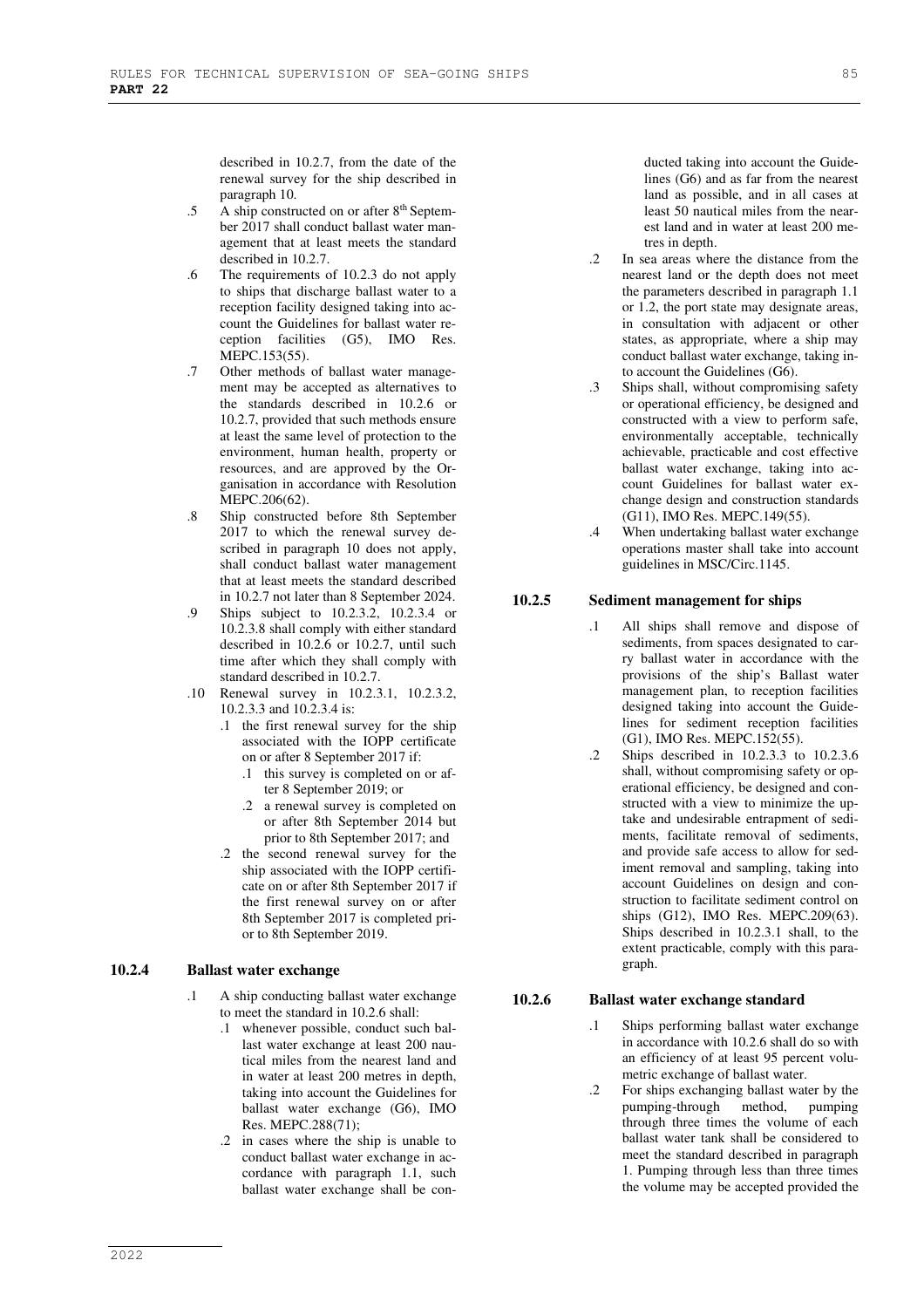ship can demonstrate that at least 95 percent volumetric exchange is met.

### **10.2.7 Ballast water performance standard**

- .1 Ships conducting ballast water management in accordance with 10.2.7 shall discharge less than 10 viable organisms per cubic metre greater than or equal to 50 micrometres in minimum dimension and less than 10 viable organisms per millilitre less than 50 micrometres in minimum dimension and greater than or equal to 10 micrometres in minimum dimension; and discharge of the indicator microbes shall not exceed the specified concentrations described in paragraph 2.
- .2 Indicator microbes, as a human health standard, shall include:
	- .1 Toxicogenic *Vibrio cholerae* (O1 and O139) with less than 1 colony forming unit (cfu) per 100 millilitres or less than 1 cfu per 1 gram (wet weight) zooplankton samples ;
	- .2 *Escherichia coli* less than 250 cfu per 100 millilitres;
	- .3 Intestinal *Enterococci* less than 100 cfu per 100 millilitres.

## **10.2.8 Approval requirements for ballast water management systems**

- .1 Except as specified in paragraph 2, ballast water management systems used to comply with this Section must be approved by the *Register*, as follows:
	- .1 taking into account Guidelines for approval of ballast water management systems (G8), IMO Res. MEPC.279(70), for systems installed before 28 October 2020.
	- .2 taking into account Code for approval of ballast water management systems (BWMS Code), IMO Res. MEPC.300(72), for systems installed on or after 28th October 2020.
- .2 Ballast water management systems which make use of active substances or preparations containing one or more active substances to comply with this Section shall be approved by the Organization, based on the Procedure for approval of ballast water management systems that make use of active substances (G9), IMO Res. MEPC.169(57).

This procedure describes the approval and withdrawal of approval of active substances and their proposed manner of application. At withdrawal of approval, the use of the relevant active substance or substances shall be prohibited within 1 year after the date of such withdrawal.

.3 Ballast water management systems used to comply with this Section must be safe in terms of the ship, its equipment and the crew.

## **10.2.9 Prototype ballast water treatment technologies**

- .1 For any ship that, prior to the date that the standard in 10.2.7 would otherwise become effective for it, participates in a programme approved by the *Register* to test and evaluate promising ballast water treatment technologies, the standard in 10.2.7 shall not apply to that ship until five years from the date on which the ship would otherwise be required to comply with such standard.
- .2 For any ship that, after the date on which the standard in 10.2.7 has become effective for it, participates in a programme approved by the *Register*, taking into account Guidelines for approval and oversight of prototype ballast water treatment technology programmes (G10), IMO Res. MEPC.140(54), to test and evaluate promising ballast water technologies with the potential to result in treatment technologies achieving a standard higher than that in 10.2.7, the standard in 10.2.7 shall cease to apply to that ship for five years from the date of installation of such technology.
- .3 In establishing and carrying out any programme to test and evaluate promising ballast water technologies, parties shall:
	- .1 take into account Guidelines (G10), and
	- .2 allow participation only by the minimum number of ships necessary to effectively test such technologies.
- .4 Throughout the test and evaluation period, the treatment system must be operated consistently and as designed.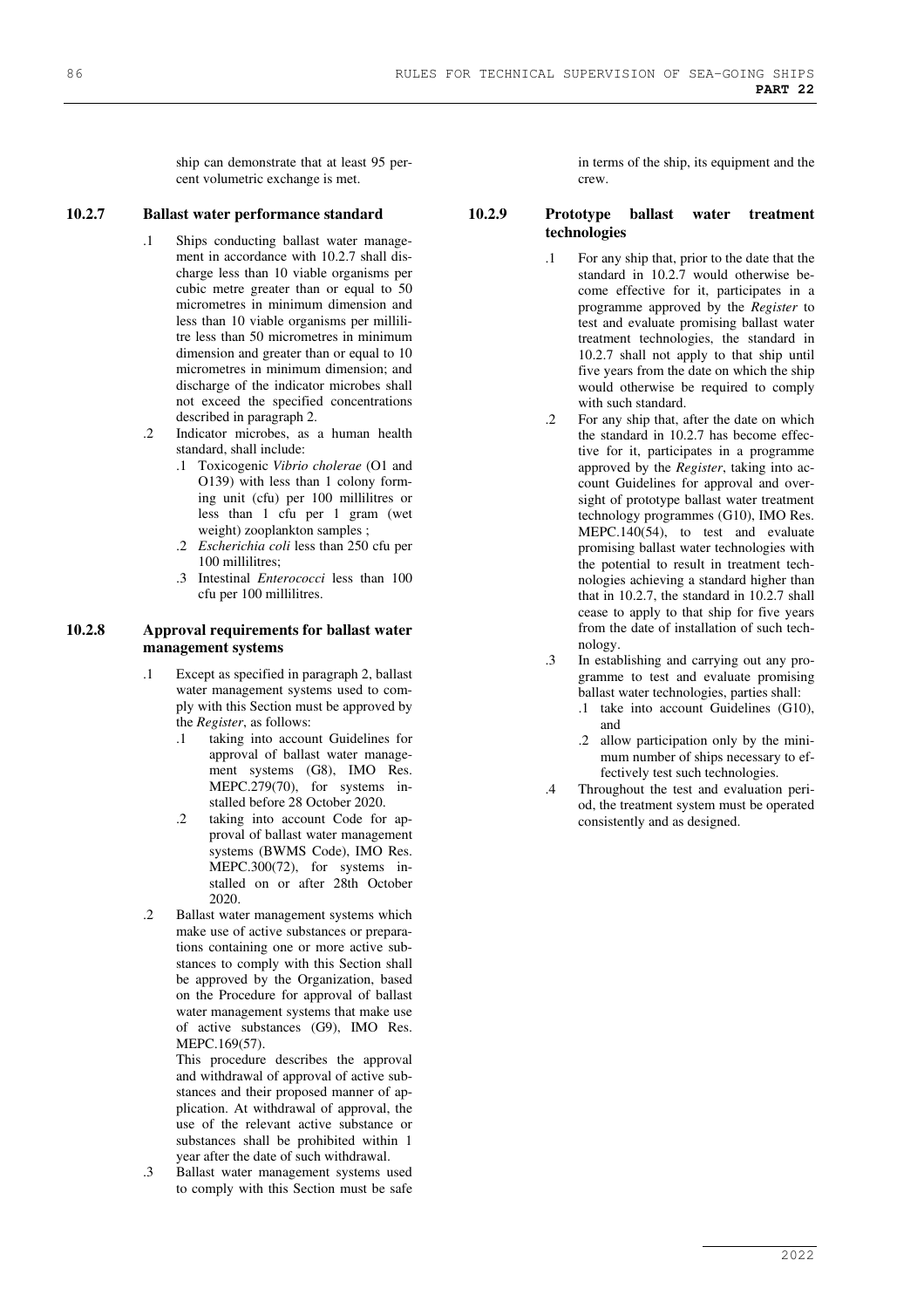# **10.3 BALLAST WATER MANAGEMENT SYSTEMS**

**10.3.1** The BWMS shall not contain or use any substance of a dangerous nature, unless adequate arrangements for storage, application, installation and safe handling, acceptable to the *Register*, are provided to mitigate any hazards introduced thereby.

**10.3.2** In case of any failure compromising the proper operation of the BWMS, audible and visual alarm signals shall be given in all stations from which ballast water operations are controlled.

**10.3.3** All working parts of the BWMS that are liable to wear or to be damaged shall be easily accessible for maintenance. The routine maintenance of the BWMS and troubleshooting procedures shall be clearly defined by the manufacturer in the operating and maintenance manual. All maintenance and repairs shall be recorded.

**10.3.4** To avoid interference with the BWMS, the following items shall be included:

- .1 every access of the BWMS beyond the essential requirements of paragraph 10.3.3, shall require the breaking of a seal;
- .2 if applicable, the BWMS shall be so constructed that a visual indication is always activated whenever the BWMS is in operation for purposes of cleaning, calibration, or repair, and these events shall be recorded by the control equipment;
- .3 any bypass of the BWMS shall activate an alarm, and the bypass event shall be recorded by the control equipment.

**10.3.5** Facilities shall be provided for checking, at the renewal surveys and according to the manufacturer's instructions, the performance of the BWMS components that take measurements. A calibration certificate certifying the date of the last calibration check, shall be retained on board for inspection purposes. Only the manufacturer or persons authorized by the manufacturer shall perform the accuracy checks.

## **10.3.6 Ballast water treatment equipment**

.1 The ballast water treatment equipment shall be robust and suitable for working in the shipboard environment, shall be of a design and construction adequate for the service for which it is intended and shall be so installed and protected as to reduce to a minimum any danger to persons on board. Equipment that could emit dangerous gases / liquids shall have at least two independent means of detection and shutdown of the BWMS.

Materials used in construction shall be compatible with the substances used, the purpose for which the equipment is intended, the working conditions to which it will be subjected and the environmental conditions on board.

- .2 The ballast water treatment equipment shall be provided with simple and effective means for its operation and control. It shall be provided with a control system that shall be such that the services needed for the proper operation of the ballast water treatment equipment are ensured through the necessary arrangements.
- .3 The ballast water treatment equipment shall, if intended to be fitted in locations where flammable atmospheres may be present, comply with the relevant safety regulations for such spaces. Any electrical equipment that is part of the BWMS shall be based in a non-hazardous area, or shall be certified by the *Register* as safe for use in a hazardous area. Any moving parts, which are fitted in hazardous areas, shall be arranged so as to avoid the formation of static electricity.
- BWMS shall be designed so as not to endanger the health and safety of the crew, interact negatively with the ship's systems and cargo or produce any adverse environmental effects. The BWMS shall not create long-term impacts on the safety of the ship and crew through corrosive effects in the ballast system and other spaces.
- 5 It shall be demonstrated, by using mathematical modelling and/or calculations, that any up or down scaling of the BWMS will not affect the functioning and effectiveness on board a ship of the type and size for which the equipment will be certified. In doing so, the manufacturer of the equipment shall take into account the guidance in BWM.2/Circ.33/Rev.1.
- .6 Scaling information shall allow the *Register* to verify that any scaled model is at least as robust as the land-based-tested model. The *Register* shall verify that the scaling used is appropriate for the operational design of the BWMS.
- .7 The shipboard test unit shall be of a capacity that allows for further validation of the mathematical modelling and/or calculations for scaling, and preferably selected at the upper limit of the rated capacity of the BWMS, unless otherwise approved by the *Register*.

## **10.3.7 Control and monitoring equipment**

.1 BWMS shall have a suitable control and monitoring system that will automatically monitor and record sufficient data to verify correct operation of the system. The equipment shall be able to produce a report of the applicable self-monitoring parameters for official inspections or maintenance, as required. Where practical, system design limitation parameters shall be monitored and recorded by the